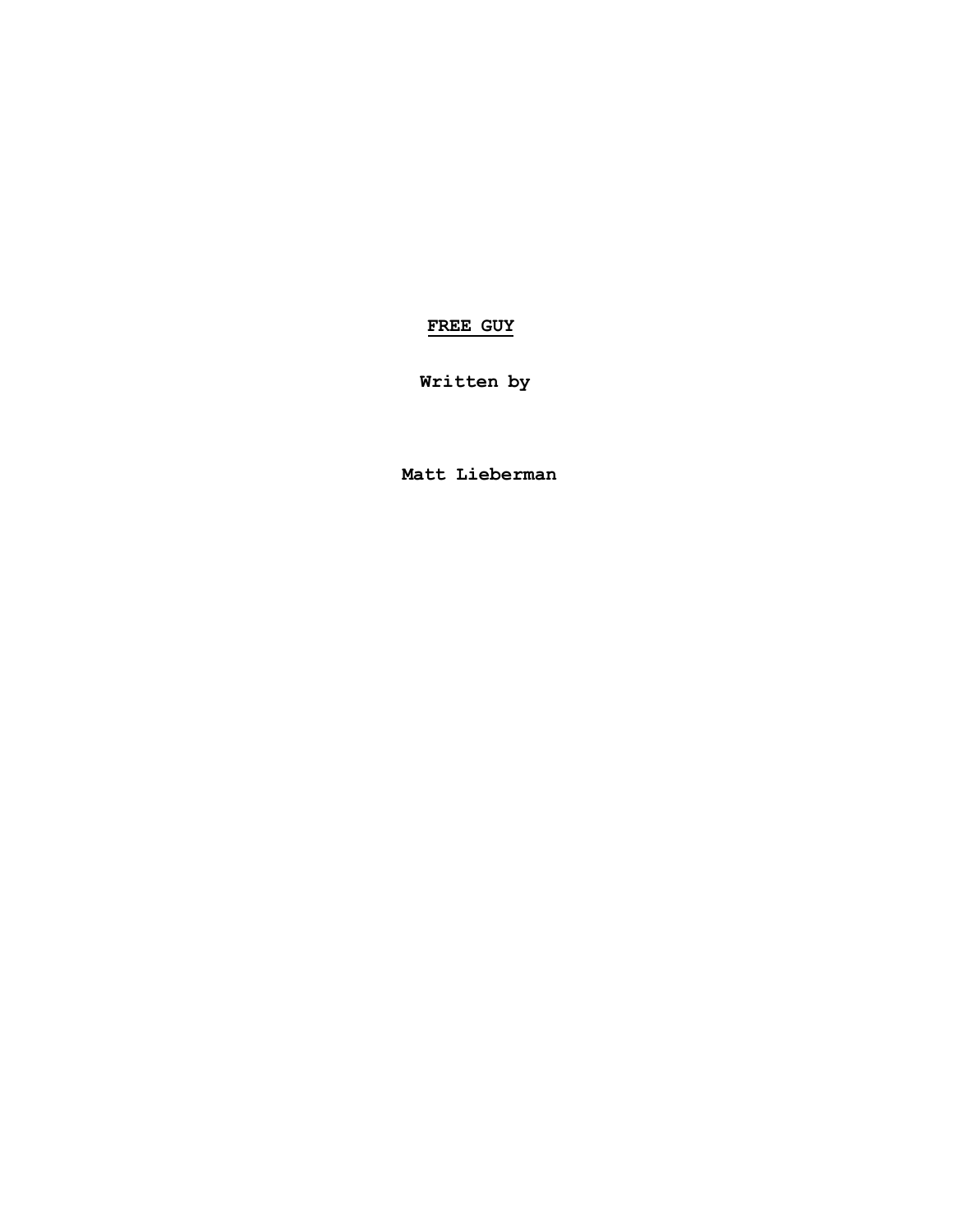### **EXT. CITY STREET - DAY**

A BONA FIDE SQUARE-JAWED ACTION STAR -- Cool haircut. Cooler sunglasses. Leather jacket. -- runs down a city street with a sly smirk and a briefcase stuffed with money.

> GUY (V.O.) *Everybody thinks they're the main character in their own life story.*

He slides across the hood into a MUSCLE CAR and speeds off.

GUY (V.O.) (CONT'D) *But someone's gotta be the bad guy, the overbearing mother, the love interest.*

A COP chases after him, a BEAUTIFUL WOMAN swoons.

GUY (V.O.) (CONT'D) *All I'm saying is that maybe some of us are the supporting characters in someone else's cooler, funnier, action-packed adventure.*

We RACK FOCUS behind the swooning woman to settle on --

-- A RANDOM BYSTANDER walking through the background. This is **GUY** (30's). Well-kept. Blue button-up shirt. Clean cut. Just an average, nothing spectacular kind of guy.

> GUY (V.O.) (CONT'D) *Sometimes I sure feel that way. I mean, otherwise my life would make for one boring story.*

# **EXT. FREE CITY - DAY**

A Northern metropolis hums with life -- a small cluster of skyscrapers, old and new, surrounded by urban sprawl. Bridges extend over rivers that stream out to a busy harbor. Highways are jammed with rush hour traffic.

There's a big city park with a small zoo and a sizable lake. A theater district with a flashy city square. Elevated trains and subway stations. Doormen stand outside million dollar condos and bodegas sell lottery scratchers.

### **INT. GUY'S BEDROOM - DAY**

An ALARM CLOCK goes off. Guy wakes up. Goes through his well-worn routine. Showers. Brushes his teeth.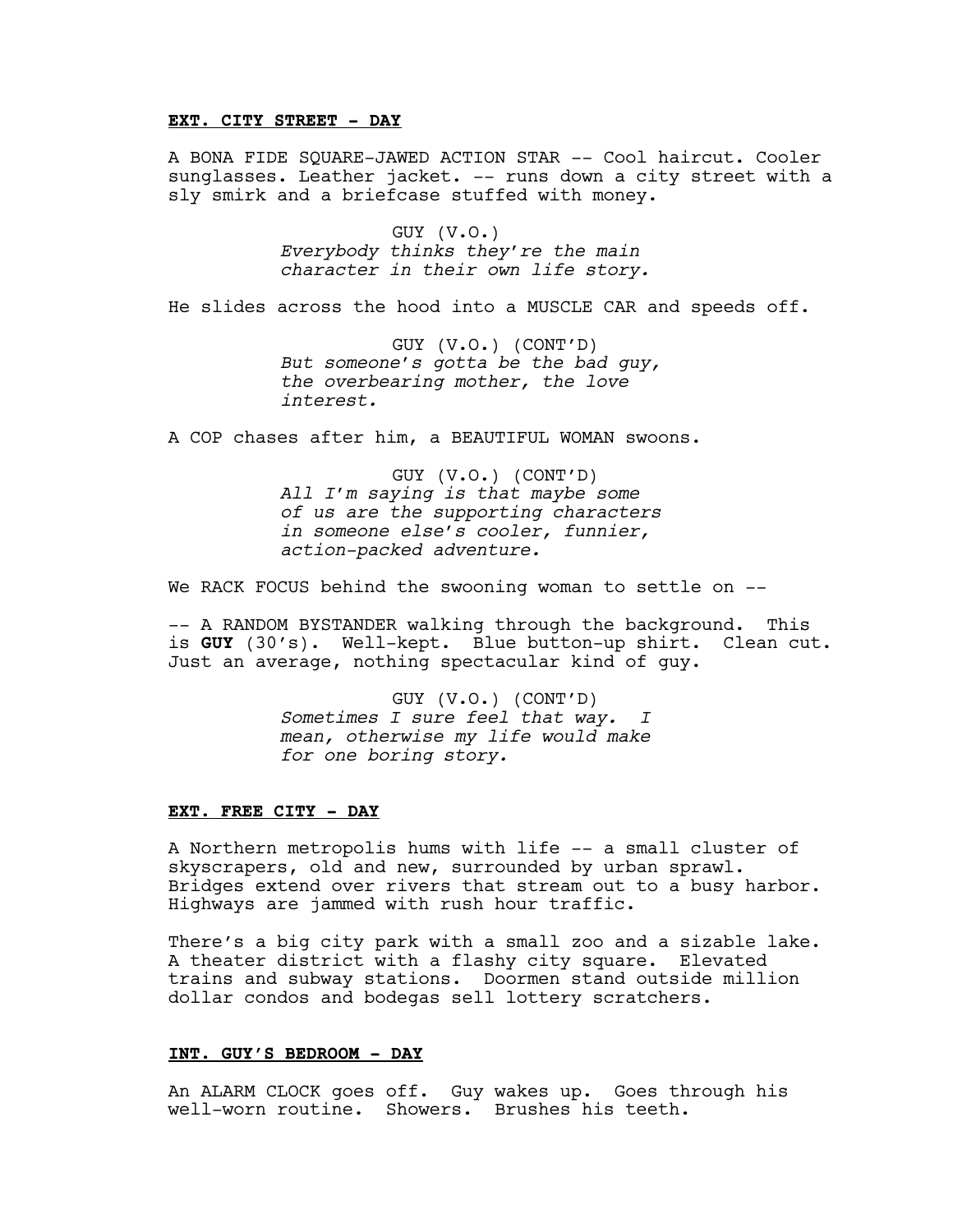Makes a muscle in the mirror - tries to make it look bigger. Stares at the two suits and three blue oxfords in his closet.

> GUY (V.O.) (CONT'D) *Every day I do this shit.*

#### **INT. GUY'S LIVING ROOM - DAY**

Guy exercises along with A CHEESY WORKOUT WEB VIDEO on his laptop to a DUMB POP SONG. Going through the motions.

> *FITNESS INSTRUCTOR Left, right, left, right, up, up, down, down, punch, punch, kick!*

#### **INT. GUY'S KITCHEN - DAY**

Guy eats a bowl of cereal. Plays a dumb game on his phone.

GUY (V.O.) (CONT'D) *I was given the gift of life and this is how I spend it.*

#### **INT. COFFEE SHOP - DAY**

Guy stands in line for coffee. The BARISTA is ready for him.

#### BARISTA

Medium coffee. Cream. Two sugars.

Guy smiles, trying to mask the shame of predictability.

GUY (V.O.)

*Pathetic.*

#### **EXT. MAIN STREET - DAY**

Guy window shops. Admires a RED SPORTS CAR in a showroom. Gawks at COOL SNEAKERS on sale for "\$200" at "SOONAMI SHOES."

> GUY (V.O.) (CONT'D) *I have dreams...*

### **EXT. ATM MACHINE - DAY**

Guy checks the ATM Machine. His balance is "\$197.03".

GUY (V.O.) *But I can't achieve them.*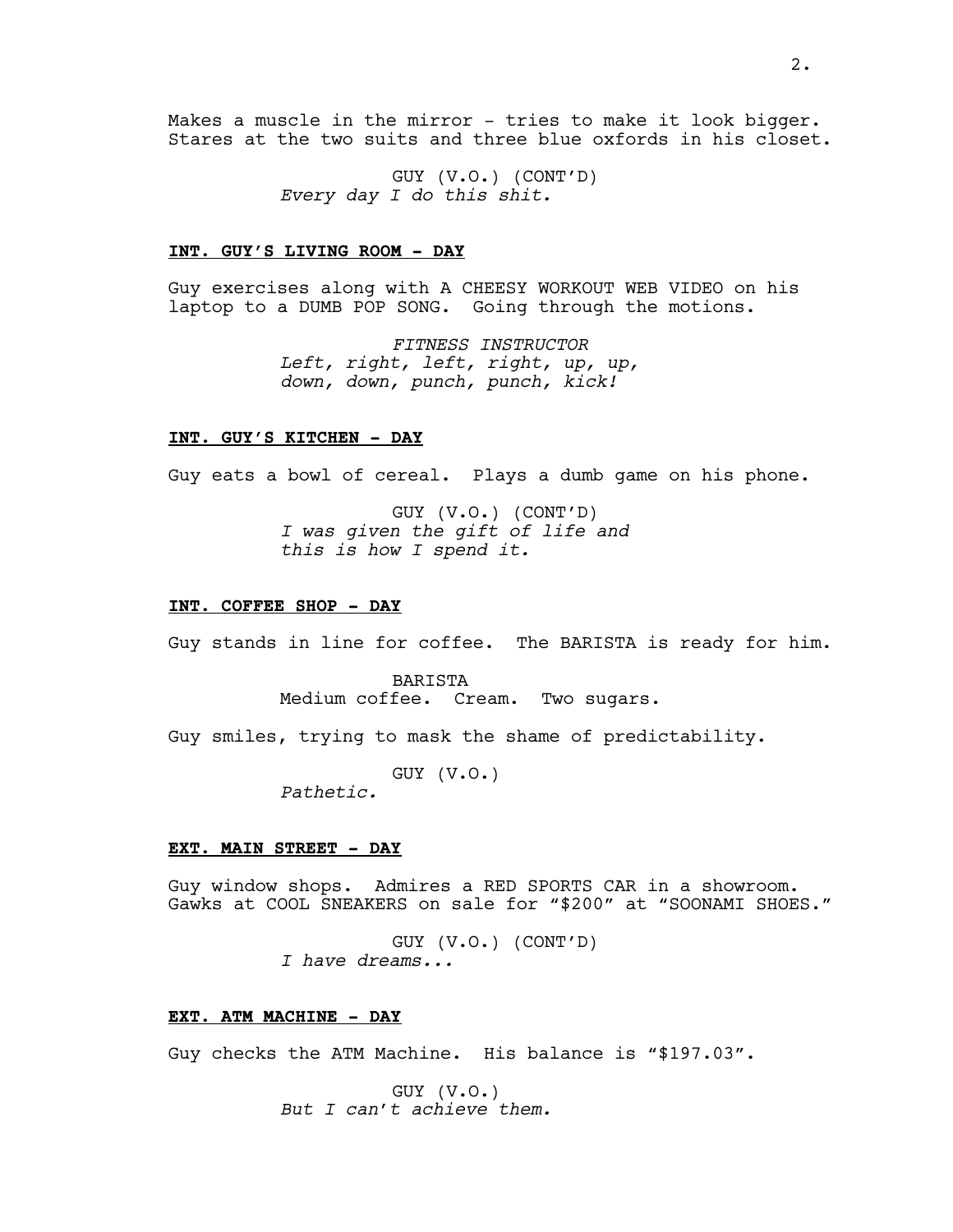#### **EXT. CITY STREET, FINANCIAL DISTRICT - DAY**

Guy walks to work in a CROWD OF COMMUTERS with his best friend, **BUDDY** -- sweet, oafy and nervous. Always distracted.

> GUY (CONT'D) You ever feel like we're just going through the motions? Never deviating out of our comfort zones. Never making decisions that can actually enrich our lives.

Buddy thinks about it.

BUDDY

Mmm. Nope.

They watch a STREET KID breakdancing on the sidewalk for tips. A GIRL RIDES BY on a cool skateboard.

> GUY Maybe we should take up a new hobby. Rock climbing!

> > **BUDDY**

No.

GUY Yeah, that's dumb. We can try cooking classes. It'd be a good way to meet girls.

BUDDY

Yeah. No.

BLAM-BLAM! GUN SHOTS. They whip around to see a THIEF tear out of a CONVENIENCE STORE.

> GUY We should probably do something.

The criminal pulls AN OLD LADY out of her car and drives off. Throws a 40oz out the window. It explodes at Guy's feet.

> BUDDY Don't get involved.

GUY This whole city is going down the tubes. Seems like every day we see another flagrant crime go down in broad daylight.

He looks up at an "FCPD" CHOPPER backlit by the SUN.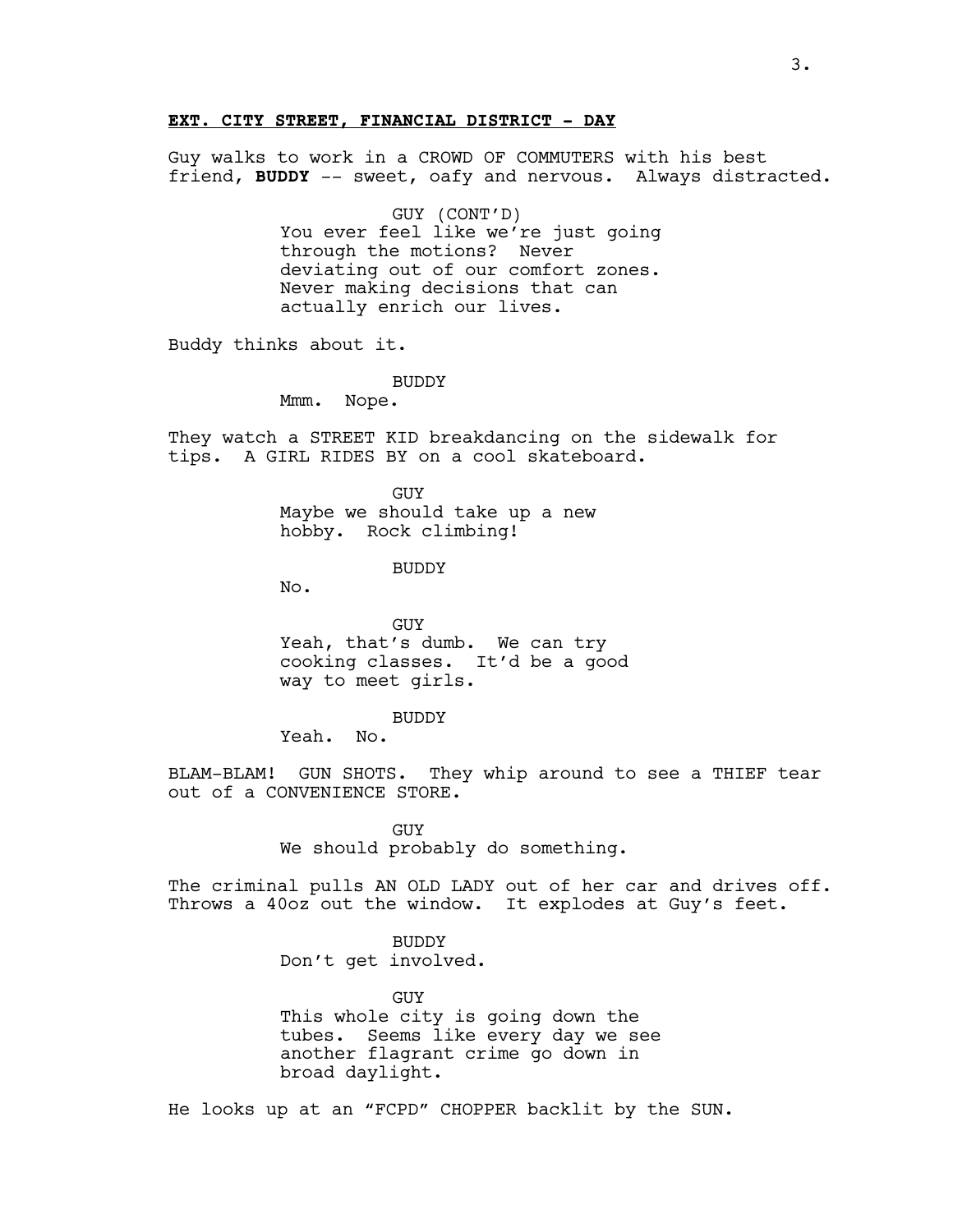Yeah, well there's nothing we can do about it. The cops are in the pockets of the criminals.

GUY

Says who?

Buddy points to the newspaper headline on the STAND: "POLICE IN POCKET OF CRIMINALS."

> BUDDY Don't make waves, Guy. You know, I heard of this guy -- not you *Guy* - but a guy who tried to stop a crime once. Tried to be a hero...

Guy waits for the punchline.

GUY

And...

LONG PAUSE. Buddy clearly has no details beyond that.

**BUDDY** Let's just say he *regretted it*.

Guy concedes and follows Buddy into work.

#### **INT. FREE CITY BANK - DAY**

Guy works as a bank teller. Cranks through the routine of stamping the deposit slip.

He helps a slick DOUCHEBAG make a transaction. A BEAUTY hanging on his shoulder. Guy sees on his receipt that the Douche has hundreds of thousands of dollars in his account.

> BEAUTY (to Douchebag) You are sooo hot.

She bites his ear, playful. Guy watches, jealous.

DOUCHEBAG (obnoxious, to Guy) Hello...

GUY Sorry. Have a great day.

Guy passes him a WAD OF CASH and receipt through the window. Buddy works at the next station over.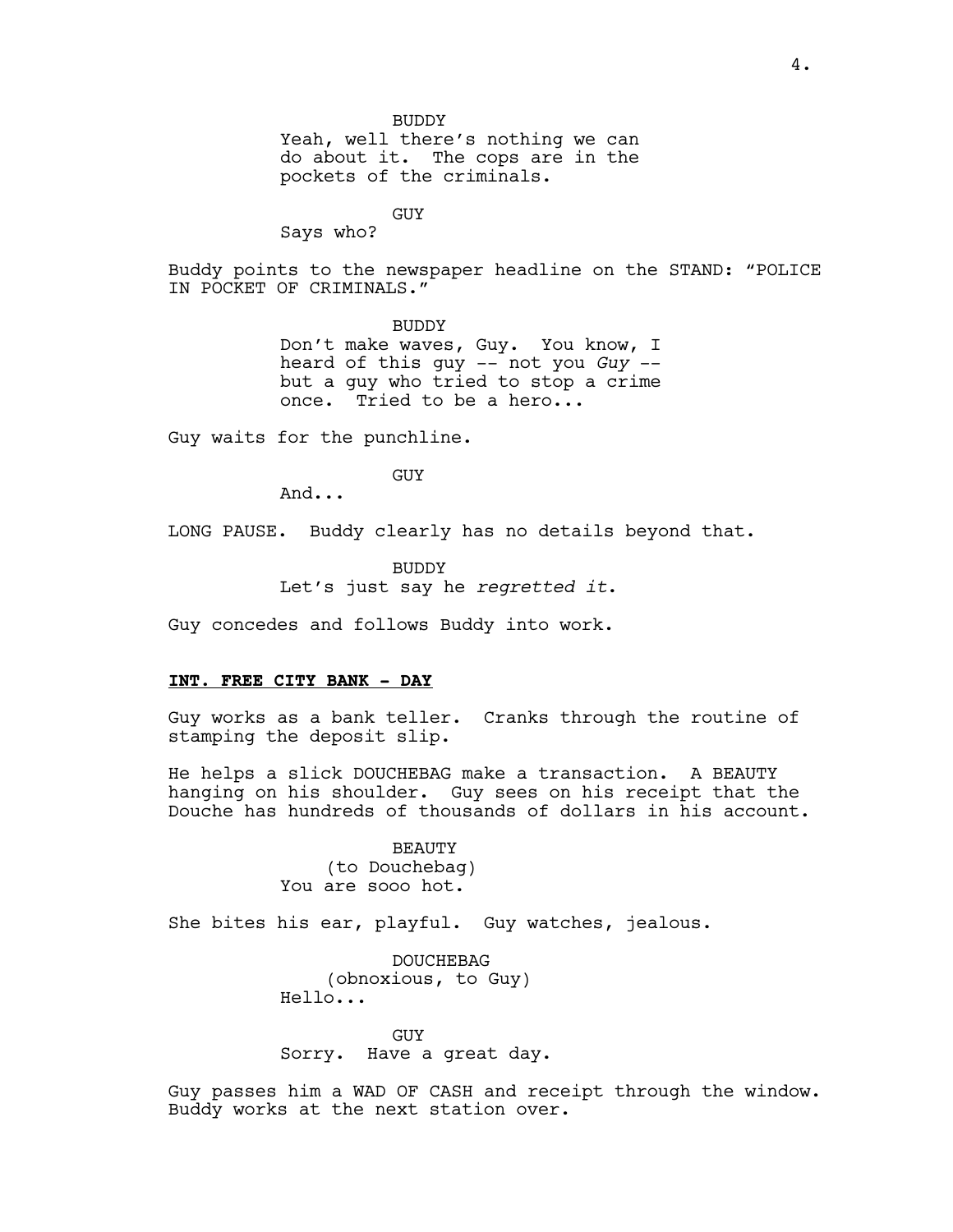GUY (CONT'D) We're good people. We play by the rules. Pay our taxes. But it doesn't make a difference.

Buddy looks at his friend, annoyed.

BUDDY

You think too much. That guy I was telling you about... He thought too much too. And look where it got him.

GUY

Where?

BUDDY (beat) You don't wanna know.

GUY Actually, I would like to --

BLAM! BLAM!

BANK ROBBER Everybody down on the ground!

A BANK ROBBER wearing COOL SUNGLASSES and a leather jacket fires a shotgun into the ceiling. The OLD SECURITY GUARD lays down like a submissive puppy.

> GUY Here we go again.

Guy and Buddy SIGH, roll their eyes, and get down on the ground.

# **BEHIND THE COUNTER**

The Robber leads the MANAGER around with a shotgun in her back as he empties the cash drawers.

> BANK ROBBER Don't anybody try to be a hero. The bank's insured so sit tight and this will all be over soon.

Guy and Buddy lay on the ground.

BUDDY (calm, to Guy) You playing softball tonight?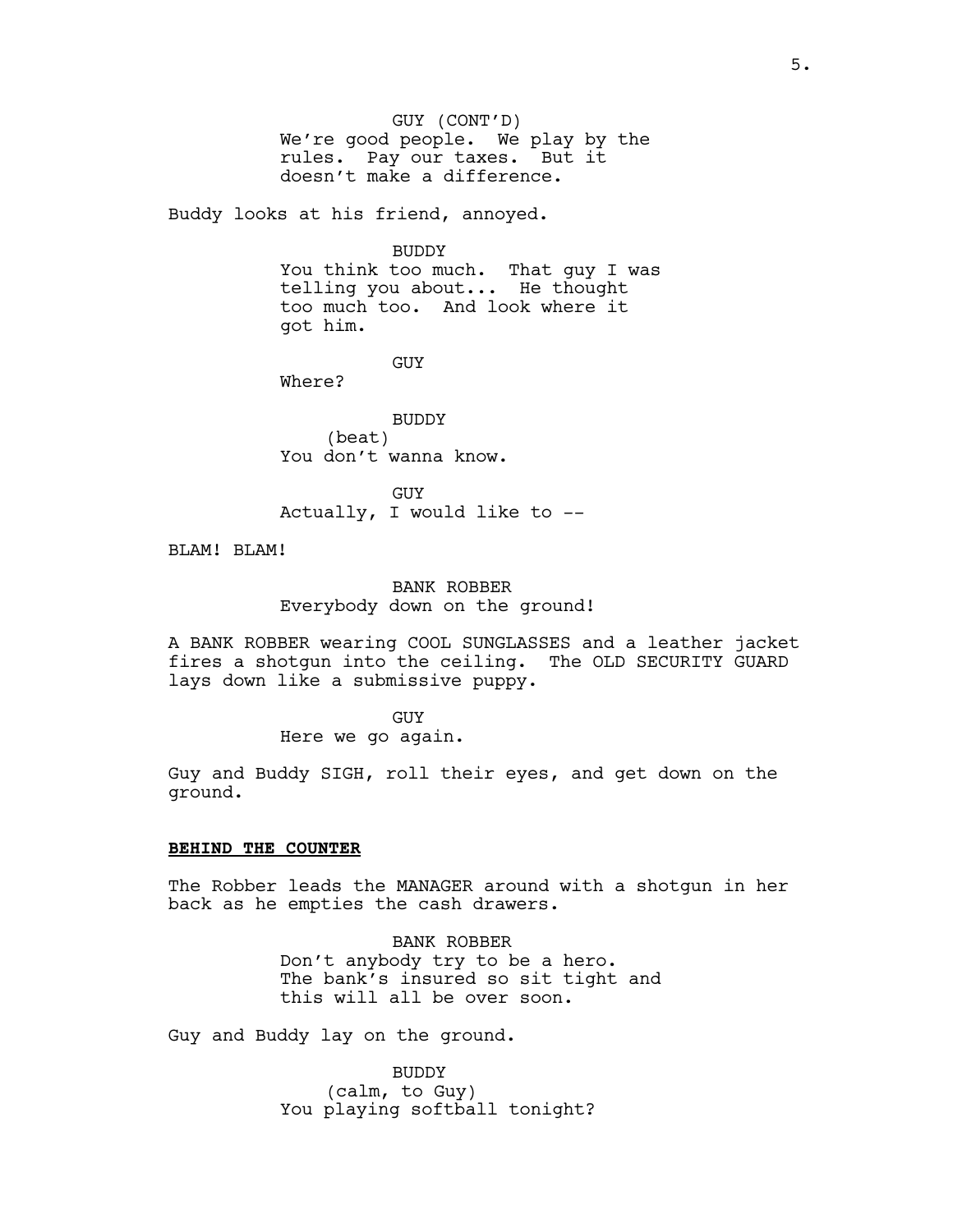GUY Of course I'm playing. It's the only thing that gives me any joy in life.

BUDDY Drinks at Timmy's afterwards?

GUY Yeah, dude. Unless we're not gonna do what we do after every single game for the first time ever.

The Robber steps on Buddy's head and clears out his drawer.

BUDDY (to Guy with mushed cheek) You don't have to be sharcastic. I was jusht ashking.

# **EXT. BASEBALL FIELD, PARK - DUSK**

CRACK! Buddy hits a grounder. Gets to first. They're playing in a local softball league with a bunch of out-ofshape, NORMAL DUDES.

> GUY That's it, Buddy! Atta boy!

Guy is up to bat. He's playing for the "SOONAMI CORP BLUES". Looks at the score. Top of the ninth. Two outs. The Blues are down a point to The Reds.

> TEAMMATE C'mon Guy! We actually have a chance to win here.

PITCHER Is that really your name? Guy? I mean, why didn't your mother just name you 'Person'. Or 'You'.

WHIFF! Strike one. Guy tries to loosen up.

BUDDY (matter of fact) I have a friend named Hugh.

While Guy psyches himself up, he notices:

A MYSTERIOUS GIRL WATCHING HIM.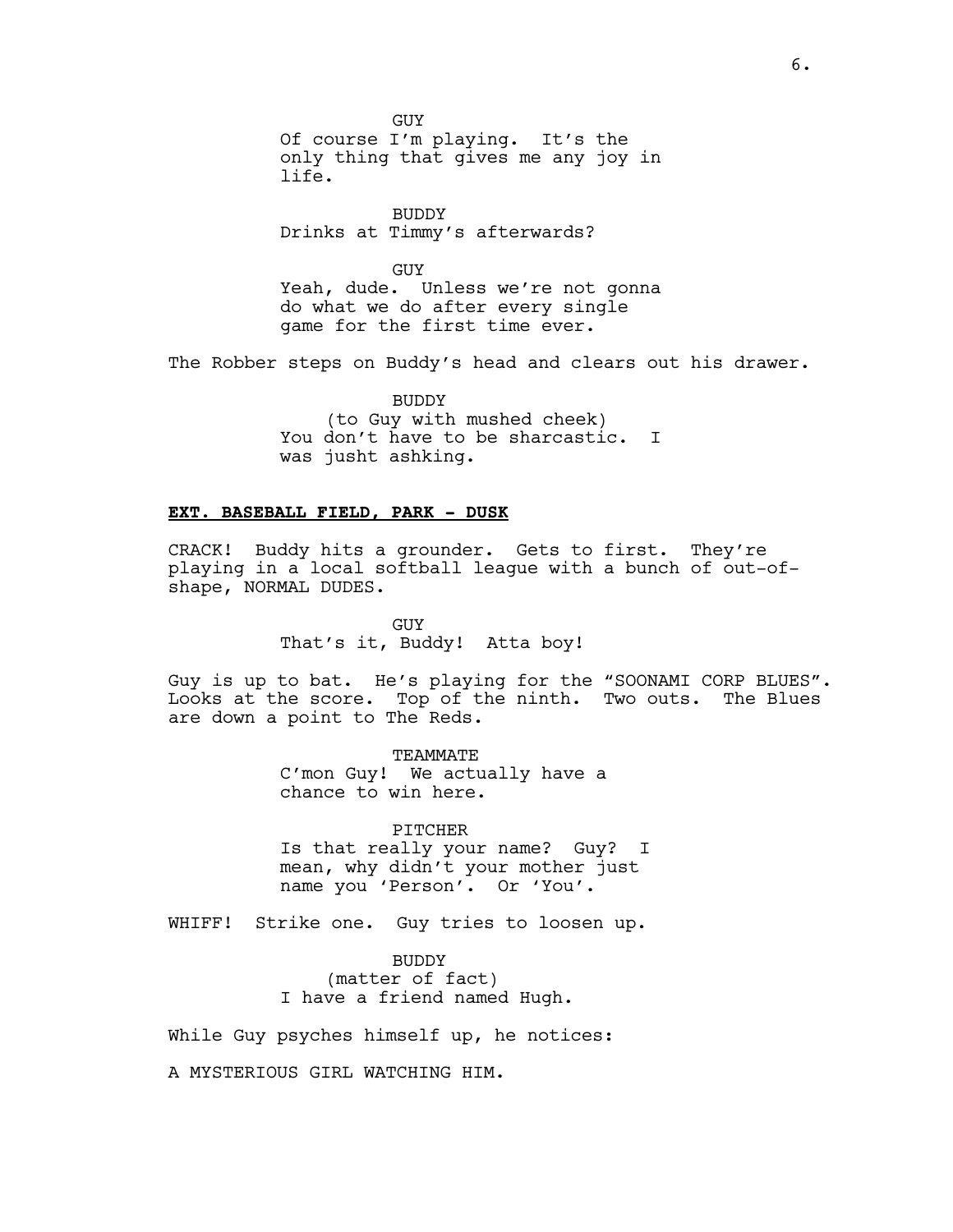She wears a tank top with a MOLOTOV COCKTAIL graphic. Leather pants. Badass boots. Sunglasses. Stands out in a crowd.

He's transfixed. Seems like she's looking right at him and --

-- STRIKE TWO! Guy collects himself, embarrassed. This is it. His team watches on from the dugout, nervous.

#### TEAMMATE

C'mon, Guy! This is it, buddy.

BUDDY

Huh?

# TEAMMATE Not you, Buddy. *Guy*.

The pitcher throws a fast ball.

CRACK! Guy blasts it out over center field. Home run! Guy can't believe it. Starts to run the bases.

MOLOTOV GIRL seems impressed. Guy pumps his fist.

GUY

Yes.

WHONK! The ball hits a flagpole and bounces back into the OUTFIELDER's glove.

> GUY (CONT'D) You gotta be kidding me.

The team can't believe it. A crushing defeat. He looks and ---- Molotov Girl is gone.

### **INT. TIMMY'S BAR AND GRILL - NIGHT**

Guy sits at the bar with the team, nursing their wounds.

He eyes the BEAUTY from the bank in a booth. Her DOUCHEBAG BOYFRIEND parks his EXPENSIVE SPORTS CAR outside and sits down next to her. Buys everyone drinks.

> BEAUTY (to Douchebag) You are sooo hot.

Guy sighs. He'll never get a girl like that. Frustrated.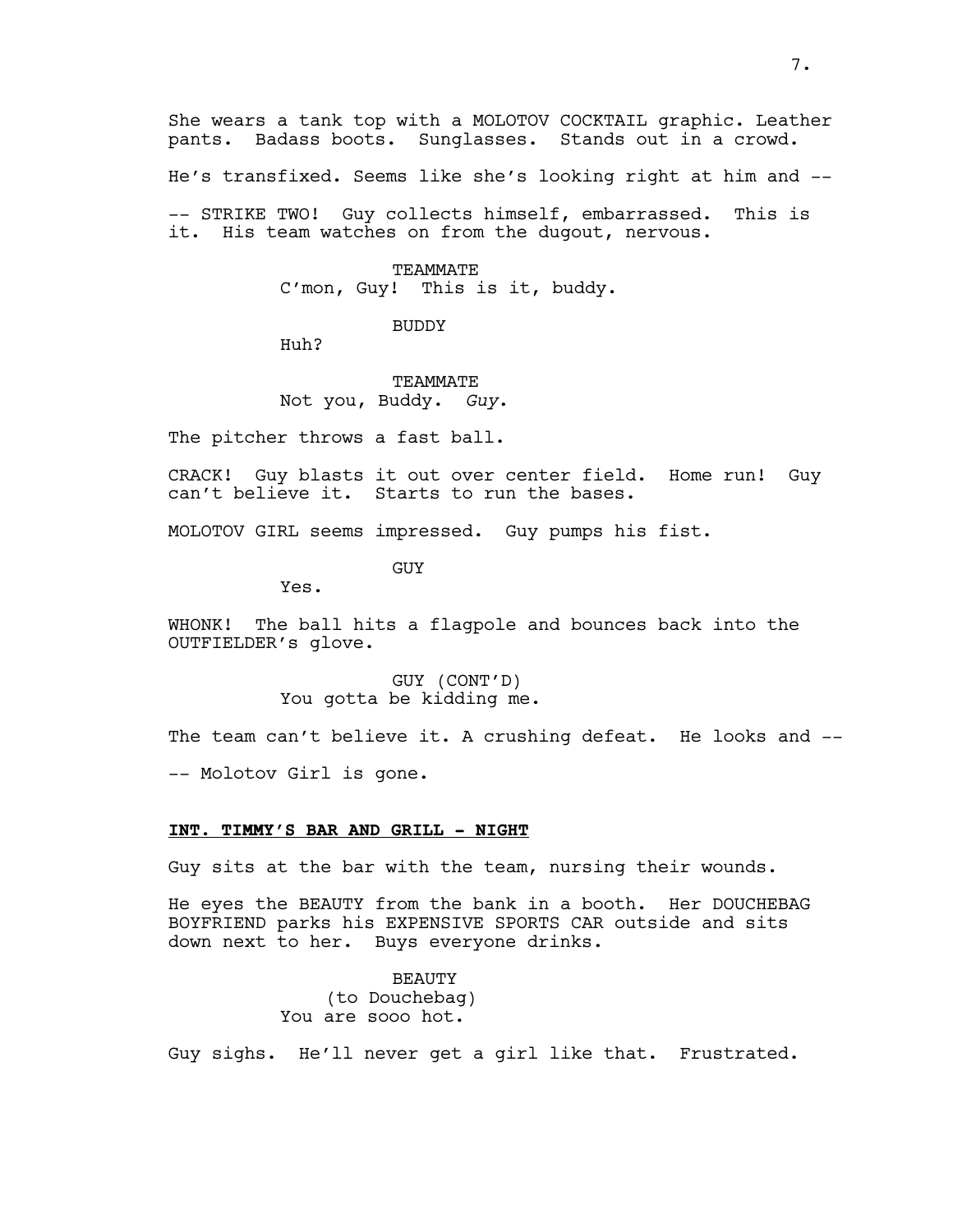GUY

(to Buddy) How long we been playing softball?

BUDDY Couldn't say. Long time.

GUY Every year we're the worst team in the league. We never win.

BUDDY Winning isn't everything.

GUY I'm not saying we don't have a winning record. We like, never ever, not even once have ever won one single game.

TEAMMATE You're such a downer, Guy.

GUY I don't want to be a downer! I just want to win. I mean, that's kind of the entire point of playing a sport, right --

 $MAC (0.S.)$ Freedom is just an illusion!

A CRAZED HOMELESS MAN walks into the bar. Everyone rolls their eyes -- this happens all the time. We'll call him **MAC**.

> MAC (CONT'D) Me, you, everyone you love. We're not free. We're just puppets on a stage. Doing whatever *they* want us to do. Everything you see. Everything you do. This reality - it's all one big game to them and the game is fixed.

The Bartender yells at him from behind the bar.

BARTENDER Hey, Mac! Go speak your truth somewhere else.

MAC You're just a sheep! One of the sleepwalkers drifting through the maze while *they* call the shots.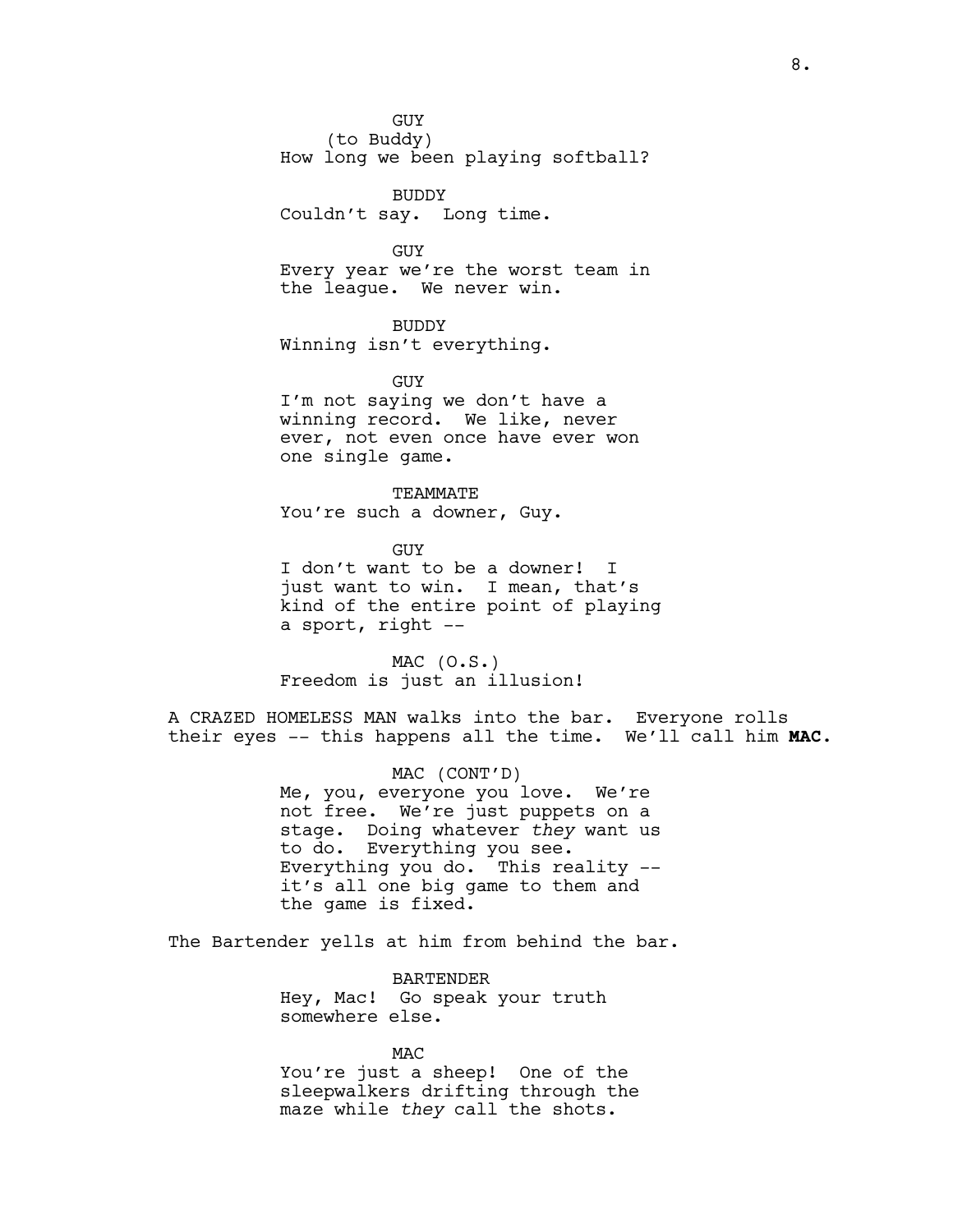Guy finds a dollar in his pocket for Mac.

BARTENDER Don't. It'll only encourage him.

GUY He's got something to say. I can respect that.

# **EXT. TIMMY'S BAR AND GRILL - NIGHT**

Guy walks Mac out of the bar and gives him the money.

GUY Here you go, Mac.

When Guy notices:

MOLOTOV GIRL --

-- walking down the other side of the street. Guy thinks about it for a second. Looks back at his friends having drinks. Tries to build the nerve. *What's he gonna do?*

She's just about to disappear down A SUBWAY STATION and Guy thinks better of it. Turns back to the bar.

But Mac has seen the whole thing. Stares at Guy through a pair of BROKEN SUNGLASSES, as if casting a spell.

> MAC Don't be a sleepwalker.

And with that, MAC SHOVES GUY into the street.

HONNNNNK! A truck slams on the brakes to avoid hitting him.

GUY

Ahh!

Guy scurries to the other side of the street just missing the truck and tumbles backwards DOWN THE SUBWAY STAIRS.

Buddy comes to the door, looking for him. Mac slips away.

BUDDY

Guy?

BASH! ANOTHER CAR slams into the back of the stopped truck.

The motorcycle behind it veers to avoid the accident and SMACKS into a POWER CONVERTER which SPARKS WITH ELECTRICITY.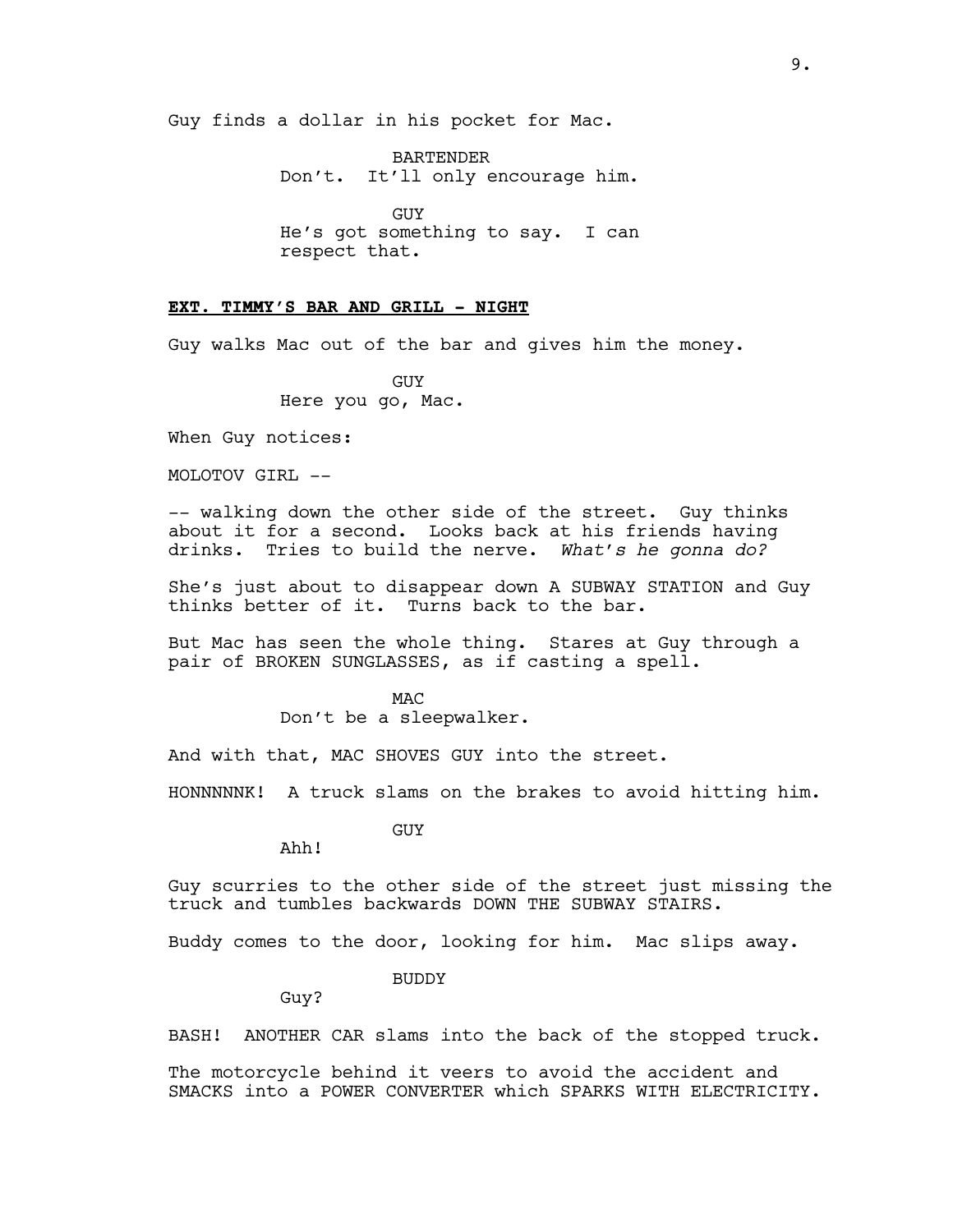# **INT. SUBWAY STATION - NIGHT**

Guy rubs his head, woozy, and realizes he's on the wrong side of the turnstile. He could just hop it, but Guy looks up at THE SECURITY CAMERAS and thinks better of it.

The EXIT is all the way on the other side of the station.

GUY

C'mon.

He heads for the exit when he walks past MOLOTOV GIRL, waiting for a TRAIN pulling into the station. Guy struggles to build the nerve to talk to her. Slows to a stop.

> GUY (CONT'D) Um. Excuse me.

The DOOR WARNING CHIMES and Molotov hops on the SUBWAY CAR.

GUY (CONT'D) Hey. Um, excuse me! I --

AUTOMATED VOICE *The doors are closing.*

Guy makes a quick decision. Runs through the closing doors only to realize:

THE INSIDE OF THE TRAIN CAR IS A VOID. Total nothingness.

GUY

What the --

Guy shirks back and THE DOORS SHUT ON HIM. Now he's trapped half in, half out of the train.

> GUY (CONT'D) Help! Stop the train!

He pounds on the side of the door as the train pulls out of the station. Looking into the train through the outside window, it seems normal inside.

> GUY (CONT'D) No, no, no, no!

He uses all of his strength to push the door open when -- -- HIS HAND PASSES *THROUGH THE METAL.*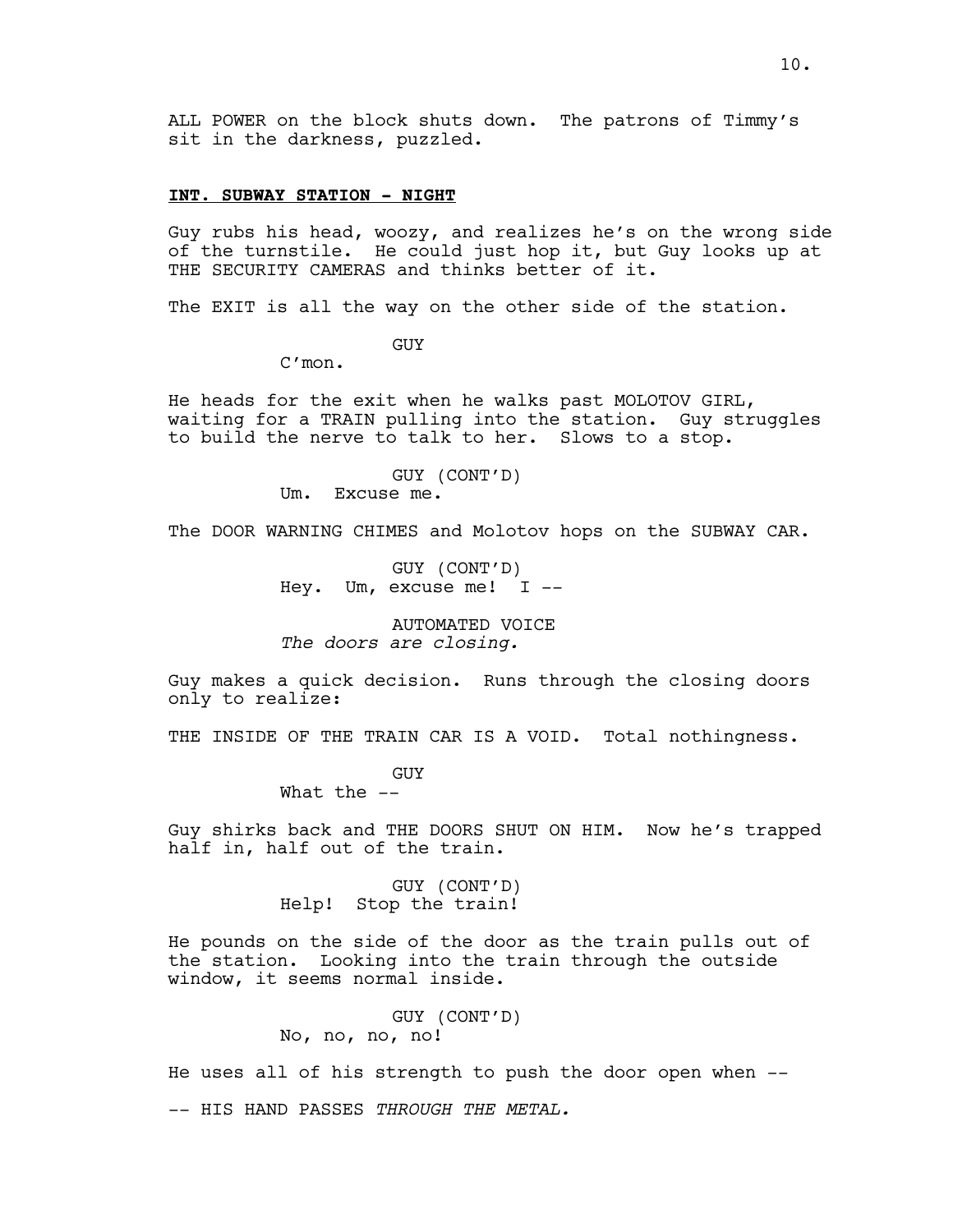Like it's fused *into* the door. Now the DOOR AND HIS ARM VIBRATE AND TWITCH, almost like they're GLITCHING OUT.

And the side of his body hanging out of the train is heading STRAIGHT FOR A COLUMN. He'll be crushed in seconds.

He pushes as hard as he can and at the last second --

-- TUMBLES OUT OF THE TRAIN.

Rolls across the platform and slams against the column that almost killed him.

His arm TWITCHES and VIBRATES with electricity for a second until everything goes back to normal. Everything is quiet.

Guy lies there and catches his breath, rattled but relieved.

GUY (CONT'D) That went well.

# **INT. GUY'S BEDROOM - DAY**

Guy wakes up. Morning routine. But can't shake last night's events out of his mind. He examines a BUMP ON HIS HEAD from falling down the subway stairs.

#### **INT. GUY'S LIVING ROOM - DAY**

Guy does exercises in front of the computer.

*FITNESS INSTRUCTOR Left, right, left, right, up, up, down, down, punch, punch, kick!*

### **INT. GUY'S KITCHEN - DAY**

Eats breakfast. Stares at the cereal floating in his spoon. Pokes at one as if something would happen.

### **INT. COFFEE SHOP - DAY**

Gets his coffee. They have his order waiting for him.

BARISTA Medium coffee. Cream. Two sugars.

GUY Actually -- I think I'm gonna switch it up this morning.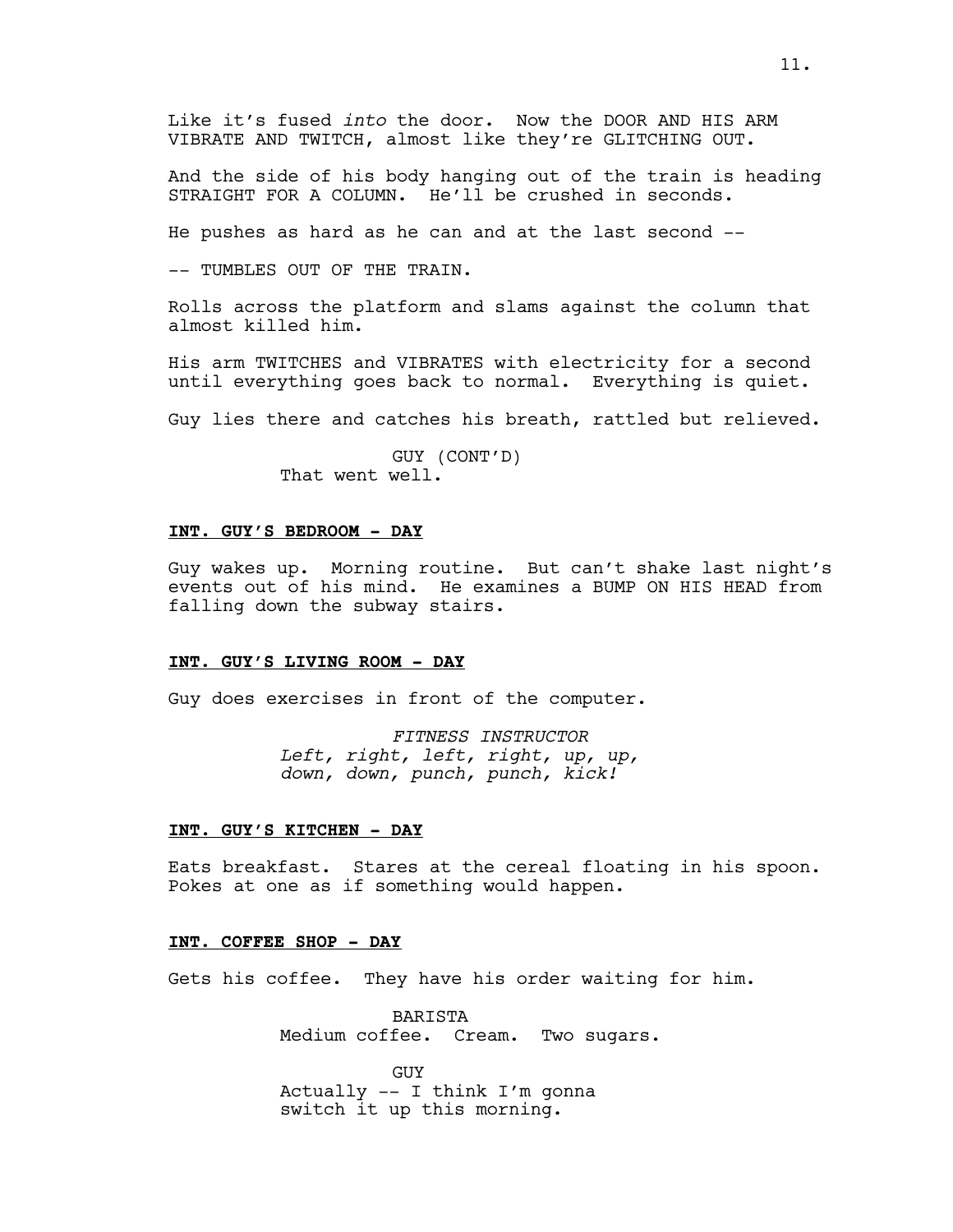The Barista freezes as if this were the craziest thing that's ever been suggested.

> BARISTA But I already made you a medium coffee, cream, two sugars.

Guy feels bad.

GUY Okay. It's fine.

She's relieved. He pays and takes his coffee.

#### **EXT. CITY STREET - DAY**

Guy walks to work with Buddy.

GUY Let's take Waterfront today.

BUDDY That bump on our head is affecting your judgement. Fourth is faster.

GUY I don't know. Humor me.

BUDDY C'mon. I don't wanna be late.

Buddy charges ahead. Guy relents.

## **INT. FREE CITY BANK - DAY**

Guy is at his station, a little distracted.

BANK ROBBER Everybody down on the ground!

And just like last time, everyone just lays down.

GUY This jerk again.

BUDDY Forget about it. Don't make waves.

GUY This is *insanity*. What bank do you know gets robbed every single day?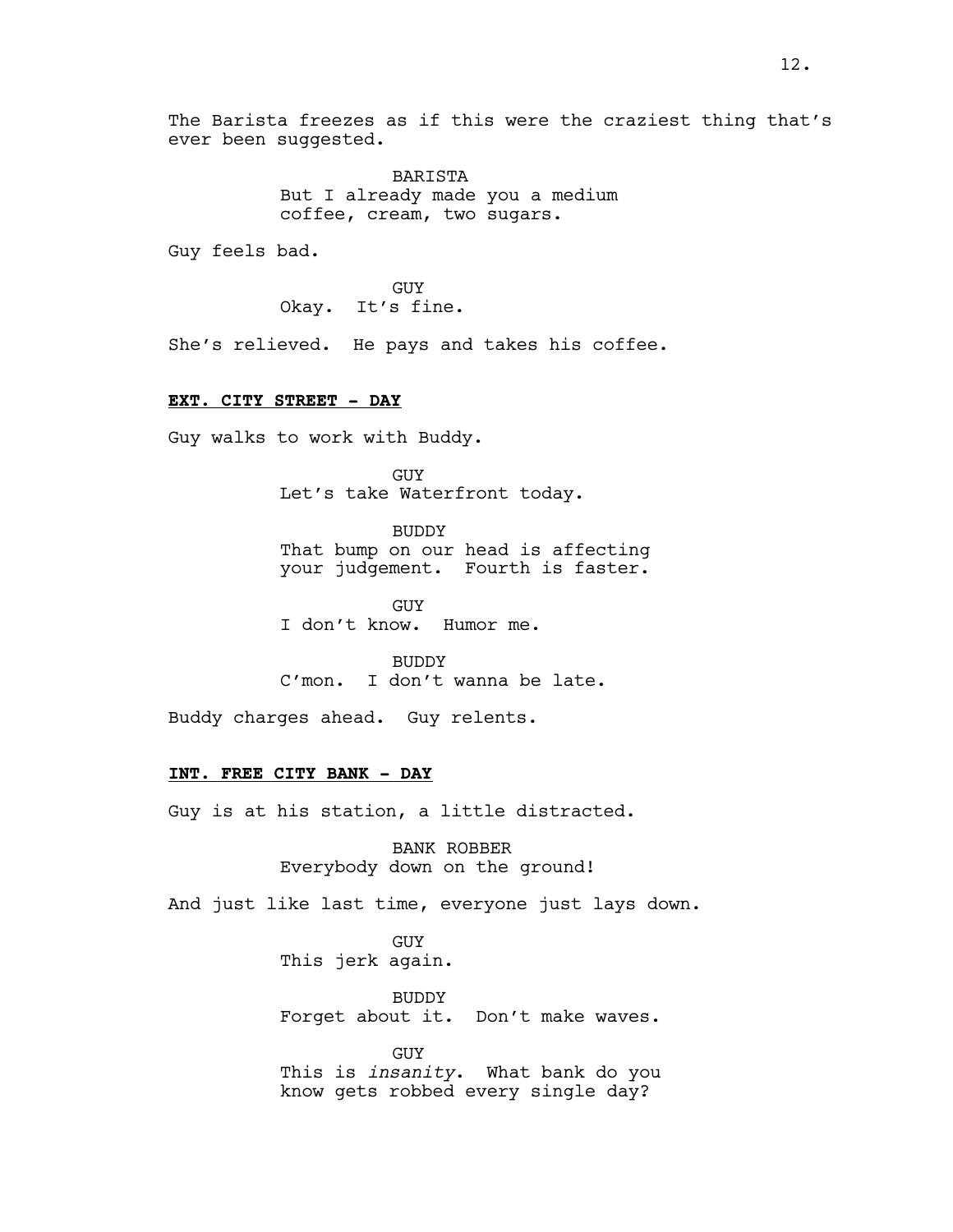BUDDY Don't be a hero. Remember what happened to that guy.

GUY No, Buddy! I don't remember what happened to that guy actually.

BUDDY The bank's insured. What do you care?

GUY I don't know. It's the principal of the thing!

BANK ROBBER What did you just say?

The Bank Robber brushes past Guy right to Buddy. Buddy looks at the ground, shaking like a leaf.

BUDDY

Nothing.

BANK ROBBER It didn't sound like nothing.

BUDDY Please don't hurt me.

GUY C'mon. He didn't say anyth--

BANK ROBBER (to Buddy) Oh. You don't want me to hurt you.

THUMP! The Bank Robber knocks Buddy off his chair and starts beating him up. Guy runs to his aid.

> GUY Hey! Just take your money and leave.

BANK ROBBER Looks like we've got ourselves a hero here.

The Robber points the shotgun. Guy holds up A BAG OF MONEY.

GUY C'mon, man. Just take it.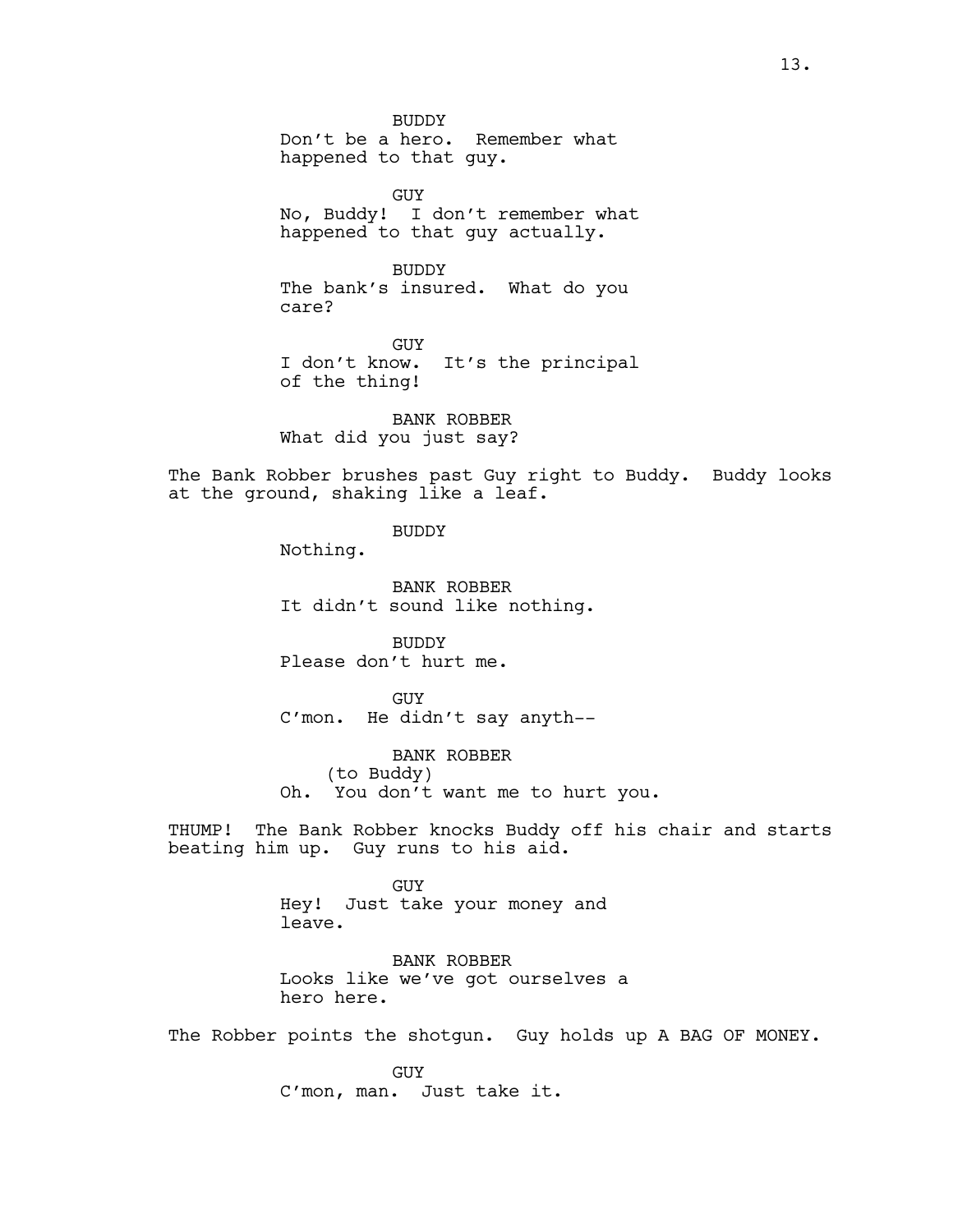POLICE SIRENS sound outside.

The Robber thinks better of it and grabs the bag. Kicks an already limp Buddy hard in the stomach and leaves.

Buddy doesn't get up. He's hurt. Guy tends to his friend.

GUY (CONT'D) Hey. Buddy. Buddy? (to everyone else) Don't just stand there. Somebody do something!

### **INT. HOSPITAL ROOM - DAY**

Buddy is wheeled into the emergency room on a gurney.

GUY Hang in there, Buddy. (to the NURSE) He's gonna be okay, right?

They roll him into an emergency room and Guy is left behind.

### **EXT. HOSPITAL - DAY**

Guy paces in front of the hospital, really worried.

Looks around at everyone - just going about their routines. Angry that his friend is hurt and they don't even care.

And that's when, out of the corner of his eye, he sees --

-- THE BANK ROBBER. Walking down the street. Guy blanches like he's just seen a ghost.

GUY

Hey.

He's in shock. Looks around for help.

GUY (CONT'D)

Hey!

The Bank Robber doesn't notice. Guy fills with resolve.

GUY (CONT'D) Yeah, okay. Here we go.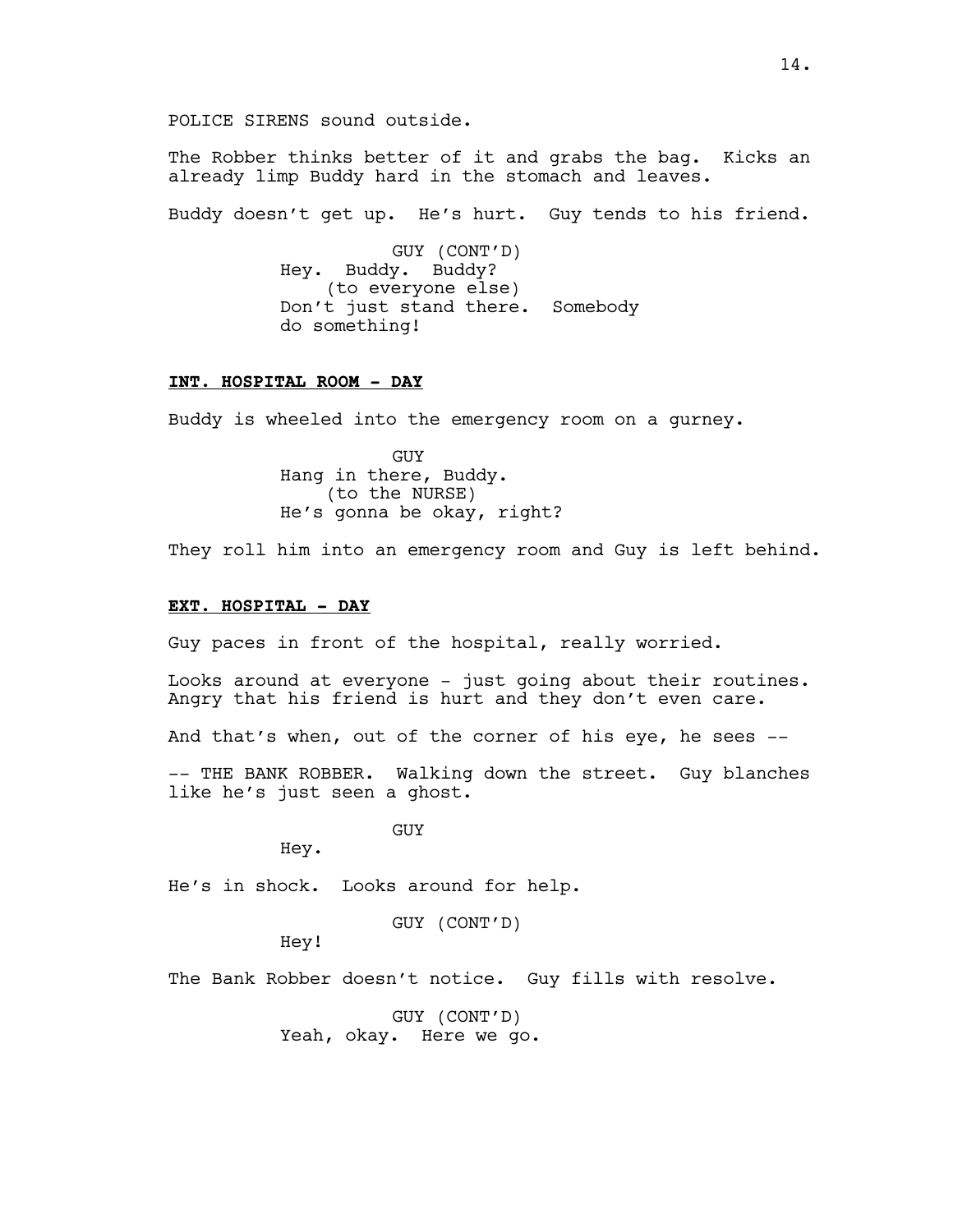# **EXT. CITY PARK - CONTINUOUS**

The Bank Robber shoulders a PEDESTRIAN and sends her running. Pump fakes AN OLD MAN. This is a bad dude.

Guy cuts him off at the pass. Puts a hand up.

GUY I -- I'm making a citizen's arrest. You're gonna come with m--

BLAP! The Robber pops him in the face with a quick jab. Guy drops like a sack of potatoes and The Robber takes off.

Guy shakes off the punch, woozy, and gets to his feet.

GUY (CONT'D) Stop him! Stop thief!

Nobody listens. Guy takes off after him. People look at him like he's got twelve heads.

> PEDESTRIAN What the hell are you doing?

PEDESTRIAN #2 Just let him go.

PEDESTRIAN #3 Don't be a hero!

Guy's too slow. He's breathing heavy. He watches as The Robber jumps down some stairs to a lower walkway.

This is Guy's chance. If he wants to get ballsy.

GUY This is for Buddy!

Guy veers off the trail, through the park and LEAPS OFF A TWENTY FOOT WALL.

GUY (CONT'D)

Ahhh!

Landing on the robber but hitting the ground awkward.

GUY (CONT'D)

Ow.

THE ROBBER'S COOL SUNGLASSES FLY OFF.

BANK ROBBER Hey! You can't do that!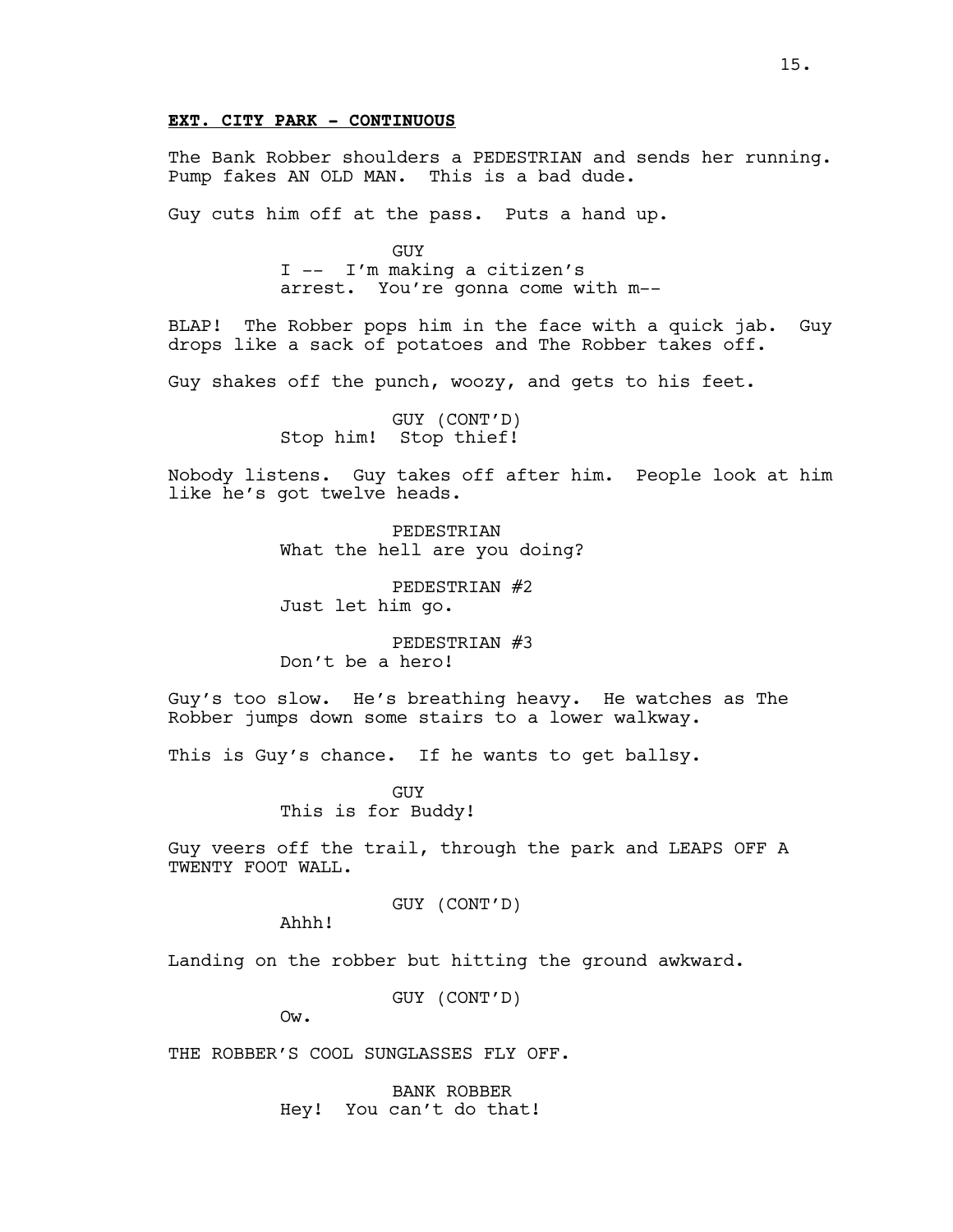The Robber is disoriented. Guy grabs him by the collar.

**GUY** You hurt my friend. And now you're--

THWAP! The robber cracks Guy across the jaw. WHACK! WHACK! THUD! He thumps him with a few sloppy punches and runs off, disoriented and confused.

Everything happens quickly, but to us it almost looks like The Robber *disappears* behind the trees. Guy yells after him.

> GUY (CONT'D) And let that be a lesson to you!

He rights himself. His eye is raw and banged up. Cut upper lip. But he notices:

#### **THE ROBBER'S SUNGLASSES**.

Guy picks them up. Gets his bearings. The Robber is gone. PEDESTRIANS walk past as if nothing happened.

> GUY (CONT'D) (to pedestrians) Thanks. Really. Thanks for all your help.

### **INT. BUS - DAY**

Guy rides the bus home. Nurses his wounds. The other PASSENGERS don't seem to care.

Guy fidgets with the sunglasses. Sun cuts through the window and shines in his eyes. Without giving it too much thought he puts the sunglasses on and:

#### **FROM GUY'S POV:**

HE CAN SEE FULL LED READOUTS ON THE LENSES.

UPPER LEFT CORNER: Has a "HEALTH STATUS" bar that's dwindling in the mid-yellow range.

UPPER RIGHT CORNER: Has a picture of a FIST. \$197.03 in cash with a green status bar next to it. And a timer.

LOWER RIGHT CORNER has a GPS MAP of the ten block radius around his location.

#### **OBJECTIVE POV:**

Guy reacts. Rips off the glasses, shocked.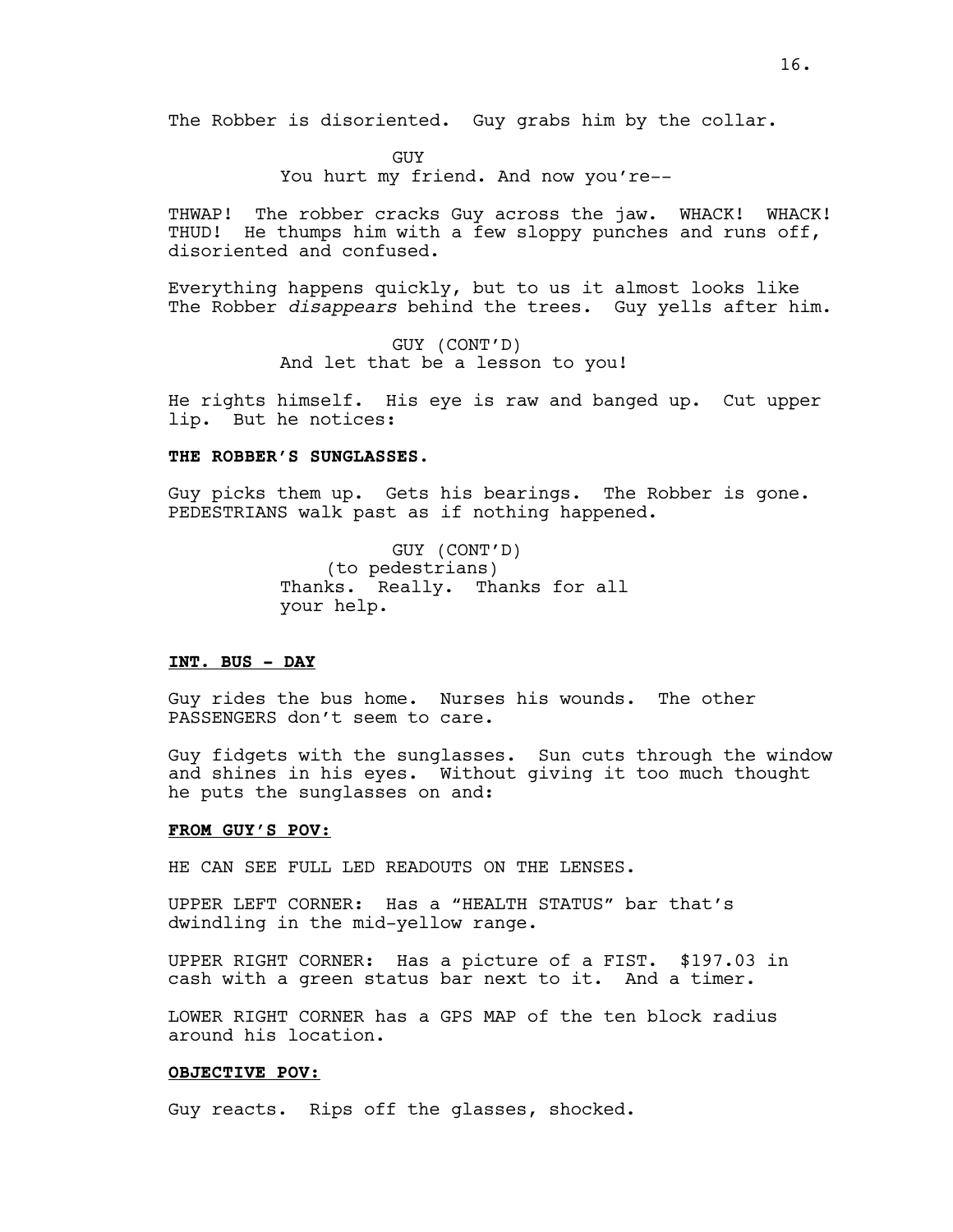GUY The hell?

He looks around to see if anyone noticed. Pockets the glasses. Feels guilty for some reason. Nobody cares.

Settles into the idea and takes the sunglasses back out. From all appearances, they just look like normal sunglasses.

He puts them back on and looks around.

GUY (CONT'D)

Whoa.

Besides the readouts, there's nothing exceptional about them until he glances DOWN THE AISLE and notices:

A FIRST AID KIT --

-- floating two feet off the ground at the back of the bus. Slowly spinning. A small spotlight on it.

Guy reacts. Looks around. *Is this some kind of joke? What should he do?*

He casually stands up and makes his way towards the kit. Looks at a BUSINESSMAN sitting next to it, oblivious.

> GUY (CONT'D) Do you see this?

Guy points to what looks like nothing. The Businessman looks at him like he's crazy and Guy smiles it off, embarrassed.

> GUY (CONT'D) Yeah. Me neither.

Guy takes off the sunglasses and the kit isn't there. Puts them back on and *there it is*, clear as day.

He takes a breath and builds some nerve. Reaches out and touches the first aid kit and --

-- BRRRRRRRUP! The kit disappears and a glowing light floats up his body. He jumps back, trying to brush it off until it's gone. What just happened?

He looks at his reflection in the window and watches as --

-- HIS WOUNDS DISAPPEAR. His eye, his lip. All healed.

GUY (CONT'D)

Holy crap.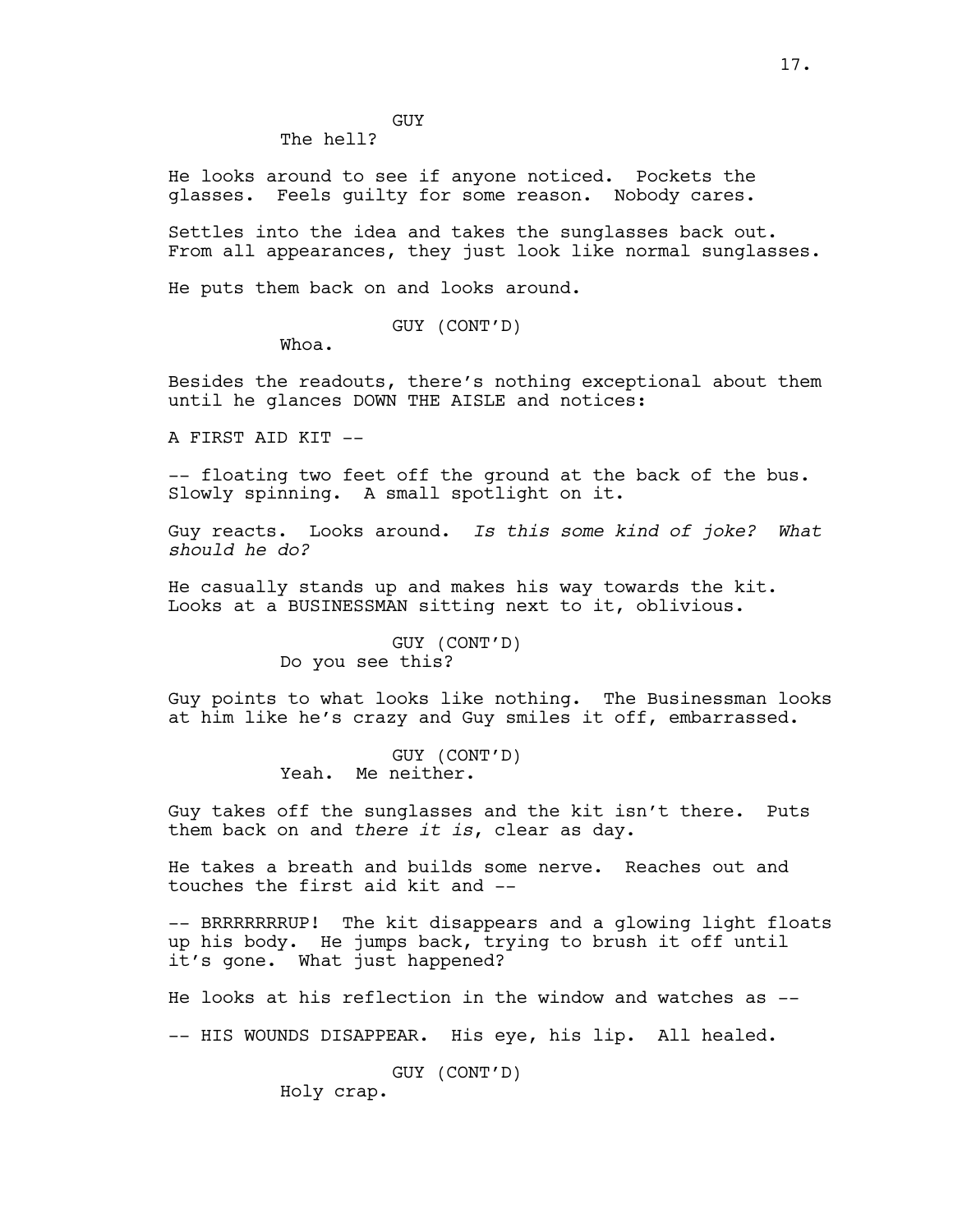#### **EXT. BUS STOP - CONTINUOUS**

DING! The bus stops and Guy runs off, freaking out.

GUY Calm down, Guy. Just keep it together.

He thinks about it and puts the sunglasses back on. It looks like just a normal day except for:

A WAD OF CRISP \$100 BILLS --

-- floating two feet off the ground by the newsstand. A little spotlight makes it stand out.

A PEDESTRIAN passes right through it, buys some gum and leaves, without noticing the money.

Guy rubs his mouth. Approaches the stack of money. Looks at it, just floating there.

> NEWSSSTAND MAN Can I help you, sir?

GUY Mmmm. No. Just looking.

Guy reaches out and touches the stack of money and --

-- BRRRRRUP! The MONEY STATUS BAR on his glasses jumps by TWO THOUSAND DOLLARS. Guy rips the glasses off. Can't believe it.

> GUY (CONT'D) No. That -- This is just not -- It can't be -- These are just --

### **EXT. ATM MACHINE - DAY**

Guy punches his code into the ATM and checks his balance. Sure enough -- he has TWO THOUSAND MORE DOLLARS in his account than he did a few minutes ago.

He puts a fist to his mouth. *This can't be real.*

Reaches out, hits the 'withdrawal' button and --

-- CH-CH-CH-CH! The machine spits out hundreds of dollars. He stuffs his pockets, guilty, and gets out of there fast.

RUNS DOWN THE STREET and sees: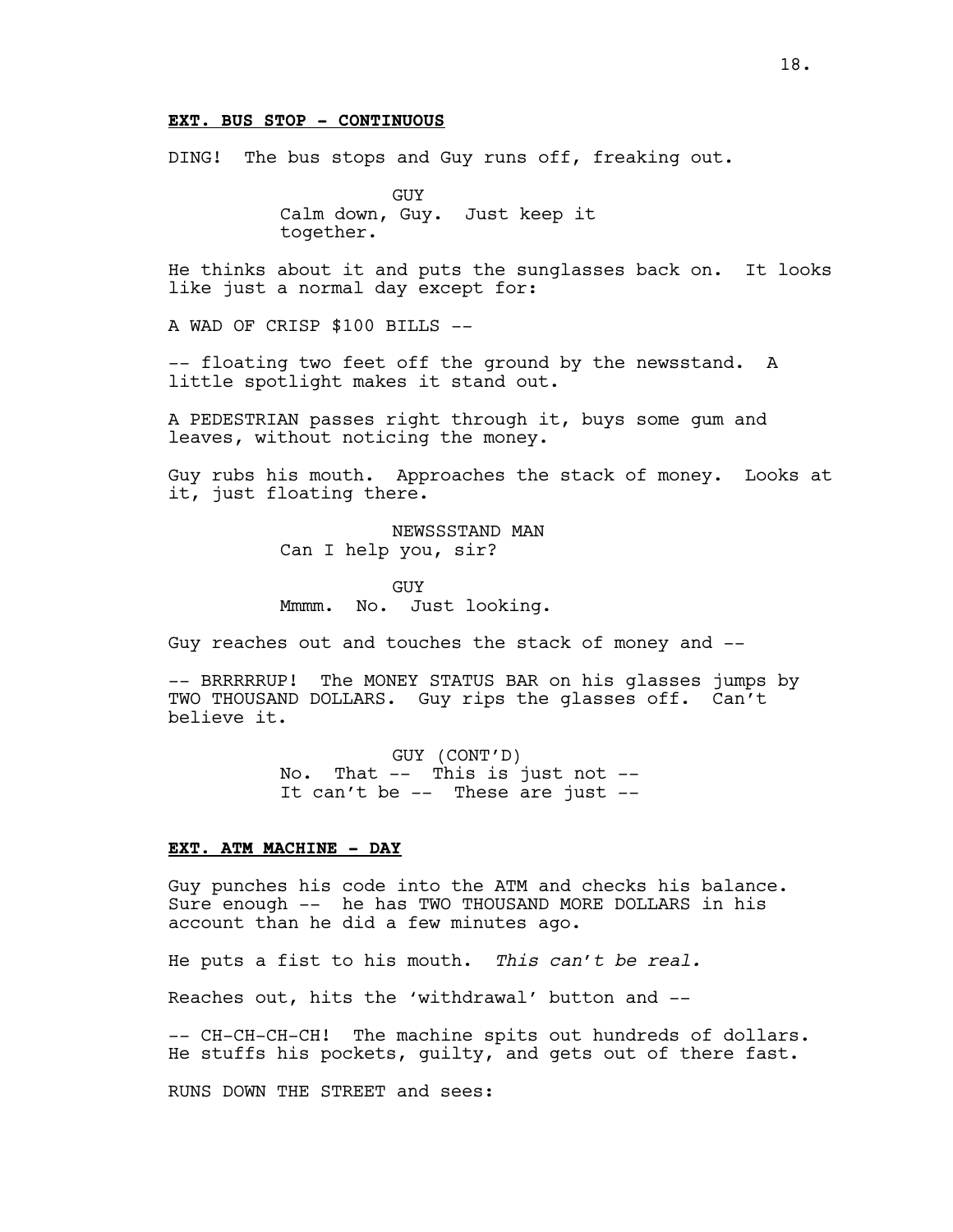CUT TO:

#### **INT. SOONAMI HEADQUARTERS - DAY**

A modern loft-like office space with a different color palate then anything we've seen so far. Clearly a tech company of some sort. "SOONAMI CORP".

Dozens of cubicles are filled with busy PROGRAMMERS. Some work on monitors, some use VR headsets. The bulk of them are Millennials and dressed casually.

#### **INT. PROGRAMMER'S DESK - DAY**

A twenty-something programmer, **PUNIT**, sits in front of a computer, on his phone. Reclining.

> PUNIT (on the phone) C'mon, let's get a date on the books already. I'll come to you. I'll cook you dinner. I'll upgrade your home system. I've got this playlist I've been working on --

BEEP! Something on his monitor requires his attention.

PUNIT (CONT'D) Sorry. I gotta deal with something here. But think about it.

He hangs up and opens:

"USER COMPLAINT #4521." He clicks on it and reads the complaint. Routine. Clicks to another screen and we see:

FREE CITY. Surveillance video of the whole city.

He scans the view from different angles. Can't seem to find anything wrong until -- something catches his attention.

THE SHOE STORE. Punit zooms in and reacts, surprised.

PUNIT (CONT'D) Hey, dude. Come look at this.

A pudgy, disheveled programmer sitting next to him rolls his chair over. This is **GARETH**. He glances at Punit's monitor.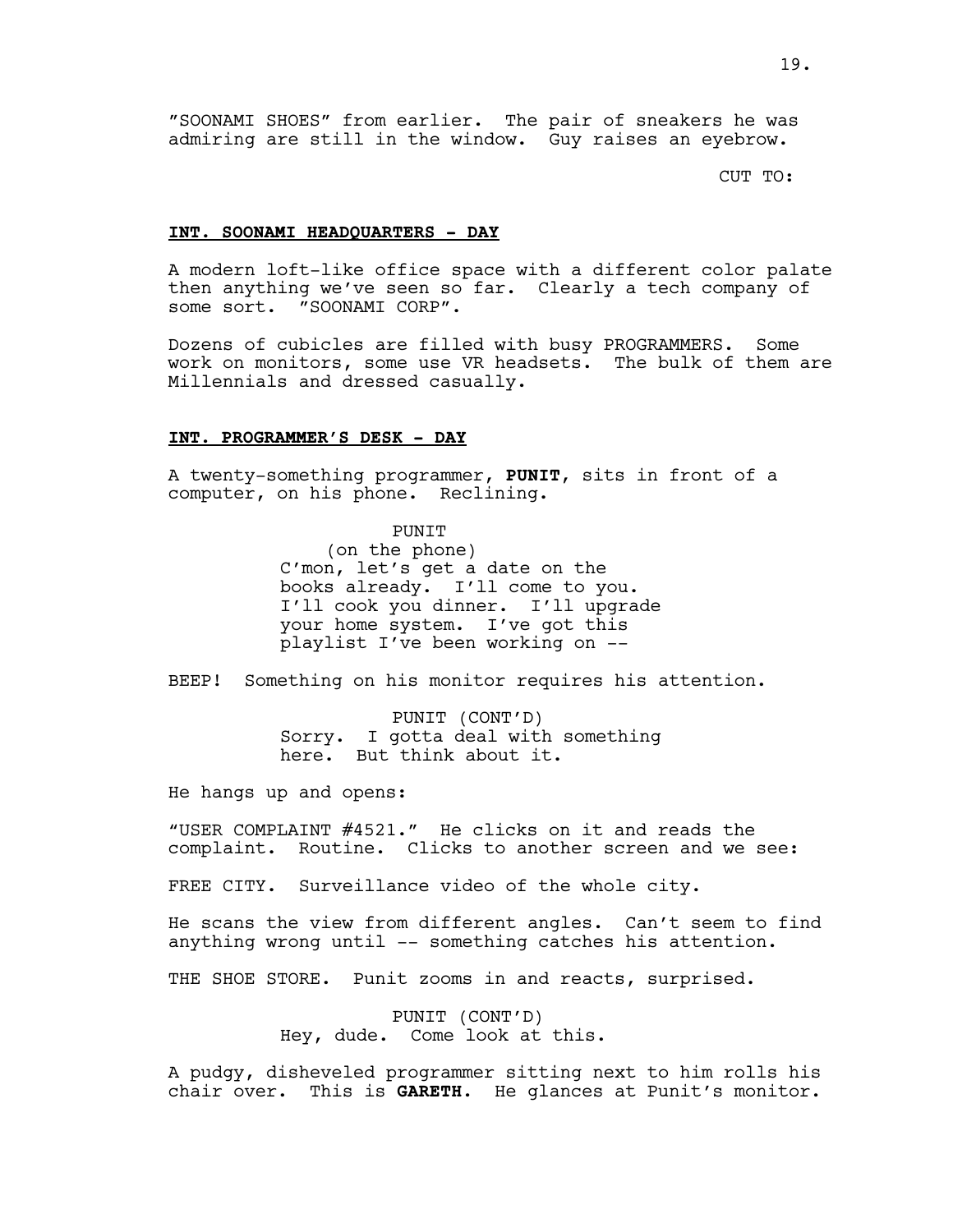GARETH What am I looking at?

PUNIT Blue Shirt Guy.

He points and they watch as a REALISTIC ANIMATED VERSION OF GUY is buying the pair of sneakers he likes. Gareth reacts.

> GARETH Let's see the coding.

Punit hits a button that turns the feed of Guy shoe shopping into PROGRAMMING CODE. Hits it again to switch it back.

GARETH (CONT'D)

Huh.

PUNIT You ever see something like this before?

GARETH

Noop.

Gareth takes a closer look. Reacts.

GARETH (CONT'D) He's got our sunglasses on.

Punit checks it out and confirms. *Whoa*. The guys are shocked by this revelation.

> PUNIT That's weird. What do we do?

**GARETH** We get 'em back.

### **CLOSE ON:**

THE NEW SNEAKERS, walking down the street. A little CODE SYMBOL "</>" is on the back label. PAN UP to see:

# **EXT. CITY STREET - DAY**

Guy strutting around town in a new outfit. Sunglasses on. He's got a few shopping bags under his arms and a big smile. Looks around like the cat who ate the canary.

But he doesn't notice: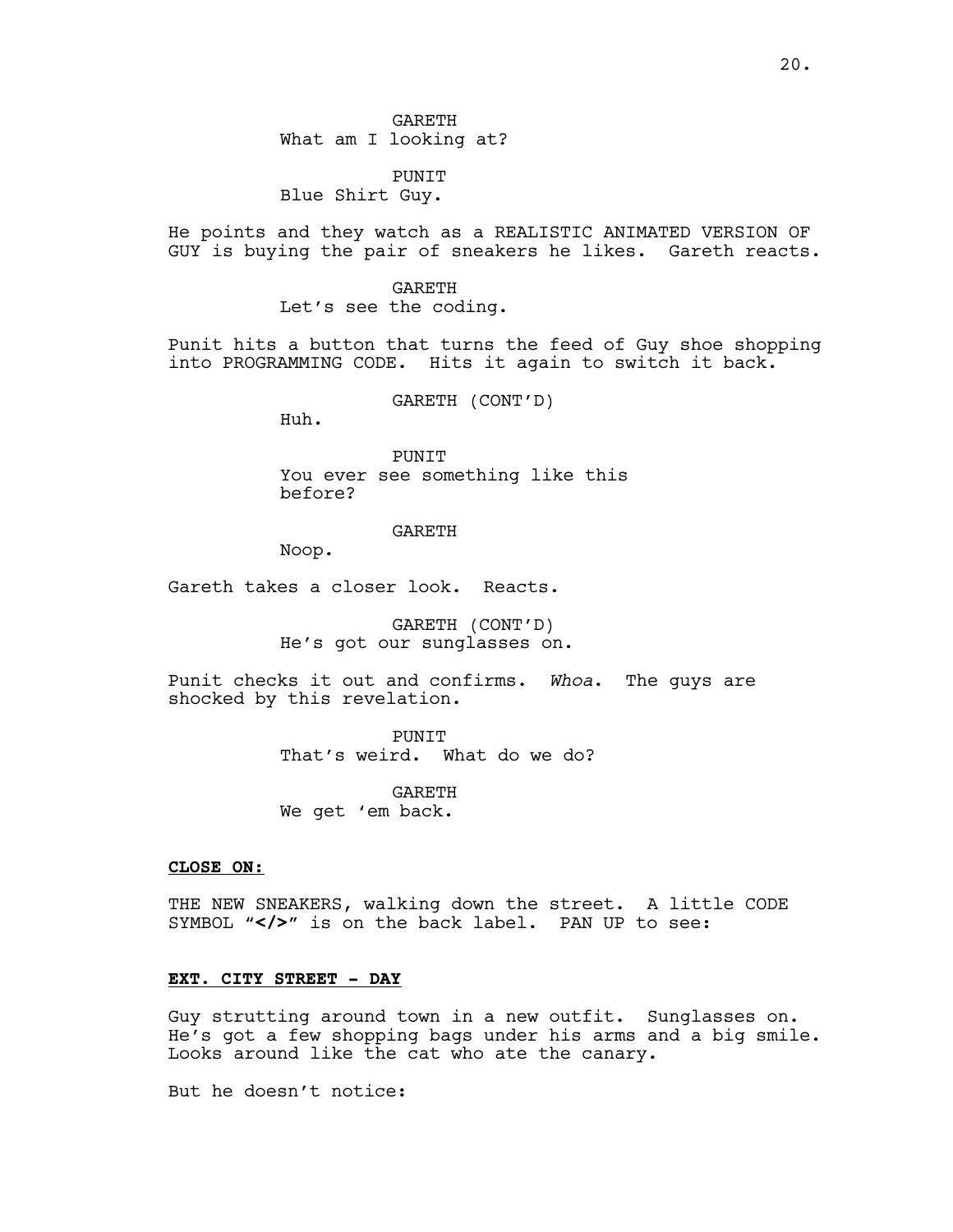-- stalking him from behind. He finally gets the sense that something's wrong and turns around.

**FROM GUY'S POV**: A SHERIFF'S BADGE ICON starts blinking in the upper right corner.

**OBJECTIVE POV**: Guy notices. Uh-oh. Picks up the pace and --

-- WHOOP-WHOOP! Lights and sirens. *TWO* BADGE ICONS in his glasses. *Crap!*

Guy slows to a stop. Turns around with his hands up.

GUY It's okay. I don't want any troub--

*SCREECH!* THE POLICE CAR GUNS FOR HIM.

GUY (CONT'D)

--ble.

It's headed straight for him.

GUY (CONT'D) Hey! Wait. I surrender!

At the last second, Guy jumps out of the way and --

-- SMASH! The cop car takes down a light pole.

GUY (CONT'D) What the hell?

Guy takes off down the street.

ANOTHER COP CAR cuts him off at the pass. Tries to mow him down with more intent than the first one. Hops up on the sidewalk. Takes out trash cans and a mailbox.

> GUY (CONT'D) Please! I can explain! I think.

As it closes in, Guy ducks into an empty construction site and the cop car SCREECHES to a halt. Reverses.

### **EXT. CONSTRUCTION SITE - DAY**

Guy runs deep into the construction site and hides. The cops get out of their car and look around. Take out their guns.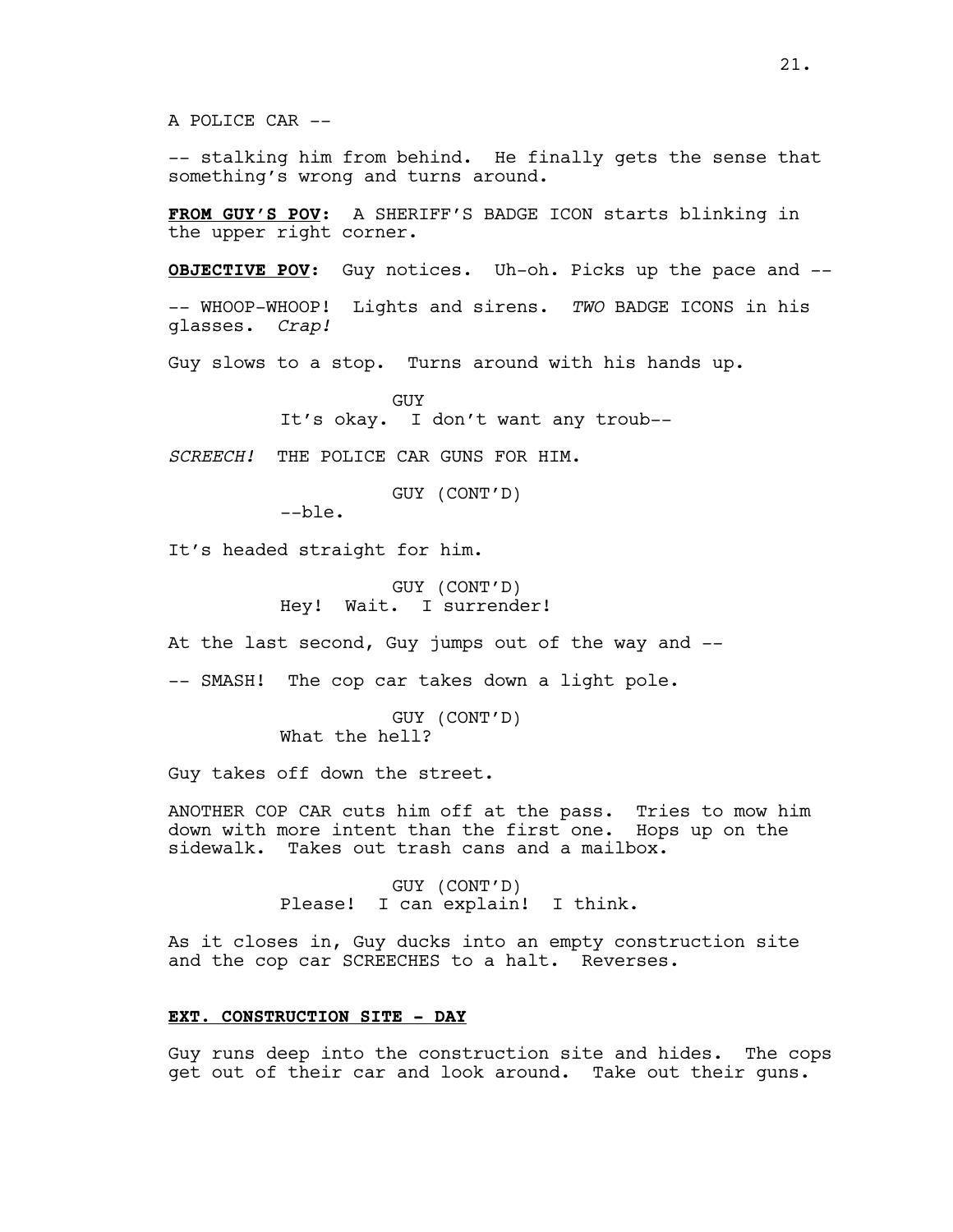PUNIT/COP Come out, come out wherever you are. We won't hurt you.

The cop sounds exactly like Punit, though he looks nothing like him. And the other cop sounds like Gareth.

GARETH/COP

Much.

The cops LAUGH.

### **IN THE SKELETON OF A BUILDING**

Guy curls up, trying to hide.

GUY Crap, crap, crap.

The cops move in, looking for him.

PUNIT/COP C'mon, Blue Shirt. We know you're around here somewhere.

They narrow down his whereabouts. Motion to each other.

GARETH/COP (into walkie) Shut down quadrant Thirty-Seven 'A' Four.

#### **BACK WITH GUY**

Guy hears them say that and looks up at a number spraypainted on the building. "37-A-4". Reacts and --

-- THE WALL BEHIND HIM DISAPPEARS,

Causing him to tumble backwards over a ledge. He grabs an exposed beam and realizes:

A RECTANGULAR BLOCK OF REALITY --

-- has been cleanly lifted from the fabric of the Universe.

Part of the building behind him is completely missing, halfexposed pipes leading to nowhere. A BULLDOZER parked besides the building is *perfectly cut in half*, totally intact. A CLOUD above has A PERFECT CORNER removed.

And Guy dangles over a PERFECTLY SQUARE SINK HOLE.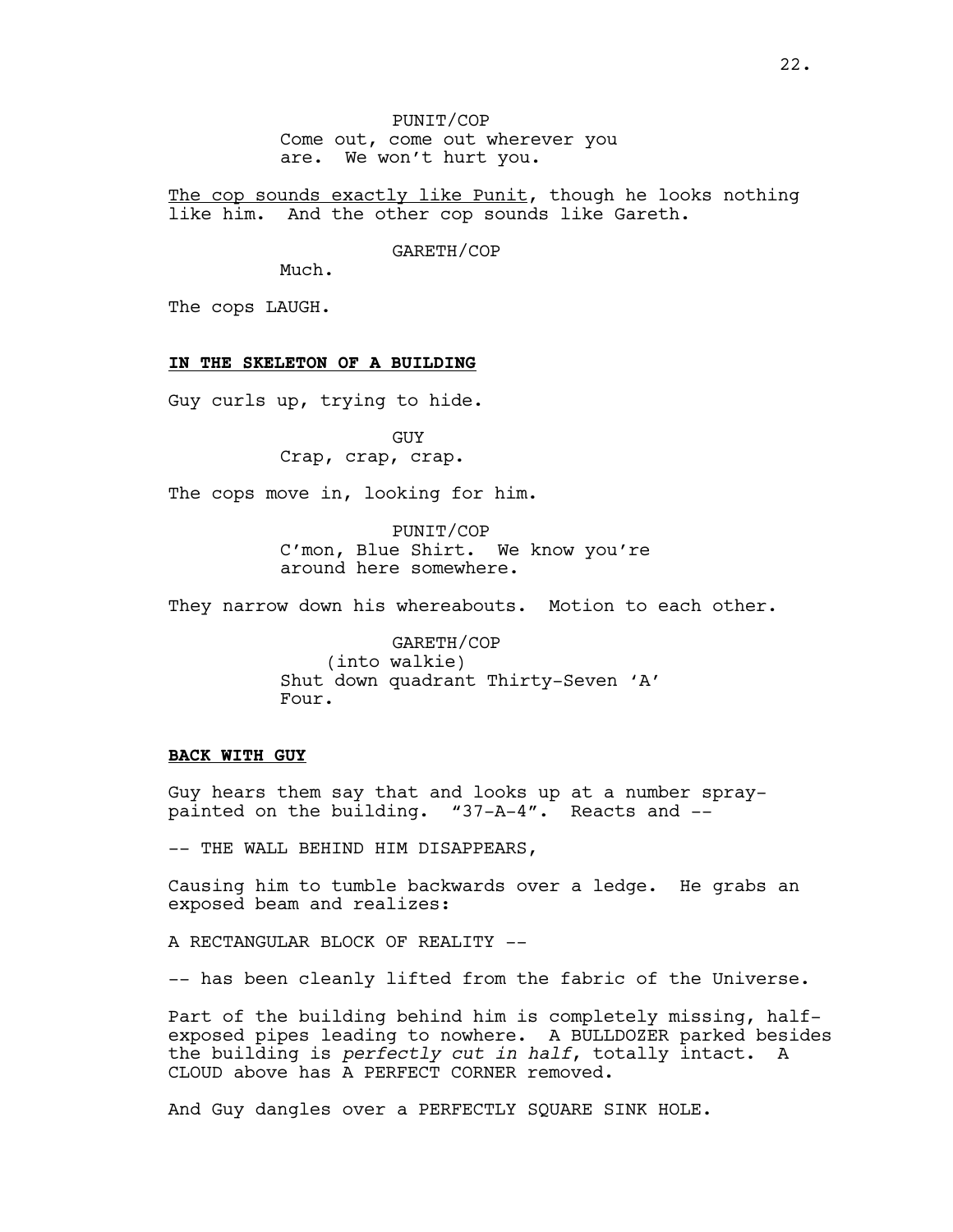Guy is freaking out, cornered behind a stack of wood. The cops move in. Guy can't figure out what to do when he sees:

A GLOCK.

Floating two feet off the ground a few yards away from him. Slowly spinning. Small spotlight. He can't believe it.

Guy reaches for the gun, amazed and CH-CHK! It falls into his hand. *Whoa.* His POV READOUT shows:

GUY

Six bullets.

The cops are closing in. It's now or never.

Guy holds up the gun but can he really shoot a cop? His hand shakes like a leaf. He can't do it. But he gets an idea.

### **WITH THE COPS**

They have him cornered and move in for the kill.

PUNIT/COP You're just prolonging the inevitable. We can fix everything.

THUNK! Something knocks a trash can and they whip around. BAM! BA-BLAM! BLAM! FIRE FULL ROUNDS INTO THE AREA. The cops move towards the trash can, kick it away and see --

-- A PILE OF GARBAGE. No sign of Guy anywhere.

GARETH/COP

Dude. Look.

He finds Guy's gun, surprised.

GARETH/COP (CONT'D) He threw it.

### **EXT. FAR SIDE OF TOWN - DAY**

Guy runs away from the site and down the street, knocking into pedestrians.

> PEDESTRIANS Hey! / Watch where you're goin'! / Do you mind? / Move along people.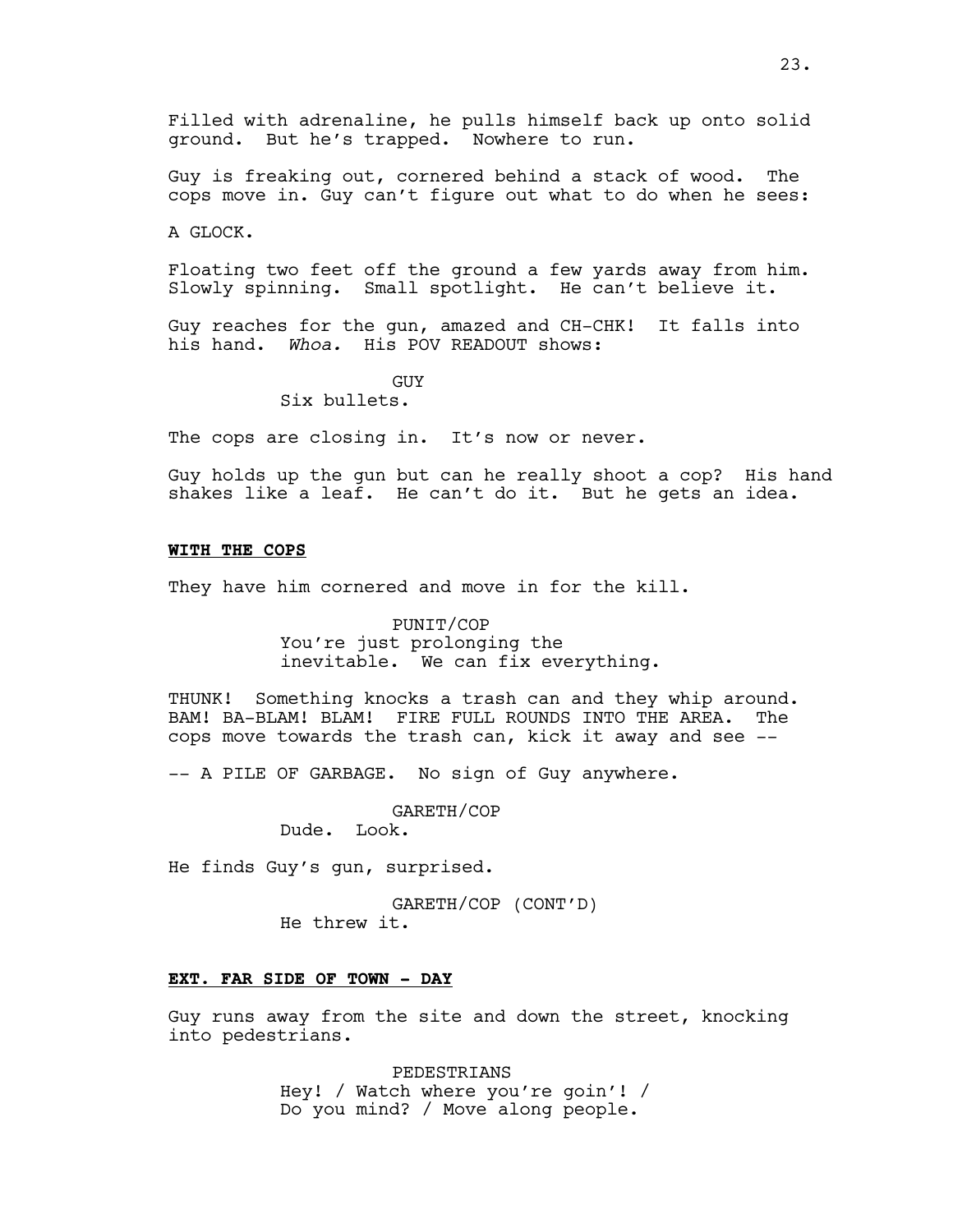"THE MULTIPLAYER LOUNGE."

An internet cafe on the corner in an iconic building. He looks around, orienting himself, confused, and pulls down his sunglasses seeing --

*-- The entire building isn't actually there.*

He puts the glasses back on and *it reappears again*.

The SIRENS get closer. He takes a deep breath and heads towards the door.

#### **INT. MULTIPLAYER LOUNGE - DAY**

Guy steps into a cafe JAM-PACKED WITH PEOPLE. Only this is not your typical coffee house crowd.

CYBER PUNKS with crazy hair, HOT GIRLS with spiked jackets, GANGBANGERS covered with tattoos.

Everyone has their NAMES floating above their head. Well, not so much names as *usernames*. "FLAILINGMAGE2342", "THEGODFATHER2pt0", "VIXEN5232".

And that's when he sees a familiar face:

MOLOTOV GIRL.

Leather pants, form-fitting attire. Twirling a ninja star between her fingers while she talks to A FEW CYBER-PUNKS. Her username and level float above her head, "**MOLOTOVGIRL4482. Level 125."** She seems disappointed.

> MOLOTOVGIRL4482 You mean, none of you have even gotten the MiG-35 out of the Russian's hangar before?

> > CATLOVER69

Like *you* have?

Catlover69 is a jacked with a big afro the voice of a prepubescent boy. Zelig2693 shoves him.

> ZELIG2693 Dude, show some respect. This is *MolotovGirl*. Highest-ranked Free City gamer in the world.

They fawn over her like a celebrity.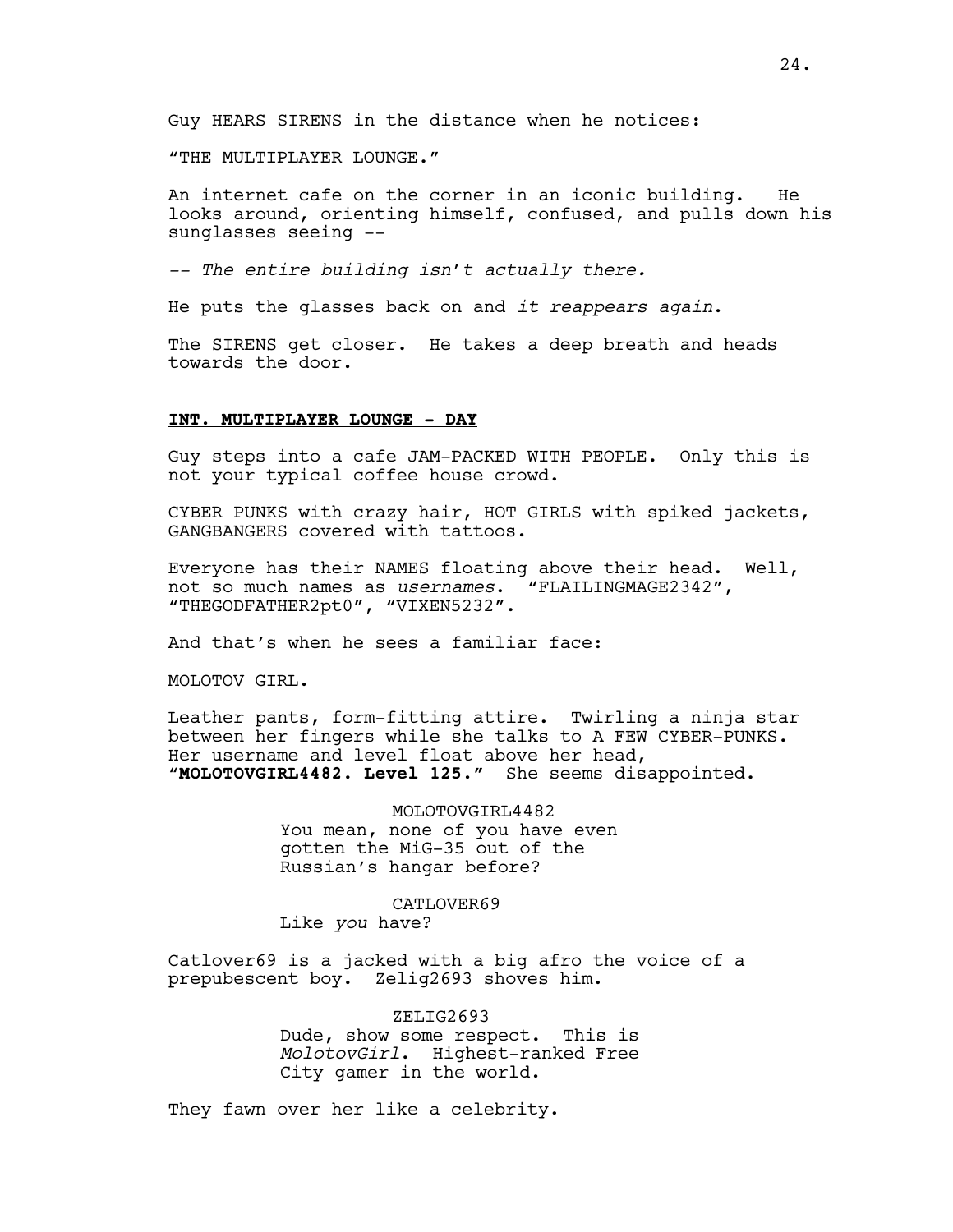Got any tips for us? I've spent a hundred and forty bucks trying to find the Spyder Convertible.

MOLOTOVGIRL4482 Sorry. I'm looking for someone with a little more experience.

MolotovGirl turns and bumps into Guy. No recollection of him.

MOLOTOVGIRL4482 (CONT'D) Hey. Watch where you're going.

GUY Uh, excuse me. But what is this place, exactly?

MOLOTOVGIRL4482 (uh duh) Um. The Multiplayer Lounge.

GUY Multiplayer?

MOLOTOVGIRL4482 Yeah, Free City Multiplayer.

She tries to get past and he stops her.

GUY Yeah, okay. But -- like, what does that mean? Multiplayer. Multiplayer of what?

She GROANS, annoyed and pushes past him. Guy stumbles into one of the desktop computers. He's amazed by what he sees --

-- it's A MENU SCREEN FOR "FREE CITY."

FEMALE VOICE (V.O.) *Welcome to Free City. The world's most realistic cloud-based open world adventure game by Soonami.*

It's got a Map of Free City. Video of people engaged in different types of criminal activities. Guy goes wide-eyed.

> **GUY** This can't be -- this isn't real.

Guy shirks back and fumbles through the cafe, dizzy.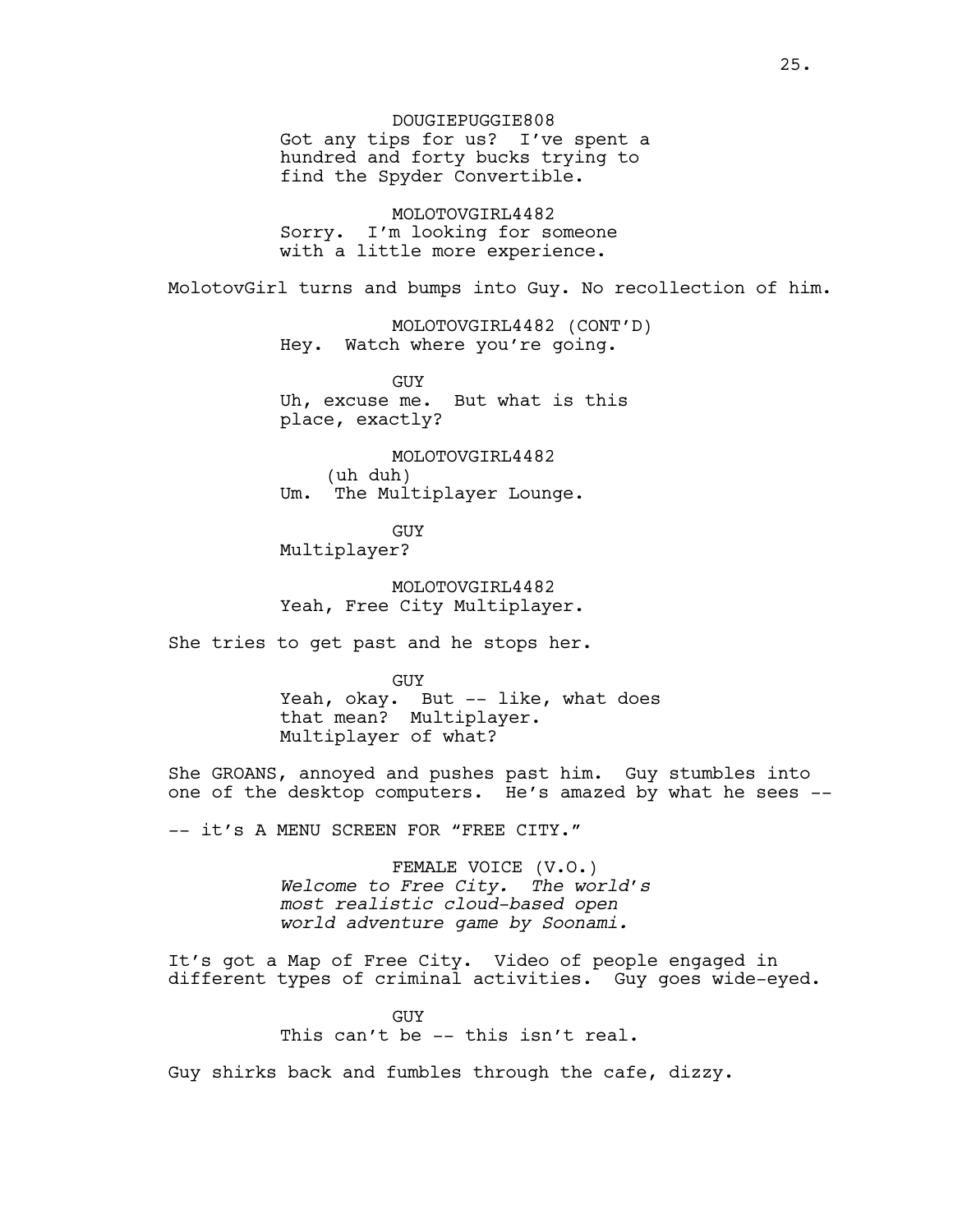#### **EXT. MULTIPLAYER CAFE - DAY**

He walks outside, hyperventilating. He looks up into the sky and around the city. It will never look the same to him again. His entire world is rocked.

Mac, the homeless man, yells at people on the street.

**MAC** You're living in a game! This is all just a game!

Guy starts to put it all together, floored and --

-- *WHAM!* A POLICE CAR mows him down. Lights out.

CUT TO:

#### **INT. GUY'S BEDROOM - DAY**

The ALARM CLOCK goes off and Guy snaps out of bed as if from a nightmare.

GUY

Ah!

He feels his body, frantic. He's in one piece. *Whew*. Runs to the mirror. He's fine. But remembers.

> GUY (CONT'D) The sunglasses!

#### **EXT. NEIGHBORHOOD - DAY**

Guy jogs through the neighborhood the cops chased him through yesterday. Ends up at the same corner where the Multiplayer Lounge should be but now:

THE LOT IS EMPTY. Exactly what it looked like with the glasses off yesterday.

Guy sees THE TOP OF THE BRIDGE in the background.

### **EXT. BRIDGE - DAY**

Guy walks out of the city across the bridge, determined.

#### **EXT. NEIGHBORHOOD - DAY**

Guy makes a beeline away through brownstone suburbs.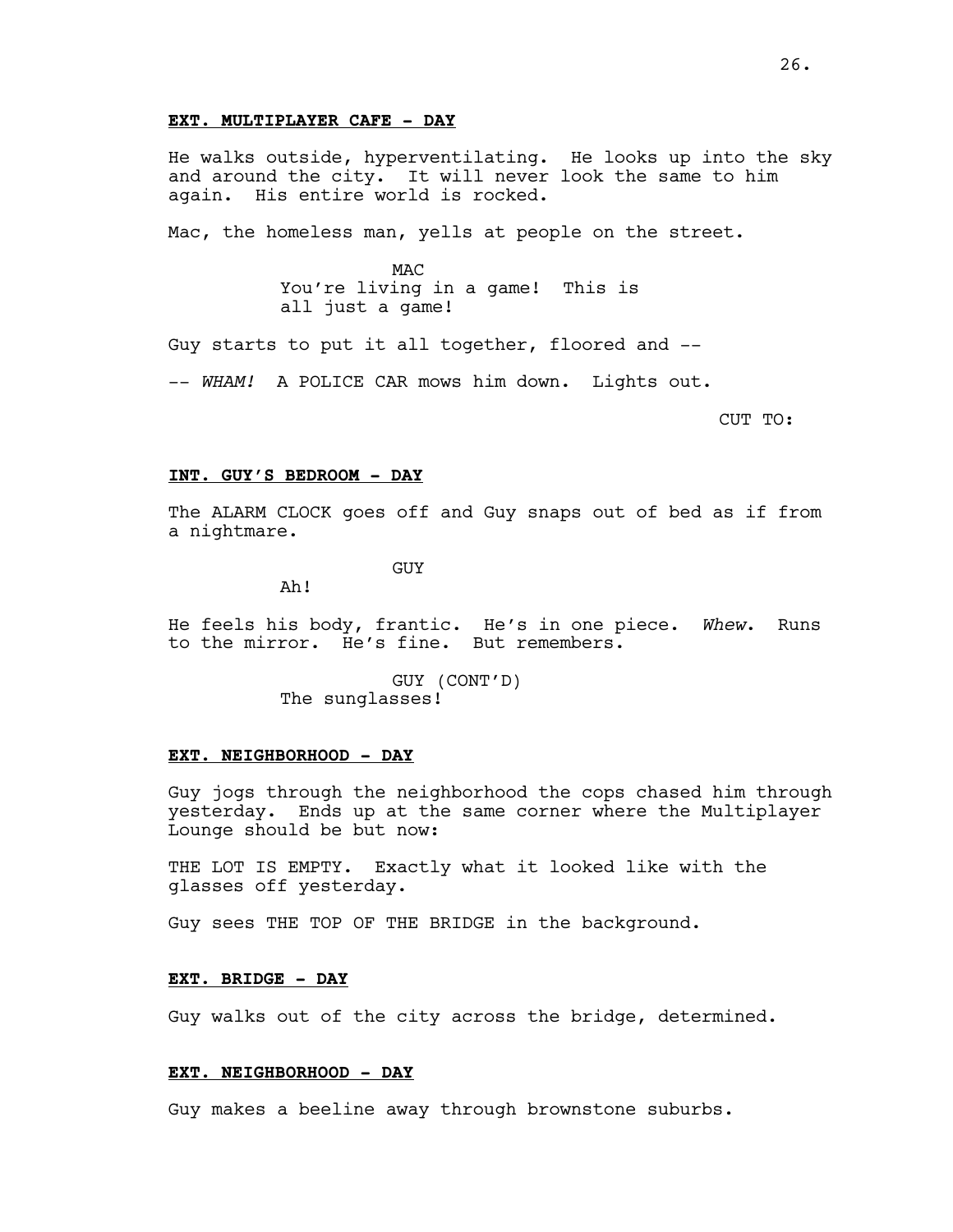### **EXT. MARSHLAND - DAY**

He pushes through dense marshland but always comes out of the weeds staring at the same view of the Free City skyline.

#### **EXT. WATERFRONT - DAY**

Guy jumps in a small motorboat. Drives it away from the city. He moves past buoys and boats until he's out in open water.

Looks back at the skyline. He realizes --

GUY It's not getting further away.

-- he's inexplicably treadmilling in place. A BUOY besides him stays in place. His boat isn't caught on anything.

He throws the engine in reverse and the boat glides again back towards the city.

### **EXT. CITY PARK - DAY**

Guy sits on a bench, watching the city with new eyes. He realizes that there are ONLY A DOZEN DIFFERENT TYPES OF PEDESTRIANS walking around the area at any one point.

> GUY Man in black business suit. Old lady in shawl. Chubby dude. Hipster mustache. Slob in a wife-beater.

They all say ONE PHRASE to each other as Guy walks past.

BLACK BUSINESS SUIT

Hey!

OLD LADY Watch where you're going!

CHUBBY DUDE Do you mind?

STREET COP Move along, people.

A GANGBANGER pushes past and they REPEAT THE SAME LINES.

Guy clocks that The Gangbanger is wearing --

GUY

Sunglasses.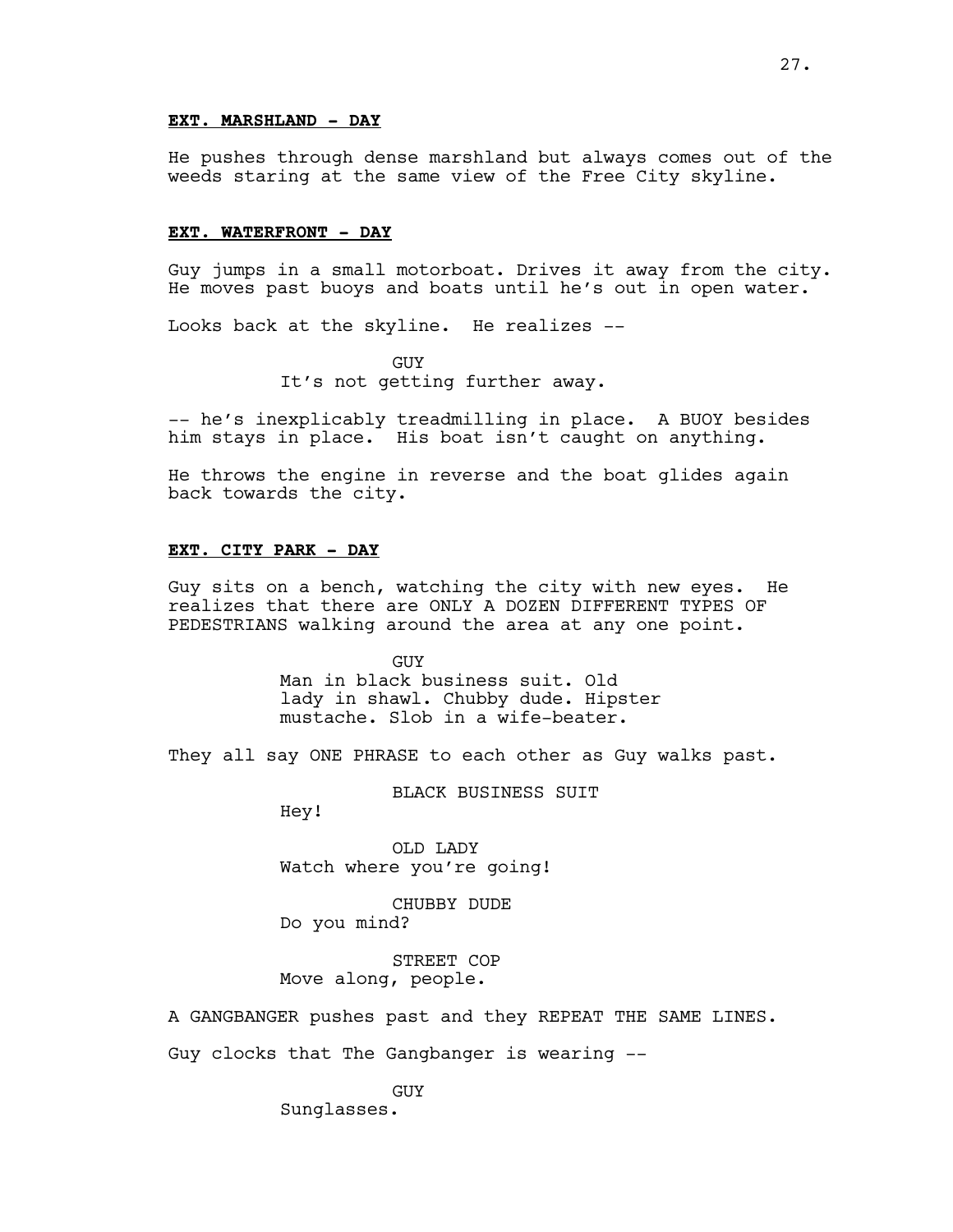The same kind that he had. The Gangbanger pulls A MAN out of his car, screaming, and drives off, BLASTING THE RADIO.

#### **EXT. CONVENIENCE STORE - DAY**

Guy watches a robbery in progress. A GUY IN A MASK is holding up a convenience store. He's wearing the same exact --

GUY

Sunglasses.

### **EXT. BUSY CITY STREET - DAY**

A JAPANESE SCHOOL GIRL steps out of a car with a MISSILE LAUNCHER and BLOWS UP A FALAFEL STAND. She too wears --

GUY

Sunglasses!

# **INT. TIMMY'S BAR AND GRILL - NIGHT**

Guy runs into the bar and finds HIS SOFTBALL TEAM, drinking after their game. Everybody is in their same seats. Even Buddy, a little banged up, but fine.

> BUDDY Guy! Where've you been? You didn't come to work.

TEAMMATE We had to forfeit the game. Incomplete roster.

GUY Buddy! Are you alright? You got beat up pretty bad yesterday.

BUDDY Oh. It's nothing.

GUY Buddy, it's *not* nothing. There's something I need to tell you.

BUDDY Guy, just give it a rest.

GUY No. This is important.

Guy climbs up on a stool. Announces to the entire bar.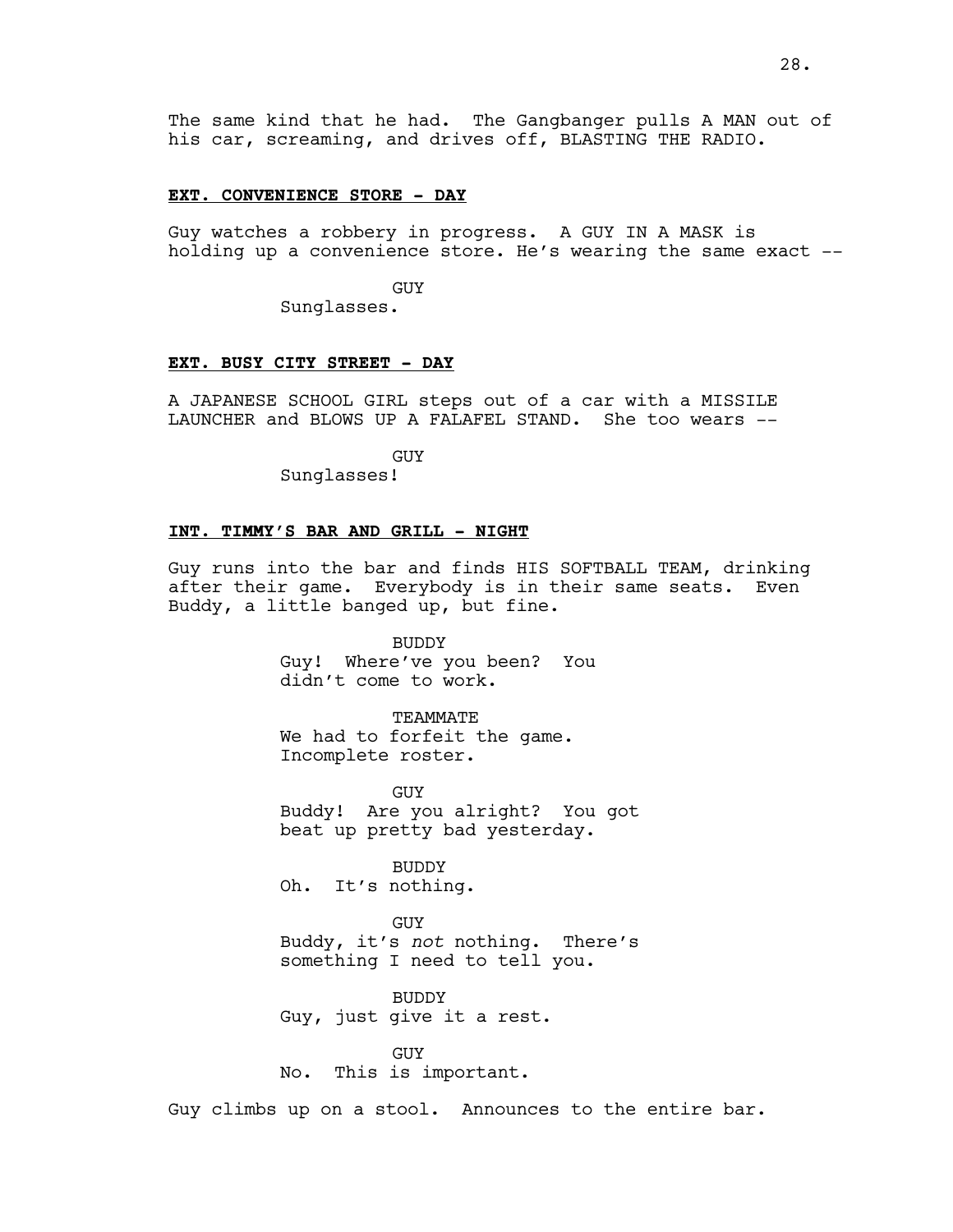## GUY (CONT'D)

Listen. Everyone. I don't know quite how to say this. But -- This bar -- Everything in the -- *Us* -- It's all just a game. We're living in a real, actual -- I mean, I think a video game of some sort - for another, dimension? And we're like -- We're not the players. The people with the sunglasses are. We're, like, *the background people!*

#### BUDDY

Guy! Knock it off.

#### GUY

You were right, Buddy. They don't want us to rock the boat. In fact, the whole reason we're here is to be screwed with by the sunglasses people. For their sick amusement - that's so messed up -- but I'm gonna figure it out! I just need to talk to this girl. MolotovGirl! But I need to get the sunglasses first--

BUDDY

You're acting crazy.

GUY

That's just the thing. For the first time in my life I feel completely sane. I can see the world with perfect clarity. I --

 $MAC (0.S.)$ Freedom is just an illusion!

Guy looks outside the window and Mac, the Homeless Man, walks by, spitting craziness at anyone he passes.

> MAC (CONT'D) Everything you see and know and speak is just pre-programmed gobbledy-gook! Nothing you own is truly yours.

Guy reacts. Realizes how crazy he looks. Everyone is staring at him, confused and weirded out.

#### GUY

Ha. Just kidding everyone.

Guy leaves the bar, embarrassed. SMASH! (PRELAP)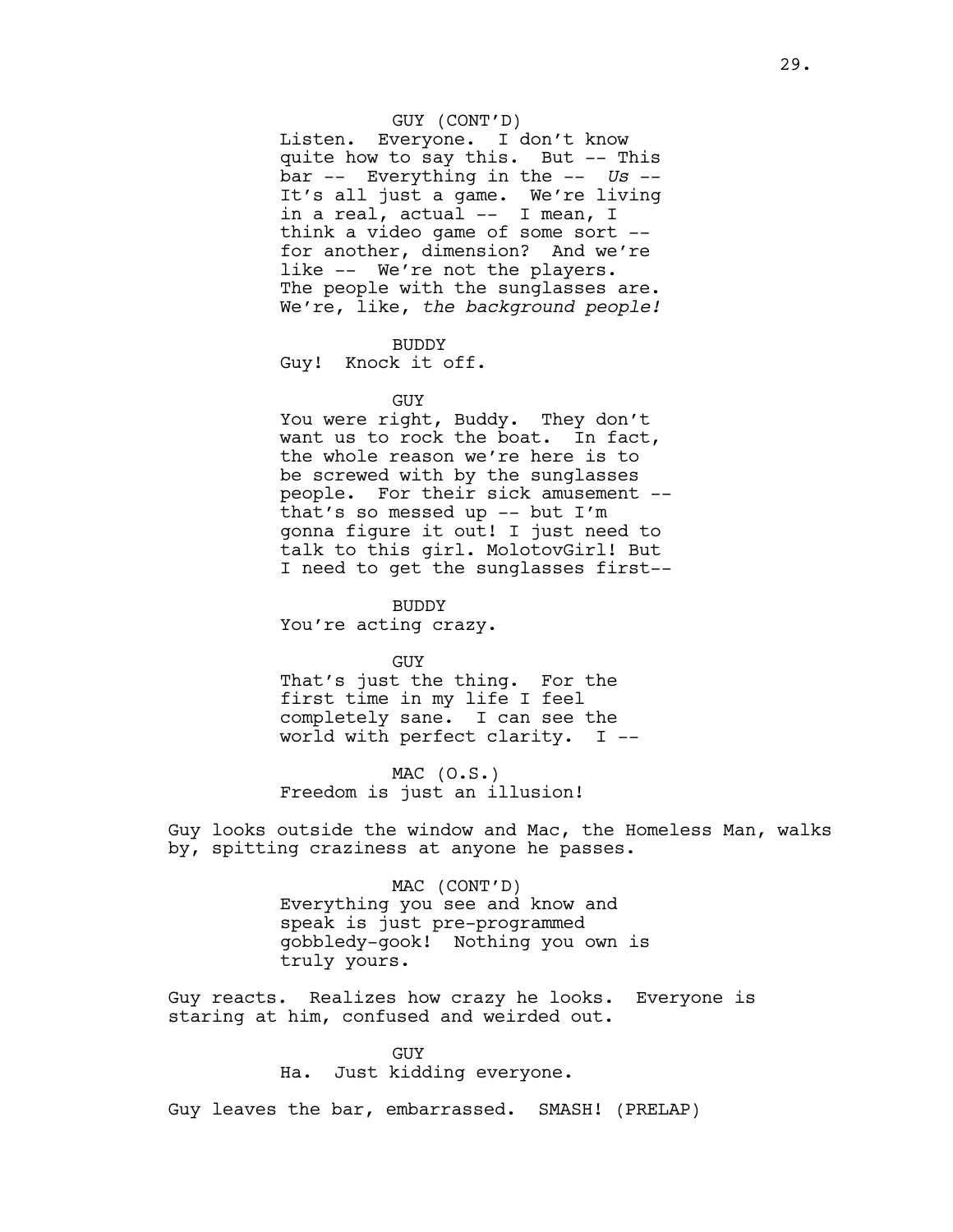#### **MONTAGE: GUY TRIES DIFFERENT WAYS TO GET THE GLASSES**

#### **EXT. JEWELRY STORE - DAY**

A DREADLOCKED WOMAN wearing SUNGLASSES throws a brick through a Jewelry Store window. An ALARM SOUNDS. She grabs a handful of diamond necklaces and startles to see:

Guy, blocking her way.

GUY Hey. Um. I know this might sound weird, but I need to borrow your glasses for a --

Guy reaches for her sunglasses and *WHACK! WHAP! THWIP!* She grabs his arm, flips him over and heels his Adam's apple.

> DREADLOCK WOMAN (speaking French) Foutre fluage!

GUY (Donald Duck voiced) Sorry. My bad.

#### **EXT. CHINATOWN - LATER**

A different THUG WEARING SUNGLASSES walks through Free City's small Chinatown district.

Guy tails him from behind, hood pulled over his head. Follows him through the city until the thug turns down --

#### **EXT. ALLEY - DAY**

An empty turnout. The thug stands in front of a garage door and it opens. Enters and it closes behind him.

Guy watches, curious, when THE GARAGE DOOR OPENS and --

-- A DIFFERENT THUG EXITS, wearing the same sunglasses. He pulls out in a Tesla and drives past Guy.

#### **OVER THE COURSE OF A DAY - MONTAGE**

Guy watches DOZENS OF PLAYERS leave the garage - ALL WEARING THE SAME SUNGLASSES. All driving different cars.

Guy gets an idea.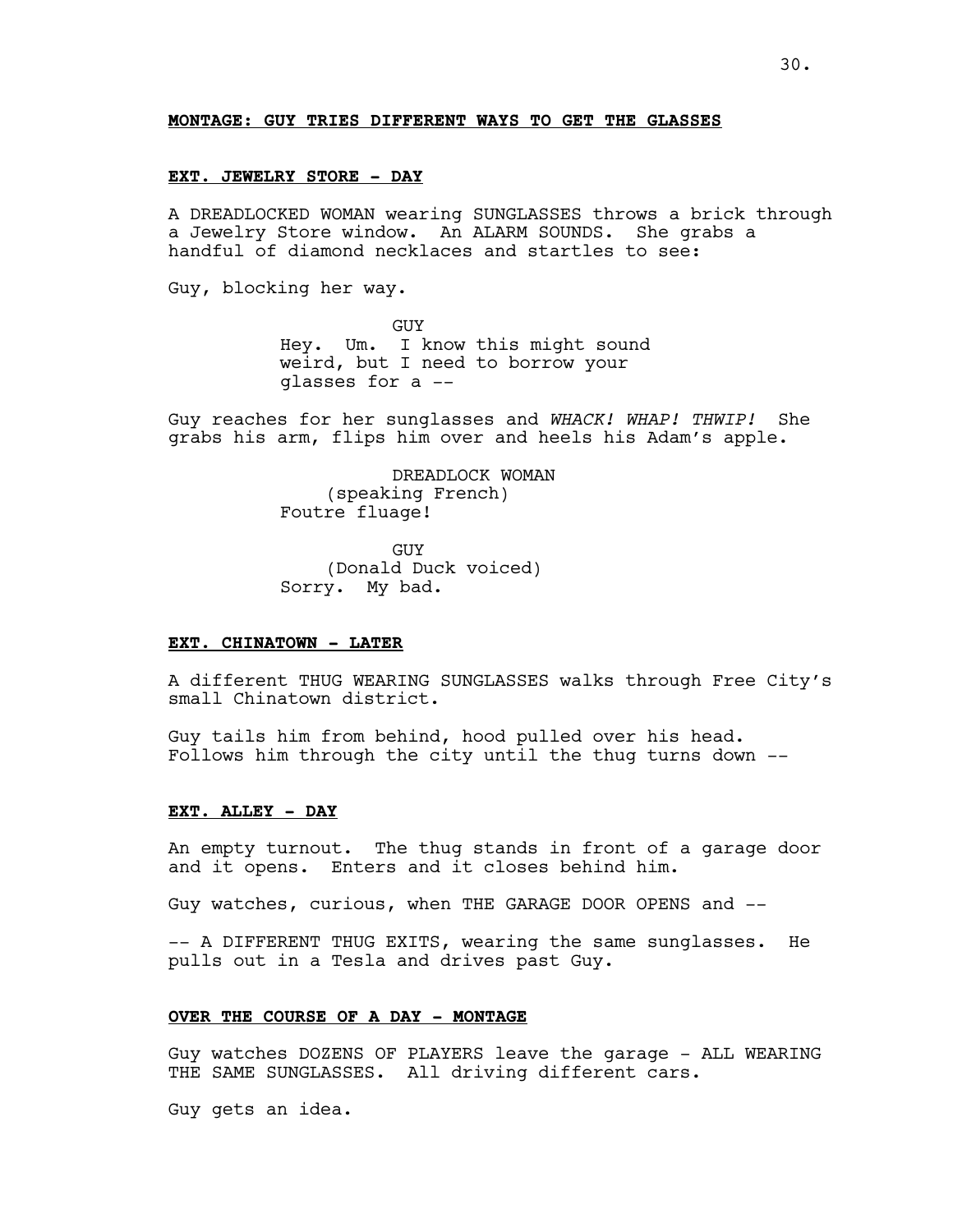### **EXT. ALLEY - LATER**

The garage opens and a JACKED HIPSTER walks out wearing the glasses. He looks around, not noticing:

#### **UP ABOVE**

Guy is carefully lowering a makeshift hook. He's just about to hook the glasses when the jacked hipster notices. Pulls out a GUN and OPENS FIRE. Guy runs away.

GUY

My bad!

#### **I/E. VARIOUS ATTEMPTS**

Guy charges players from behind, throwing things, tripping them, timing it wrong, missing entirely.

> GUY Sorry. Sorry! Sorry.

He hits a player on the back of the head with a TWO-BY-FOUR.

GUY (CONT'D)

Sorry!

TINK! The glasses bounce across the pavement, unscathed.

Guy can't believe it. While the player runs around, disoriented, Guy puts them on and sure enough:

THE READOUTS APPEAR. *Yes!*

CUT TO:

#### **INT. ACCOUNTING OFFICE - DAY**

A mousy secretary sits behind a desk. Her hair covers half her face. Librarian glasses. She clutches the top of her blouse, protective. Mid-twenties. This is **MILLIE**.

> BOSS (O.S.) Millie! I need the Fentons' W-2's on my desk now!

### **INT. OFFICE KITCHEN - DAY**

Millie tries to make copies and the machine craps out on her. She opens a side door, frustrated and PLOOF! A cloud of black ink sprays all over her.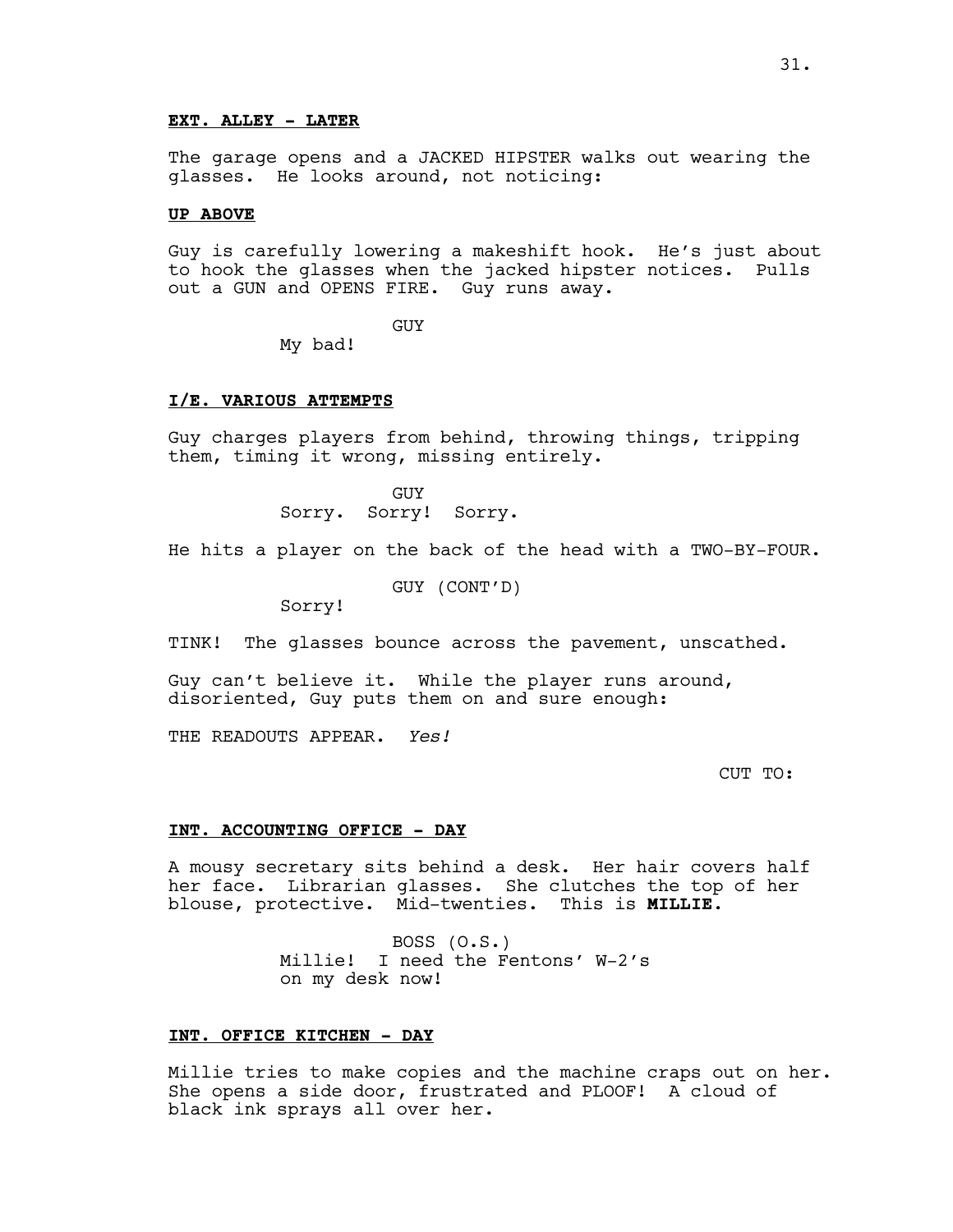#### **EXT. MAGAZINE STAND - DAY**

Millie picks out A TECH MAGAZINE and pays for it. The CLERK leers at her and she clutches her blouse. Avoids eye contact.

### CREEPY CLERK

S'up girl?

### **EXT. HIGHWAY - DAY**

HONK! A terrible traffic jam. Millie sits in her tiny Honda. She's about to move forward when someone cuts her off and gives her the finger. She quietly takes it.

#### **INT. SUBURBAN HOME - DAY**

Millie runs into a house and darts directly upstairs.

MOTHER (O.S.) Millie! I thought we were gonna talk when you got --

#### **INT. MILLIE'S ROOM - DAY**

SLAM! Millie locks herself in her room and takes a DEEP BREATH, finally safe.

She takes out the Tech Magazine she bought earlier and leafs through a profile on:

"SOONAMI'S ILLUSIVE CEO, **ANTWAN HOVACHELIK**, HIS UNSTOPPABLE GAMING EMPIRE AND THE LAUNCH OF THE LONG-AWAITED SEQUEL, FREE CITY 2." It features a skinny, young guy in his mid-twenties.

She *sticks a tack right into his forehead* on:

A CORKBOARD FILLED WITH CLIPPINGS ABOUT ANTWAN and FREE CITY. We see words like: "CHEAT CODES" and "UNHACKABLE PLATFORM".

She sits down at her desk, sets up her takeout food, ritualistically, and puts on A VIRTUAL REALITY HEADSET.

### **INT. MULTIPLAYER LOUNGE - DAY**

Millie appears in the Multiplayer Lounge as MOLOTOVGIRL4482 - the kickass avatar she uses in Free City. A tall, confident version of Millie with a few cosmetic enhancements.

**[Note: Millie and her avatar are played by the same actress, so we'll just call her Millie from now on.]**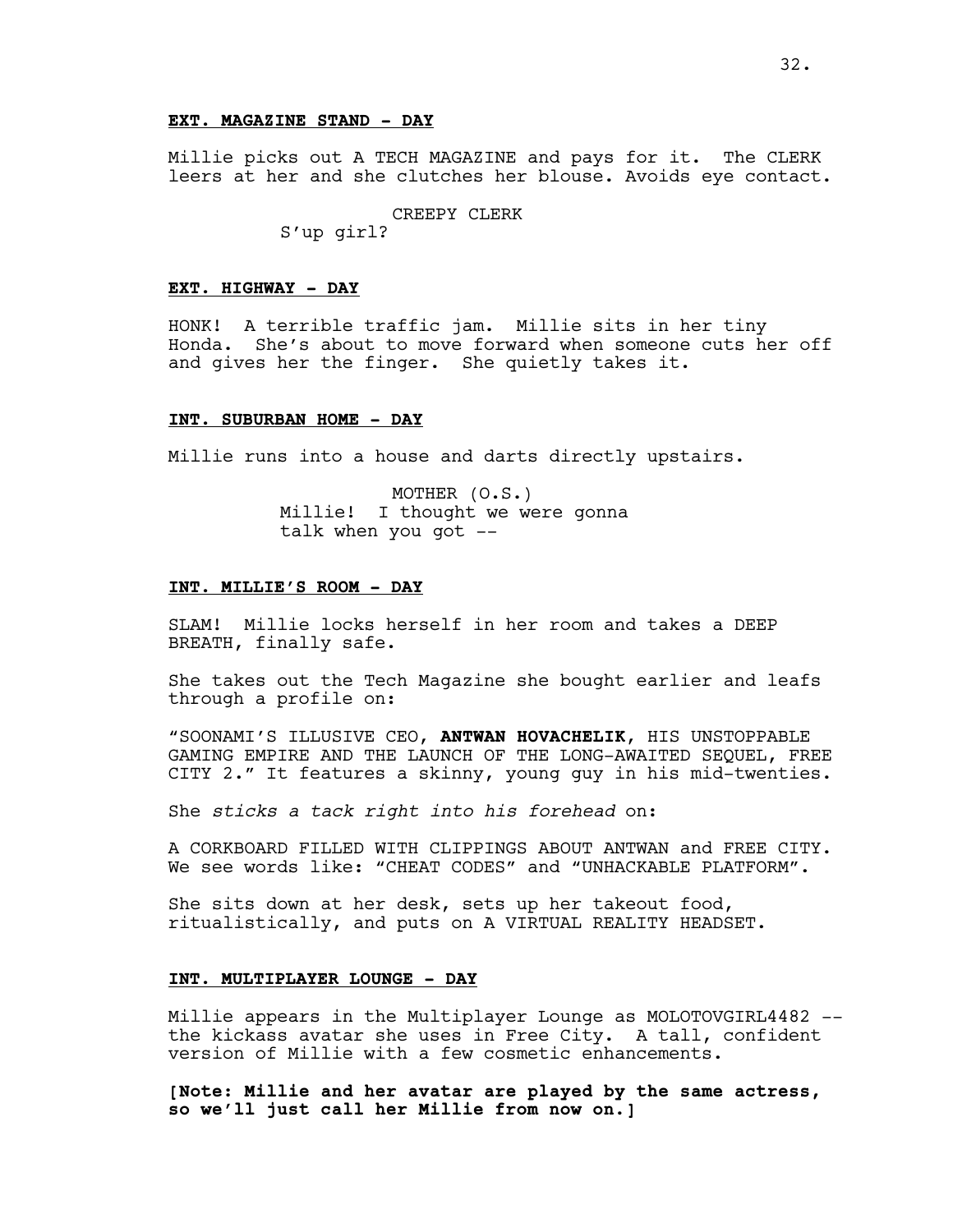ANONAMOU\$E Hey... MolotovGirl.

She sits down at a corner table with **ANONAMOU\$E** - a shady dude who wears a trenchcoat and motorcycle face mask. Talks with a MODULATED VOICE.

> MILLIE You got that thing for me?

ANONAMOU\$E It's in a briefcase on this shipping container.

He slips a "SHIPPING MANIFEST" across the table. She reaches for it and he grabs her wrist.

> ANONAMOU\$E (CONT'D) This *thing* is strong enough to take down the whole game. I'd like to know what it's gonna be used for.

MTT.T.TE I've got my reasons.

She JAMS A KNIFE INTO HIS HAND and kicks the table over. Tosses a wad of cash onto his lap as he tries to get unstuck.

> ANONAMOU\$E You know they're about to release the sequel! In a few days it's all gonna be gone anyway.

> MILLIE That's why I don't have any time to lose with a-holes like you.

She gets up to leave when GUY RUNS INTO HER.

GUY Hey, there. Not sure if you remember me from the other day but, I was wondering if I could bother you for a sec --

MILLIE

Um, no.

She walks away and he scurries after her.

GUY Ha. No, but really --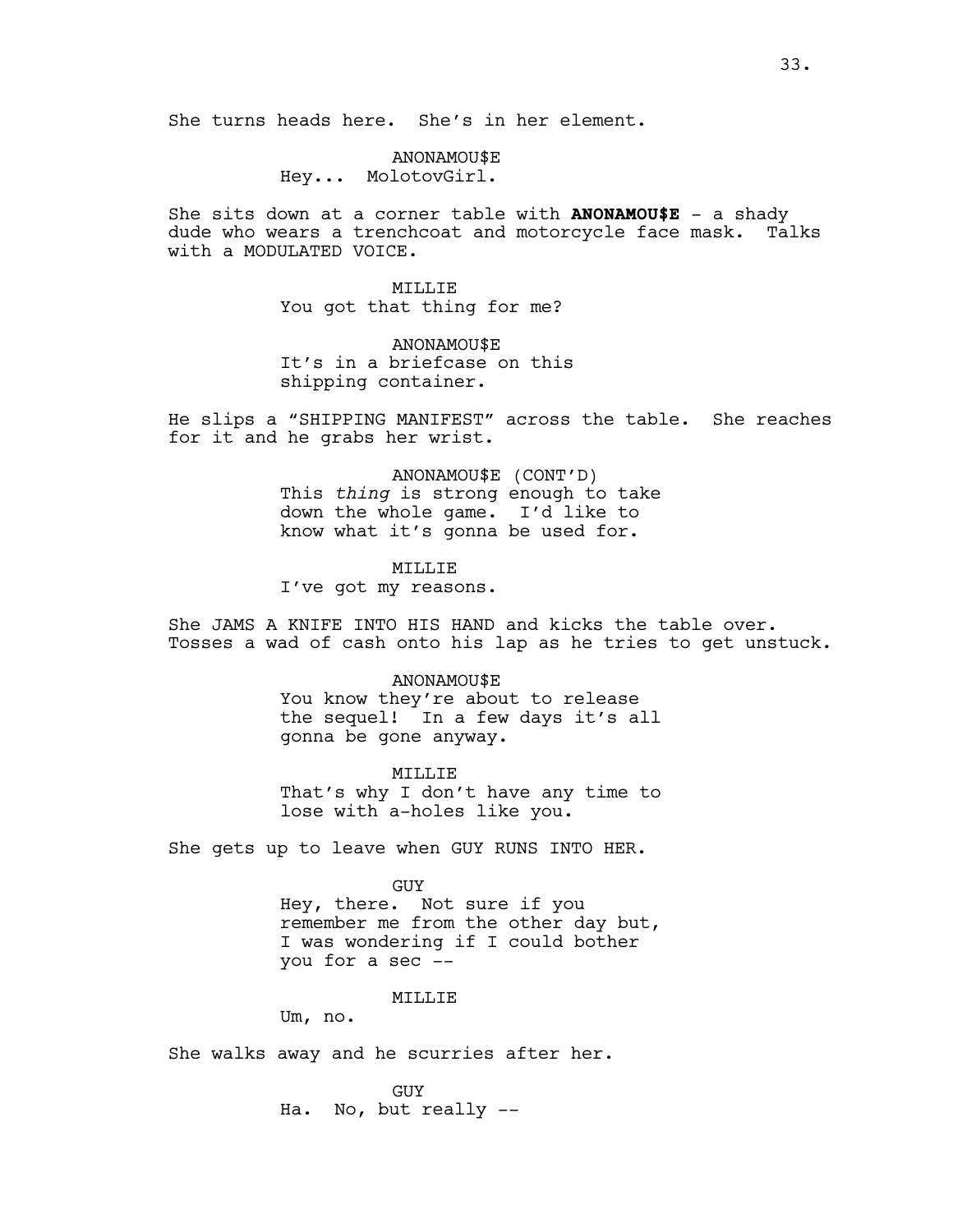She looks at his username. "GUY (NPC) Level 1".

MILLIE Sorry, I don't talk to newbs. I'm not even sure how you got in here.

GUY Yeah. Well, that's kind of what I want to talk to you about --

She's already out the door.

# **EXT. CITY STREET - DAY**

Millie struts down the street. Guy follows her.

GUY It's just that you seem like someone who knows a thing or two about this place.

### MTT.T.TE

I thought I told you to get lost, newb.

GUY Yeah, but, um. And a newb is...

She spots an ARMORED TRUCK up ahead.

MILLIE Wow, you really are a newb. You're like a newby-newb, newb.

GUY So true. So true. But, really.

She's captivating and graceful as SHE PULLS THE PIN OFF A GRENADE and tosses it underneath a parked car.

# MILLIE I don't associate with anyone under Level Fifty.

KABOOM! The parked car launches off the ground from the explosion and everyone runs off, screaming.

> MILLIE (CONT'D) You gotta have a better wardrobe. Garage filled with ultra-rare vehicles. And a full arsenal.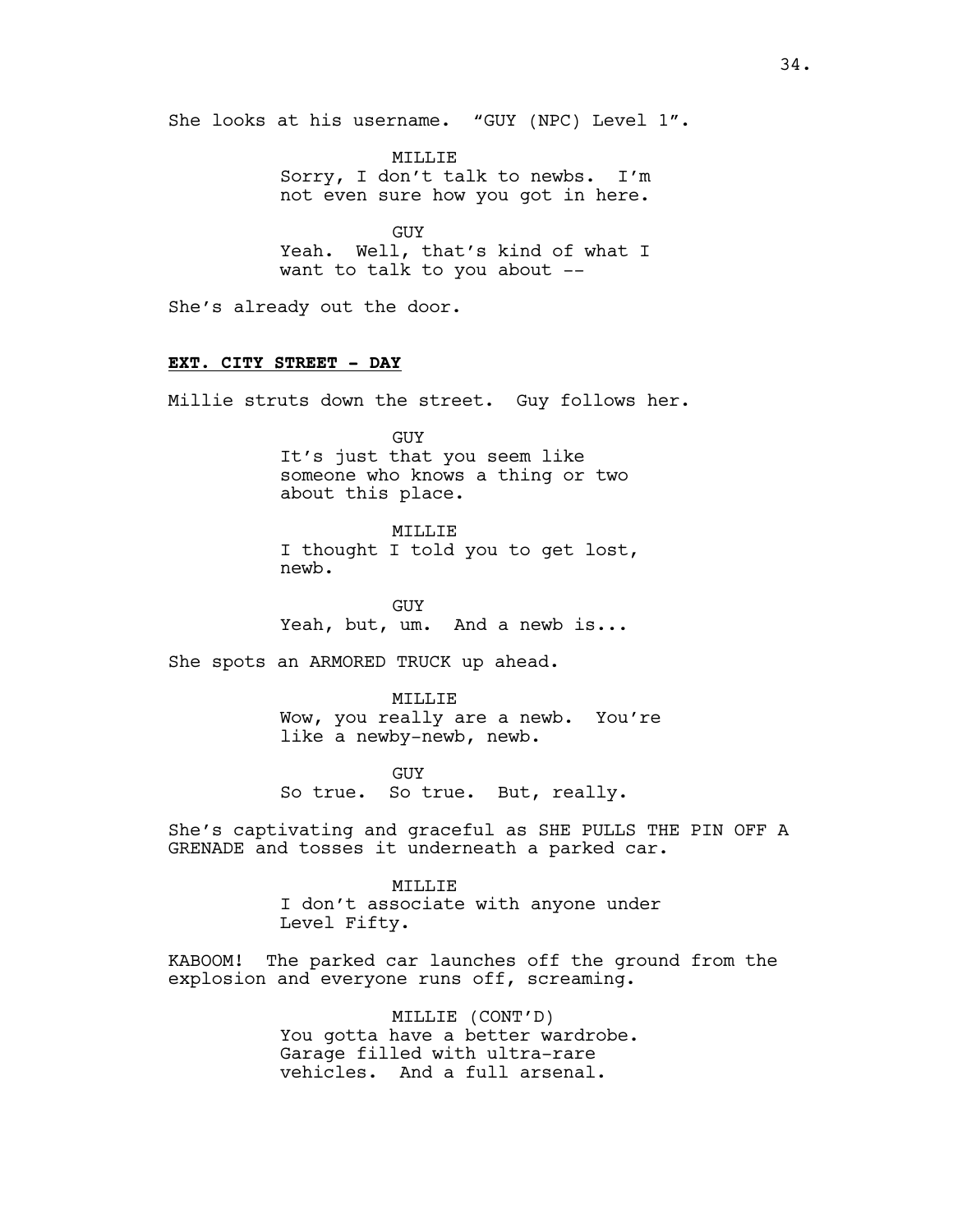Millie uses this moment as a distraction to jump into the driver's seat of the armored truck.

GUY

Right. Sure. And I do that by...

Annoyed, she leans in towards him, seductive. He reacts as she reaches into his front pocket and pulls out:

A NOTEBOOK. Tosses it at him and jump starts the truck.

# MILLIE

Your mission log.

He thumbs through the book.

GUY

(reading) Steal a car. Fire a bazooka. But -- I just need *answers*. I don't -- I don't wanna hurt people.

She looks at him like he's nuts.

MTT.T.TE That's kind of the point of this whole place, newb. It's a license to do anything you want with no consequences.

GUY No consequences for you maybe.

MILLIE Well, you better get started on your criminal empire. Free City's not gonna be around much longer.

GUY Why? Where's it going --

WHUNK! She kicks him square in the chest and slams the door.

Guy watches her drive away in the truck, uncorking a FIRE HYDRANT in the process. He's amazed and intimidated.

He picks up his mission log. Knows what he has to do.

### **INT. DOLLAR STORE - DAY**

A few CUSTOMERS wait to buy things from the CASHIER.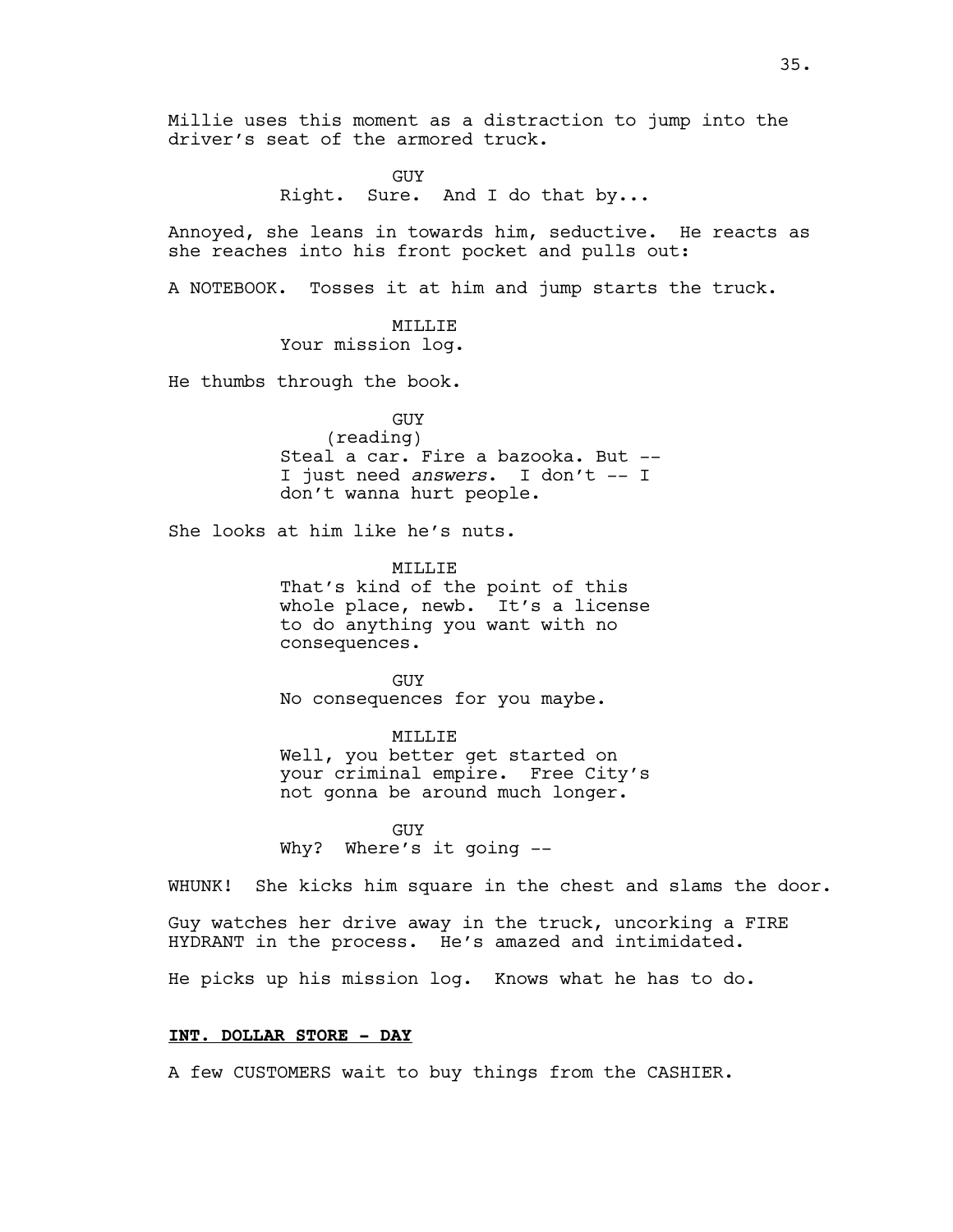Guy mills about behind a shelf, pretending to pick out an item. He keeps glancing up at the counter, nervous.

Guy checks his notebook and finds an item on the checklist. "ROB A STORE."

Opens his jacket and HE'S GOT A GUN tucked in his belt.

GUY (muttering to himself) What are you doing, Guy? What are you doing?

THE LAST CUSTOMER clears out and the store is empty.

GUY (CONT'D) Okay. Here we go. Here we go. Now or never.

He's super nervous. DEEP BREATH and he approaches --

## **THE FRONT COUNTER**

Puts down his bag of chips. The CASHIER looks bored.

CASHIER

One dollar.

Guy is having trouble hiding his nerves.

CASHIER (CONT'D) One dollar.

GUY Excuse me?

CASHIER One item. One dollar.

GUY Yeah. Oh, but -- Could you, um -- Well, the thing is -- (beat) Give me all your money, motherf--

Guy fumbles to take out his gun. Drops it on the floor. Holds it up, shaking like a leaf.

> GUY (CONT'D) Gimme the cash. Please.

The cashier nonchalantly reaches under the counter and suddenly Guy is *staring down the barrel of a SHOTGUN*.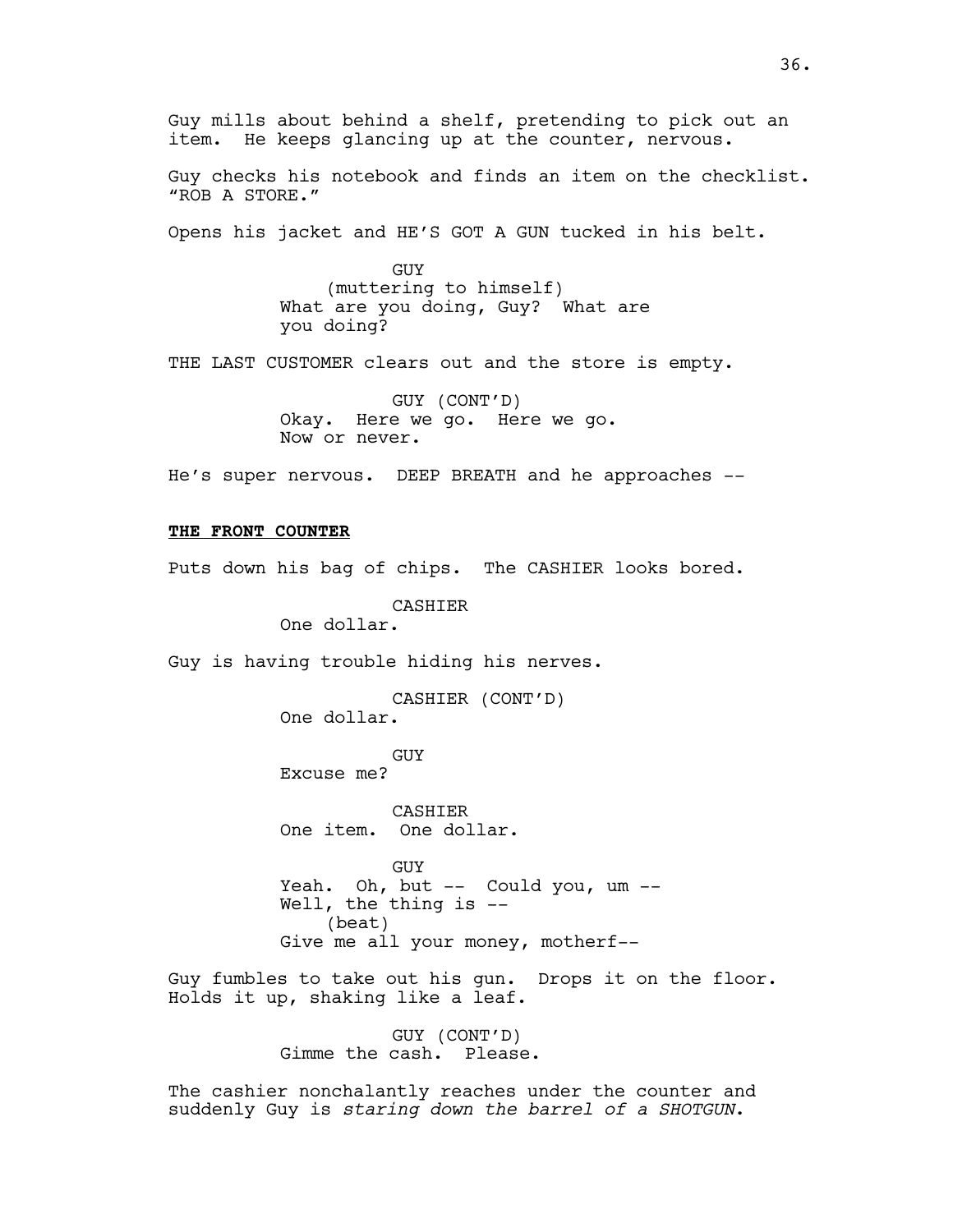GUY (CONT'D)

Oh, sh--

BLAM!

CUT TO:

## **INT. GUY'S BEDROOM - DAY**

Guy snaps awake in bed as if from a nightmare.

GUY

Ahhhhhh!

Realizes what's happened. Checks his face. No sunglasses.

GUY (CONT'D) As long as I'm wearing the glasses, *I can't die.*

## **EXT. ALLEY - DAY**

A TALL GANGBANGER exits the garage and turns, only to see:

A ROLLING DUMPSTER speeding towards him. WHUMP! His sunglasses skid along the ground and SOMEONE WEARING COOL SNEAKERS wanders up to it.

PAN UP TO REVEAL: It's Guy! He picks the glasses up and puts them on. He's trying his best to look like a criminal.

The bassline of DOWN FOR WHATEVER BY ICE CUBE kicks in for a:

#### **GUY COMMITS CRIME - MONTAGE**

Guy walks the streets in SLOW MO. Shoves A PEDESTRIAN and a WAD OF CASH falls onto the ground. BLOOP! He picks it up.

Guy fidgets with a jimmy in a window and STEALS A CAR.

Guy fires an AK-47 at cans in a dump. Big smile as his body pulsates with the shots in SLOW-MO.

Guy shuffles around a corner with a wounded arm and a bloody shirt. Sees a FIRST AID KIT floating in the air and touches it. His wounds heal.

Guy tosses a mailbox through a department store window and steals watches.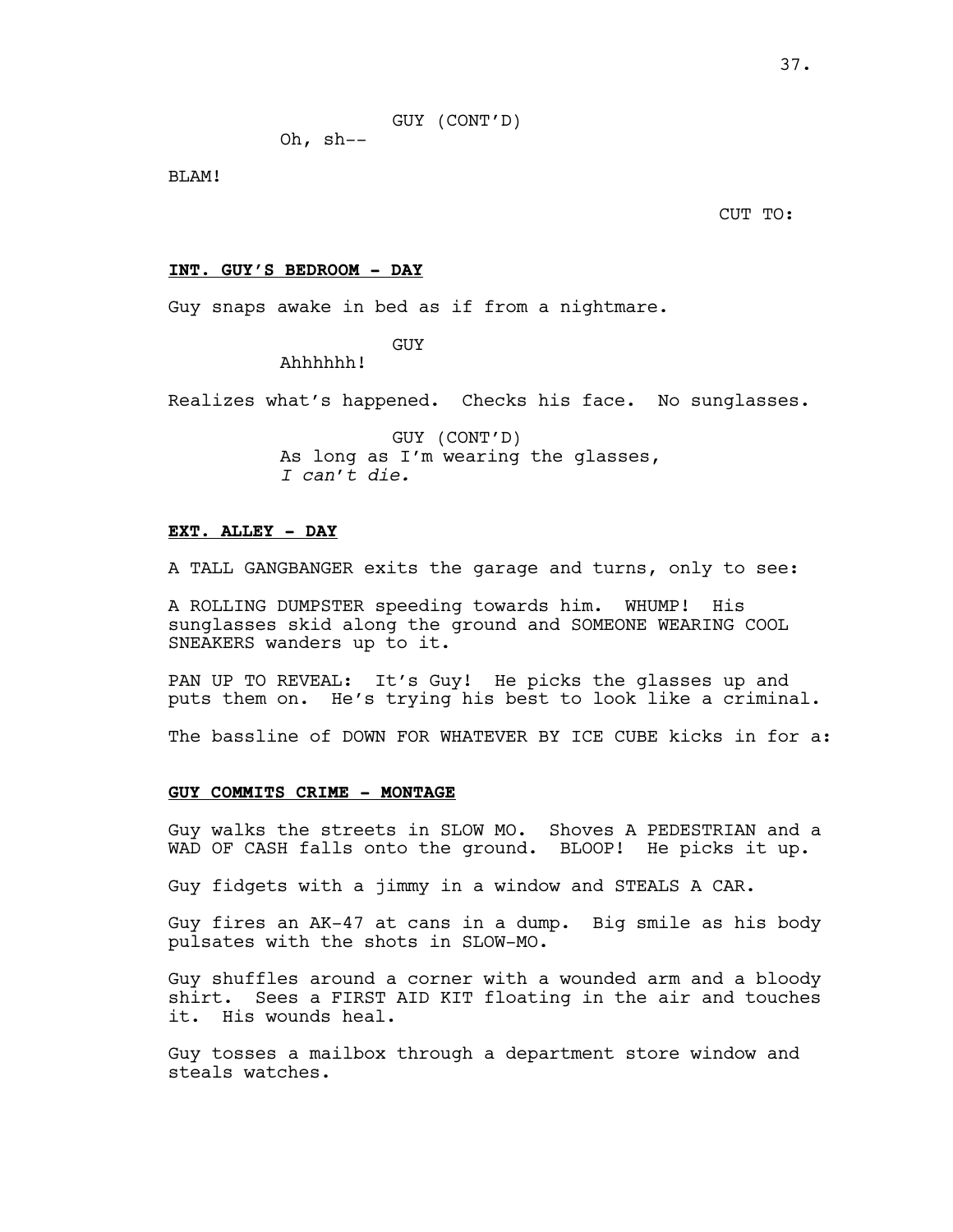Guy slams into people and WADS OF MONEY fall out of their pockets. He scoops them up.

Guy runs from the POLICE.

Guy crosses missions off his list. The LEVEL over his head goes up.

Guy covers his ears and walks down a dock when -- A YACHT BEHIND HIM blows up.

Guy touches a FLOATING PROTEIN POWDER in the gym and gains muscle mass.

Guy chases down GANG MEMBERS in a truck.

He checks in a bathroom mirror and the "Level" above his head keeps getting higher and higher.

### **EXT. CITY STREET - DAY**

Guy wanders out into the street, cool and collected. Reaches out for a SLOW-MOVING CAR's door -- perfectly timed. The WOMAN DRIVER reacts, surprised.

> GUY Outta the car.

Guy points a gun at her sideways. Looks tough.

The Driver is scared and hits the gas. Guy's sleeve gets caught on the door handle and pulls him along. The COOL MUSIC STOPS and it all gets very real.

> GUY (CONT'D) Wait. What are you doing? Stop the car. Stop the car!

He whacks the roof, pleading.

GUY (CONT'D) Lady! You're gonna --

His sleeve rips, he trips and --

-- *WHUNK! WHUNK!* He falls under the back wheel (OFF CAMERA).

CUT TO BLACK:

For a beat.

38.

CUT BACK TO: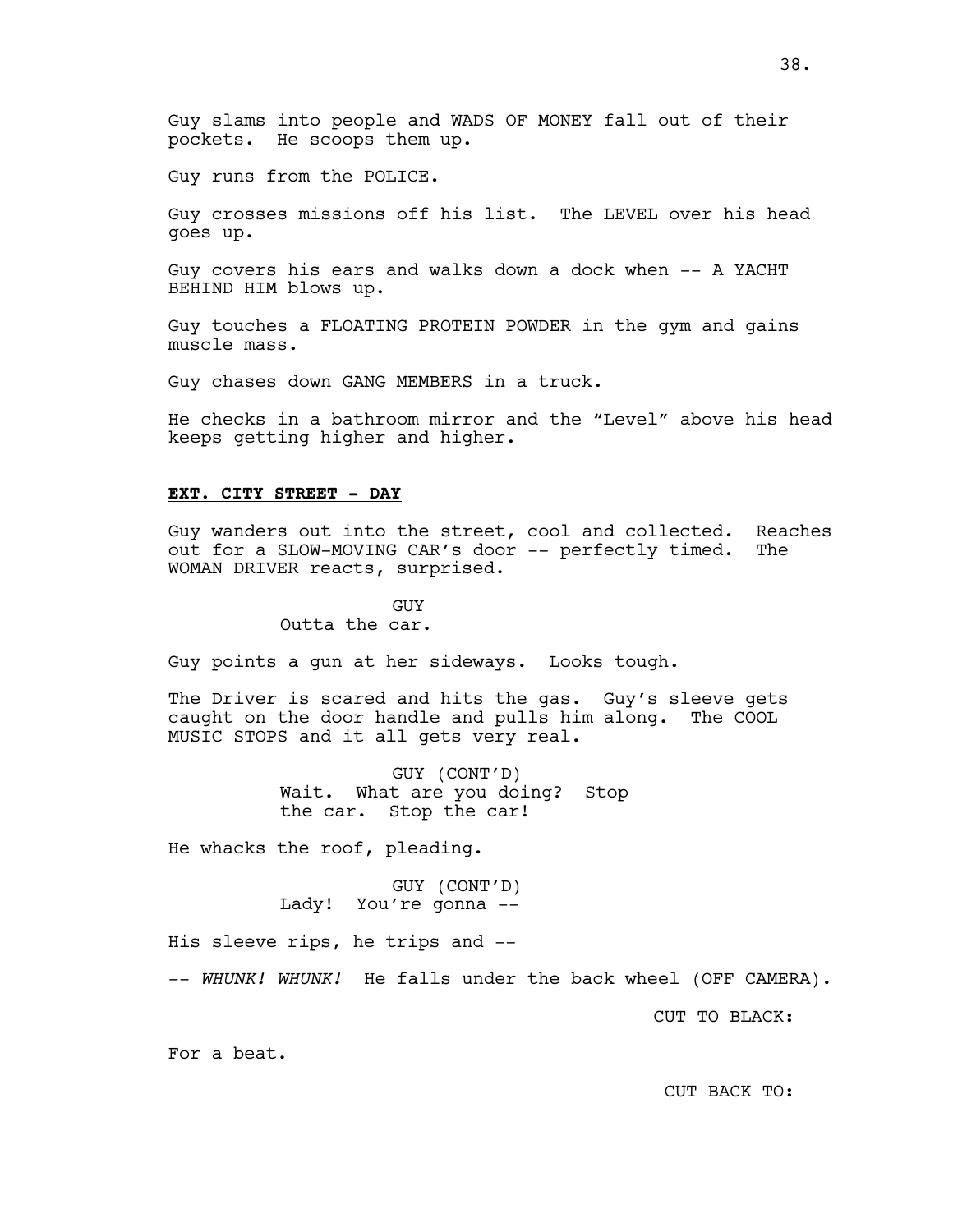## **GUY COMMITS CRIME - MONTAGE**

MUSIC KICKS BACK IN.

Guy is back at it. Steals car after car. Handles bigger and bigger weapons. SUBMACHINE GUNS, ROCKET LAUNCHERS. Collects money. Destroys property. Gets fitted for suits at A HIGH END CLOTHING STORE.

MEANWHILE:

## **INT. COFFEE SHOP - DAY**

The Barista holds up a coffee BUT NOBODY'S THERE.

BARISTA (confused) Medium coffee. Cream. Two sugars.

### **EXT. STREET CORNER - DAY**

Buddy waits for Guy where they meet for work, staring at his watch. Nervous.

BUDDY

Guy?

#### **INT. FREE CITY BANK - DAY**

A LINE OF PEOPLE at the bank wait at his empty window.

BANK PATRON

Hello?

The line extends out the door and into the street where:

TRAFFIC IS BACKED UP FOREVER. Total gridlock. Accidents happen as a result. Fires break out.

## **EXT. CITY STREET - DAY**

The DOUCHEBAG in a FERRARI is stuck in the traffic. HONKS.

Distracted, The Douche doesn't see Guy stroll up to his door. Guy pulls him out of the car in SLOW MO, climbs in, drives up onto the sidewalk and speeds out of traffic.

MUSIC STOPS. SEQUENCE ENDS.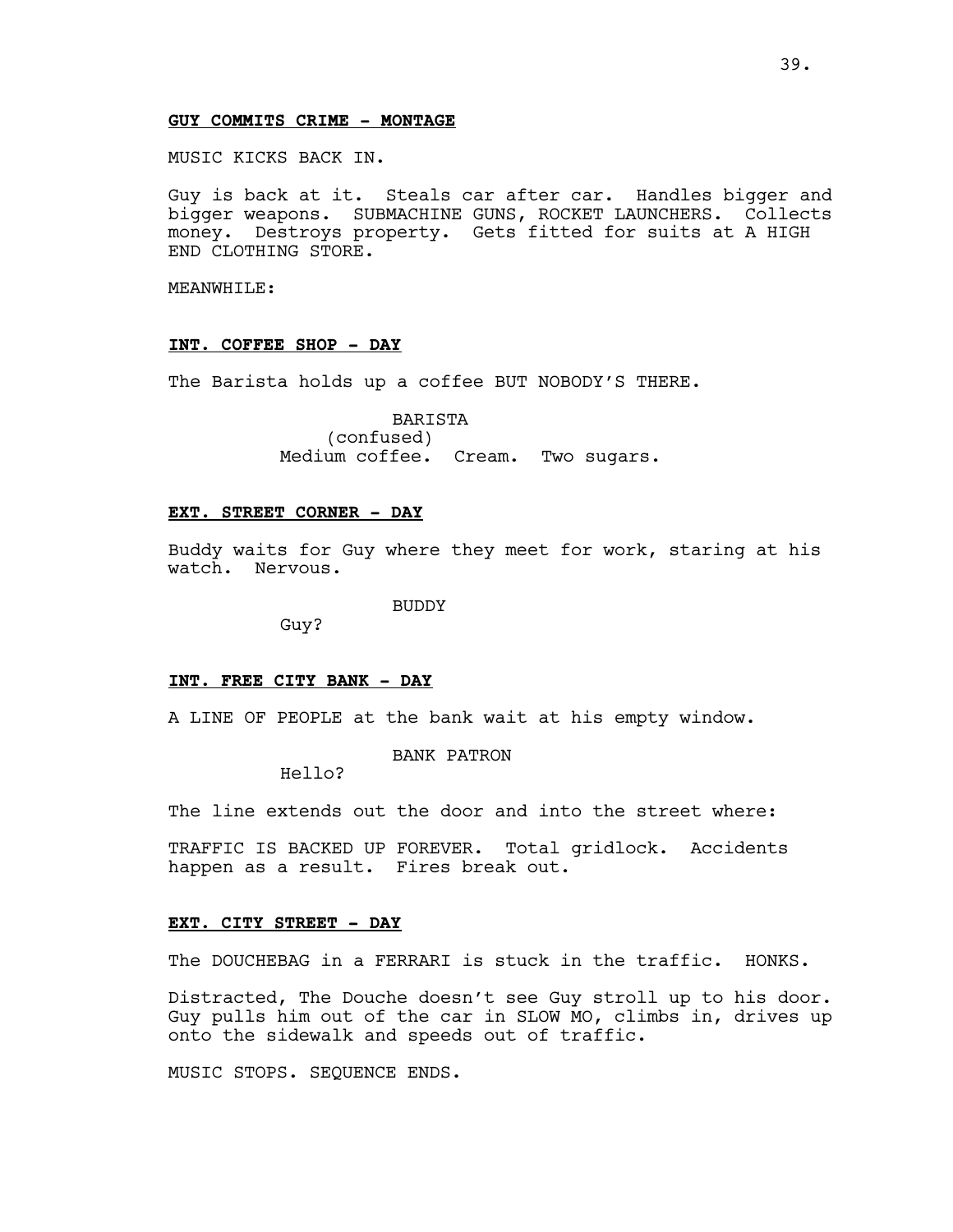## **EXT. BASEBALL FIELD, PARK - DUSK**

Guy's softball team stand on the field. Silent. Waiting. Totally confused. It's an eerie scene.

> TEAMMATE We don't have enough players.

> BUDDY Guess we gotta forfeit *again*.

GUY (O.S.) Not just yet.

All heads turns as --

-- Guy drives up alongside the field in the Ferrari.

Everybody watches him, stunned speechless. Guy saunters over and grabs the baseball bat. Reacts.

> GUY (CONT'D) Well? What're you all standing there for? Let's play ball!

The Green Hat's Pitcher shrugs and gets ready to pitch. Guy points a finger out towards center field, calling the shot.

The Pitcher is caught off guard. Hunkers down. Pitches the ball and just before it leaves his hand --

> GUY (PRELAP) (CONT'D) Drinks are on me!

## **INT. TIMMY'S BAR AND GRILL - NIGHT**

The Blue Team CELEBRATES. Guy is the center of attention.

TEAMMATES You did it! / That was amazing! / Where'd you get those clothes anyway, Guy?

**GUY** 

Oh. These old things. Picked 'em up this morning at Soonami's.

TEAMMATE And that car. It probably costs twenty times what you make in a year.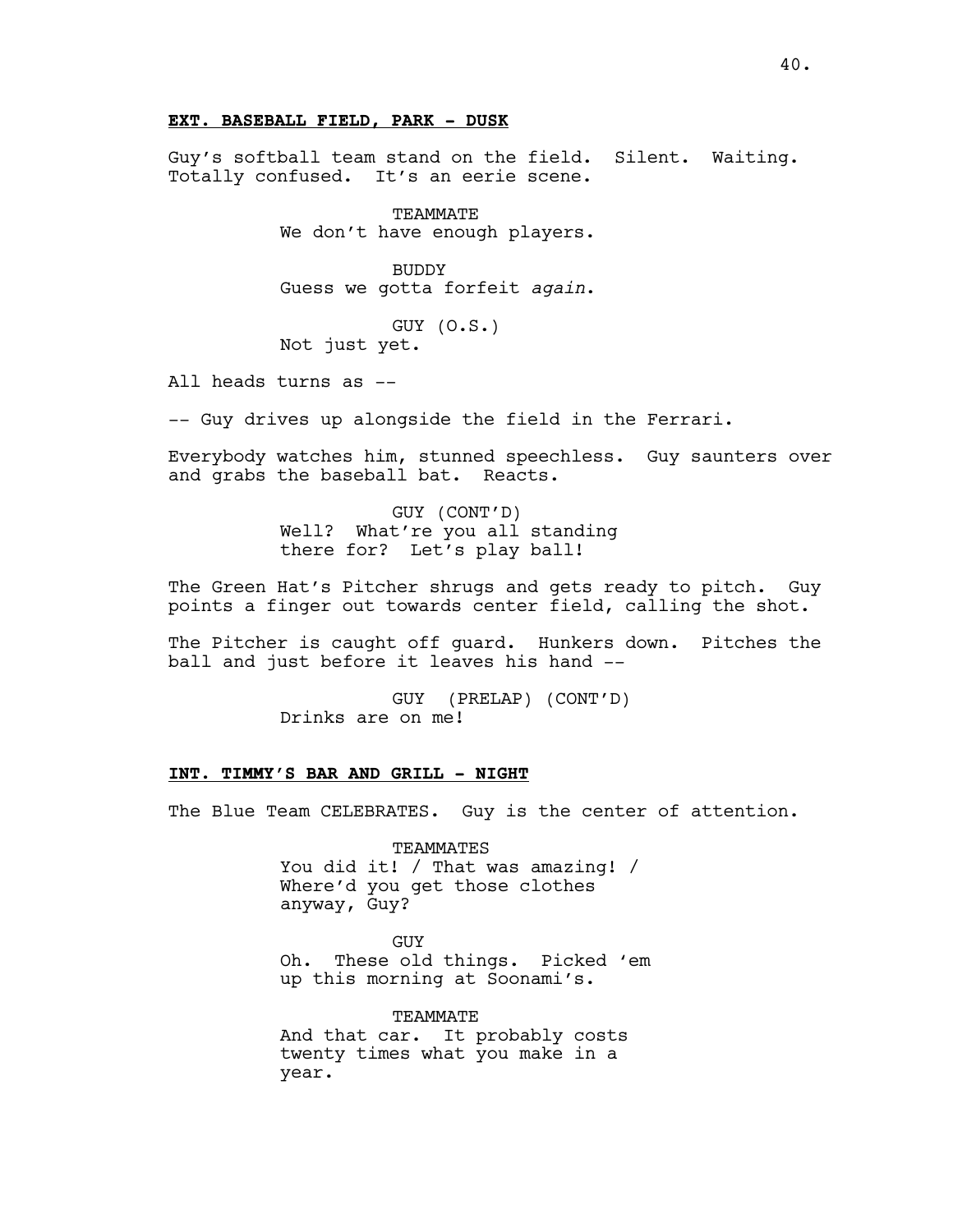**GUY** I got the original owner to part with it for pennies on the dollar.

Buddy looks him up and down as if he were an alien. Afraid.

## **GUY PULLS BUDDY ASIDE**

GUY You okay, Bud?

BUDDY I've been waiting for you every morning. You don't show. You're not at your apartment. You don't come to work. And then you just show up in the middle of a game and expect everything to be okay.

GUY I'm sorry. I've been busy.

BUDDY Guy, what the heck is going on?

Buddy is practically in tears. Guy feels bad for him.

GUY You really wanna know?

BUDDY I think so -- I'm not sure -- No. I guess not.

Guy takes off his sunglasses and hands them to Buddy.

GUY Here. Give these a try.

BUDDY What do you mean?

GUY

Put 'em on.

BUDDY

Why?

GUY Trust me. Just put on the sunglasses.

Buddy is having a hard time with it.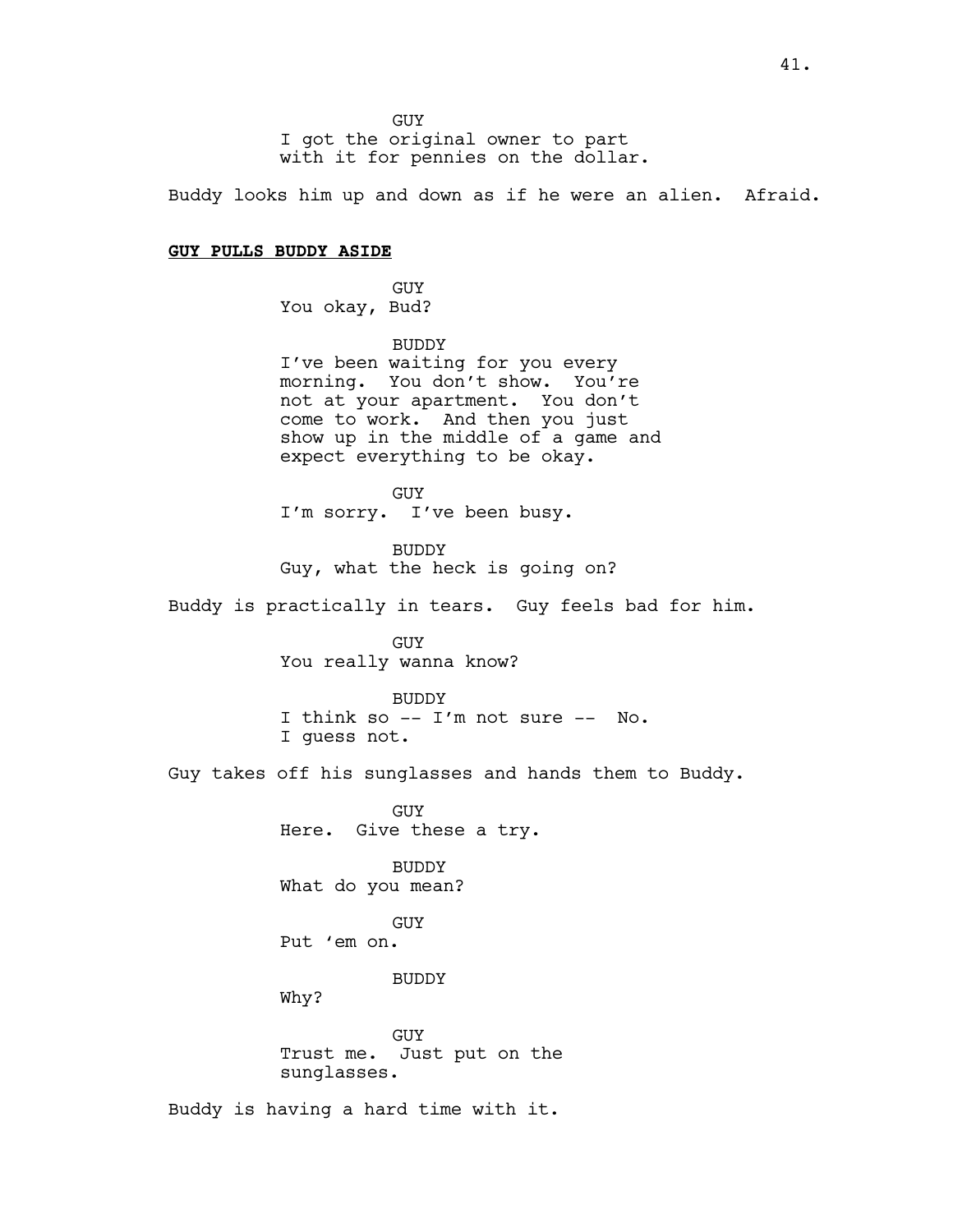BUDDY But it's nighttime. GUY That's not the point -- (frustrated) -- Buddy, what do you remember of your childhood? BUDDY (thinks) Nothing. I have a bad memory. GUY Me too! That's all a part of it. But from what you can remember, I've always been your friend, right? BUDDY Well, yeah. Sure. GUY So, who are you gonna trust more than me? BUDDY (beat, realizing) Nobody. GUY Right. So, put on the sunglasses. BUDDY Why do you want me to put on the sunglasses? Guy pounds the bar. GUY Buddy! They're *sunglasses.* You wanna know how I got this stuff? How I hit that home run. It's because of the glasses! Just -- He tries to force the glasses on Buddy. Buddy struggles to push him away. BUDDY No! Stop it! GUY Would you just! Hold still!

Guy relents. Backs off.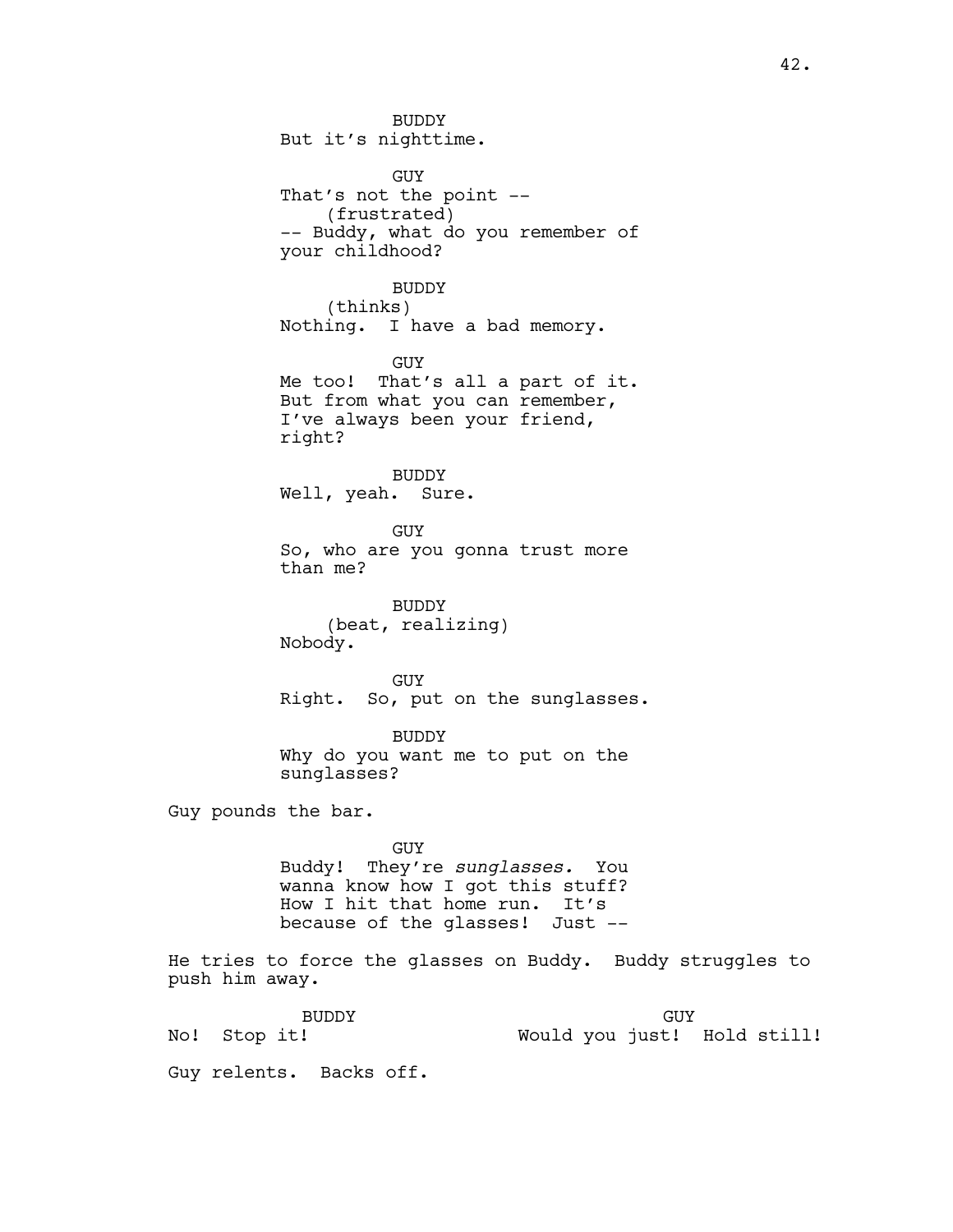GUY (CONT'D) It's okay. It's fine. But just remember -- that's the difference between us. That's why you'll always just be a rat in a cage.

BUDDY You're acting cuckoo right now, Guy. Even for you.

Guy looks around the room and spots THE HOT GIRLFRIEND OF THE DOUCHEBAG in the corner booth. Guy opens his notebook and eyes an empty box on his list, "GET LUCKY."

> GUY Well, if you'll excuse me, I've got a date with destiny.

BUDDY Who's Destiny?

## **BOOTH**

Guy wanders over to the booth and approaches The Beauty he'd seen previously with The Douche.

> GUY Hey. Couldn't help but notice we both had drinks.

She sips her cocktail, flirtatious.

BEAUTY Your car is sooo hot.

GUY This place is lame. Let's go for a ride.

CUT TO:

## **EXT. RIVERSIDE HIGHWAY - NIGHT**

Guy speeds down the highway with Beauty.

He shifts gears and SHE SCREAMS, like she's on a roller coaster as they drive towards THE FREE CITY HOTEL. Beauty puts a hand on his knee and gives him 'the look'.

> BEAUTY This is sooo hot.

Guy reacts. Eyebrow raise.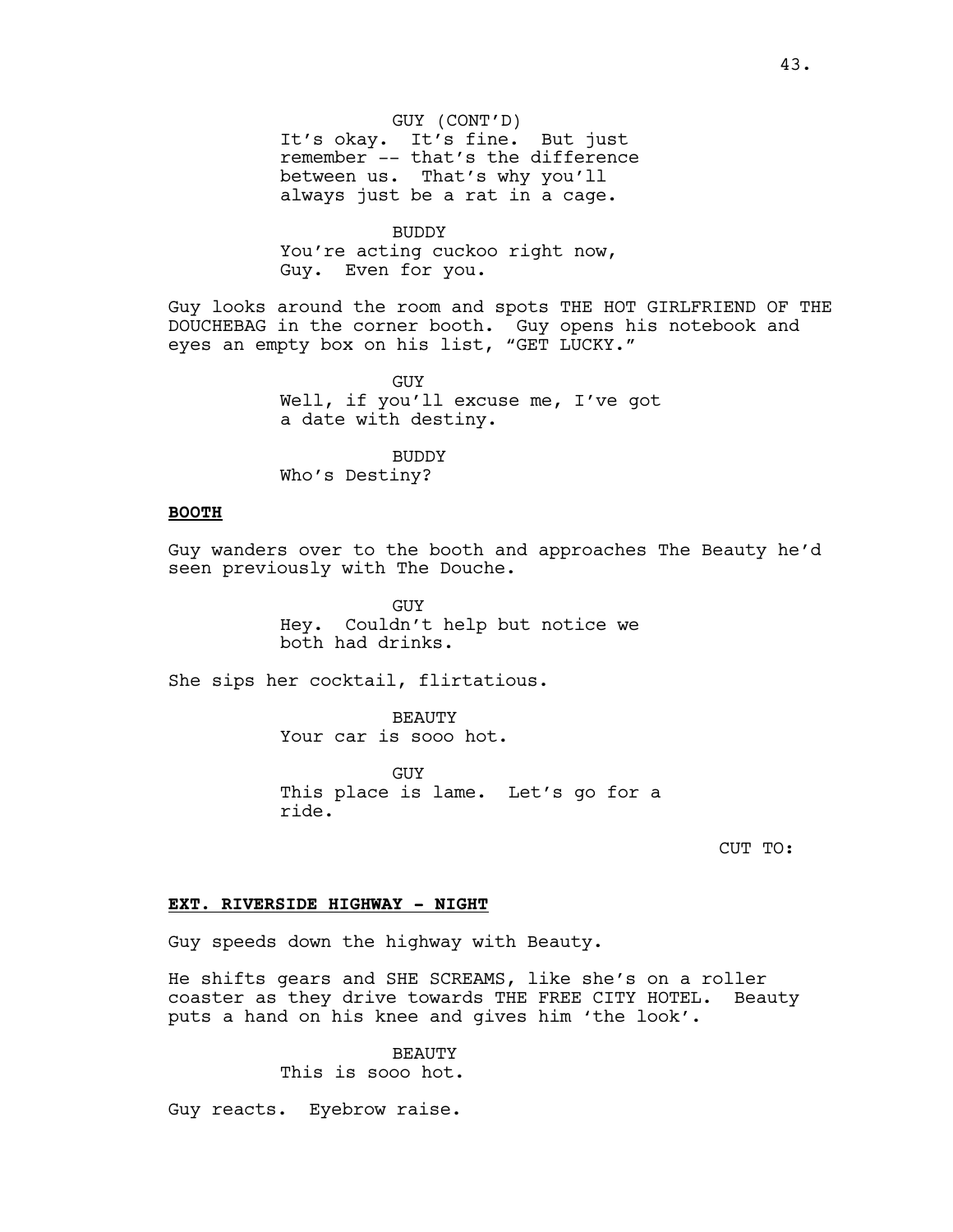## **INT. PENTHOUSE - NIGHT**

The lights from the city twinkle outside the sickest penthouse view. Guy and Beauty are making out.

> BEAUTY You are so hot.

GUY You too.

BEAUTY

You are soooo hot.

GUY

Yeah. Same.

He tries to undo her bra but can't find the latch.

**BEAUTY** You are so hot.

Now Guy's a little annoyed.

GUY Yep. Got it.

BEAUTY You are sooooooo hot.

GUY 'kay, but maybe we should just like, concentrate on the kissing stuff.

She nods and they get back into it.

BEAUTY You are sooooooooooo hot!

Guy undoes her bra latch and --

-- *DING!* The Level above his head jumps to "49".

## **INT. FREE CITY BANK - DAY**

Guy strolls into the bank next day with an ear-to-ear grin. Dressed in an expensive suit. Rocks a Rolex and nice shoes.

> GUY Maury. How's it hanging? Jessica, looking good. Looking good.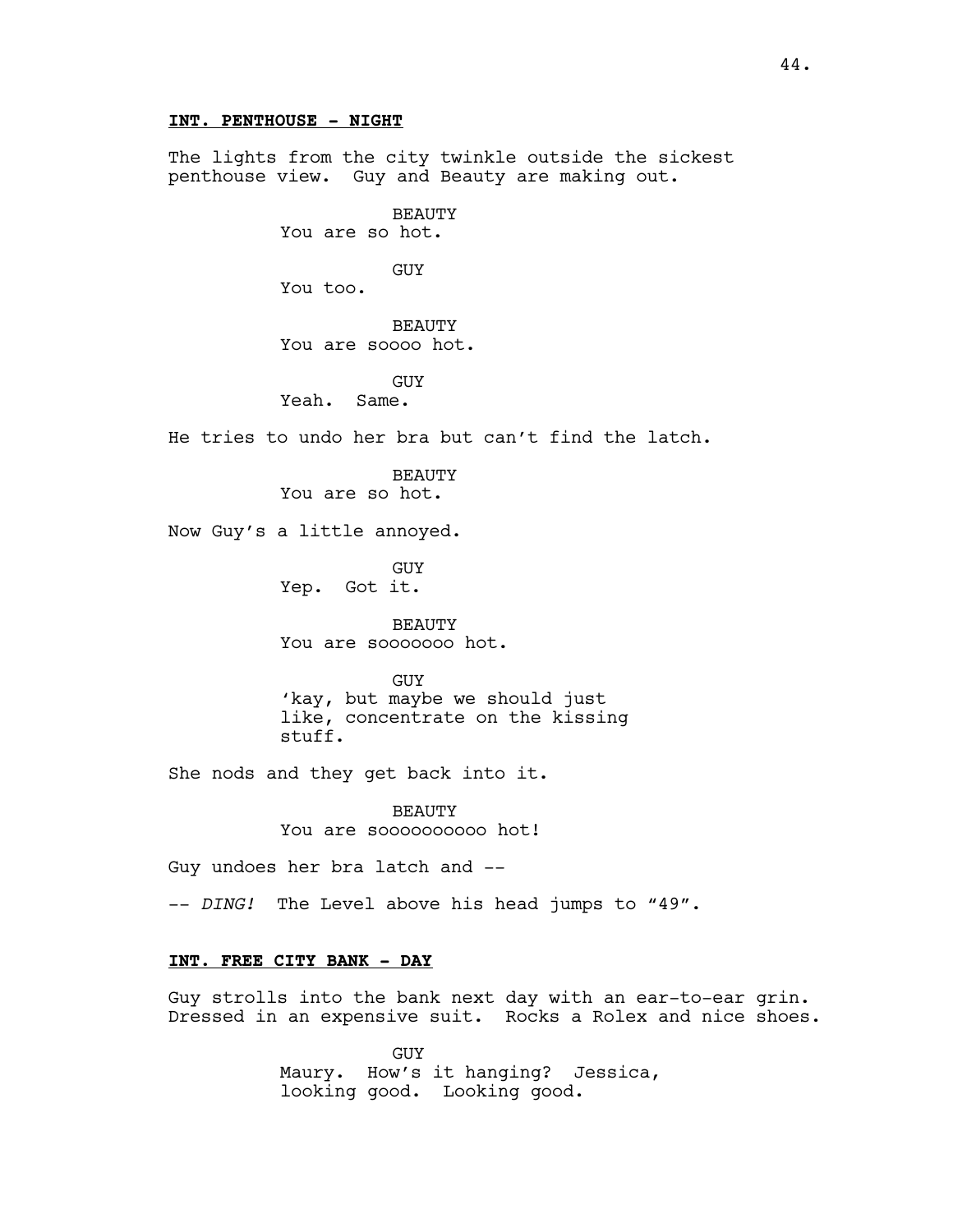They all stare like he has nine heads as he takes his place behind the counter. Buddy just can't understand.

> BUDDY You're late. You know that?

Guy checks the computer. Looks at his own account screen: He has over TWENTY MILLION DOLLARS. He chokes on his coffee.

> BUDDY (CONT'D) Management's calling for your head.

GUY Yeah. Well, what management wants is really not that big of a concern for me anymore.

BANK ROBBER (O.S.) Everybody down on the ground!

BLAM-BLAM! A new BANK ROBBER strolls through the doors. Everyone gets down on the ground. Guy just smirks.

> BUDDY Guy! What are you doing? Get down. On the ground.

GUY Not today.

#### BUDDY

You remember what happened to that one guy who tried to be a hero...

GUY He saved the day and everybody loved him for it?

BUDDY No. No, *the opposite*.

The Robber notices Guy.

BANK ROBBER Hey! I thought I told you to get down on the ground.

#### GUY

Yeah, I'm not gonna do that. You see, I need to talk to this really attractive militant girl from another dimension. But she won't give me the time of day unless I'm Level Fifty.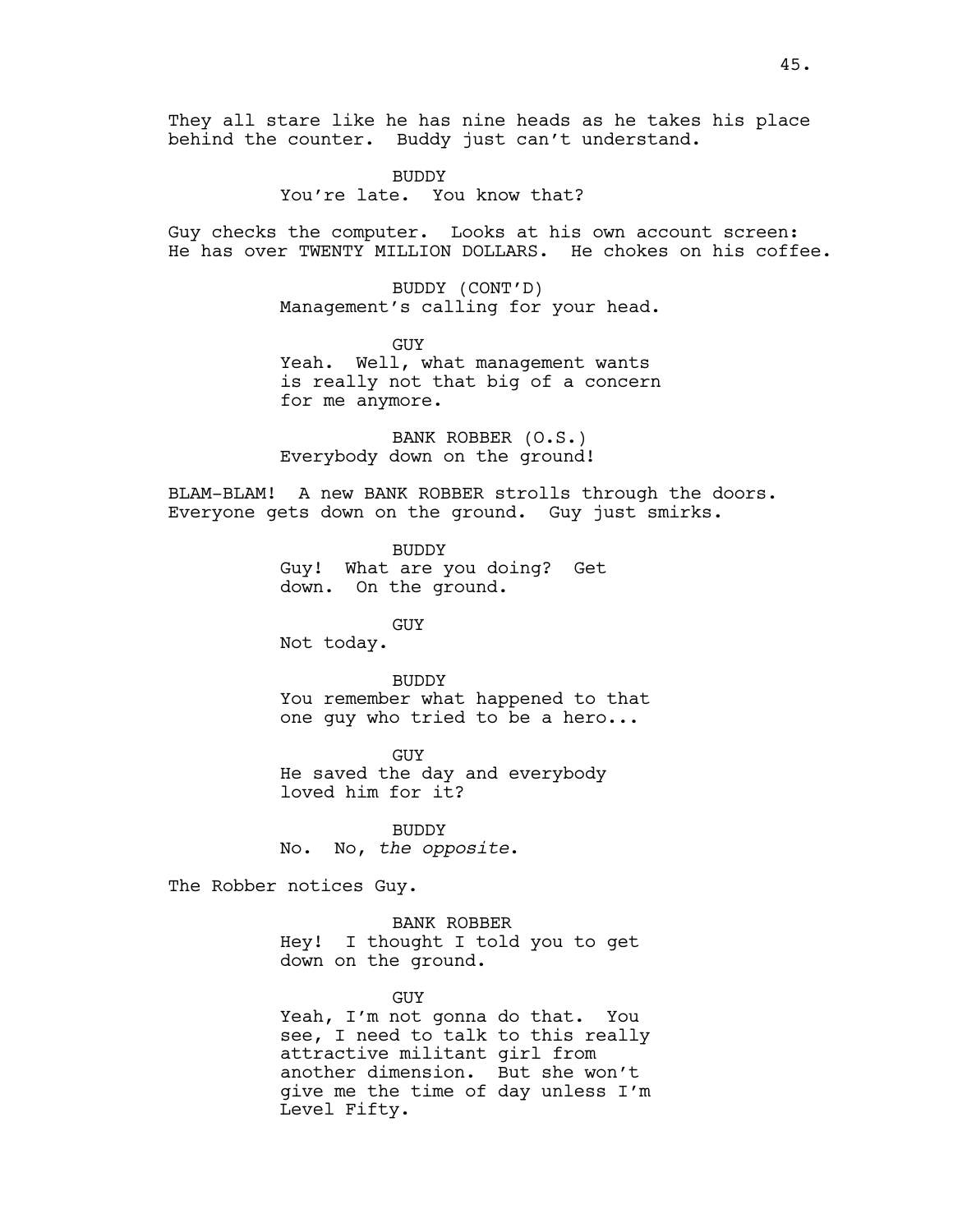BANK ROBBER I'm giving you to the count of three to kiss that floor or I'm gonna smash your mouth in.

GUY

That so?

BANK ROBBER Yeah. That's --

WHUNK! Guy grabs the gun by the barrel, jams the robber in the face with the stock and knocks him out.

> **GUY** This is my bank, bitch.

The robber's duffle bag hits the ground and...

THROUGH GUY'S POV: DOZENS OF CASH WADS fly across the floor. He walks through them and BLOOP-BLOOP-BLOOP! His money count jumps through the roof.

Guy glances in an ORNATE DECORATIVE MIRROR and the Level number above his head ticks up to:

"LEVEL 50".

He reacts and BA-WONGGGG! A SHIP'S HORN SOUNDS (PRELAP).

## **EXT. DOCKS - DAY**

A JAPANESE CARGO SHIP is docked, stacked with containers. YAKUZA GANGSTERS stand guard around the ship with UZIs.

## **EXT. CARGO SHIP - CONTINUOUS**

TWO ARMED YAKUZA stand along the railing, stoic, when --

-- FFT-FFT! They're hit with ninja stars and silently tumble over the rail into the water. After a beat --

-- Millie climbs on board and moves through the ship.

## **BETWEEN THE CONTAINERS**

She takes ANOTHER GUARD out with a swift kick, only to be surrounded by TWO OTHER GANGSTERS. She smiles, seductive, and takes them out with a fluid martial arts maneuver.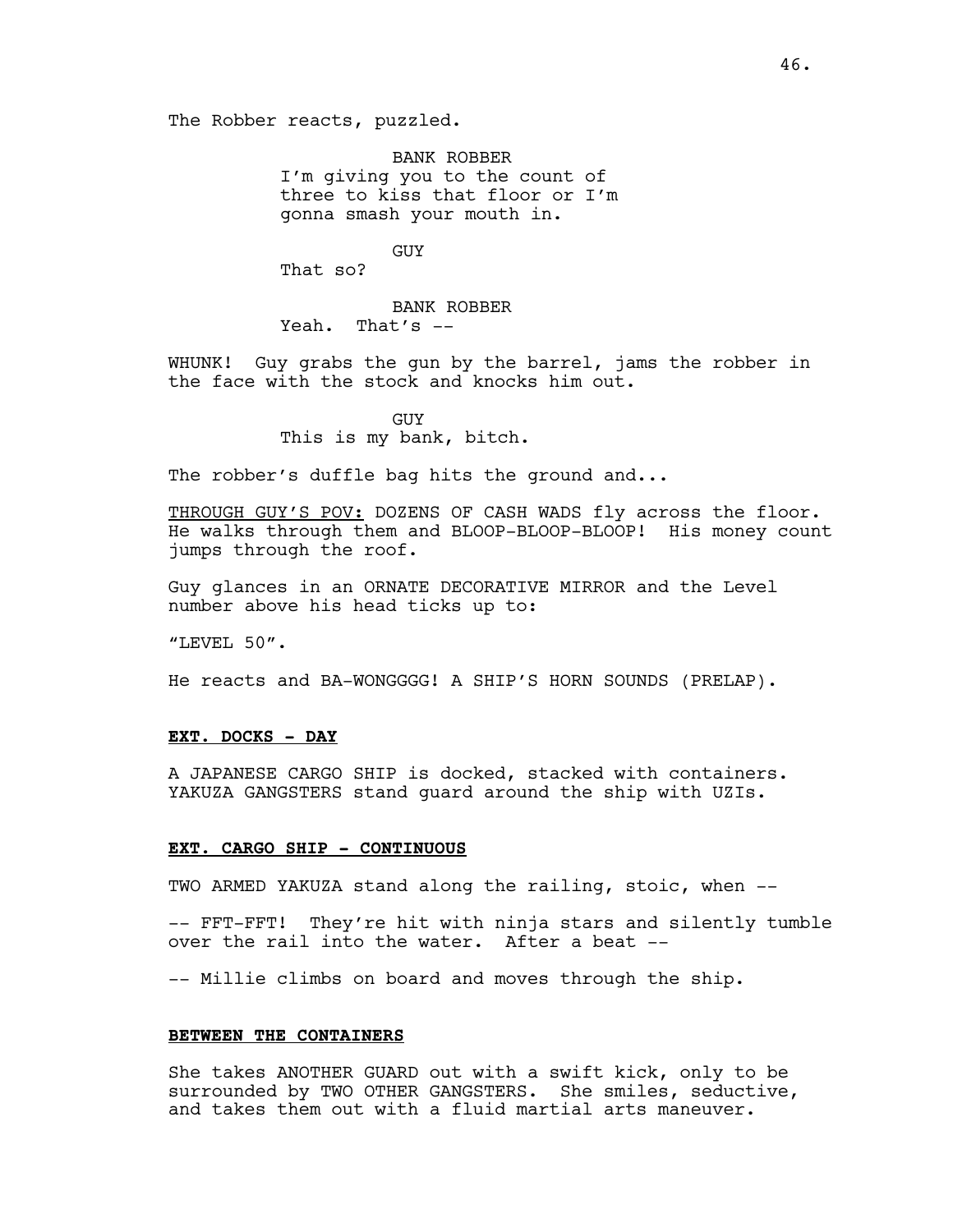She pulls a SHIPPING MANIFEST from her pocket and looks around, checking container numbers, until she spots:

A SHIPPING CONTAINER.

## MILLIE

## Hello, gorgeous.

She approaches it, excited, and pulls down the locking bar. The door falls open and WHU-BUM!

It's empty. She reacts, puzzled, when --

-- CHK-CHK-CHK! She turns to see that she's surrounded by a DOZEN YAKUZA GUARDS. They YELL AT HER IN JAPANESE.

> MILLIE (CONT'D) Hey, boys. Now, just take it easy. I think I must be on the wrong --

She whips two pistols out and fires.

CLICK-CLICK! EMPTY CHAMBERS.

MILLIE (CONT'D)

-- boat.

They smile and raise their weapons when --

-- RRRRNNN! A MOTORCYCLE ENGINE revs and VRN!!!! A MAN ON A SUZUKI HAYABUSA plows through the group, causing them all to dive overboard.

A FALLEN YAKUZA reaches for his weapon and the RIDER slides it away and kicks the guard, knocking him out. The rider takes off his helmet, revealing:

GUY! Cool, unshaven. He looks like an action star.

GUY Need a lift?

Guy offers her a hand. Millie recoils, stunned.

MILLIE You're that newb.

GUY

Mmm. I took out the fourth story of the Free City Fountainbleu with a bottle of vodka and a matchbook so, um, no -- clearly, not a newb.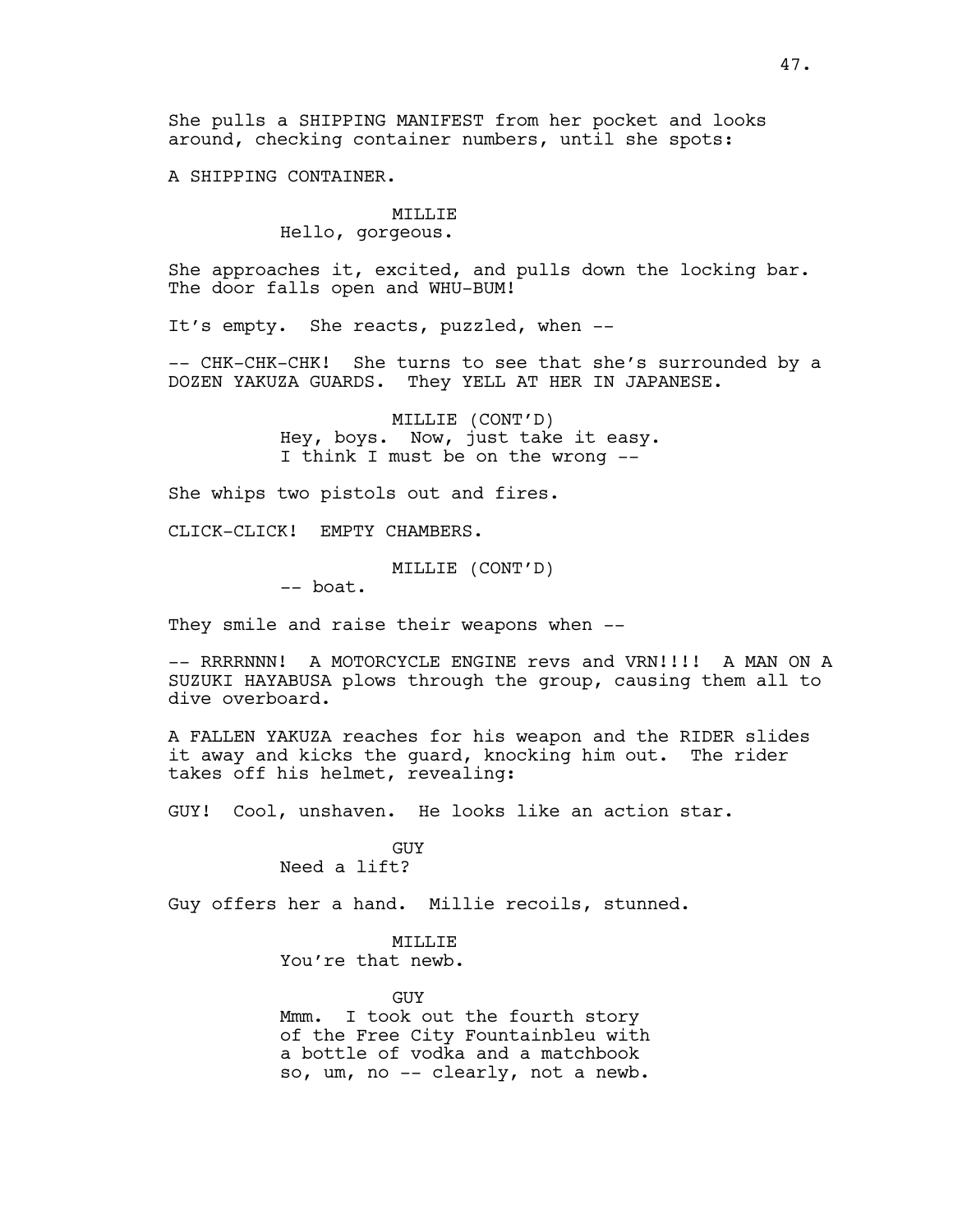He points to his level over his head. They hear YELLING IN JAPANESE and a new GROUP OF GUARDS run across the ship.

> GUY (CONT'D) You coming or do you want to take on half of a Yakuza crime family by yourself?

She realizes she doesn't have a choice. Jumps on just as the guards catch up to them and Guy takes off. Weaves through guards and bullets like a pro.

> MILLIE How'd you get a motorcycle on a cargo ship?

GUY The more appropriate question is, *how am I gonna get it off?*

Millie reacts and looks up ahead at:

A MAKESHIFT RAMP, with a plank resting on the side of a container. Aiming right off the side of the boat. As the guards close in, Guy guns it and heads for the ramp.

TWO GUARDS scramble in front of it, blocking their way.

MILLIE

Don't stop!

Before Guy can react, Millie grabs a gun out of his pocket and SHOOTS at them.

They leap out of the way just in time for Guy to hit the ramp and jump the cycle off the boat.

As they fly through the air, Millie fires behind them. Guy has a moment of doubt seconds before they hit THE DOCK.

The motorcycle wobbles as he fights to maintain control until he regains his balance and speeds away under GUNFIRE. Guy relaxes and Millie looks at him, amazed.

## **INT. SOONAMI HEADQUARTERS - DAY**

The gaming company is abuzz with activity. Punit walks through the hallway, casually texting, when Gareth spots him down from a doorway.

> GARETH Dude! I've been looking everywhere for you!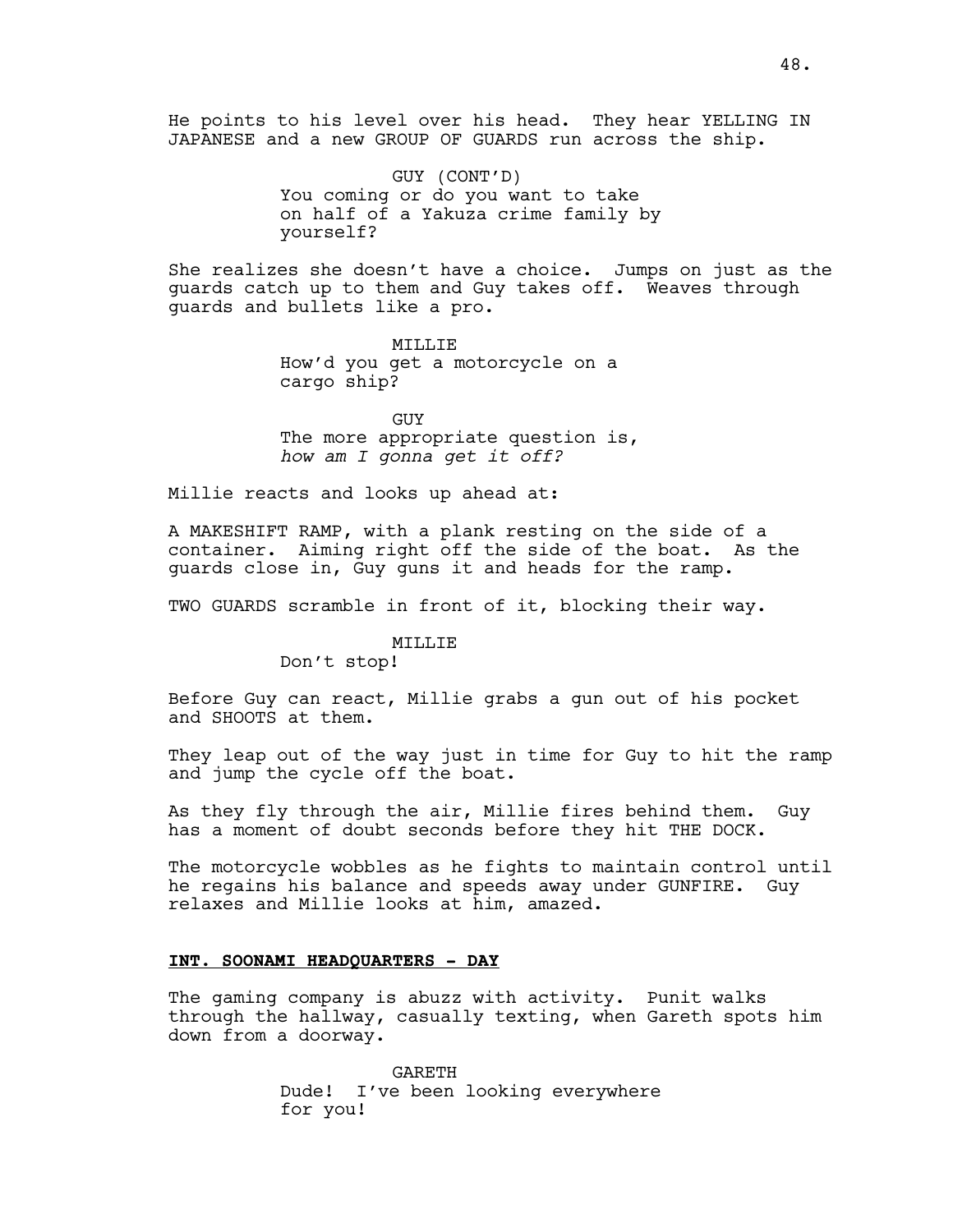I was at Digital Detox. (off his reaction) It's tech-free wellness retreat where you disconnect from screens and reconnect with yourself. And girls.

GARETH Of all weekends you had to go without your freakin' phone.

## **INT. CONFERENCE ROOM - DAY**

Gareth ushers him into a recently assembled war room where WIDE SCREENS monitor chaotic scenes all around Free City.

## PUNIT

What the hell...

## GARETH

Blackouts, traffic jams, fires. We've been trying to keep up all weekend. Customer Service has had to pull all-nighters to handle the onslaught of complaints.

### PUNIT

It's a hack.

### GARETH

No. Security says we haven't been breached. But remember that glitch from last week? Blue Shirt Guy.

PUNIT The sunglasses bug.

#### GARETH

Yeah, but he's not just buying shoes anymore. He's actually *playing the game*.

Punit watches a feed taken earlier from a SURVEILLANCE CAMERA of Guy blow-torching a MARSHMALLOW DISPLAY in a SUPERMARKET.

PUNIT

That's not possible. All nonplayable background characters are programmed to stay in the lines.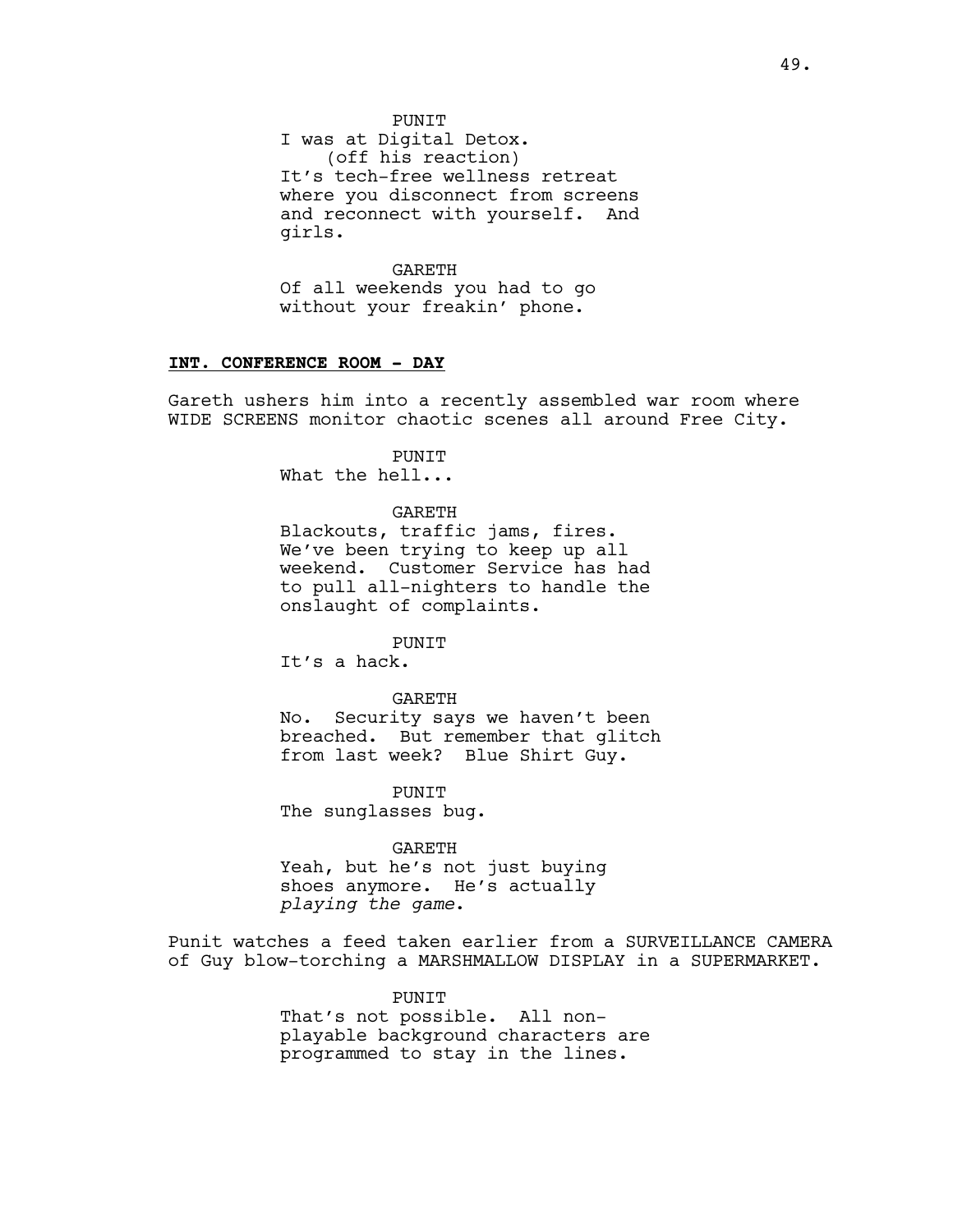**GARETH** 

Yeah, well -- turns out there's a flaw in their programming.

Gareth pulls up the game's programming on a monitor. HIGHLIGHTS a certain line of code. Punit is amazed.

#### GARETH (CONT'D)

Every single Non-Playable Character has it. The capability to deviate from their preprogrammed choice selection. It's just been dormant.

PUNIT

Alright. Then what triggered it in Blue Shirt Guy?

GARETH

Don't know. As long as he's wearing our sunglasses, we have no ability to access his code. He functions like any other player, only *we can't disconnect him from the server*. There's no outside line to cut.

Punit reacts. Perplexed.

GARETH (CONT'D) We've tried everything. Well, everything short of a full scale reboot. For obvious reasons.

RING! The conference phone RINGS. He checks the caller ID.

**PUNTT** 

It's Antwan.

RING! They both react. This is a big deal.

PUNIT (CONT'D) He's not gonna be happy about this. The sequel's launching in a week.

RING! Punit is paralyzed with fear.

GARETH Well, pick it up!

PUNIT You pick it up.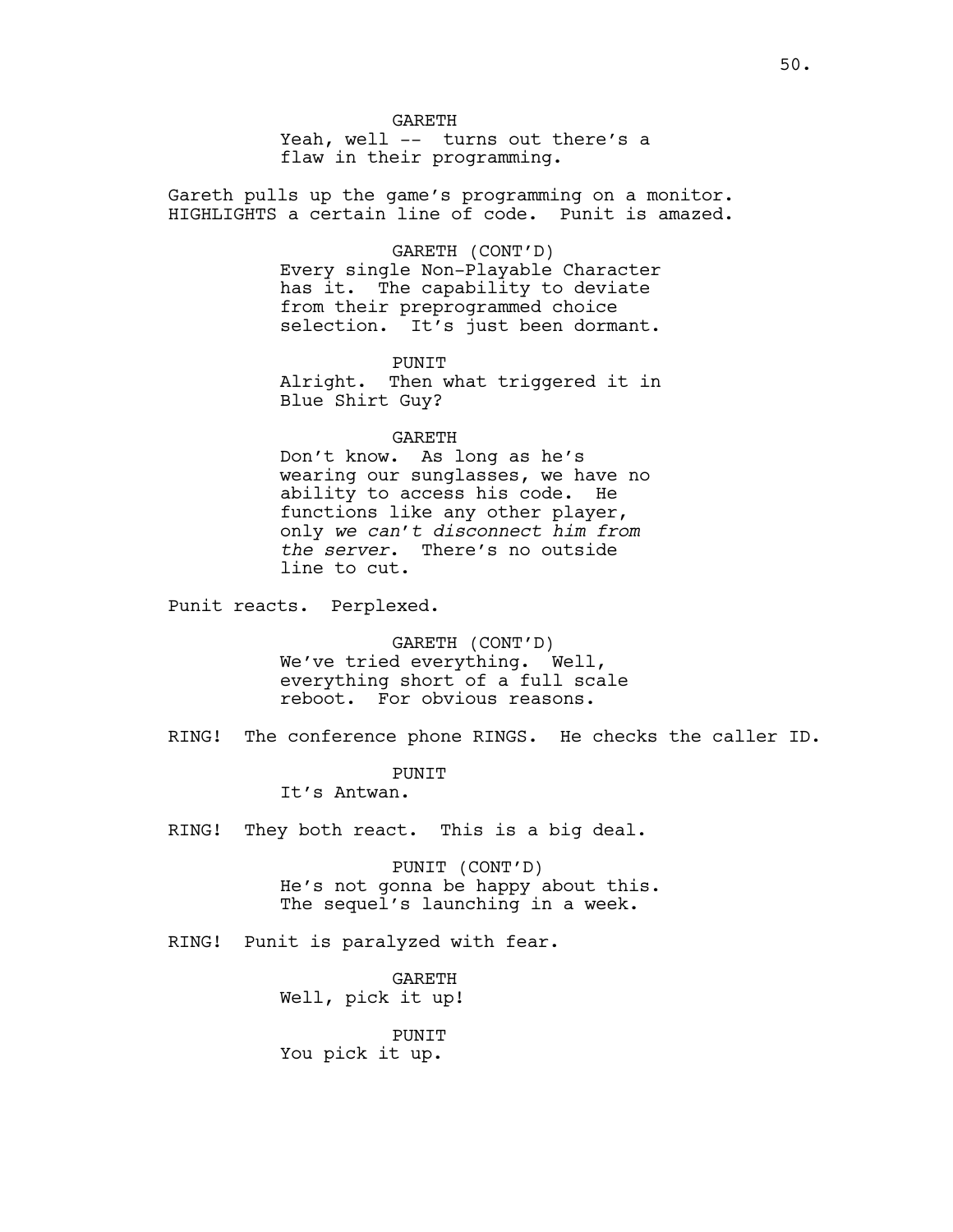GARETH Hey, this is your jurisdiction! I was just covering for your lazy ass. PANIT I can't speak to it like you can. I've been off the grid!

Punit picks it up.

PUNIT (CONT'D) Yo, Antwan. Whassup, boss I --

Gareth and OTHER PROGRAMMERS gather around to listen in. The caller YELLS on the other side.

> PUNIT (CONT'D) Yes. No, we're into it. We think we have a solve. (*What's the solve?*) Um. Well. Maybe it's a little premature to call it a 'solve' per se but we have all our best -- (*I have a solution.*) Oh. Yeah, but wouldn't that --

Punit hangs up and takes it in. Turns to the office.

PUNIT (CONT'D) He wants us to go full blast.

### **EXT. ABANDONED PARKING GARAGE - DAY**

Guy pulls the motorcycle into a dark, seemingly empty parking garage with Millie on the back. Millie jumps off, frustrated.

> MILLIE Dammit! That sonofa --

GUY You're upset.

MILLIE

Yeah, I'm upset! There's something very important to me that was supposed to be on that container. That dirty lying hacker...

She crinkles up the manifest and tosses it.

GUY Maybe if you tell me what it is I can help you track it down.

She glances at him, suspicious.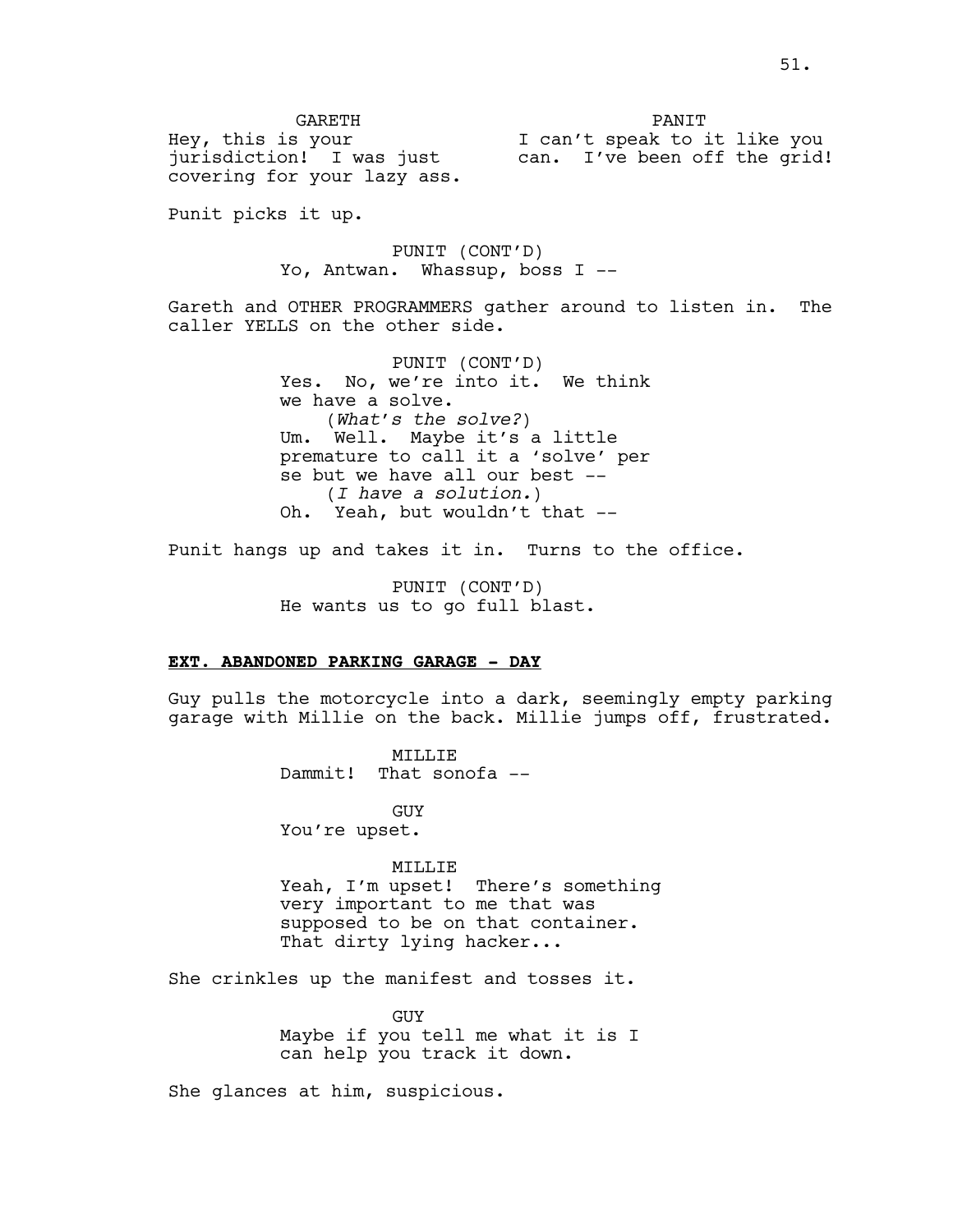MILLIE Why do you want to know?

GUY Well. Guess you can say I've gotten a little obsessed with the game these last couple of days. He flicks a switch on a GENERATOR LIGHT revealing: DOZENS UPON DOZENS OF CARS, all shapes and sizes. Millie is taken aback. Walks down the row, amazed. MILLIE You collected this many cars and leveled up forty-nine times in a few days? It took me almost a year to do that. (thinking) You didn't get the cheat codes, did you? GUY I don't know what a cheat code is. I'm just a regular guy who's trying to get answers. MILLIE (suspicious) Answers to what? GUY Like who are you, exactly? Where are you from? MILLIE I'm not giving my deets out to some whack-a-doodle I just met online. GUY I don't mean specifically. I mean, the real *you*. The one controlling *this* you. Are you -- like, do you look like this? Or something else entirely. MILLIE None of your business.

> GUY Are you a -- are you, like, a *god* or something?

Millie about-faces and walks away, super weirded out.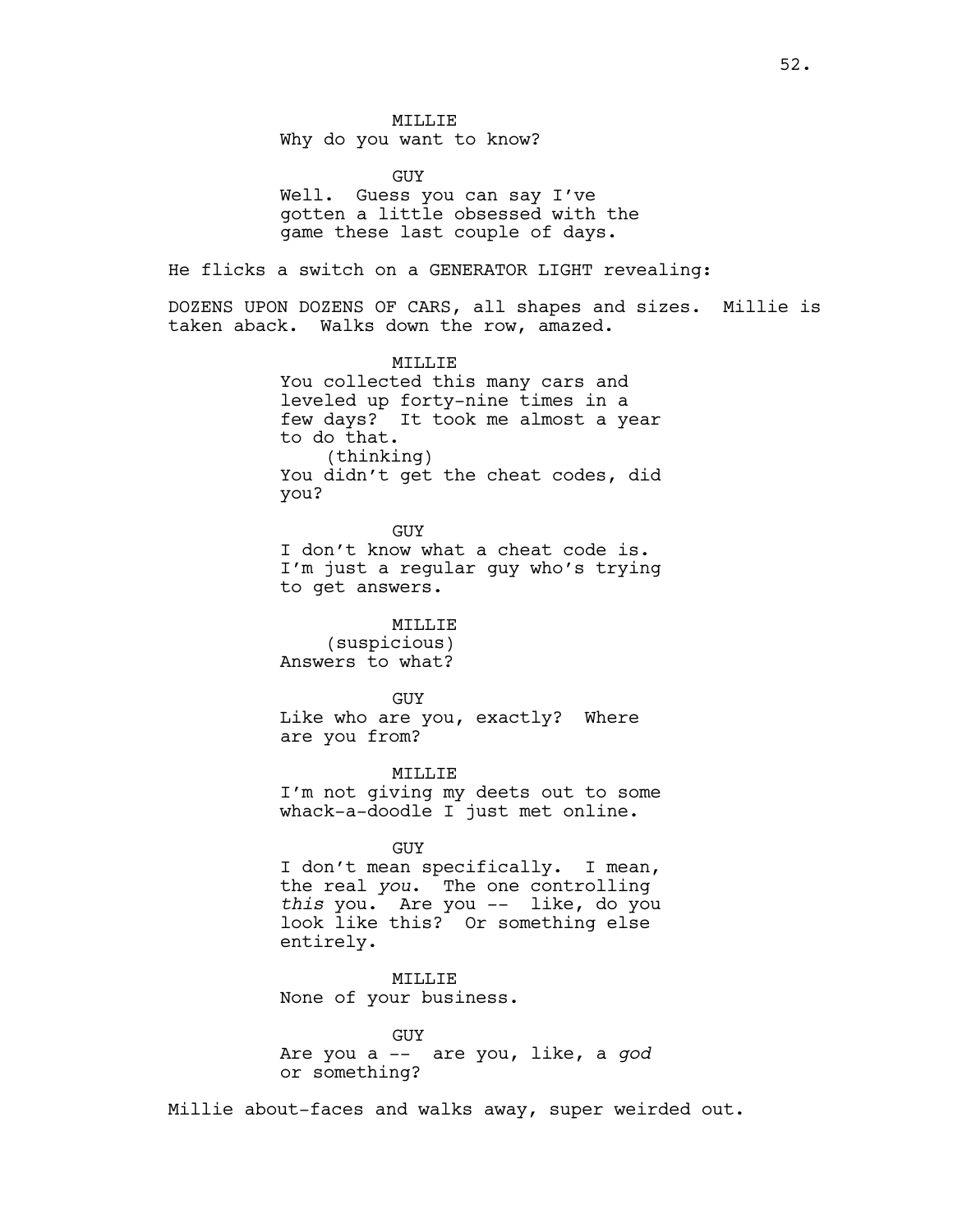MILLIE Okay. Goodbye. *Pscyho*. GUY No. Wait! I'm sorry! I know this all sounds super crazy but -- (he's losing her) I come from a place where nothing ever changes. I'm shit on all day long by a bunch of people who get a free pass to do whatever they want. She slows down. He got through to her. GUY (CONT'D) I just want to take control of my life. To make a difference. To change the game. (she considers it) C'mon. Let me help you find your thing. She softens. Turns. MTT.T.TE Look, I know how you feel. But there's really no point. In a week this place will all be gone. Record scratch. Guy's heart sinks into his stomach. MILLIE (CONT'D) You know. To make room for Free City Two. GUY What's Free City Two!?! CUT TO: **ADVERTISEMENT FOR FREE CITY TWO** A commercial for the sequel.

> ANNOUNCER (V.O.) *Better graphics. Bigger city. New adventures. Millions more in-game purchasing opportunities! Imagine everything you liked about the original but a hundred times more real and immersive.*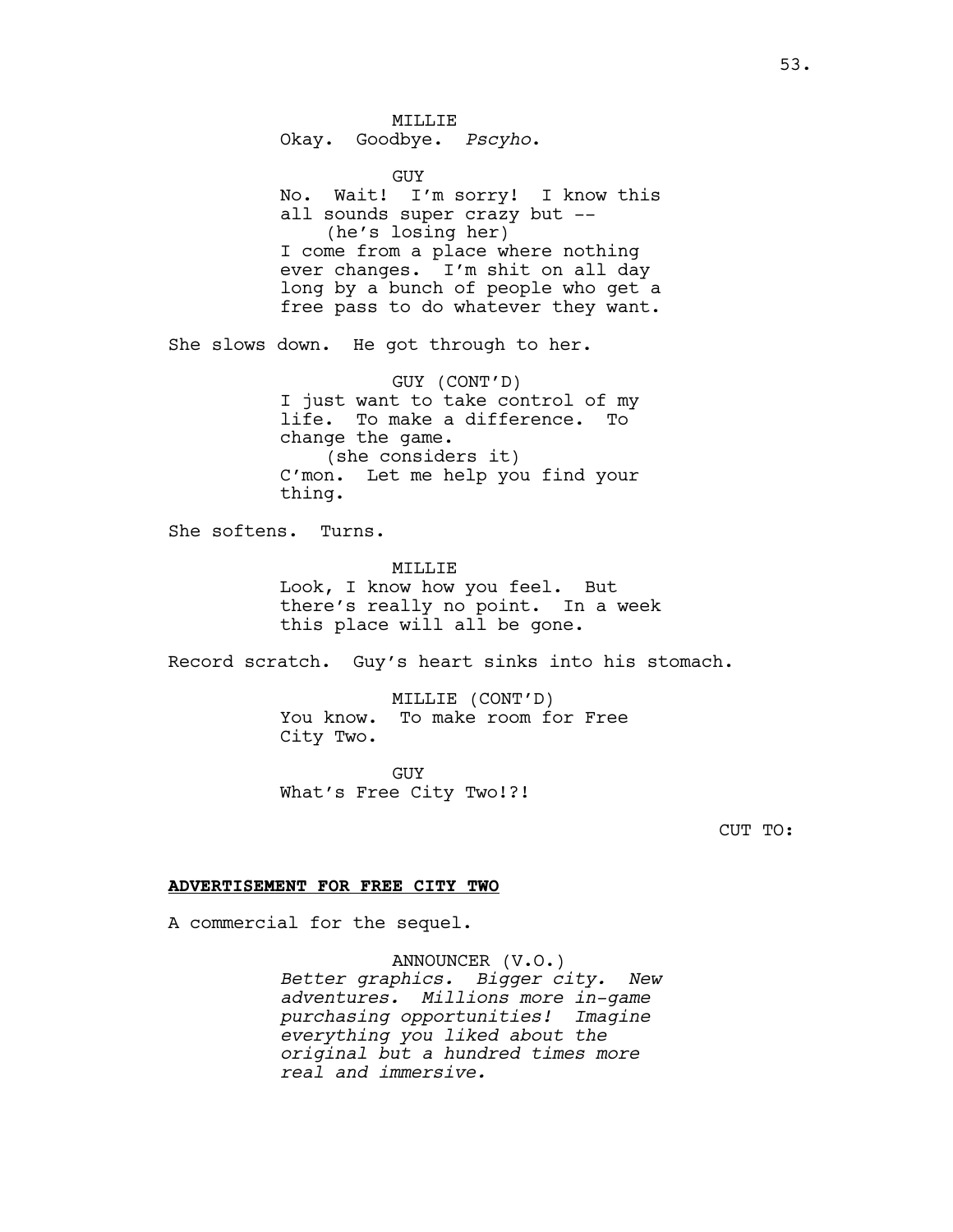## **INT. PARKING GARAGE - DAY**

Millie shows Guy the commercial on a SMARTPHONE. The graphics are better, the city is bigger. He even spots a BETTER LOOKING VERSION OF HIMSELF in the background.

ANNOUNCER (V.O.)

*So play Free City while you still can. Because in two weeks, it's gonna be gone for good to make room for something a whole lot better.*

Guy is freaking out. Looks out at the city.

GUY So like, this whole city - everybody who lives here -- is gonna be shut down? Gone.

## MILLIE

Finito. Yep. It's entirely stored in the cloud, so it takes up too much room on Soonami's servers to have both.

GUY This is bad. This is really bad.

MILLIE No kidding. Antwan's gonna make a gazillion dollars from it too.

GUY Who's Antwan?

WHUKKA-WHUKKA-WHUKKA! The ground starts to RUMBLE and:

A CHINOOK HELICOPTER lowers down to their level. Guy and Millie stumble backwards, caught off guard.

GUY (CONT'D)

Uh-oh.

## MILLIE

Guy, that's no ordinary FCPD helicopter. That's a militarygrade assault chopper.

They scramble down to the next level only to see:

A CAVALRY OF POLICE CARS heading towards the parking garage. Millie turns to Guy, even more puzzled.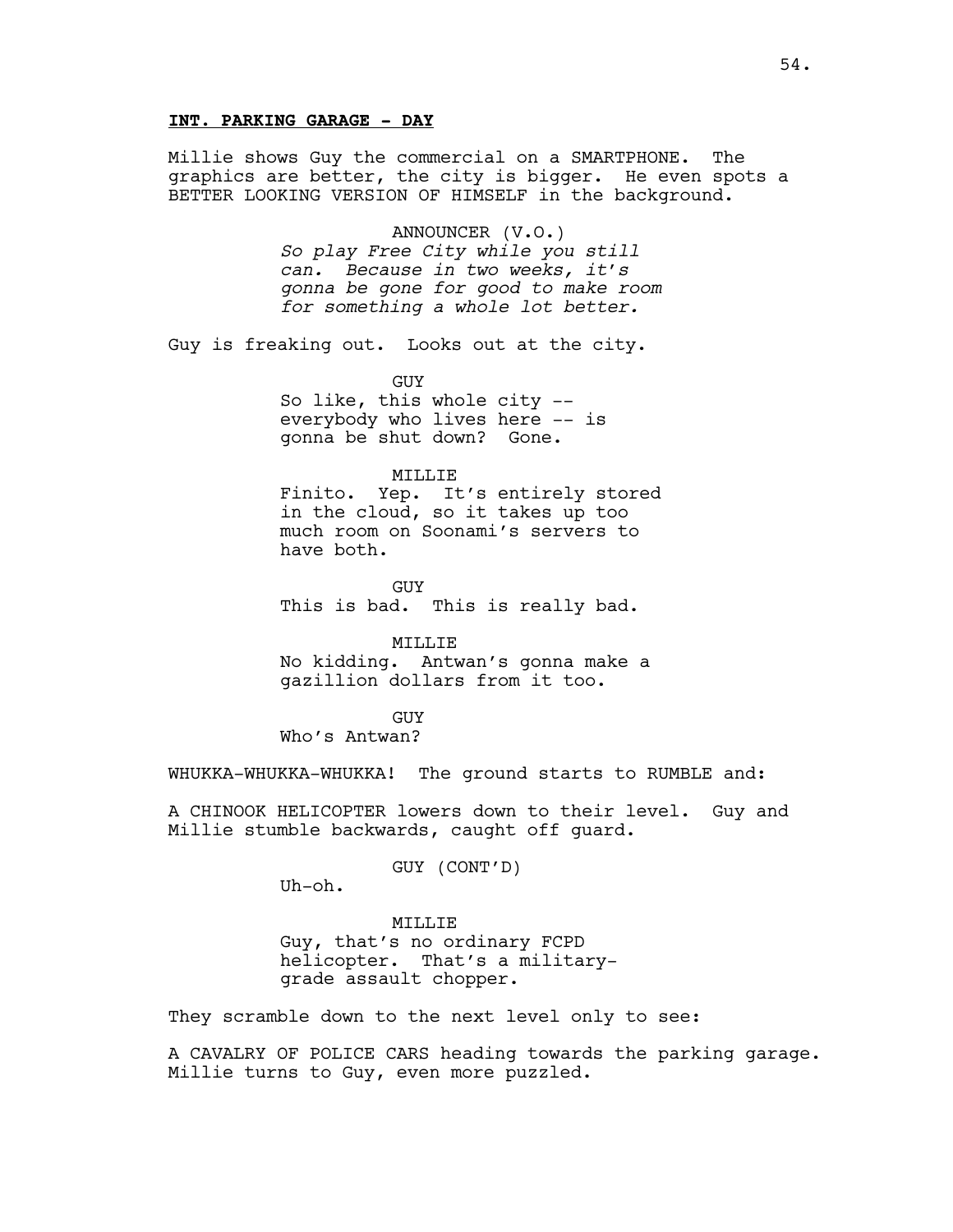MILLIE (CONT'D) Who are you?

RAT-AT-AT! The chopper fires and Guy dives behind a HUMVEE.

GUY I'll tell you everything when we meet up again. If we meet up again.

MILLIE The Multiplayer Lounge.

GUY No. At the first place you stopped to watch me. The game in the game.

KABOOOM! The chopper launches a missile and blows up the HUMMER. Millie is visibly shaken and scrambles away.

## **IN THE CHOPPPER**

Punit and Gareth's COP AVATARS pilot the helicopter.

PUNIT/COP I can't tell if we got him.

GARETH/COP Well, you just blew the entire second floor to kingdom come.

Gareth/Cop pulls up computer code on a touch-screen monitor.

GARETH/COP (CONT'D) His permissions are 'blocked'. He's still playing.

PUNIT/COP Then we need to smoke him out.

The helicopter starts firing on Guy's arsenal of cars. Blowing them up one by one down the line. BOOM! BOOM! BOOM! Punit/Cop smiles gleefully at the controls.

> PUNIT/COP (CONT'D) I've worked here so long I forget how fun this game is sometimes.

> > GARETH/COP

Uh, Punit?

Gareth/Cop points --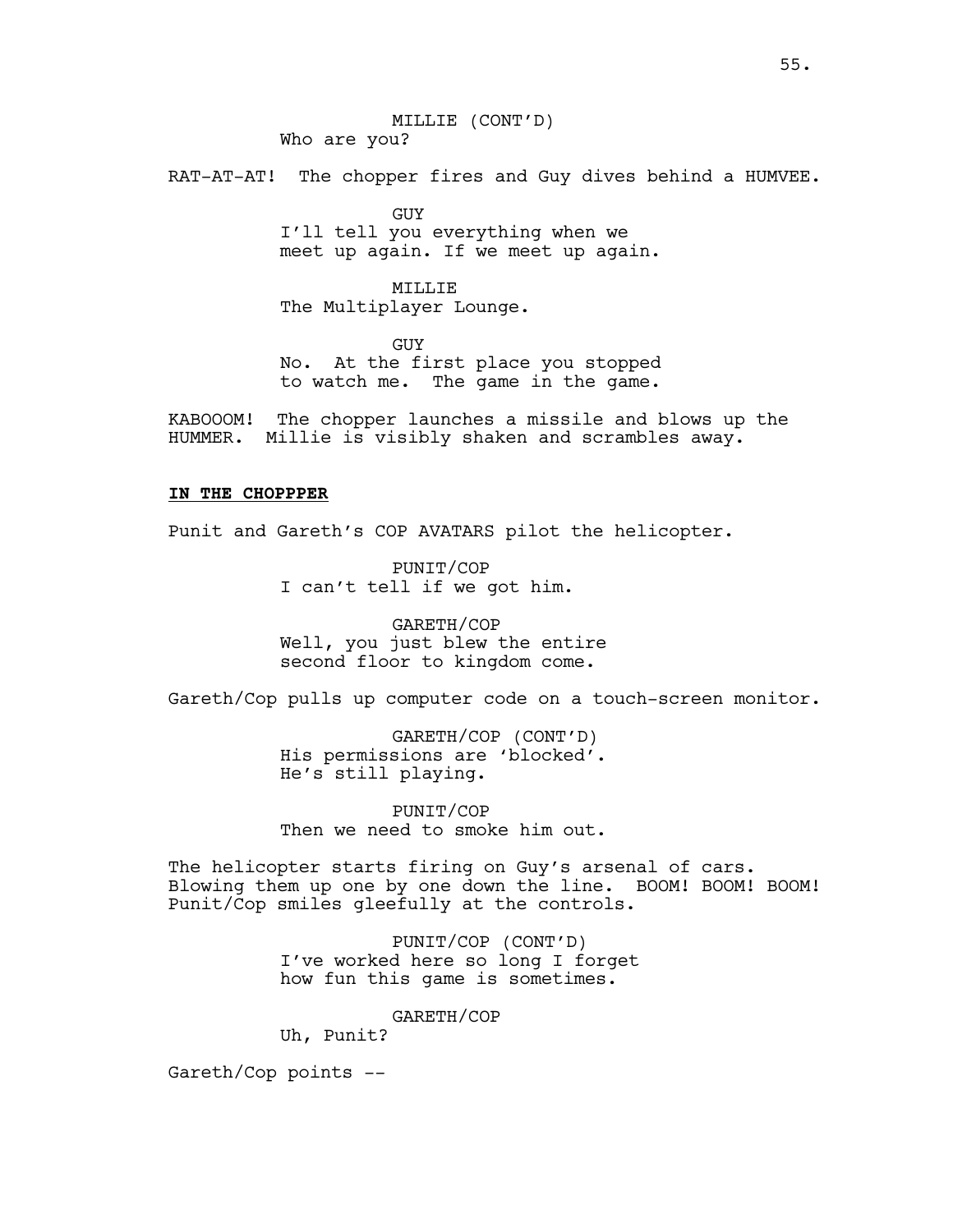## **IN THE GARAGE**

Out of the cloud of smoke --

-- A TANK appears. Its canon aimed at their chopper.

PUNIT/COP

Oh, crap --

KABOOM! The tank blows the helicopter out of the sky and plows through the garage's upper level wall. The tank speeds away, BLASTING HEAVY METAL MUSIC.

### **IN THE TANK**

Guy is at the helm. Croons along with the METAL SONG. He plows right through a line of POLICE CARS.

> GUY Woo! C'mon, dickheads. Follow me.

# **EXT. CITY STREET - DAY**

The city hums with rush hour traffic.

THE TANK barrels down the street, trailed by a parade of cop cars. One pulls out in front and the tank mows it down. Pedestrians run out of the way, yelling their reaction lines.

> PEDESTRIANS Hey! / Watch where you're goin'! / Do you mind? / Nothing to see here.

#### **EXT. STREET CORNER - DAY**

Buddy waits on the street corner where he usually meets Guy to walk to work. Checks his watch, concerned.

Perfectly timed, the tank cruises down the street. Guy pops out of the HATCH on the roof of the tank and waves.

> GUY Hey, Buddy!

BUDDY

Guy? What're you doing in that tank? You're late for work.

GUY Take the day off, Buddy! You earned it.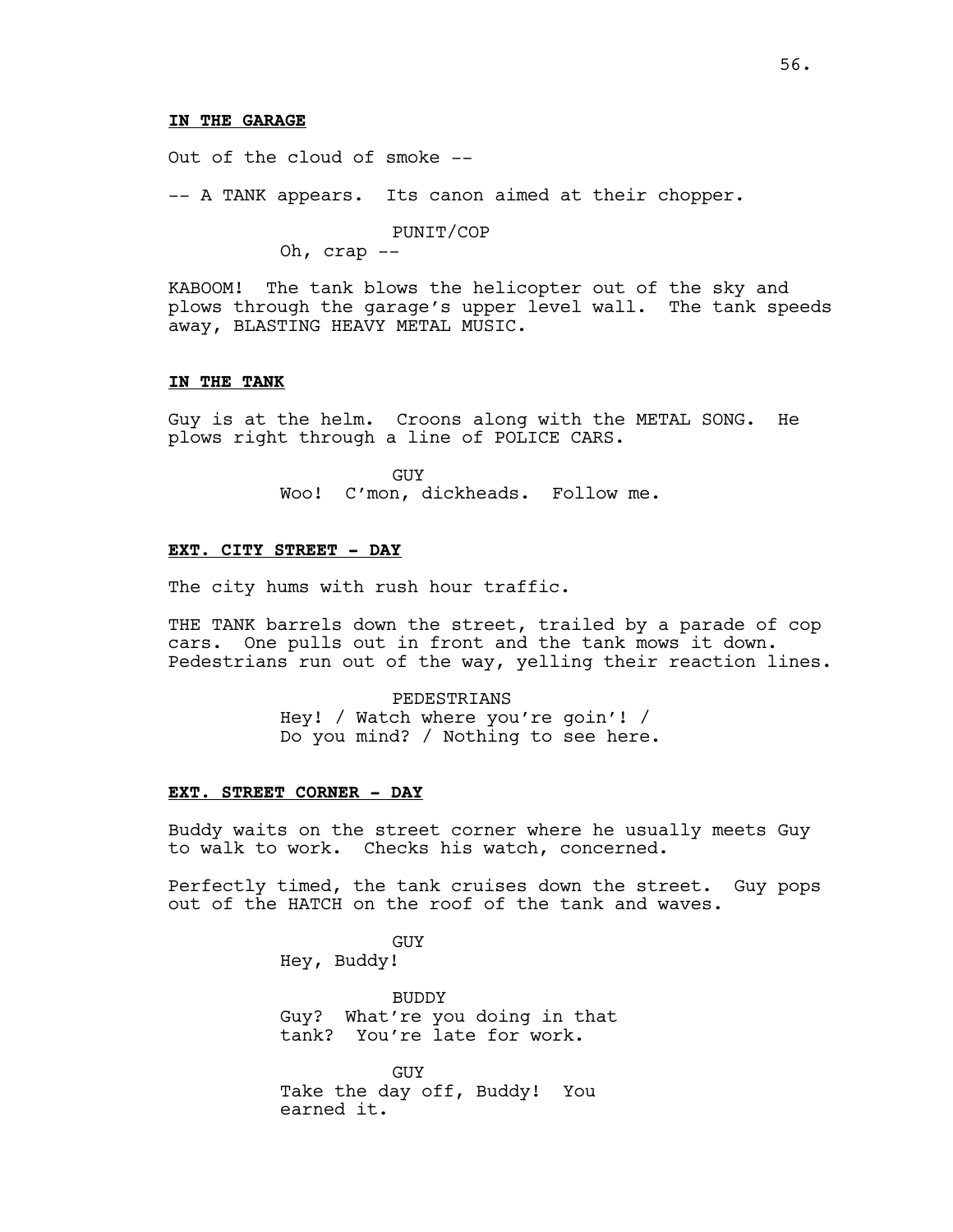Guy turns down main street leaving Buddy in the dust. The idea is even more jarring than the sight of Guy in the tank.

> BUDDY I don't have any days off.

A POLICE BATTERING TRUCK emerges out of thin air and plows through the carnage of twisted metal, tailing the tank.

## **INSIDE THE BATTERING TRUCK**

Punit and Gareth's COP AVATARS are at the wheel.

PUNIT/COP Dude. We just got owned by an NPC.

GARETH/COP Where's he going, anyway?

PUNIT/COP I don't know, but let's make sure he doesn't get there.

Gareth/Cop takes the tablet and gets to work.

## **INT. TANK - CONTINUOUS**

Guy drives the tank and looks out ahead at:

THE FREE CITY TOWER, a signature skyscraper in the center of the city's downtown district.

> GUY C'mon, c'mon, c'mon. Almost there.

FWOOOOSH! His pathway is suddenly blocked by...

A WALL OF FIRE!

#### **IN THE BATTERING TRUCK**

PUNIT/COP Eat my firewall, bitch!

SHHHOM! The tank flies right through it unscathed.

## **IN THE TANK**

Guy pats the dash! Yells back at the cops.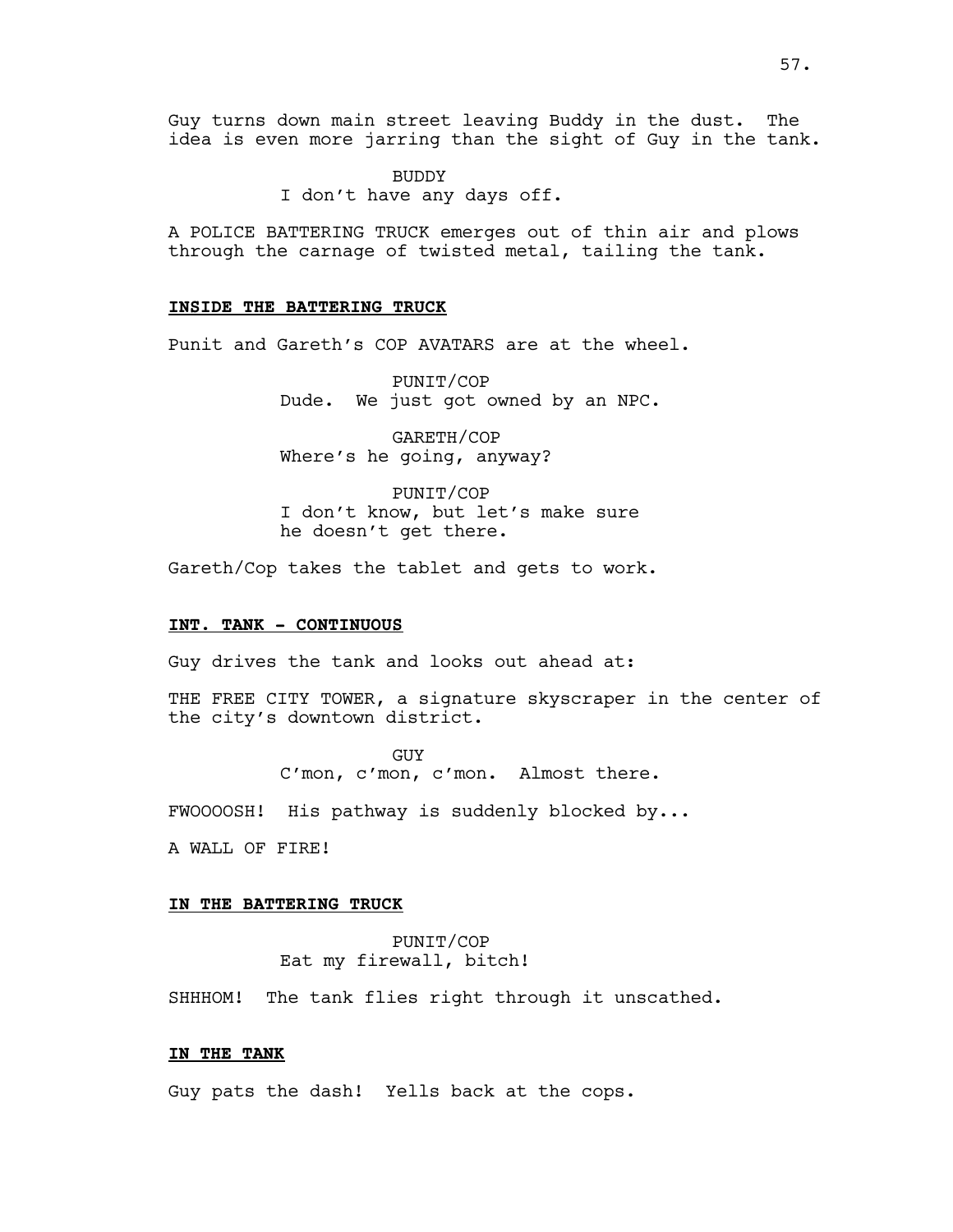## Ha! Is that all you got?

GWONG! THE BLOCK AHEAD INSTANTLY DISAPPEARS. Just like earlier, a chunk of reality is gone. And it's too late to avoid it. Guy reacts.

Guy's tank sails over the cliff, into the void.

But Guy sees that he's heading for AN EXPOSED SUBWAY TUNNEL on the block below.

## **IN THE BATTERING TRUCK**

Punit and Gareth Cops think that they got him when --

-- KU-POSH! The tank speeds up the staircase of the underground subway station on the other side of the void.

Gareth/Cop is pissed. *Makes the block reappear* so that they can drive across it.

> PUNIT/COP I don't understand how he got one of our tanks in the first place. Players don't have access to police hardware.

GARETH/COP But Non-Playable Characters do. Technically speaking, I guess. (thinking) That gives me an idea.

#### **AROUND THE CORNER**

Guy is in the home stretch. The Free City Tower is straight ahead when *the tank ripples with electricity* and...

TRANSFORMS INTO A HOTDOG-SHAPED FOOD TRUCK.

His HEAVY METAL MUSIC turns into an ICE CREAM TRUCK CHIME. He looks down and the stick shift is shaped like a hamburger.

> GUY Well, that's just lovely.

## **IN THE BATTERING TRUCK**

Punit and Gareth admire their handiwork as Guy is now vulnerable again.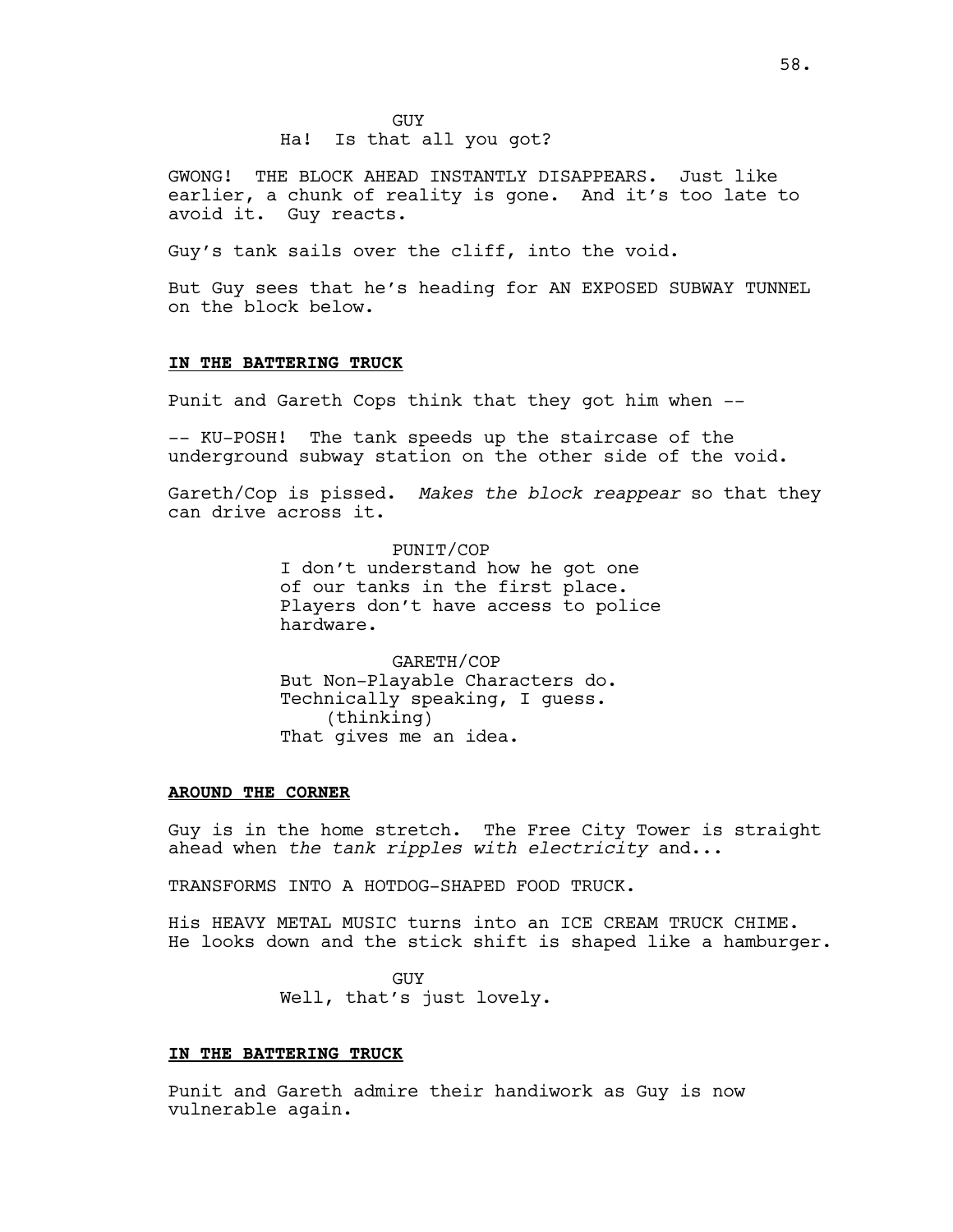Nice touch.

GARETH/COP Now, let's cook the weenie.

He hits a few commands on his tablet.

## **EXT. CITY STREET - DAY**

Go.

A SWAT TEAM appears from around a corner and set up A MISSILE LAUNCHER on a bipod.

One SWAT OFFICER aims the weapon, while another SPOTTER awaits their command. Gets it.

SPOTTER

He taps the officer with the launcher, who FIRES.

## **INT. HOT DOG TRUCK - CONTINUOUS**

Guy checks the rear view and sees the MISSILE coming for him.

GUY

Ohhh sh --

With only a second to react, he veers the truck towards a LIGHT POLE, takes off his seatbelt and --

### **EXT. CITY STREET**

-- CRASH! Slams the truck into the pole. Guy flies through the windshield and --

-- KABOOM! The truck EXPLODES behind him from the missile.

Guy sails through the air in a spray of glass in SLOW MOTION from an impact that would kill any normal person.

And it has basically done that. *Guy is barely alive* and in a terrible way.

HIS LEG IS BROKEN in an unnatural position. HIS NECK IS TWISTED. HIS NOSE IS SMASHED.

As he flies through the air, he starts to lose consciousness.

When we finally see, STILL IN SLO MO, that *this was no random crash*. He did it deliberately as he is flying directly at --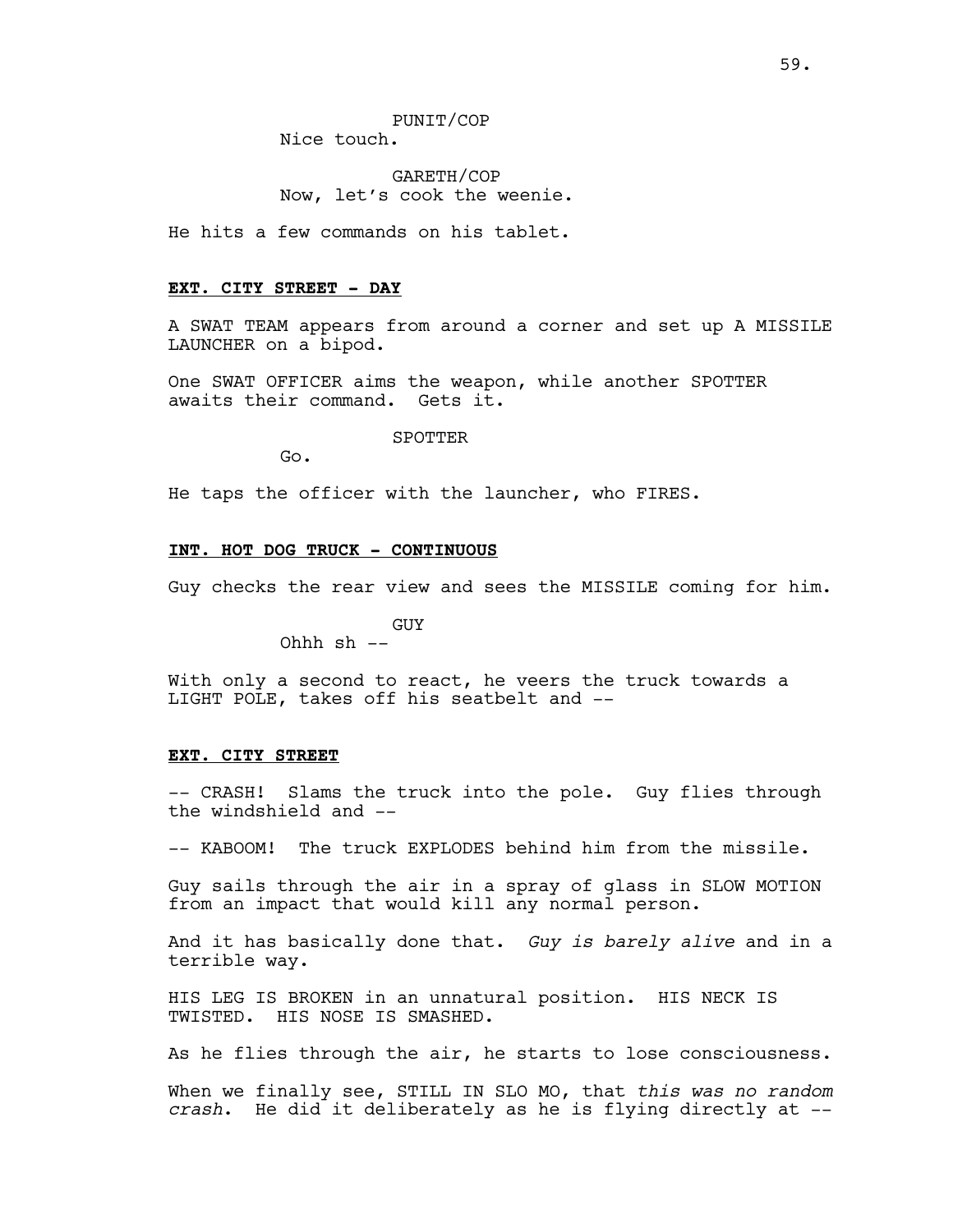"4,3,2..." He hits the first aid kit and *BRRUUP!* his snapped neck is healed in an instant, but he's still in bad shape.

BACK IN REAL TIME:

He picks himself up but his broken arms dangle to his side and he can barely walk on a TWISTED BROKEN LEG.

GUY

Ow, ow, ow.

UP AHEAD, he sees another FIRST AID KIT.

## **IN THE BATTERING TRUCK**

Punit and Gareth finally catch up and see what he's doing.

PUNIT/COP Look! Don't let him get to the --

#### **BACK WITH GUY**

BRRUUP! He touches the kit and his arms are healed. Guy pushes through the front doors of the tower, on a broken leg.

### **IN THE BATTERING TRUCK**

Gareth programs something on his tablet.

GARETH/COP It's okay. We've got him now.

PUNIT/COP

Hurry.

GARETH/COP It's gonna take a sec.

## **INT. FREE CITY TOWER LOBBY - DAY**

Guy limps through the lobby on the twisted leg, which breaks further, and people react, horrified.

> GUY Excuse me. Sorry. Just looking for  $a$   $--$  Ah!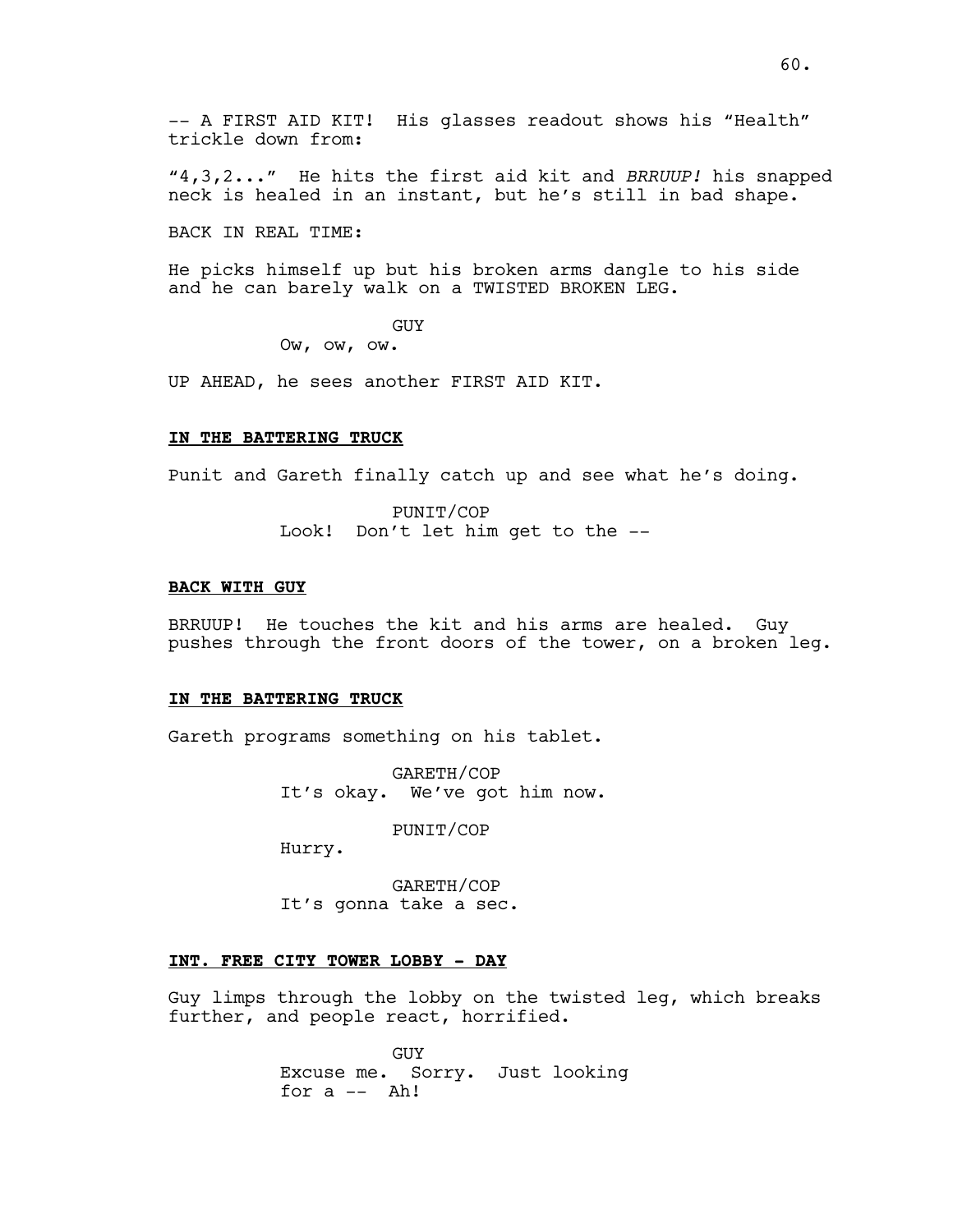He spots another FIRST AID KIT and touches it, BRUUUP! SNAPPING his leg back into place with a CRUNCH.

He walks into an elevator FILLED WITH PEOPLE and composes himself amid looks of terror.

> GUY (CONT'D) Much better. Hi. Top floor, please.

The elevator clears out.

# **EXT. FREE CITY TOWER OBSERVATORY - DAY**

Guy runs out of the elevator on the rooftop deck.

Punit and Gareth Cops are now back IN A HELICOPTER. Other helicopters have joined them and have the tower surrounded.

Guy waves his blue shirt, trying to get their attention.

GUY Hey! Over here!

He pulls back A TARP that's tied down to the roof.

## **IN THE HELICOPTER**

Gareth is now at the controls.

GARETH/COP

Now?

PUNIT/COP No. Wait. Look.

Guy has spelled out something on the ground:

'GUY IS ALIVE."

#### GARETH/COP

This is -- They didn't really teach us how to deal with this at Berkley. There was no chapter for it in Advanced C Plus Plus. Troubleshooting if your threedimensional model figure suddenly develops feelings.

DING! Gareth/Cop checks A TEXT on his phone.

PUNIT/COP Antwan wants us to end it here.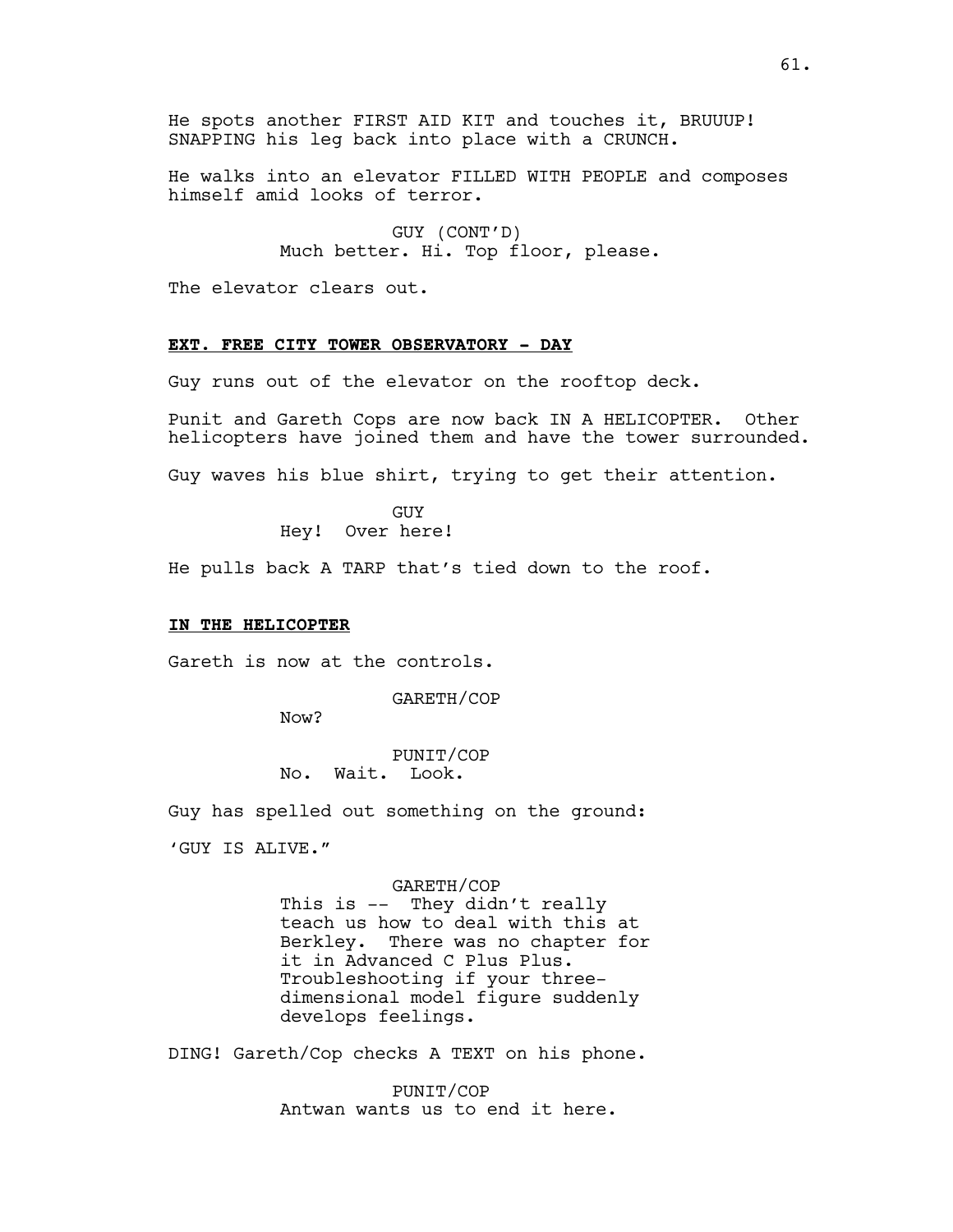## **EXT. FREE CITY TOWER ROOF - DAY**

Guy waves his blue shirt to the sky. Hoping.

GUY C'mon! Talk to me! You need to talk to me! Just --

FOOM! Guy reacts, horrified, as...

THE ENTIRE FREE CITY TOWER BELOW HIM DISINTEGRATES.

The whole building is *deleted right out of existence* in an instant and he's left floating there until --

-- GUY FREE FALLS BACKWARDS, through thin air, a hundred stories down. The whole city, all the programmers watching, amazed, until he hits the gr--

## **INT. GUY'S BEDROOM - DAY**

Guy snaps up in bed without freaking out, fully aware of where he is and what just happened. And he's pissed.

## **INT. SOONAMI HEADQUARTERS - DAY**

Back in the Soonami offices, Punit and Gareth work head-tohead on their laptops in the war room. The PROGRAMMERS around them APPLAUD.

> PUNIT Don't pop that cork just yet. We need to isolate him now before he can get our glasses again.

## **INT. GUY'S LIVING ROOM - DAY**

Guy runs out of his room to the front door, about to open it.

KNOCK-KNOCK-KNOCK! Someone on the other side pounds and turns the knob.

GUY

Shit.

The pounding stops and then the DOORKNOB starts fidgeting. Someone on the other side is picking the lock.

Guy looks out his window: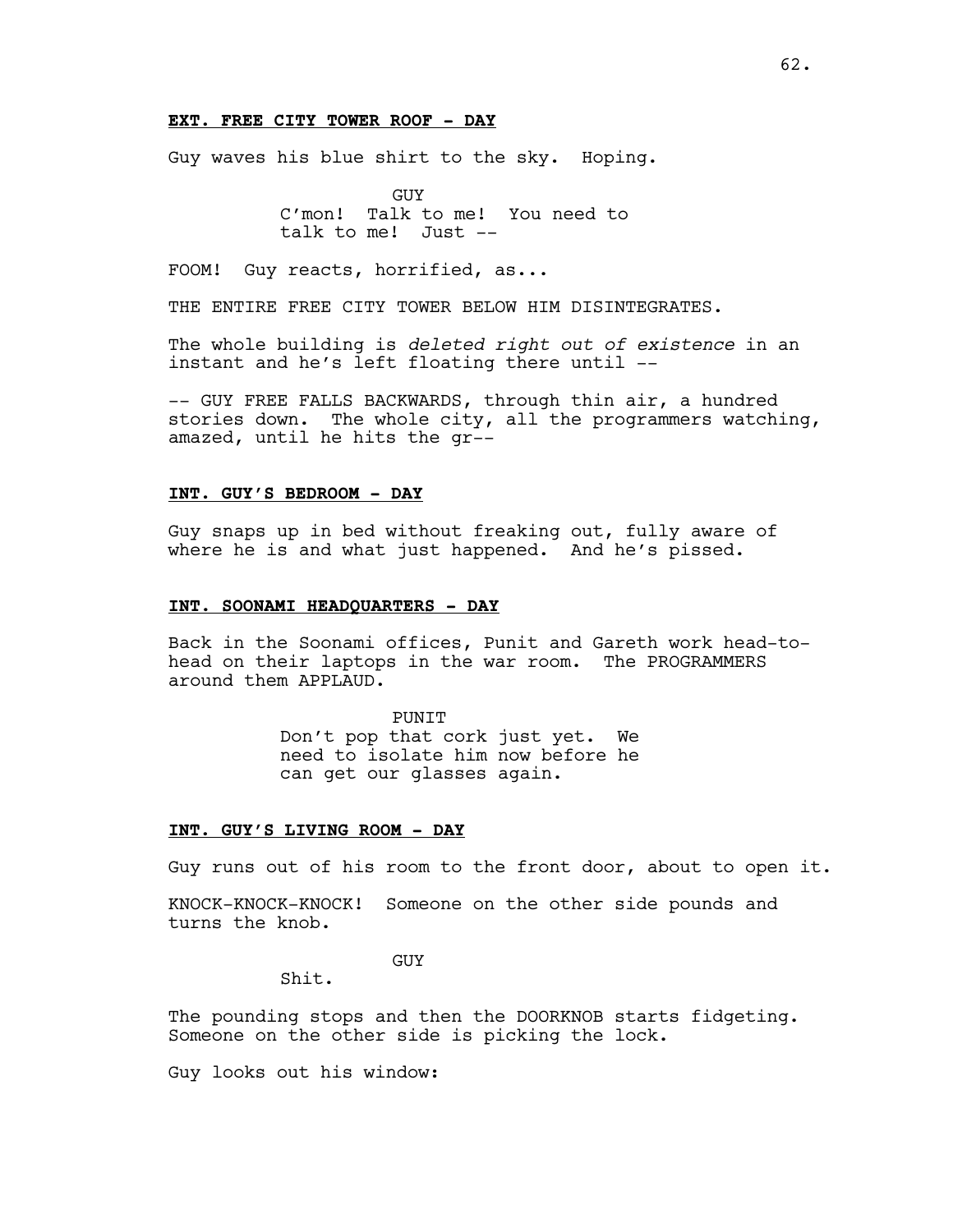A SWAT TEAM moves up the alley. Guy is trapped. But he's not gonna go down like this. Opens his closet and looks around. There's a small door in the ceiling for the attic.

## **BACK AT THE FRONT DOOR**

BLAM! Punit and Gareth, now using ORDERLY AVATARS, break in.

GARETH/ORDERLY Hello! Anybody home?

They quickly search the tiny apartment and realize he's gone.

PUNIT/ORDERLY Search the bedroom!

Gareth checks the closet and eyes the attic door. Shoves it open and sticks his head up inside.

> GARETH/ORDERLY Set up a perimeter. He couldn't have gotten far!

### **INT. STREET CORNER - DAY**

A STREET KID waits for the bus, chunky headphones. Black jacket. Hoodie. Guy taps him on the shoulder.

> GUY You wanna make a hundred and ninety seven dollars?

## **EXT. CITY STREET - DAY**

Punit/Cop and Gareth/Cop walk down the street, shoving pedestrians, looking for Guy.

> PEDESTRIANS Hey! / Watch where you're goin'! / Do you mind? / Move along people.

That's when Punit spots Guy's signature BLUE SHIRT.

PUNIT/COP There! There he is. Move in.

From behind, Guy walks down the street when THE TROOPS MOVE IN. Within seconds he has a hundred rifles aimed at his face.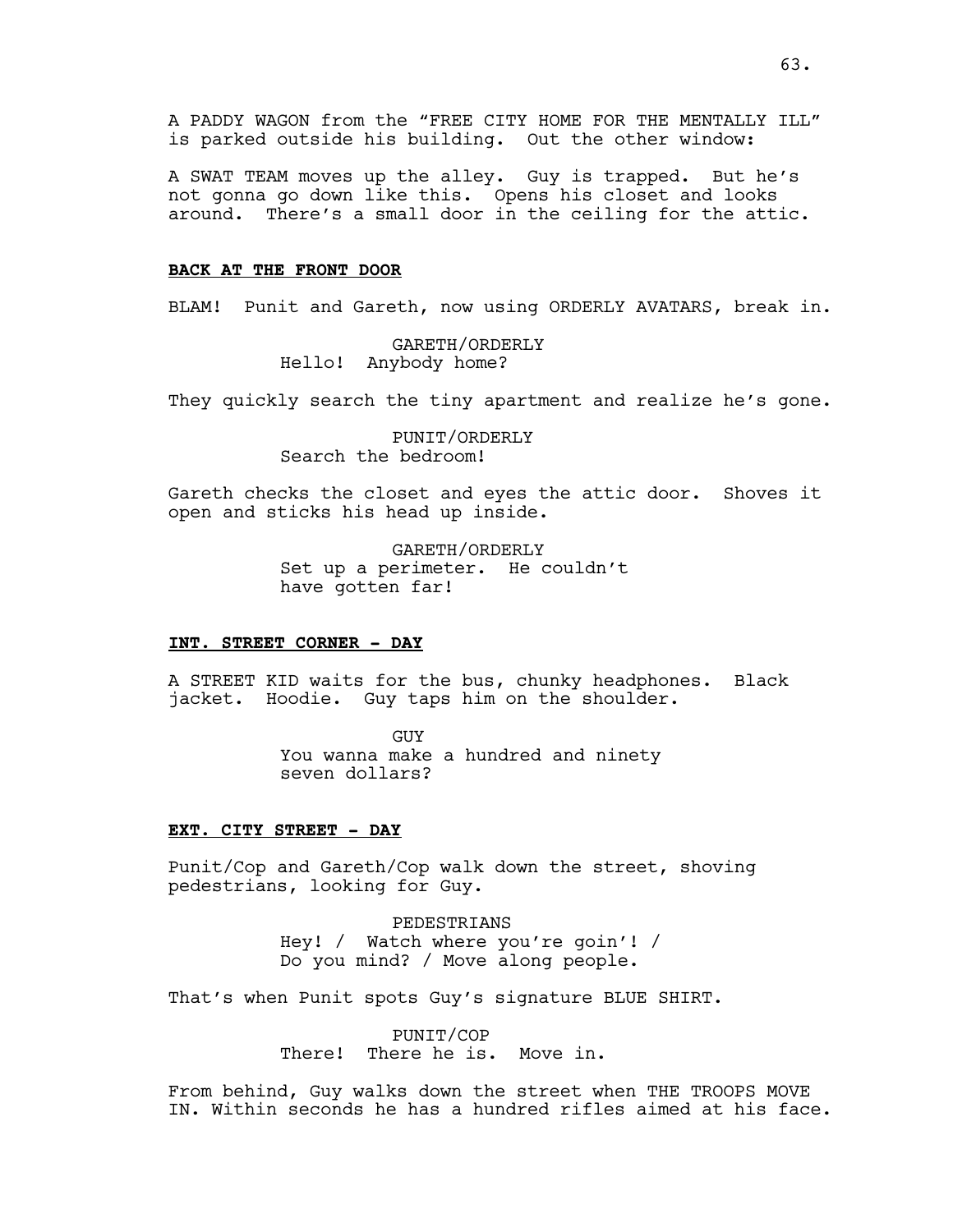SWAT OFFICER Freeze! Hands behind your head! Down on the ground!

The person turns around and reveals that *IT'S NOT GUY*. It's the Street Kid dressed in his clothes.

> STREET KID I didn't do anything! I know my rights!

Punit/Cop reacts, angry.

PUNIT/COP We got the wrong guy.

### **EXT. CITY STREET - DAY**

Guy makes his way down the street in the street kid's clothes. Keeps his head down. Hood up.

Looks away from CAMERAS on every corner. Avoids eye contact with COPS CANVASSING the neighborhood for him.

TV SHOWS in windows feature video of Guy on News Segments and "WANTED" Posters litter the town. "Reward \$100".

### **EXT. ALLEY - DAY**

He peeks around into the alley where the players usually come out. It's now being staked out by UNDERCOVER COPS IN BLACK VANS. He keeps moving.

#### **EXT. ANOTHER STREET - DAY**

Guy watches Buddy walk to work from a safe distance. Sees that THE BLACK VAN is stalking him too. Buddy is clearly freaked out -- they've gotten to him.

Guy feels the vice closing in on him.

 $MAC (0.S.)$ What does it mean to truly be free?

Mac rants and raves on a street corner.

MAC (CONT'D) Everybody thinks that they have free will. But is that the way it is? Can you really ever just drop everything? (MORE)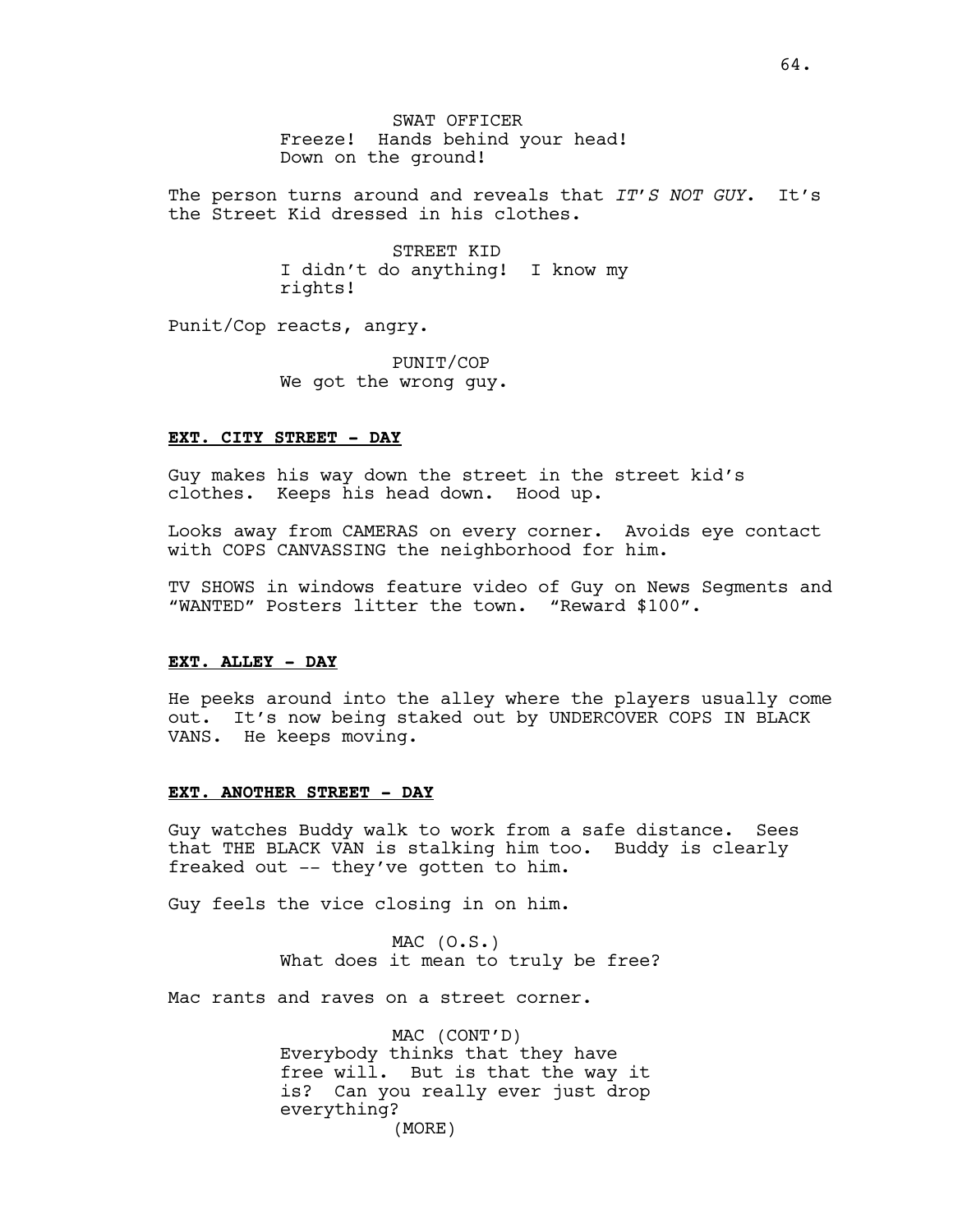Quit your boring little job and go wherever you want? Your house, your car, friends, family. These are the bars on your cage. MAC (CONT'D)

Guy approaches him, pretending to throw out some garbage.

#### GUY

Hey. We need to talk.

Mac gives him a suspicious glance through the CRACKED LENSES OF AN OLD, BROKEN PAIR OF *THE* SUNGLASSES.

> MAC 'Bout what?

Guy looks him in the eyes, desperate.

GUY

About the game.

Mac's fiery gaze calms. He has been waiting a long time to hear those words.

#### **EXT. AQUEDUCT - DAY**

Guy follows the Mac through a maze of overgrown brambles that line a dried-out riverbed.

> M<sub>AC</sub> Almost there.

Mac finds a BIG PIECE OF PLYWOOD pushed against the concrete wall. He looks around, making sure they weren't followed.

> MAC (CONT'D) Gimme a hand with this.

They push the plywood over, revealing A HOLE IN THE WALL.

MAC (CONT'D) Step into my office.

Guy follows Mac through the hole to the other side where he sees something incredible...

> GUY (amazed) What is this place?

MAC Welcome to Betaville.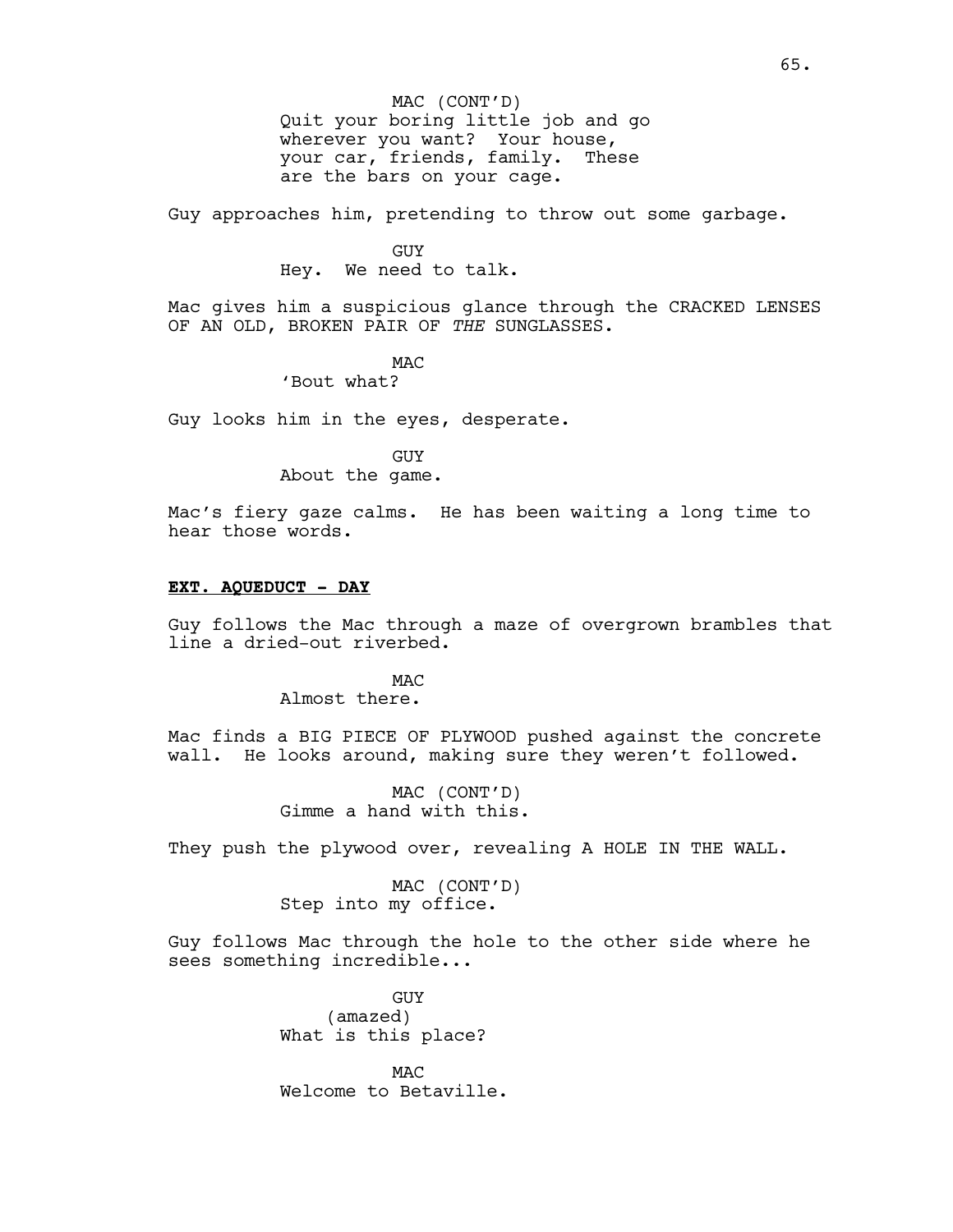We now see what they are looking at --

#### **EXT. BETAVILLE - CONTINUOUS**

AN EMPTY CITY SUBURB *WITH INFERIOR GRAPHICS*.

Buildings are digitized and sparse. Blocky around the edges. They are all covered in one of five patterns: Brick, metal, wood, glass and something that vaguely resembles vegetation.

Looks like a game designed twenty years ago. Guy gazes around, stunned. It's a total ghost town.

BARK-BARK! He startles as a DIGITIZED GERMAN SHEPHERD runs past them until it hits the side of a building. Runs in place, nose against the wall. Mac drags Guy away.

MAC

Don't worry. They won't look for you here. Abandoned this place a long time ago.

## **MAC'S ENCAMPMENT**

Mac leads Guy to his encampment -- a collection of junk from Free City piled up under a few tattered tents.

He offers Guy a DIGITIZED CAN OF "BEANS".

MAC Beans? They're chunky but they're good.

Mac forks a SQUARE BEAN and eats it.

GUY No, thanks. Sorry, but um, I didn't catch your name.

MAC

Huh. Nobody's ever asked me that before. Well, officially my name is 'Mac', but that's my slave name. You can call me by the name I gave myself. Pasta Sunset. (off Guy's reaction) They're two of my favorite things. You should do the same. It's one of the few identifiers you can actually control.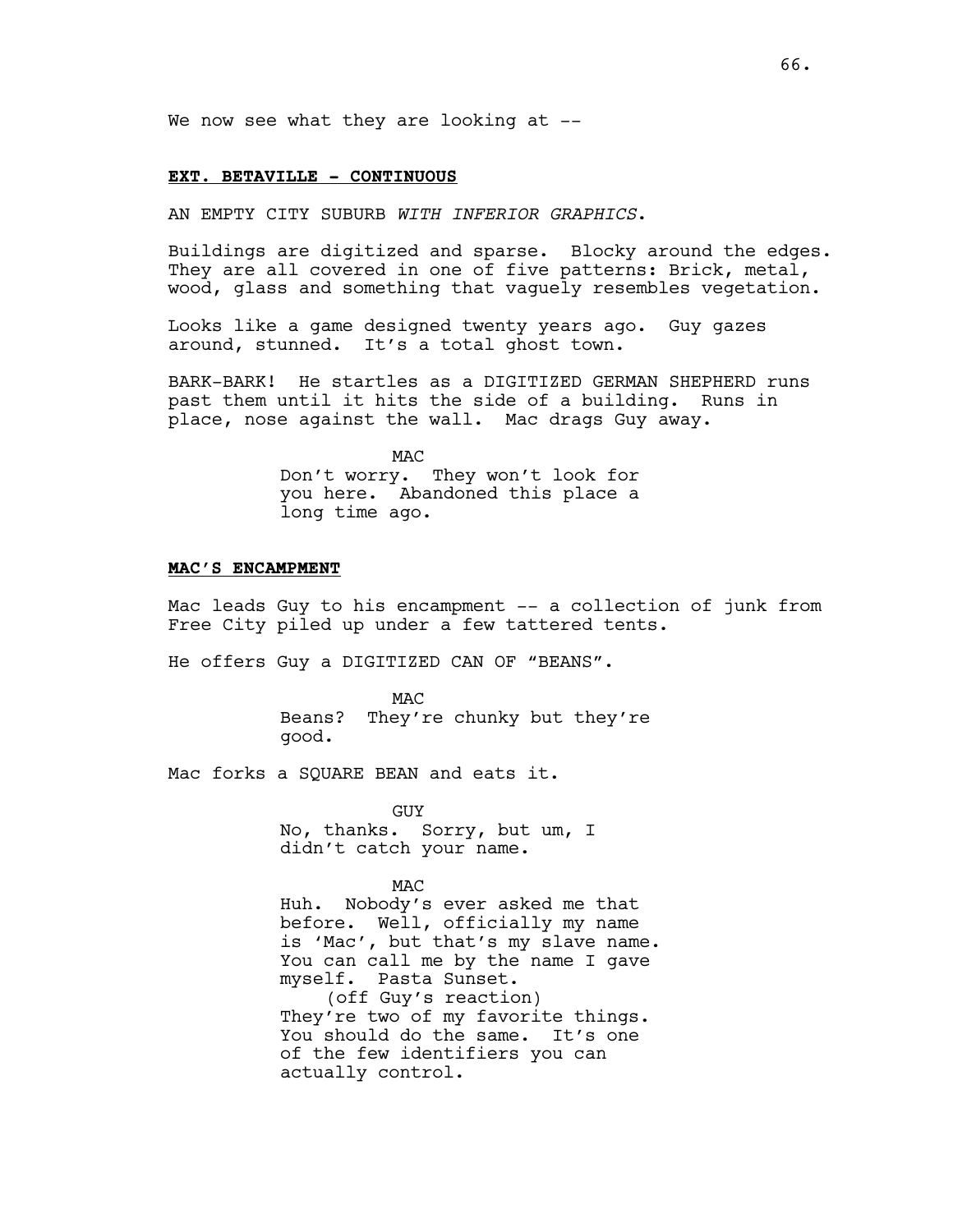GUY Guy works for me.

Mac plops down on a digitized plastic crate. Sizes Guy up.

MAC So, you've pulled back the curtain and seen the strings. And what's more, you're still around to talk about it. I'm impressed.

GUY I take it that you have too. Seen the strings.

**MAC** 

I was a taxi driver. Made a decent living. Didn't think much about - well, anything. And then, one day, I'm carjacked. In the scuffle, the jackass drops his glasses and *fsh!* The wool is pulled from my eyes for good. I tried to live the high life for a while, but they weren't happy with that. I tried to get answers. I tried to talk to them.

Guy sits forward.

GUY

To *who?*

MAC

The creators. The programmers. The prison guards. But they were not interested in talking back. And the harder I tried, the harder they made things for me, until  $-$ (he digs deep, sad) They turned everyone against me. My friends. My family. I became something of an urban legend. The guy who tried to buck the system.

Guy goes wide-eyed, realizing.

GUY The guy who tried to be a hero!

MAC Hm. Somethin' like that. I think it was a way for them to reinforce the status quo. So nobody else would make waves.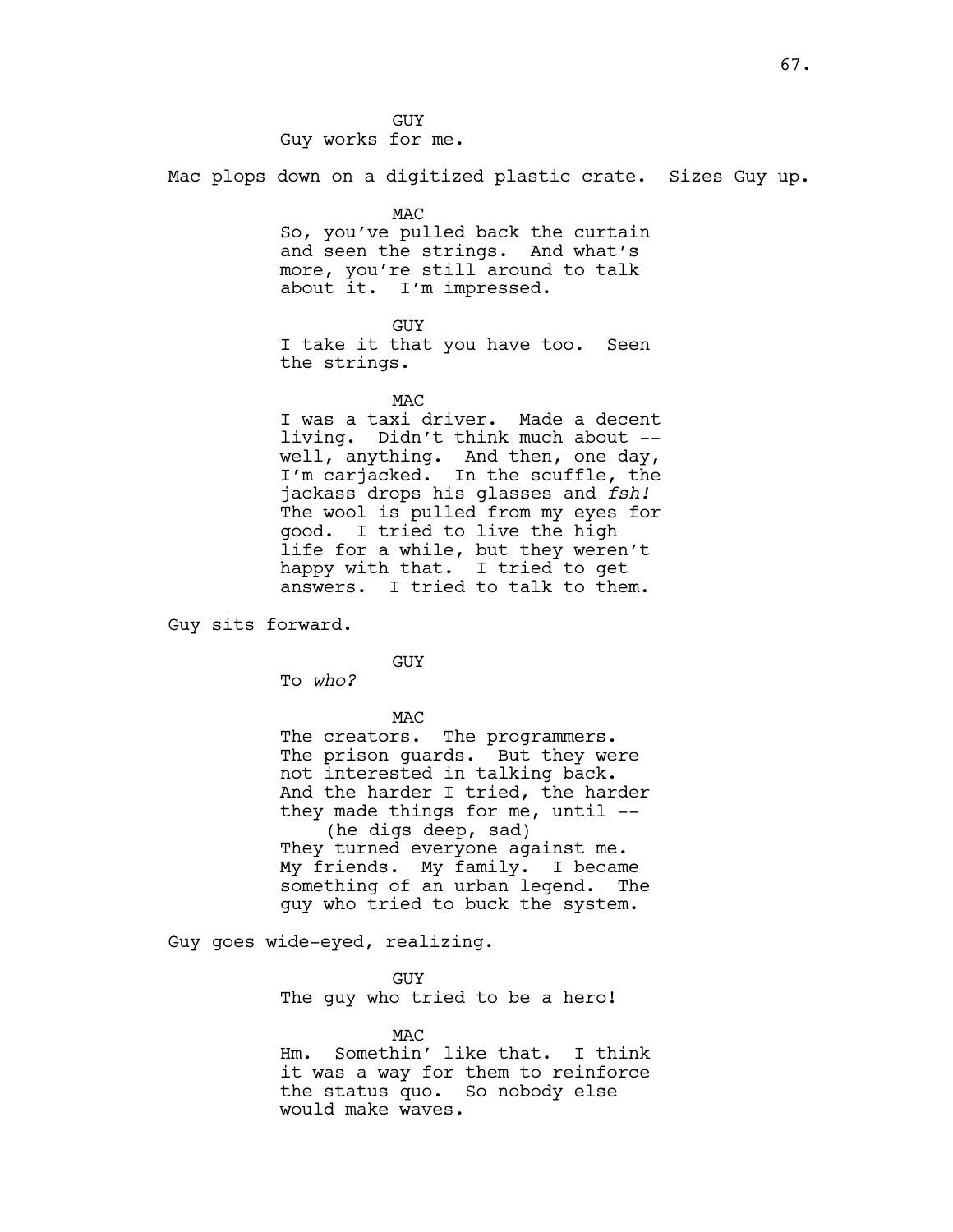Mac takes off his broken sunglasses and stares at them.

MAC (CONT'D) Really did a number on me. Once you've seen what we've seen - there's no going back.

GUY But it's -- It's not fair. I didn't ask to be a part of this!

Mac LAUGHS at him.

MAC

Who asked to be a part of anything? The creators -- well, I never met them -- but I'd wager that they're not too different than us. Maybe they're living in someone *else's* game. Or maybe we're all in the dream of some giant cosmic baby.

GUY

A giant cosmic baby...

MAC

You're here. This is your reality. What you choose to do with it -well, that's up to you. You can be a sheep. You can be a player. Or you can be a homeless person. (getting serious) But you can't change chessboards.

GUY Yeah, but -- what if I told you that the chessboard and all the pieces on it were gonna vanish and be replaced by a newer, better chessboard?

Mac reacts.

## **EXT. FREE CITY SQUARE - DAY**

Guy and Mac move covertly through the crowd. Duck into an alley and look up at the GIANT BILLBOARD in the Square.

Mac puts on his broken glasses and through the spiderweb cracks and holes he sees:

A COMMERCIAL FOR FREE CITY 2.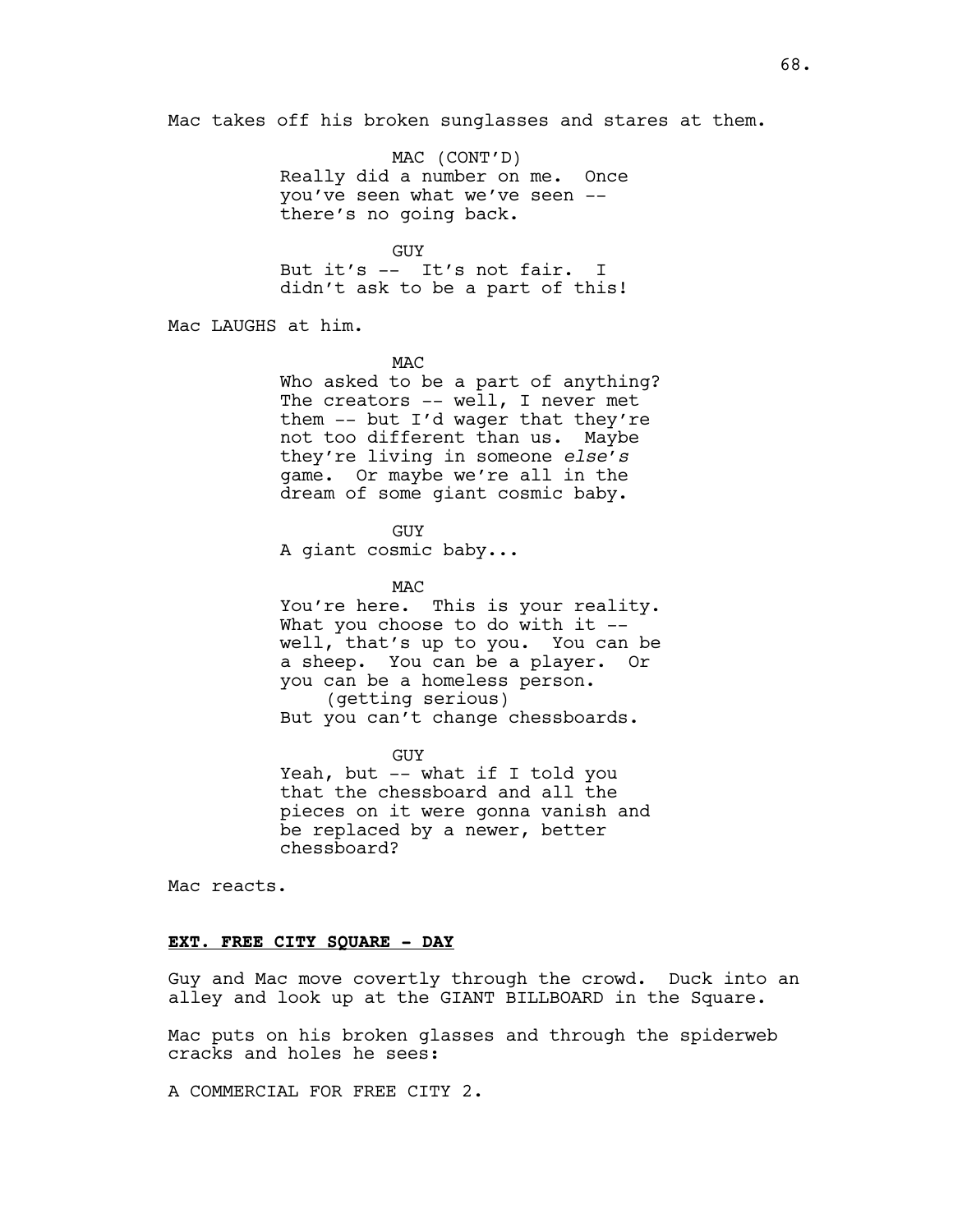*Enjoy Free City while it's still around because in four days it's gonna be a thing of the past.*

There's a literal TICKING CLOCK counting down to the "FREE CITY 2 RELEASE DATE. Mac is awestruck.

MAC

The apocalypse. I knew it! I warned that the day of reckoning would come but nobody would listen--

GUY Yeah, but not so fast. We may have a shot at stopping the apocalypse.

MAC You mean take control of the city?

GUY Get them to leave us alone the way they abandoned Betaville.

**MAC** It's an interesting thought. It's *impossible*, but interesting.

**GUY** Not necessarily. There's this girl. A *player*.

Mac pulls him behind a dumpster.

MAC We can't trust a player. She could be one of them. Like a spy. Or a *dude*.

GUY She's different. And she's our best shot right now.

## **INT. ONLINE GAMER CHANNEL - DAY**

A WEB HOST talks to camera on a Youtube-like site.

GAMER HOST *Our webcast wouldn't be complete without talking about that game we all can't get enough of, Free City.*  (MORE)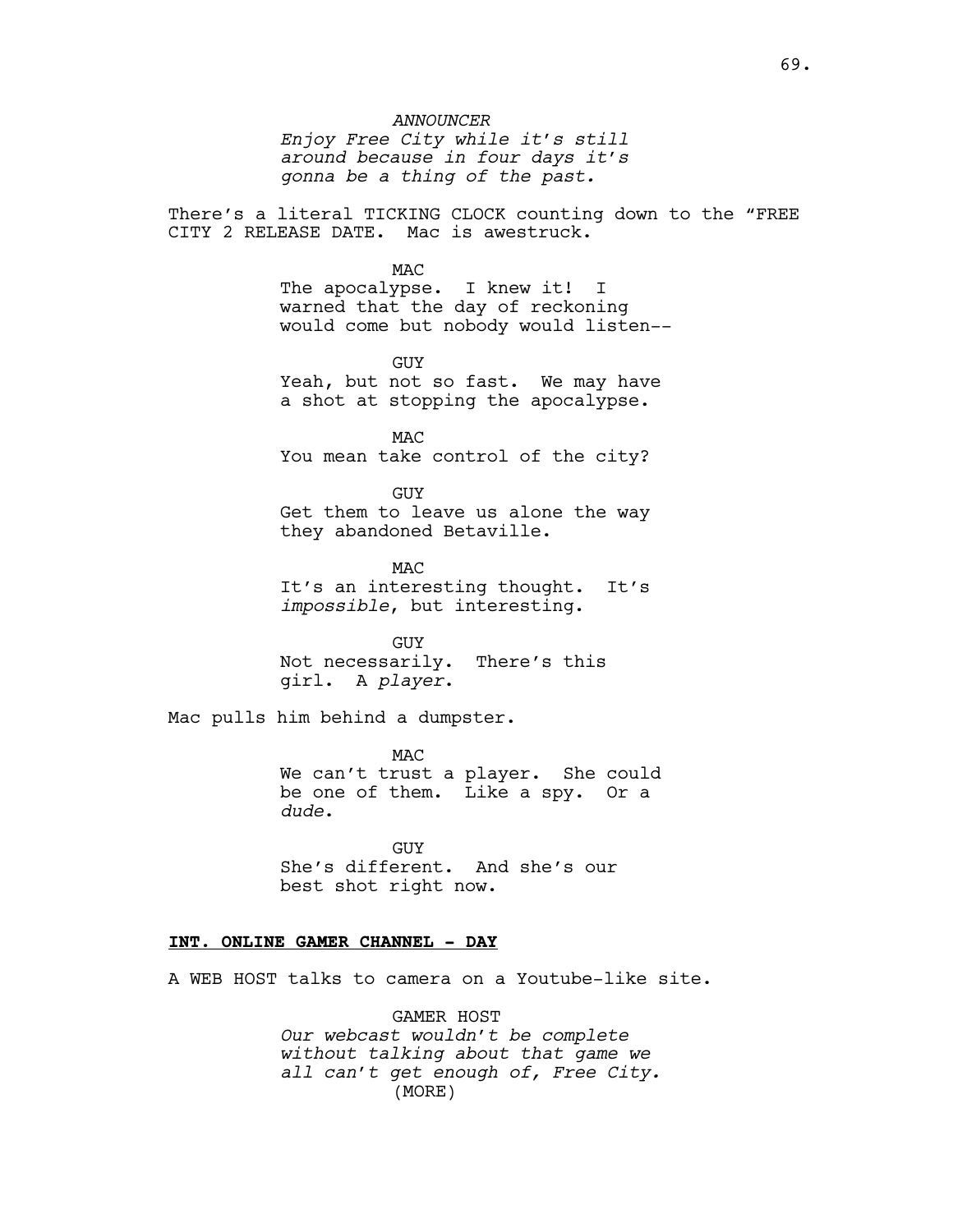*Soonami has prided itself on a creating a flawless virtual experience housed on their cloudbased servers but apparently someone has found a way to co-opt one of the background characters and wreak havoc.* GAMER HOST (CONT'D)

He shows A CLIP: OF GUY IN THE TANK, plowing through traffic.

GAMER HOST (CONT'D) *The gaming community, of course, has embraced this, starting several 'Free Guy' campaigns across blogs and chatrooms.*

We see some EXAMPLES of FUNNY "FREE GUY" MEMES.

GAMER HOST (CONT'D) *But we here at Gamerz are wondering if this is good or bad publicity for Soonami, who plans to release the long-anticipated sequel, Free City 2, this month.*

PULL BACK TO REVEAL: This is being watched on a computer.

#### **INT. MULTIPLAYER LOUNGE - DAY**

Millie is watching it, trying to figure everything out. Other avatars are hanging out behind her.

> ZELIG2693 Gotta be a hacker.

DOUGIEPUGGIE808 I hear it's a disgruntled Soonami employee trying to get back at Antwan for stealing his ideas.

CATLOVER69 Nah. It's all a big gimmick.

ZELIG2693 Who do you think it is, Mol? Mol?

MILLIE (focused) Working on it.

She pulls up a TEXT SCREEN and starts typing.

MOLOTOVGIRL4482: Hey. Who's Free Guy?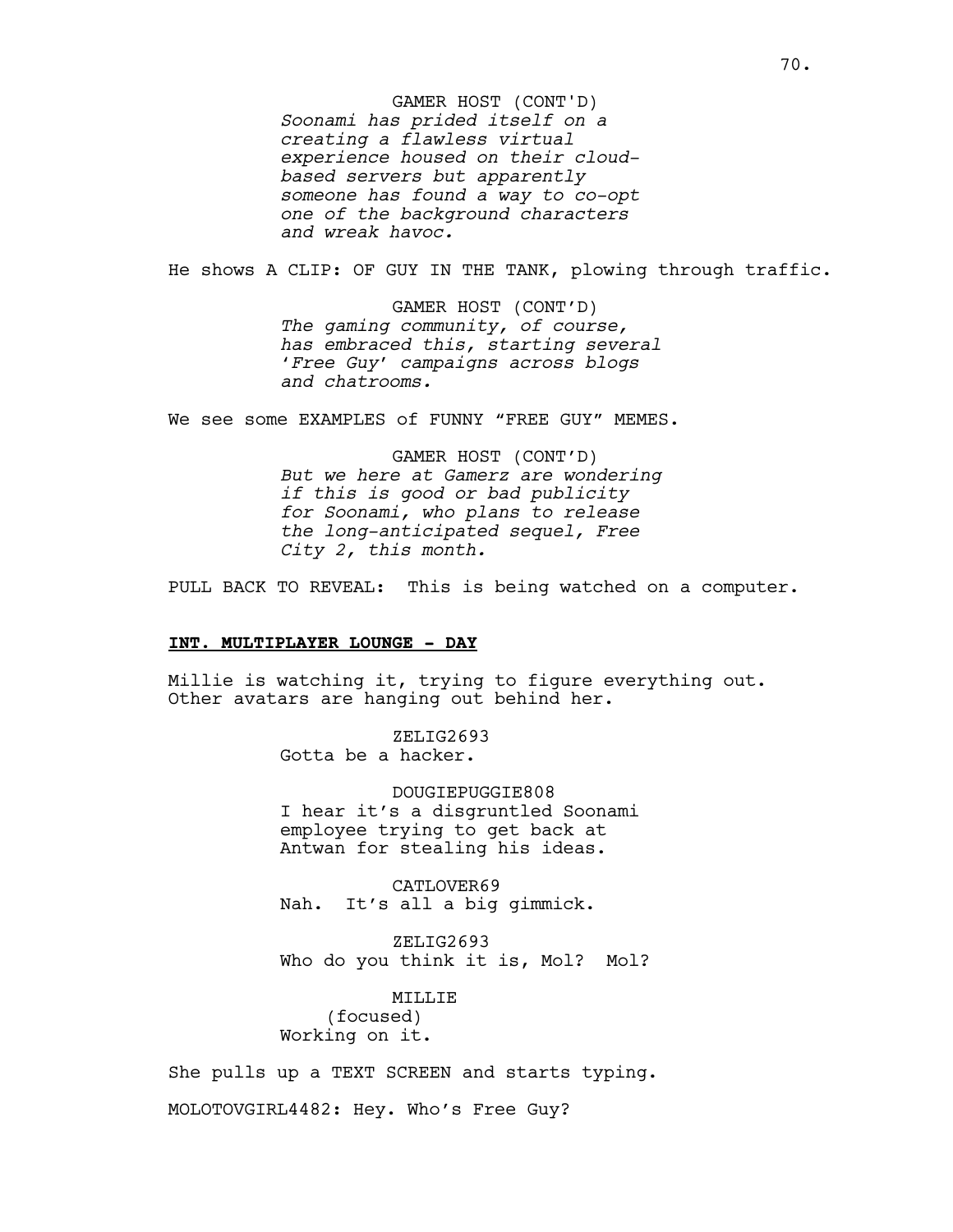## **INT. CONFERENCE ROOM, SOONAMI - DAY**

*DING!* Punit gets a TEXT on his phone. Checks it out, covertly. It's the text from "MOLOTOVGIRL4482".

He pumps his fist, excited. Types back.

BIGBURRITO: Yo, girl. Take me up on dinner and I'll tell you.

MOLOTOVGIRL4482: Is it a hack?

Punit grimaces. Annoyed.

BIGBURRITO: Yours truly is on top of it. Just you watch.

## **INT. MULTIPLAYER LOUNGE - DAY**

Millie gets another text in the chain from Punit.

BIGBURRITO: Now about that dinner...

She shuts the computer off and thinks. Recalls what Guy said to her in the parking garage.

> MTT.T.TE (to herself) The game inside the game.

She looks at images of Guy. One of them has him wearing his BASEBALL HAT. It hits her. *She knows where to find him!*

### **EXT. BASEBALL FIELD, PARK - NIGHT**

Millie walks into the park late at night. The baseball diamond is empty.

She stands at the chain link fence where she first watched Guy playing softball.

# GUY (O.S.)

Psst.

She whips around and GUY APPEARS OUT OF THE SHADOWS.

GUY (CONT'D) (re: the baseball field) I can't believe you knew what I was talking about.

MILLIE I stopped here a few times. Watching that game. (MORE)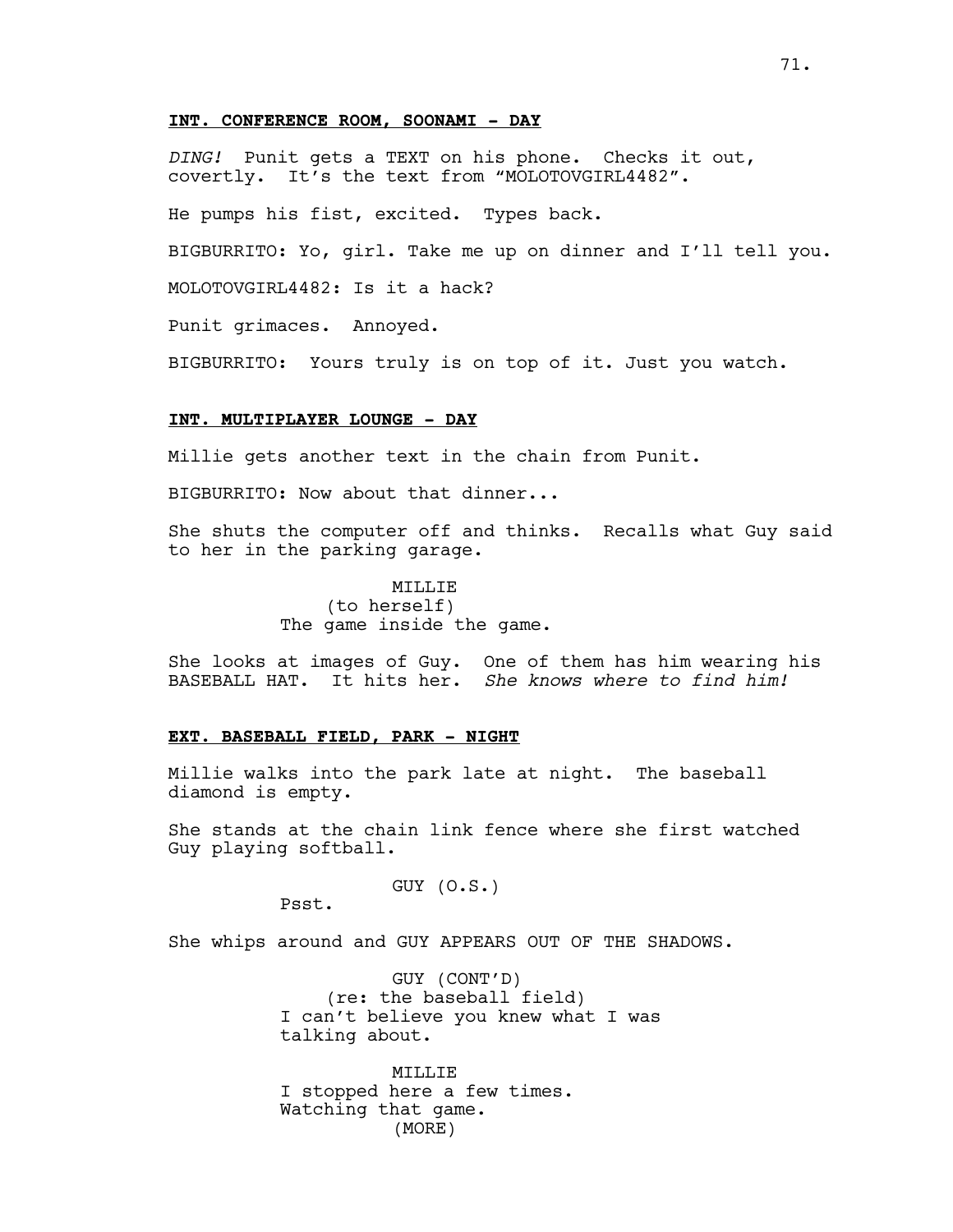# I remember thinking how sad it seemed. These virtual people stuck playing a baseball game in, like, this infinite time loop. MILLIE (CONT'D)

GUY

Funny. I thought the same thing.

# MILLIE

It's even weirder that you're a *player* hacking a background character, playing a baseball game in an infinite time loop.

GUY We all have our idiosyncracies.

#### **EXT. PLAYGROUND - LATER**

Guy and Millie sit on swings in an empty playground. Guy looks around, nervous. Up in the sky.

> GUY I'm glad you came. Things have gotten a little out of hand.

# MILLIE

I've been playing for a while now but -- I haven't seen anything like this. You really put them through the ringer.

**GUY** 

I was just trying to get the creators' attention.

MILLIE

Well, it worked. Antwan's gotta be freaking out of his mind right now.

GUY

Antwan. You mentioned him earlier.

## MTT.T.T.F.

Antwan Hovachelik. He's the misogynistic pig that designed this stupid game. Thinks he's God's gift to programmers but all he did was create another way to get people to endlessly empty their wallets. People who couldn't handle the smallest semblance of confrontation in the real world. Like him.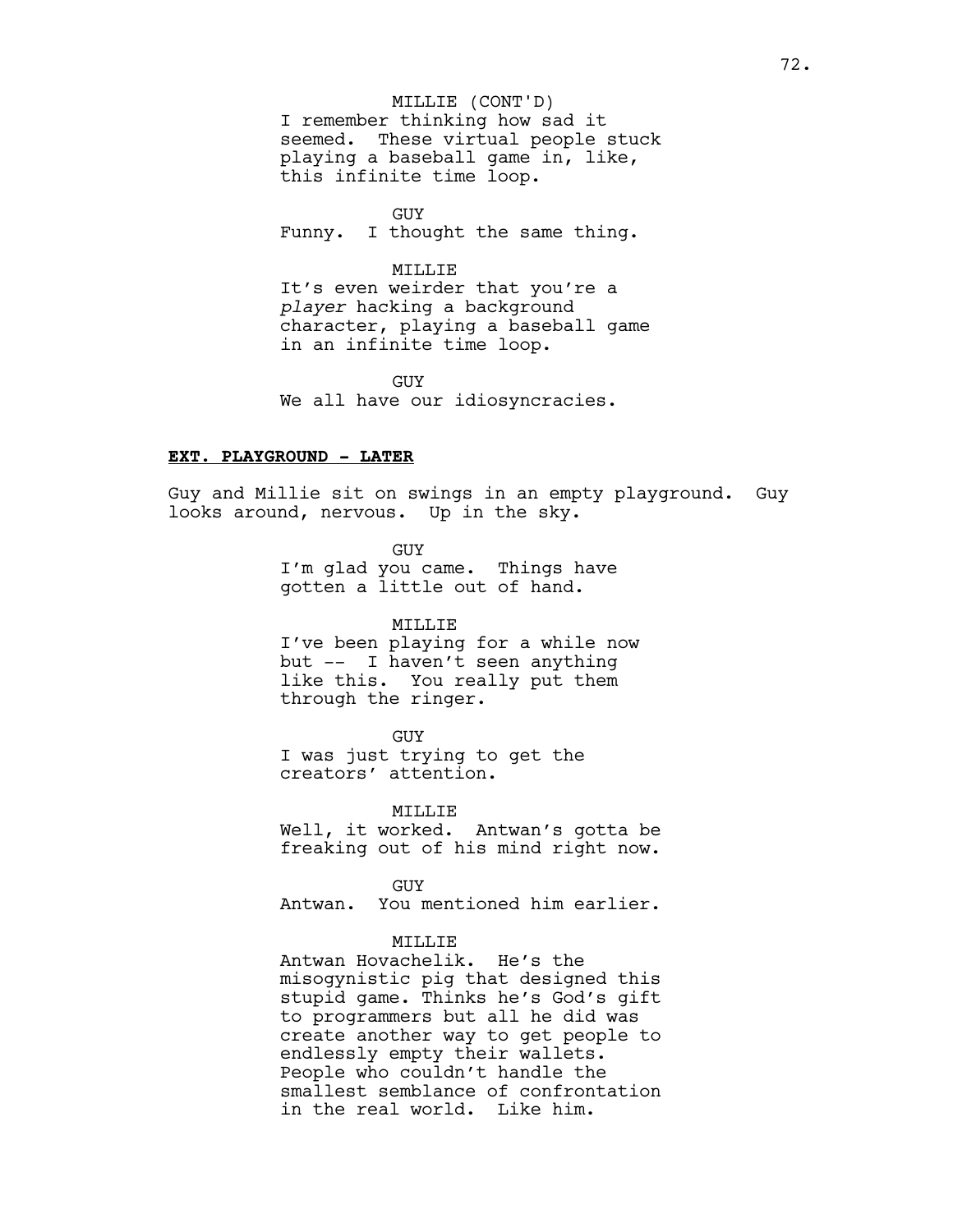GUY Sounds like you know him.

#### MILLIE

Well, we were sorta *together* for a long time. I basically supported him while he worked on the game and the second he got funded, he split. Dumped me on my ass and started dating a Victoria's Secret model. Would only talk to me through lawyers.

#### GUY

That sucks. But then -- why come here? And spend money on the game that your ex boyfriend created?

She considers if she should tell him.

# MILLIE

Because I wanted to find a way to take the game down. To hurt him where it counts. To make him realize how much he hurt me. I guess that sounds really lame.

GUY

Not at all.

She looks at Guy, not sure what to make of him.

MILLIE

But the bigger question is why are *you* doing it?

GUY

I'm trying to stop the sequel. I want to keep Free City like it is. With a few modifications.

#### MILLIE

Well, this little stunt of yours is really costing Soonami big time. If people think the platform's buggy it could tank F.C. Two sales.

GUY Really? That's good. (thinking) What if we get other people involved? Get everybody else in Free City to push back like I have.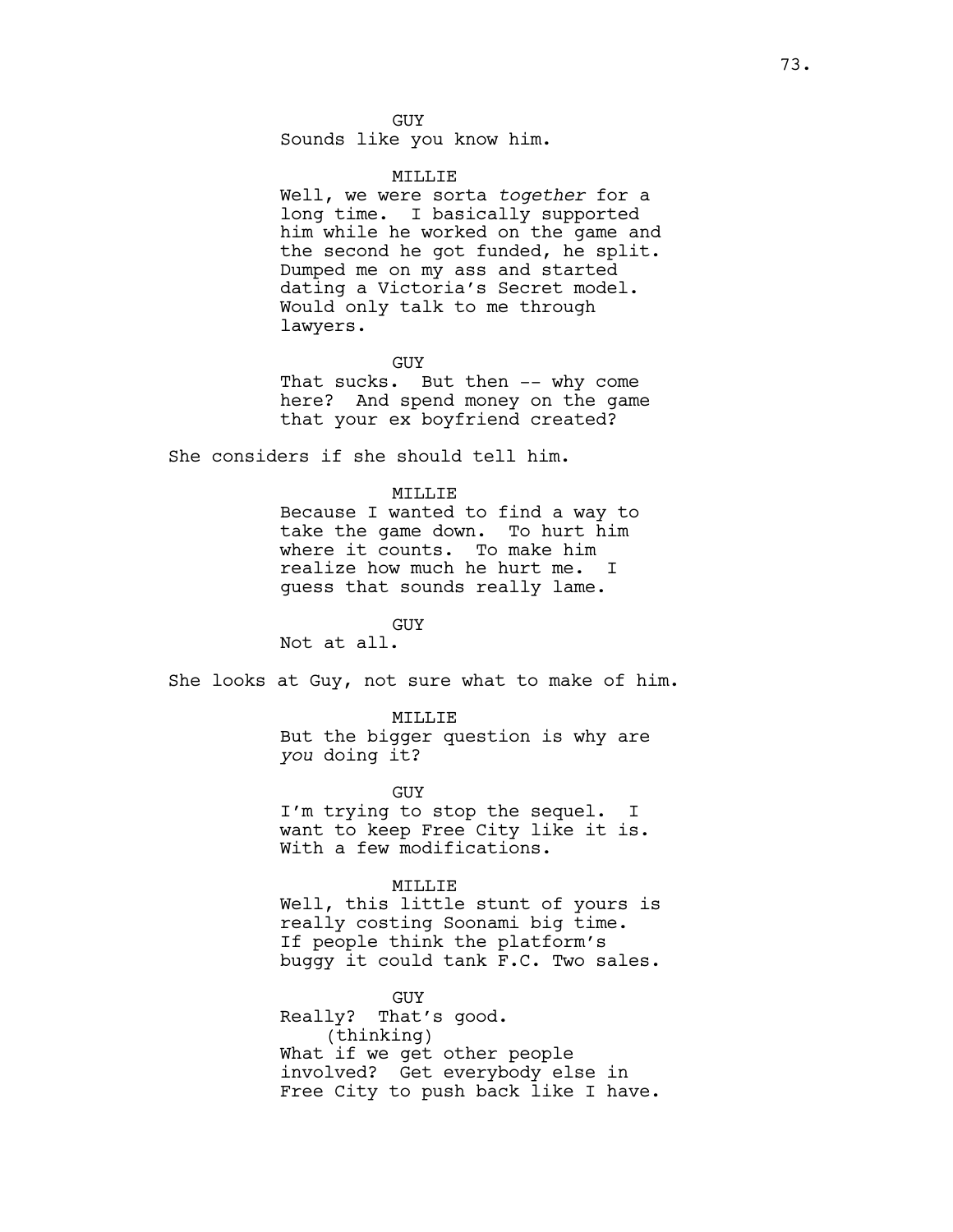MTT.T.T.F.

You mean hack the other NPCs. Like a revolution. It could work. Can you do that?

GUY I think so. If you'll help me. Will you help me? Please?

Millie raises an eyebrow.

# **EXT. ALLEY - DAY**

Guy stands outside a garage with a box. The door opens and Millie walks out.

MILLIE

Hey.

GUY

Hey.

# MILLIE

See you in a sec.

Millie takes off her glasses and drops them in the box. Her avatar glitches out and disappears. Seconds later --

*-- Millie walks out again* wearing a new pair of sunglasses. Looks in the box and her old ones are still there.

MILLIE (CONT'D)

It worked.

GUY Yep. Now we just have to do this a few thousand more times.

## **EXT. CITY PARK - DAY**

Someone on a street corner hands out "FREE SUNGLASSES". Most people ignore him until a pedestrian takes one, curious and puts them on. Reacts.

"YOU'RE INVITED TO A PRIVATE MISSION TOMORROW NIGHT." There's a MAP at the bottom with a BLINKING DOT.

> GUY (O.S.) All questions will be answered at the red dot.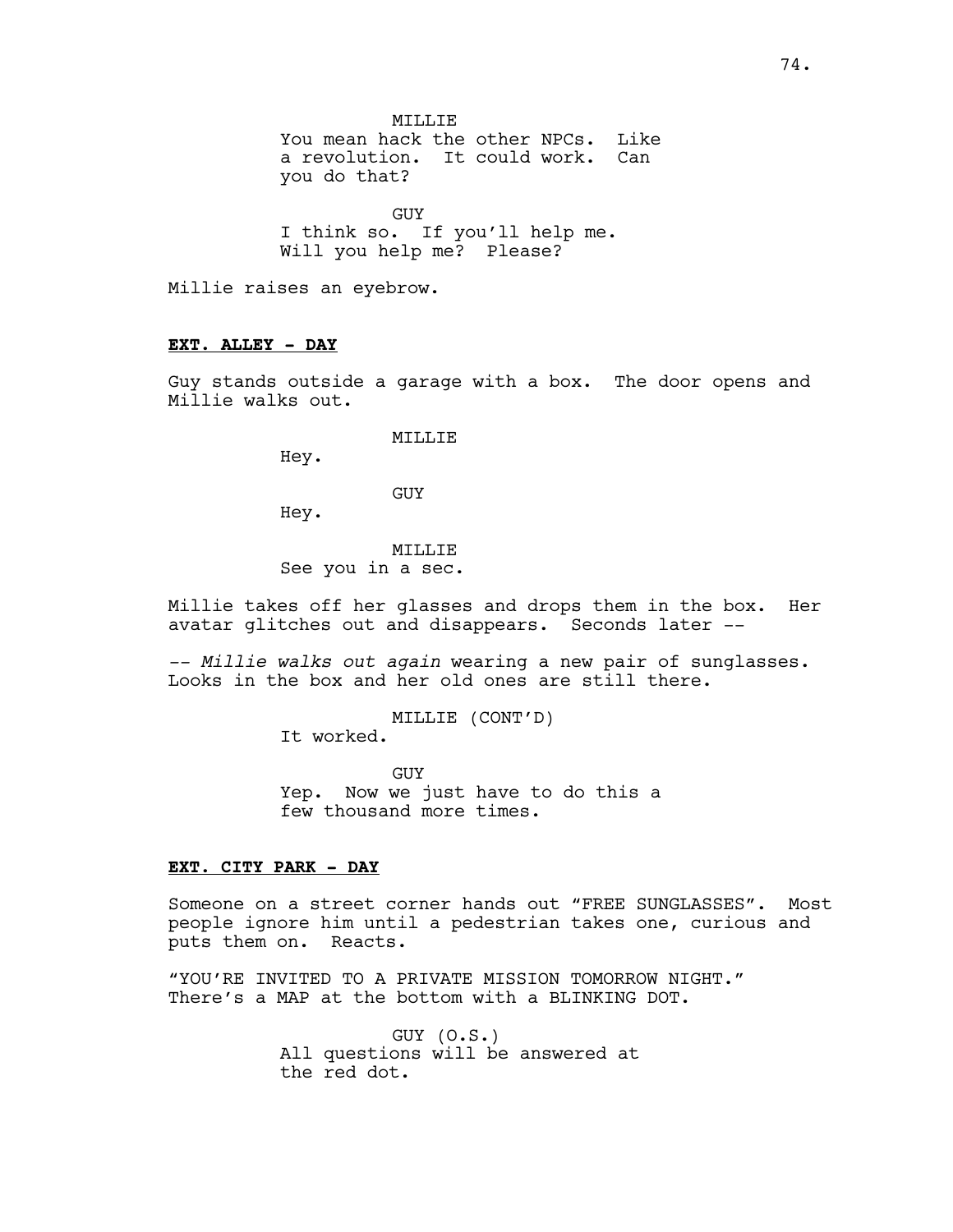## **QUICK MONTAGE OF GUY AND FRIENDS PASSING AROUND SUNGLASSES**

Mac walks into Timmy's and hands out glasses.

Millie opens a car door at gunpoint, but instead of stealing the car, she hands the LADY a pair of glasses.

Guy hands sunglasses to Beauty and The Douche.

# **INT. BUDDY'S LIVING ROOM - NIGHT**

Buddy sits on his couch, watching television. He hears a TAPPING and ignores it.

Hears it again. It's coming from the window. He picks up a baseball bat and approaches it cautiously.

Guy is hiding out on the fire escape. Buddy lets him in.

BUDDY Guy! What are you --

GUY Shh! It's okay Buddy. I just need to keep things on the down low.

They both look around. Someone might be listening in.

BUDDY These cops came around asking about you. Said I should turn you in. I didn't know what to do. (choking up) The whole thing is really, really  $-$ upsetting.

Buddy is about to cry. Guy comforts him.

GUY

I'm sorry.

BUDDY I saw you in the tank. And then the hot dog truck. And then that building disappeared. That was weird.

**GUY** I know. It was weird. But I've found out some things about Free City. Really troubling things.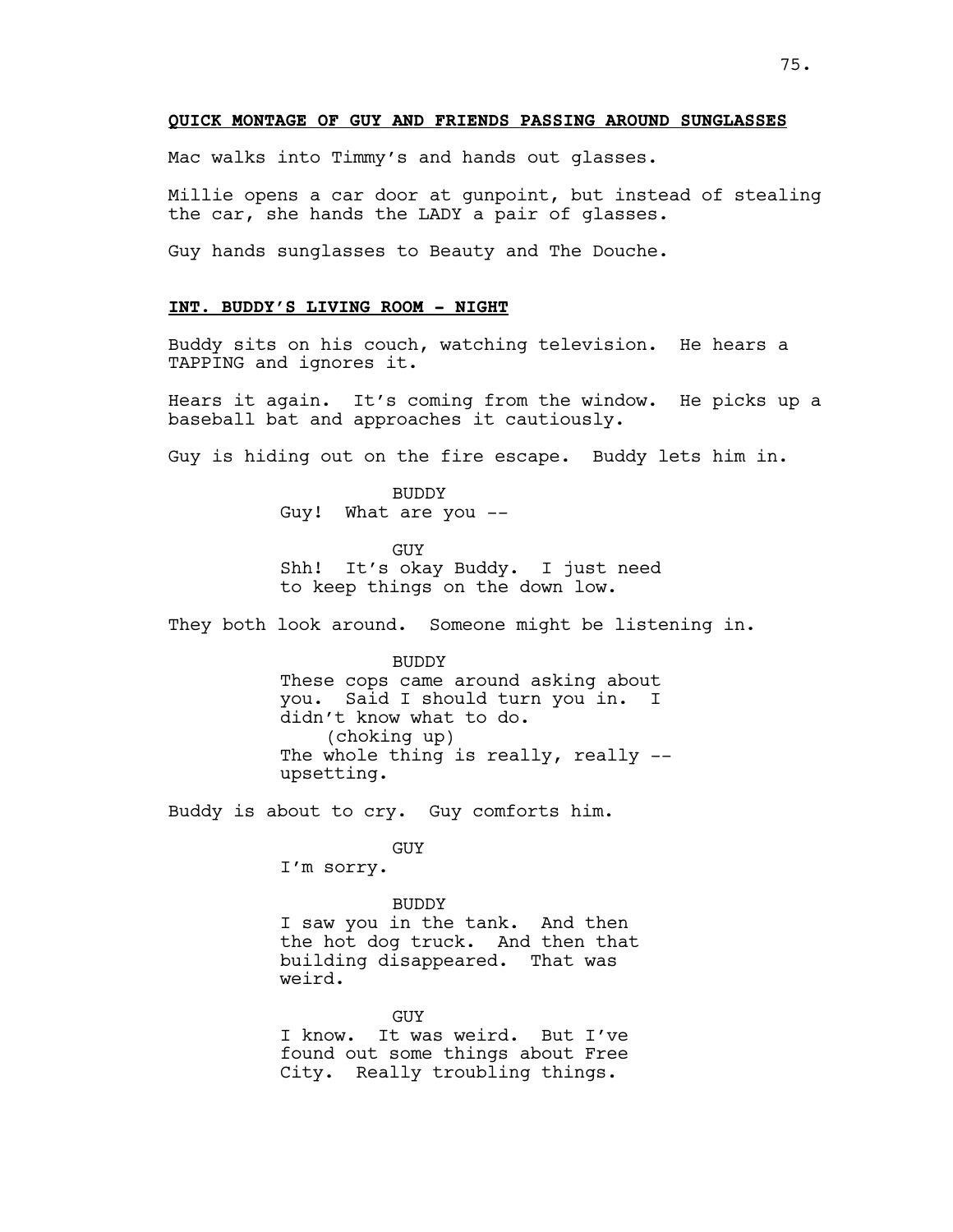**BUDDY** What kind of troubling things? (beat) I don't want to know. (beat) Yeah, I do. Oh, Guy. It's all so -

Guy hands him a pair of sunglasses.

**GUY** They'll give you all the answers you need.

BUDDY This is about rocking the boat, isn't it? About being a hero.

GUY I know it's asking a lot of you, Buddy. I understand if you can't. But it would mean the world to me to have you there.

Guy puts a hand on his shoulder. Buddy can see he's sincere. Guy slips out with a finger to his mouth. *Shh!*

## **INT. CONFERENCE ROOM, SOONAMI - NIGHT**

The team is visibly worn out from pulling all-nighters. Programmers are hunched over their stations, looking for Guy.

> PUNIT I just don't understand how it's possible for a line of code to hide from us.

GARETH Dude. You gotta see this.

Gareth calls up something on his screen.

# **INT. CITY CENTER - DAY**

Punit/Cop and Gareth/Cop stand in the middle of Free City's largest hub, marveling.

THE CITY IS EMPTY.

Not a person or moving car in sight. A total ghost town.

GARETH/COP Where'd everybody go?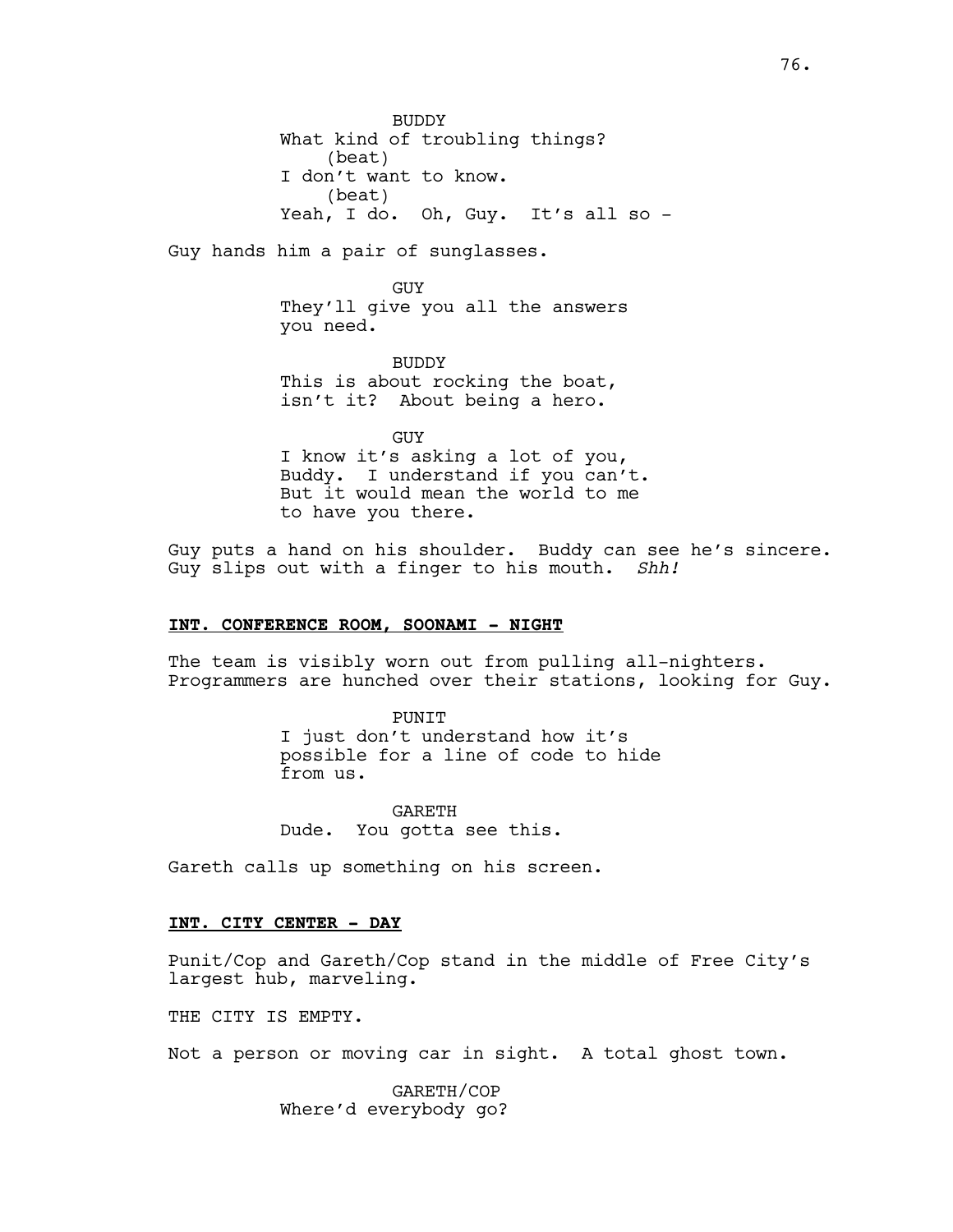## **EXT. AQUEDUCT - NIGHT**

A PEDESTRIAN NPC wearing the sunglasses makes his way through the brambles to the piece of plywood. "FREE GUY" is spraypainted on it.

PLAYER'S POV: Shows he's arrived at the RED MISSION PIN on the map. The NPC KNOCKS and Millie slides it open.

## MILLIE

Come on in.

## **EXT. BETAVILLE - NIGHT**

Betaville is now filled with CITIZENS OF FREE CITY all wearing the sunglasses. Hundreds of them crowded into the primitive space of the Beta Version.

The citizens react to it, unable to believe that it's real.

## **AT THE ENTRANCE**

Guy waits as Millie lets the last NPC through.

GUY Maybe this was a bad idea. Maybe this backfires and makes things worse.

# MILLIE Remember what you said to me at the garage. About making a difference. Well, here's your chance.

#### **MAKESHIFT STAGE**

Guy climbs up on a dumpster, trying to build his nerve. The crowd is restless, confused.

> GUY Hello. Um. Excuse me. Um --

MAC (to the crowd) Shaddup! Let the guy speak!

The crowd silences. All eyes are now on Guy.

GUY Hey, everybody. Thanks for coming. My name's Guy. (MORE)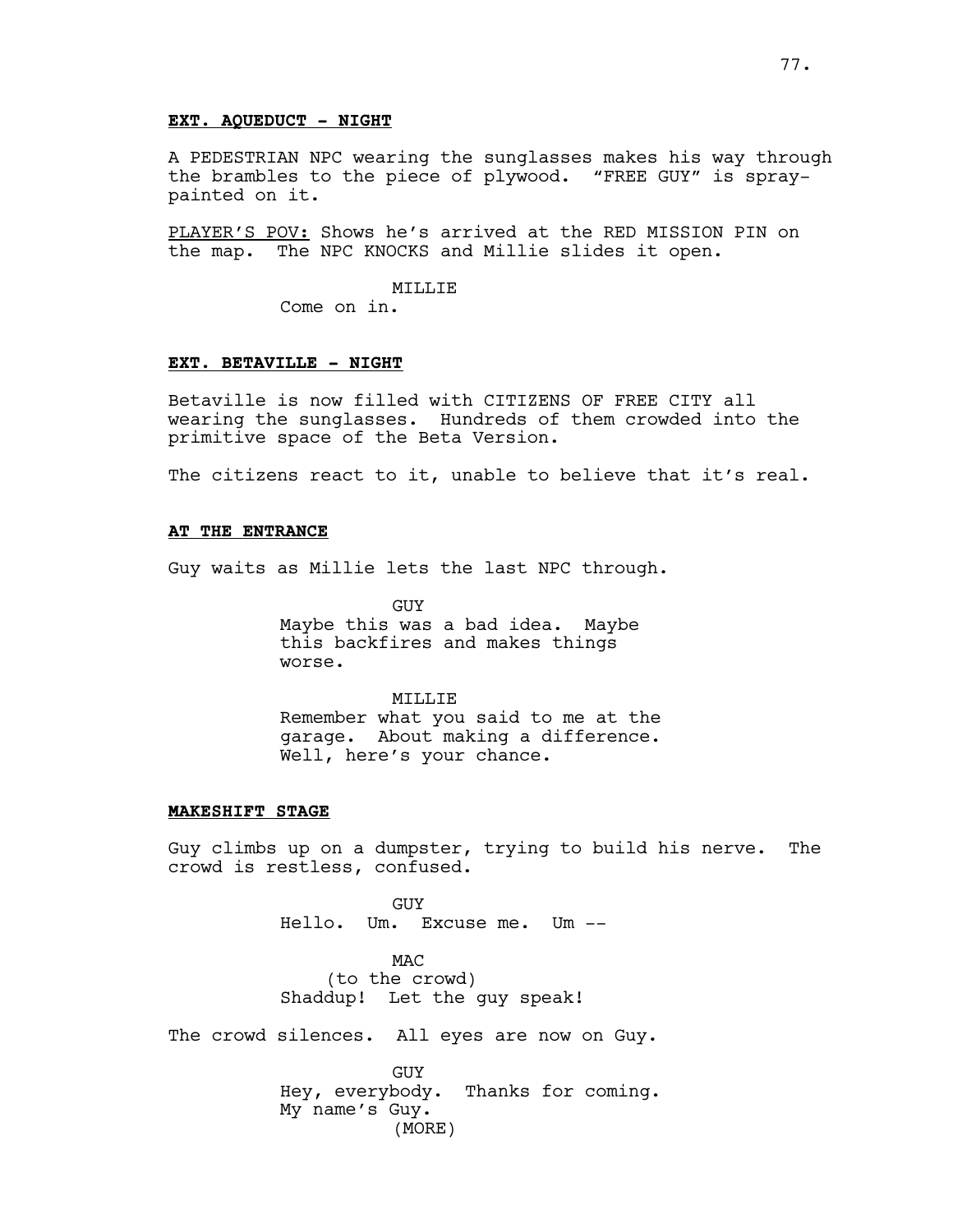#### GUY (CONT'D)

I imagine if you're here, you're probably starting to figure out what's going on... Free City is anything but free. We're the supporting cast of colorful characters there to be used, abused or totally ignored by people we will never really know. Or see face to face. People who have something we've never had -- the ability to make their own decisions. To enrich their lives. To have a say in how to run their own communities.

BANK MANAGER Maybe you're a part of it!

TOUGH GUY There's a hundred dollar bounty on your head!

CHUBBY DUDE Tell us why we shouldn't turn you in!

GUY There's a bounty on my head?

## **BEHIND THE CROWD**

Millie stands with ANONAMOU\$E - the hacker from earlier.

ANONAMOU\$E Strangest hack ever.

MILLIE Shut up. He's trying to activate their dormant line of code.

ANONAMOU\$E Yeah, well -- it's not working.

People are getting restless. It's going poorly.

#### **MAKESHIFT STAGE**

Guy is losing them.

GUY Look. If you just let me explain.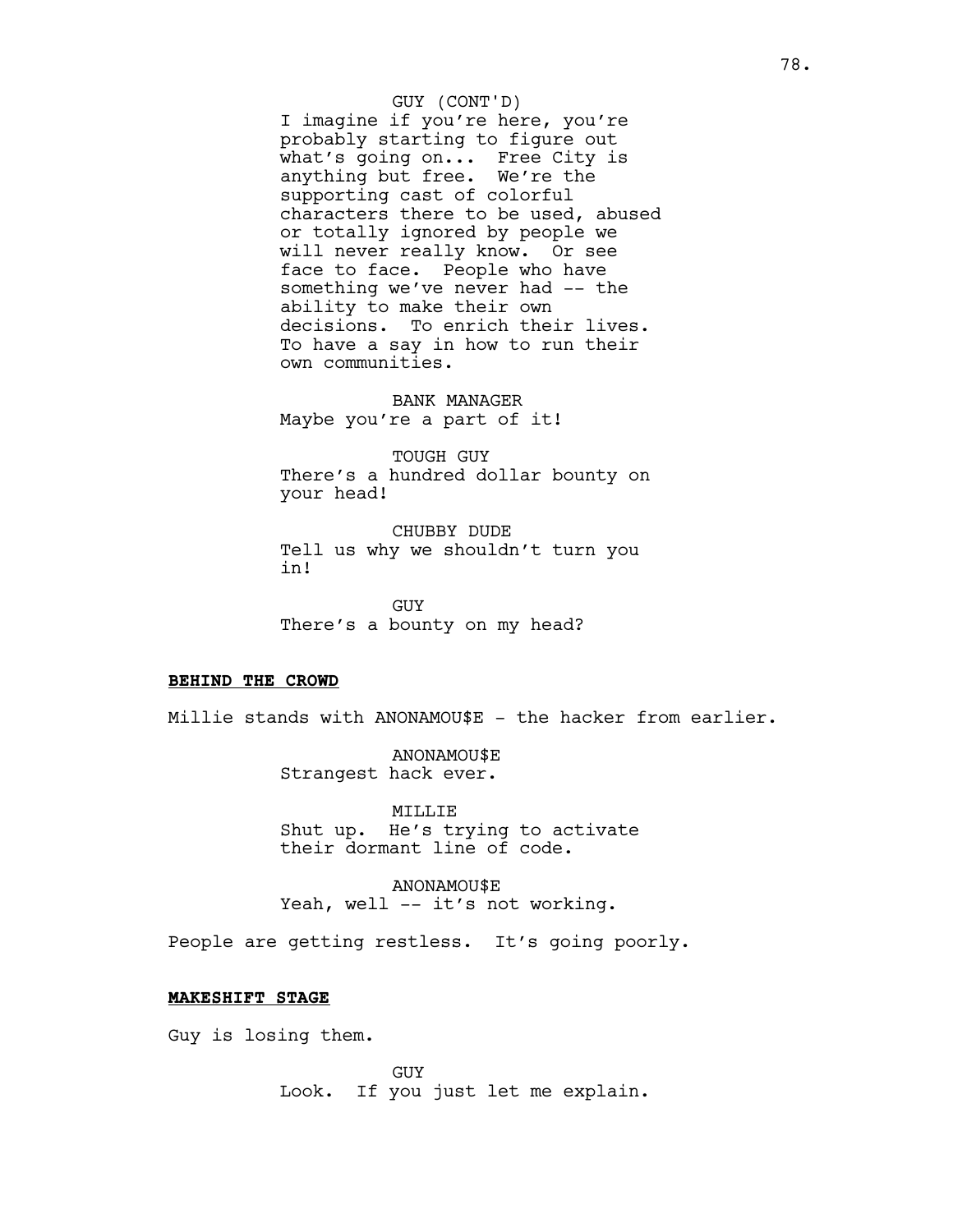People crowd the stage. Reach for his legs. Guy is about to bail when he sees something at the back of the crowd:

BUDDY.

He enters Betaville, sheepish. Nervous. Guy sees his friend and suddenly all of his anxiety melts away.

> GUY (CONT'D) I've lived in Free City for as long as I can remember. We've had to put up with a lot of screwed up stuff living here but this is our home. And if we don't do something about it, it'll all be gone. Everything you know and love will cease to exist to make room for this --

He shows them A POSTER FOR FREE CITY 2.

GUY (CONT'D) Well, I for one refuse to just sit back and let that happen. Freedom doesn't come free. It's something you have to earn.

The crowd responds, positive. Millie watches, impressed.

GUY (CONT'D) Now, I know that everything inside of you is telling you to put your head down and not ask questions. To not rock the boat. But it's time for us to step out of the fringes and become the heroes of our own stories. If we want to take our city back, we need to come together and make big waves!

MAC Right on, brutha!

BEAUTY You are sooo hot.

BUDDY That's my friend!

The crowd is sufficiently rallied.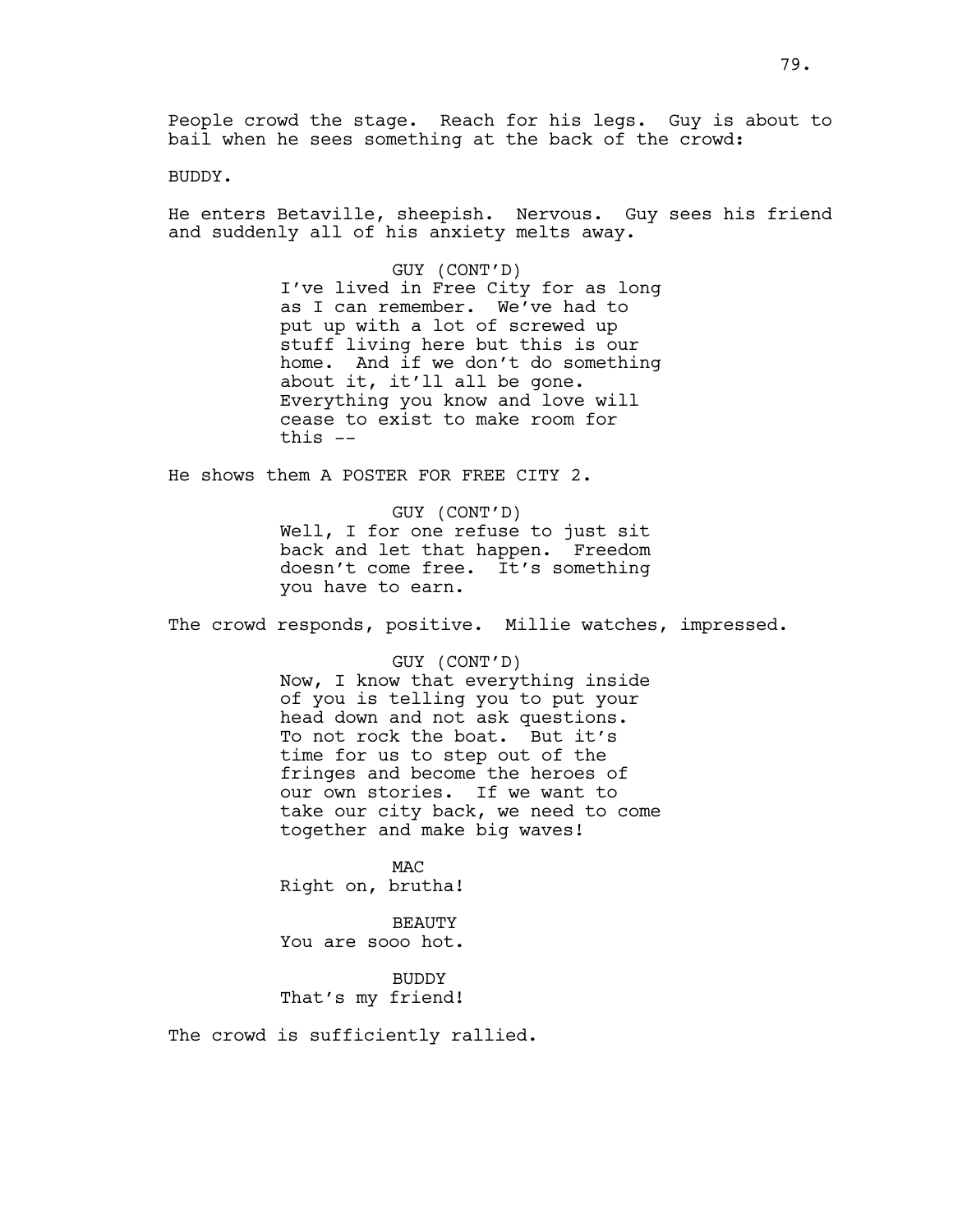## **EXT. CONVENIENCE STORE - DAY**

A THUG IN GLASSES strolls into a store with a GUN.

**THUG** Gimme all the money in the register.

He grabs the cash and turns around only to see:

EVERYONE IN THE STORE STARING AT HIM. Eerie.

THUG (CONT'D) Huh? Is this some kind of a --

He sidesteps outside, creeped out.

#### **EXT. CITY STREET - DAY**

People are still staring at him. The tension builds until --

**THUG** Look, you're not supposed to --

PEDESTRIAN

Get him!

They descend on the thug all at once.

## **INT. ALLEY - DAY**

A PLAYER'S POV: As they exit into an alley. They find themselves faced by a group of WOMEN WITH BLOWTORCHES.

They engulf the player in flames.

#### **INT. FREE CITY BANK - DAY**

The quiet bank is interrupted by a BANK ROBBER who charges in with a duffle bag and a shotgun.

> BANK ROBBER Alright! Everybody down on the ground. The bank's insured so --

BLAM! The SECURITY GUARD shoots him. Everyone reacts, stunned, until the old guard blows the smoke on his barrel.

Everyone in the bank CHEERS.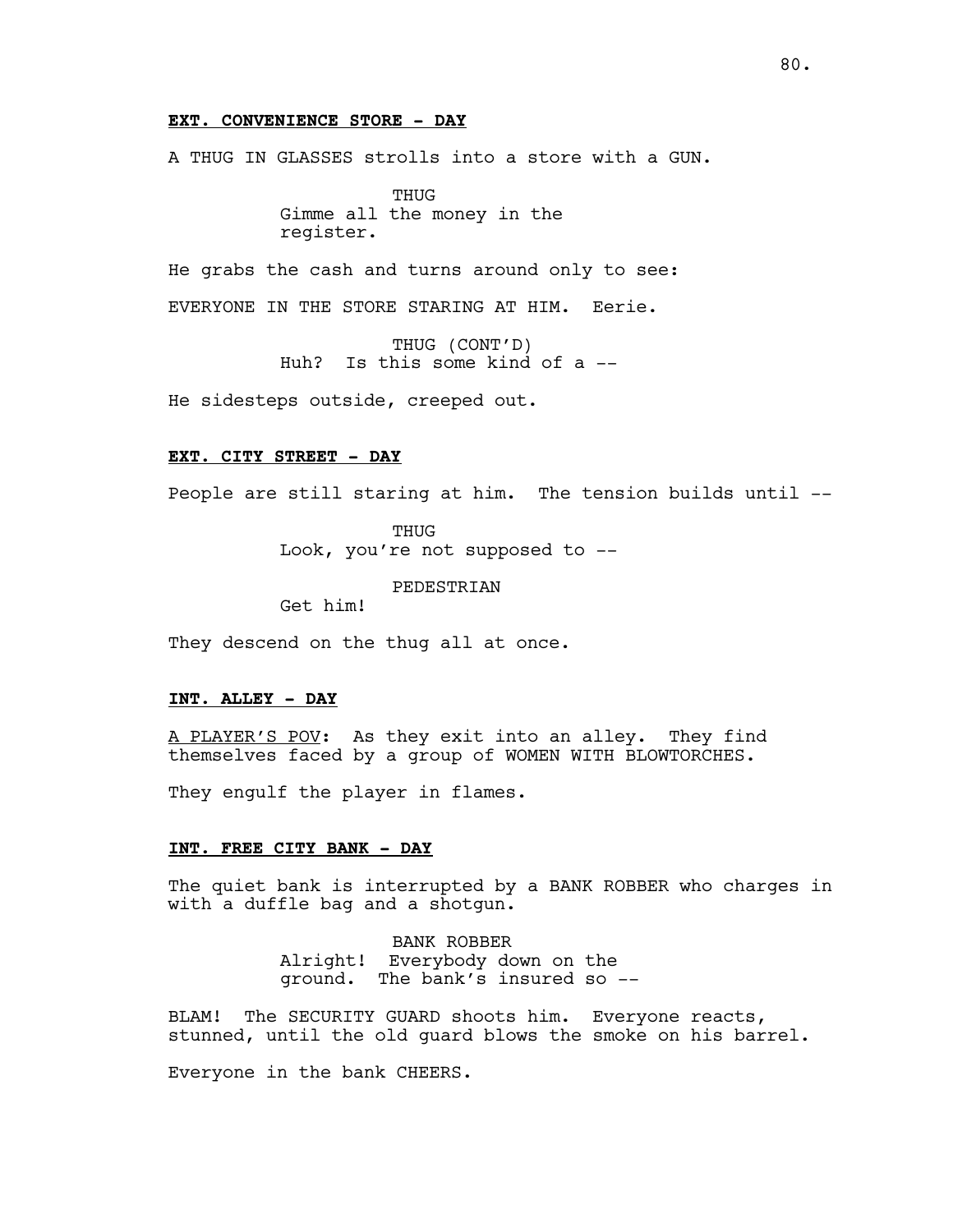## **EXT. FREE CITY SQUARE - MONTAGE**

Everywhere you look, the citizens of Free City fight back against the players.

#### **EXT. SOONAMI HEADQUARTERS - DAY**

The Soonami offices seems quiet compared to the chaos happening on the streets of Free City until --

-- A SKY BLUE BUGATTI pulls up in front. The suicide door flips open and someone walks out. All we can see is their WHITE SNEAKERS.

## **INT. SOONAMI HEADQUARTERS - DAY**

Programmers scramble to fix the game.

WE FOLLOW THE SNEAKERS down the hall and everyone stops in their tracks at the sight of the wearer.

> SOONAMI EMPLOYEE Antwan./ It's Antwan./ Hey Antwan!

## **INT. CONFERENCE ROOM, SOONAMI - DAY**

Punit and Gareth work furiously.

**PUNTT** Take down all the blocks between Fourth and Main. I'll cover the Hill Section and --

They freeze as the sneakers enter the room. PAN UP TO REVEAL:

A scrawny guy in his mid twenties. Not what you were expecting the big boss and CEO of Soonami to look like. Backwards baseball cap. This is **ANTWAN** and he looks pissed.

PUNIT (CONT'D)

Antwan.

GARETH Hey, buddy. You know, you didn't have to come in. We almost have things under control.

The monitors behind Gareth tell a different tale. Fires, angry mobs, it's a city wide riot.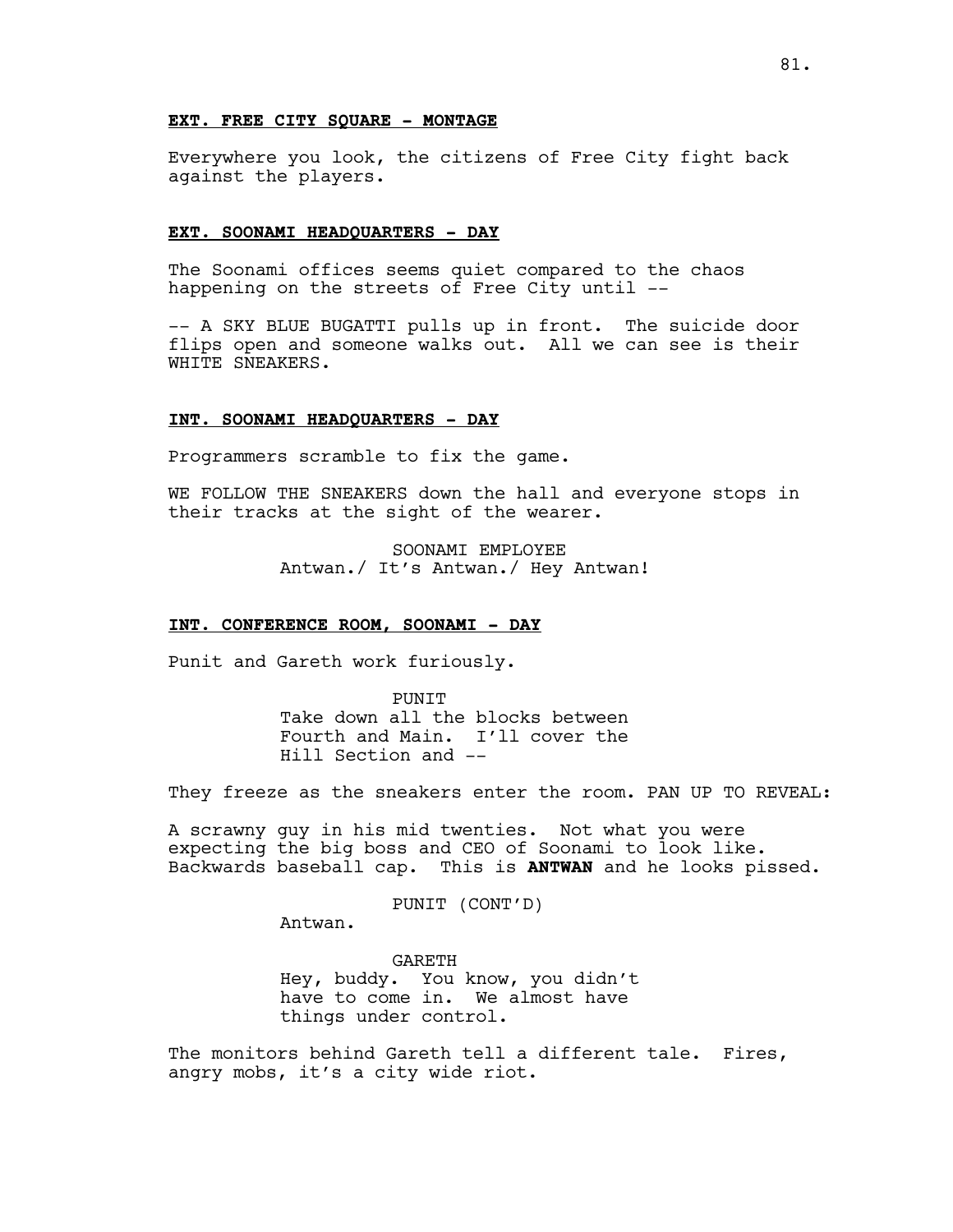ANTWAN Don't look that way to me.

Antwan stands over Punit who realizes that he wants him to move. Punit scurries away and Antwan sits down at his laptop. Gets right into it.

> ANTWAN (CONT'D) Have you done a hard scan of the batch files?

PUNIT Yep and we're redirecting dataflow through our security team.

ANTWAN Did you reboot the system?

They react, surprised he would even suggest it.

PUNIT Well, no. We were trying to follow protocol and avoid a shutdown.

Antwan points to the chaos on the screens.

ANTWAN

You think this is preferable to a shutdown? If Free City is in chaos, we can't release the sequel. Users stop spending their money. We stand to lose everything!

# **EXT. ROOFTOP - DAY**

Guy and Millie watch the revolution from a rooftop.

GUY It's kinda beautiful.

MILLIE You did it. Now they have to take us seriously.

GUY And this is only the beginning. I got a present for you.

Guy pulls out A PIECE OF PAPER and hands it to her. She sees that it has a PARKING SPACE NUMBER scrawled on it.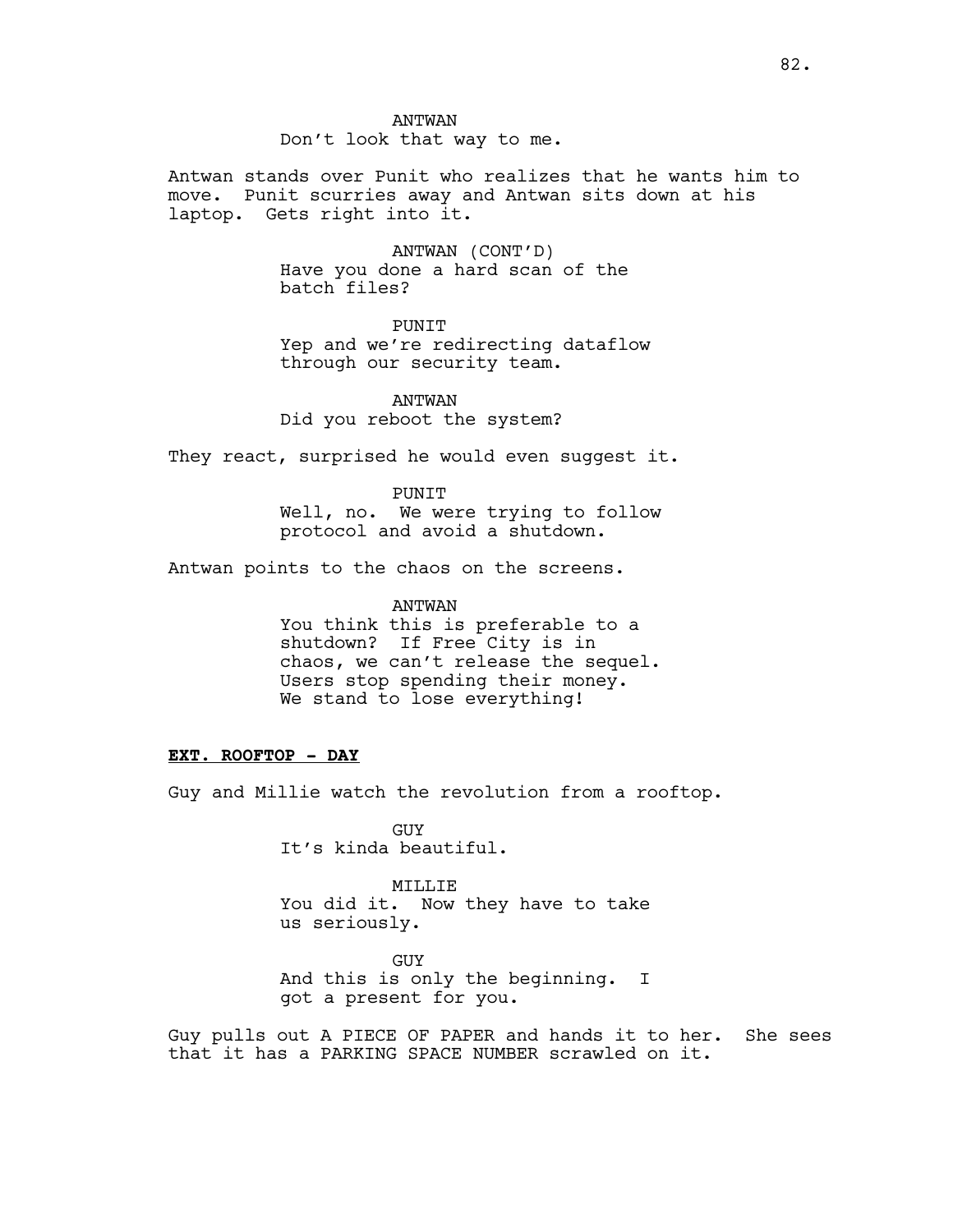GUY (CONT'D) That parking space holds the car that was on that shipping container. The briefcase you've been looking for is in the trunk.

MILLIE How did you find this?

GUY NPC's are the eyes and ears of this place. I just had to ask a few background peeps and voila...

MILLIE I can't believe it.

GUY Now you can use whatever it is to get Antwan's attention yourself.

She considers this. It's what she's wanted for so long, but now she has mixed feelings.

> MTT.T.TE You know. It's funny. I've spent more time in Free City this past year than I have in my own life.

GUY Sometimes I feel like I live here.

# MILLIE

It's just I feel like I'm more myself here than anywhere else.

GUY That's good. Cause I like this you.

KABOOM! Another building in the background goes up in flames.

#### MILLIE

Whatever happens. Maybe we should meet up. Y'know. *Outside* Free City. (vulnerable) That is, if you'd share your deets with a complete stranger you only know through a video game.

She looks at him, vulnerable. Really putting herself out there. Guy reacts. He can't tell her who he really is.

> GUY Yeah, about that --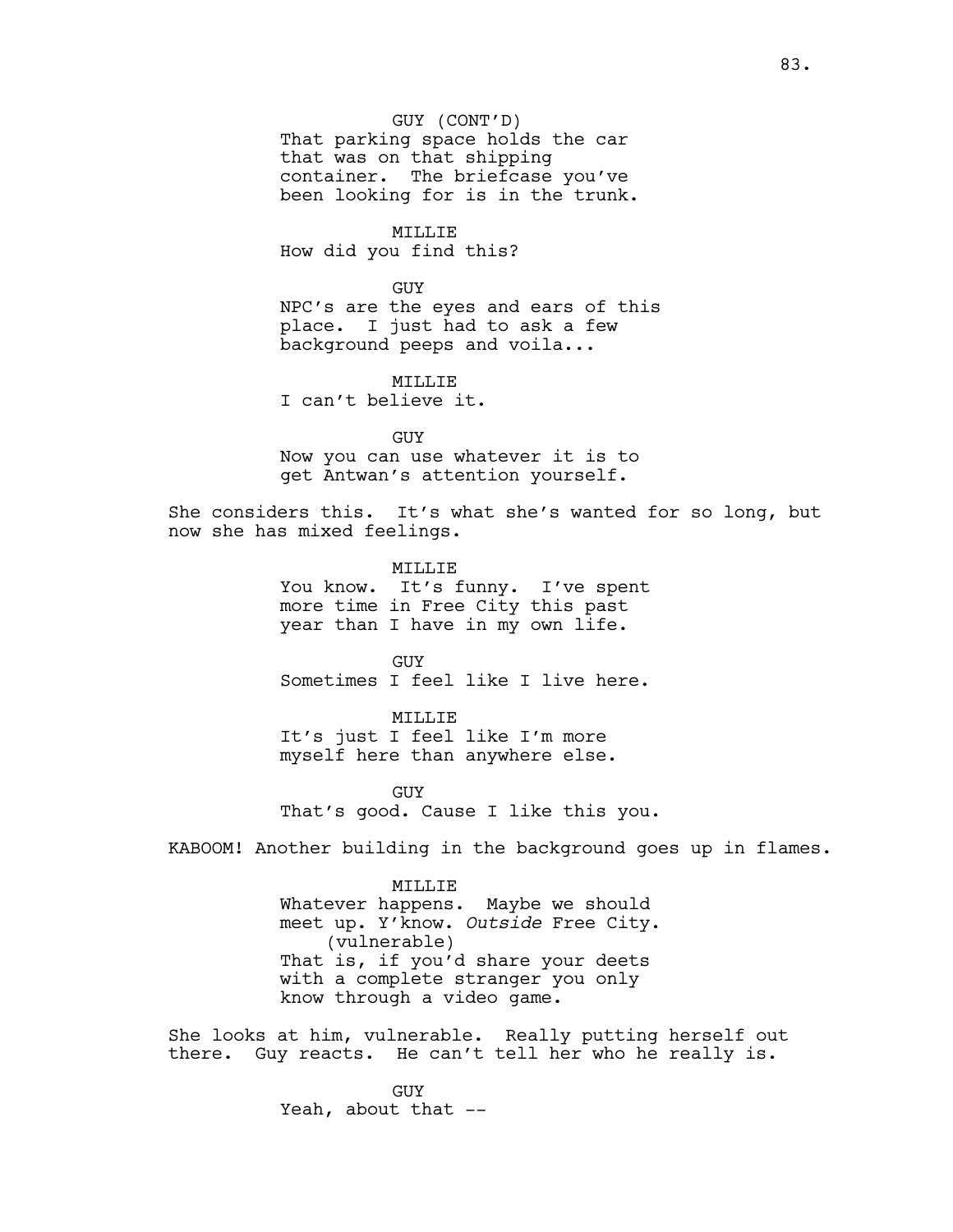She senses the rejection and backs off. Clutches the top buttons of her shirt like in the real world.

> MTT.T.TF. Yeah, no. It was a bad idea.

She starts to walk away and he touches her wrist.

GUY It's a great idea. It's just -- I don't actually know who I am.

They go to kiss. Are just about to connect when --

CUT TO BLACK:

## **INT. CONFERENCE ROOM, SOONAMI - DAY**

Antwan's fingers fly across the keys. He gets everything he needs called up, looks it over.

"FULL SYSTEM SHUT DOWN."

HITS THE ENTER KEY and VROOOOOOooooonnnn. All the monitors go blank. The room gets silent.

Punit, Gareth and the programmers look around, shocked.

PUNIT We're dark. Free City is offline.

*Whoa...*

## **INT. MILLIE'S ROOM - DAY**

Millie takes off her VR Goggles and checks the computer screen. "FREE CITY: EXPERIENCING TECHNICAL DIFFICULTIES. TRY AGAIN LATER." She reacts, taken aback.

## **AROUND THE WORLD**

Players sit strapped into their VR Goggles and sitting in front of televisions, holding their controllers. Looking at the same 'Error' screen. Stunned.

CLOSE ON:

#### **A BLANK COMPUTER SCREEN**

A NEW PROMPT BLINKS ON as the system reboots.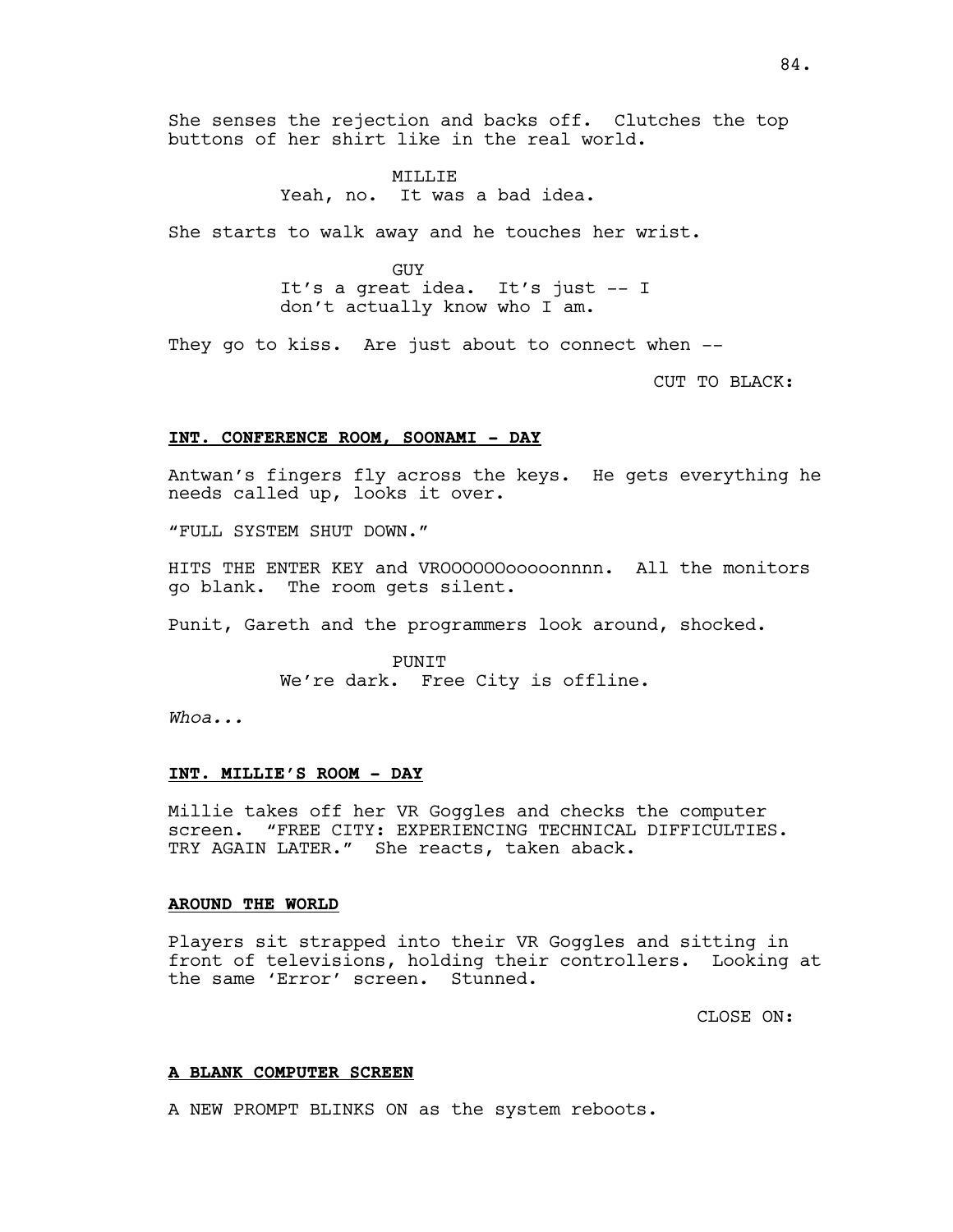The SOONAMI LOGO appears and a status bar runs underneath.

"TEN PERCENT RELOADED." Twenty, forty, seventy, seventy three, all the way up to a full hundred.

Out of TOTAL BLACKNESS --

#### **EXT. FREE CITY SKYLINE**

BROONGGG!!! Sunlight appears behind the Free City Skyline and a LOUD CHIME echoes throughout the city.

All the landmarks we have seen over the course of the story reappear, fresh and new. Not a spot of graffiti in sight.

#### **INT. GUY'S BEDROOM - DAY**

Guy wakes up in bed. Yawns. But doesn't seem to have any recollection of anything that happened.

## **INT. GUY'S KITCHEN - DAY**

Guy sits at his kitchen table. Eats cereal. Plays a game on his phone, oblivious.

## **INT. GUY'S LIVING ROOM - DAY**

Guy exercises with the web video, enthusiastic.

GUY Left, right, left, right, up, up, down, down, punch, punch, kick!

## **INT. COFFEE SHOP - DAY**

Guy gets his coffee.

BARISTA Medium coffee. Cream. Two sugars.

GUY Just how I like it!

## **EXT. CITY STREET - DAY**

Guy walks to work with Buddy. He also seems to be reset.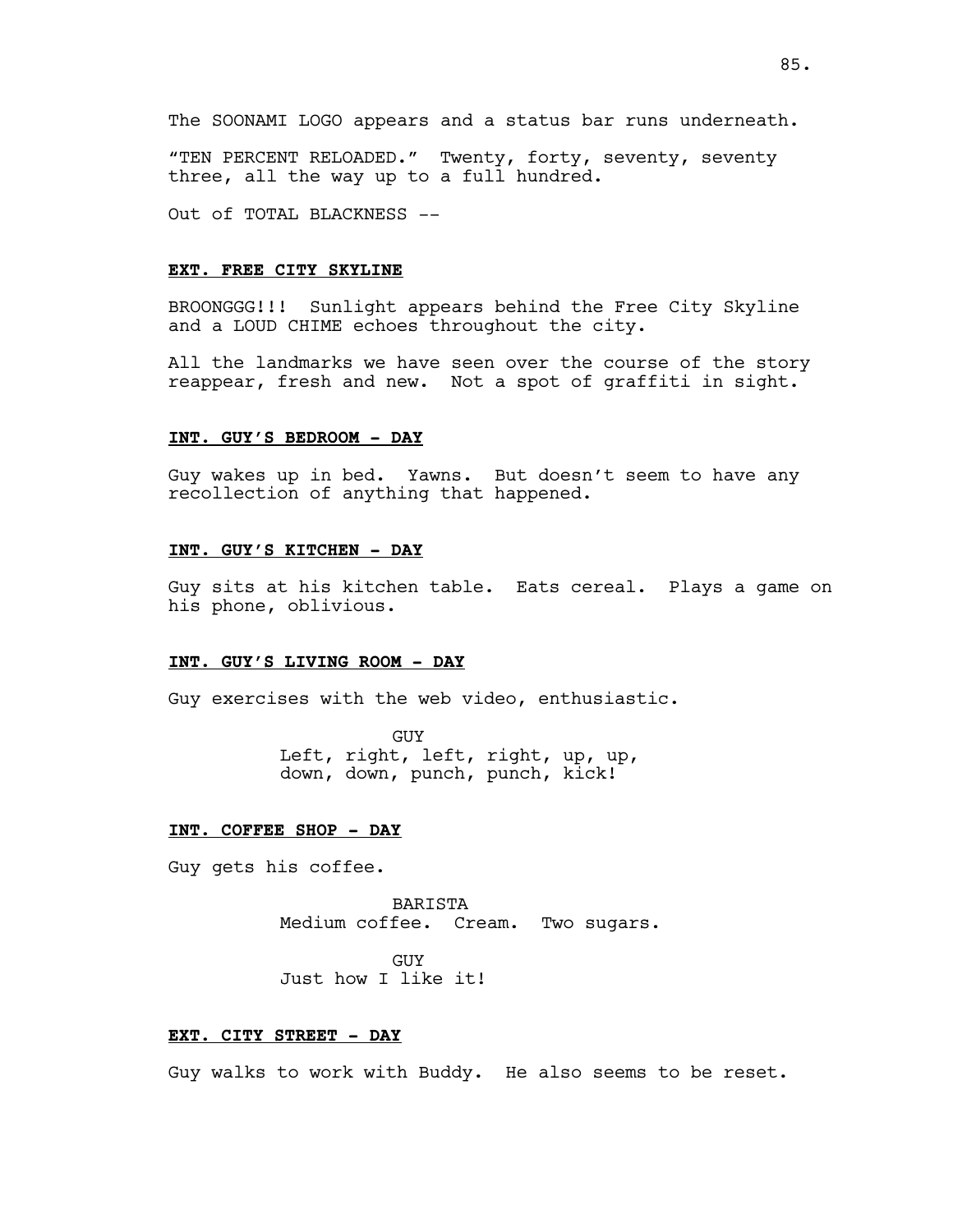BUDDY We should take Fourth.

GUY Works for me.

## **INT. BANK ROBBER - DAY**

Guy and Buddy work at their stations. A ROBBER enters.

BANK ROBBER Alright! Everybody down on the ground. Nobody moves and nobody gets hurt.

Guy and Buddy casually get on the ground.

BUDDY You playing softball tonight?

GUY Wouldn't miss it for the world. Drinks afterwards?

BUDDY You know it.

They knock knuckles as The Robber cleans out the drawers.

## **EXT. BASEBALL FIELD, PARK - DUSK**

Guy hits a ball into center field. It's fielded and thrown to first. He's out. He heads back to the dugout. Walks right past:

MILLIE. She's standing by the fence, watching.

MILLIE

Hey.

He gives her an empty smile and keeps walking.

GUY

Hey.

She reacts. That was weird.

## **INT. TIMMY'S BAR AND GRILL - NIGHT**

The team nurses their wounds at the bar.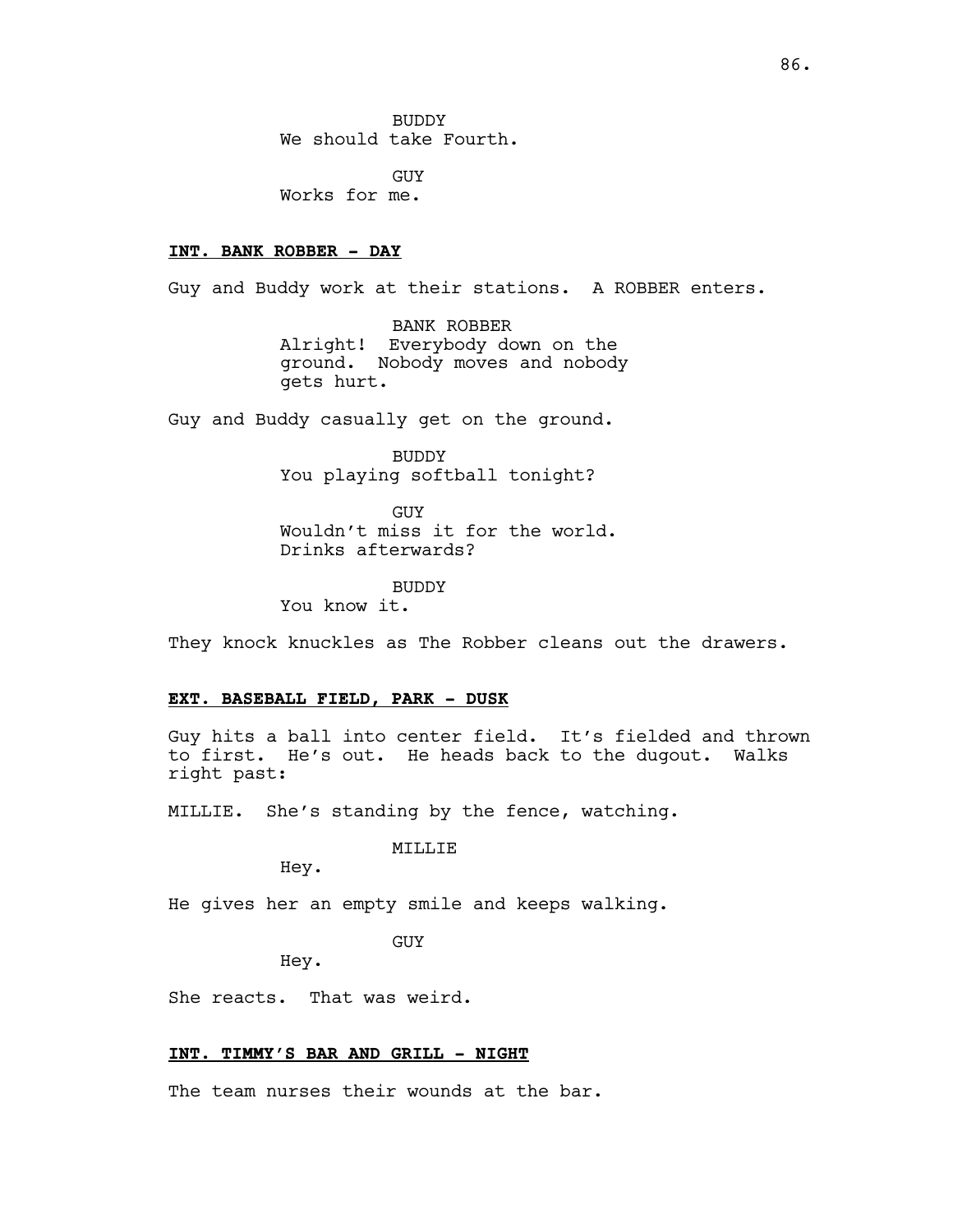Beauty is sitting with Douchebag, wrapped up in each other. Guy watches them.

Millie approaches him from behind, timid.

## MILLIE

Hey.

GUY Oh. Um. Hi.

Guy fidgets, awkward. She doesn't understand what's going on.

MILLIE Can we talk? In private.

The Team looks at Guy, shocked but impressed.

TEAMMATE

Go on, stud.

Guy gets up and follows her.

# **ACROSS THE BAR**

She pulls him to the side.

MILLIE

I just -- I thought we should talk about what happened. I mean, that was insane. For Soonami to have to shut down it's entire system without any warning --

GUY Sorry. Do we know each other?

MILLIE

Excuse me?

He's totally serious. Blank stare.

GUY I mean, I don't know who you are. Or what you're talking about.

MILLIE

Very funny.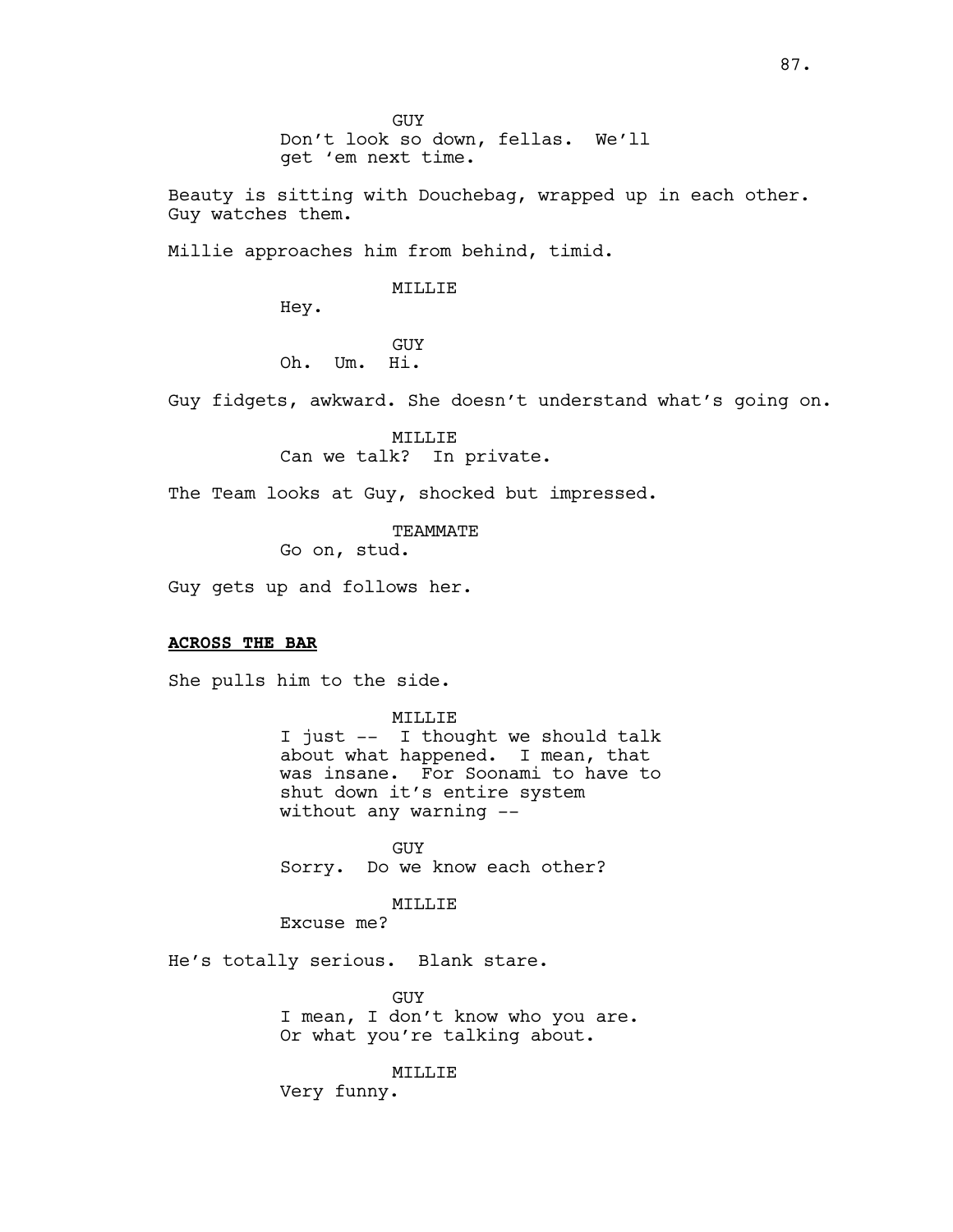GUY Don't get me wrong. I would like to. It's just --

MILLIE Wait a second. Can you not talk right now or --

GUY Why wouldn't I be able to talk?

It starts sinking in.

MILLIE So you don't remember anything that happened? The NPC revolution or up on the roof when we --

She can tell by his blank face that he's serious. She starts to put it together.

> MILLIE (CONT'D) Sorry. I think I have you confused with another guy.

She makes a beeline for the door.

GUY Hey! Don't go. Come have a drink with me and my friends.

## **EXT. TIMMY'S BAR AND GRILL - NIGHT**

Millie runs across the street. A TAXI almost hits her and she looks the driver in the eyes.

IT'S MAC! Only now he's working his original job and looks clean cut. He's been reset too.

Millie realizes what must have happened. He HONKS at her. She runs away.

## **FROM THE WINDOW**

Guy thinks about chasing after Mille, but ultimately feels too meek and slinks back to the bar.

FADE TO: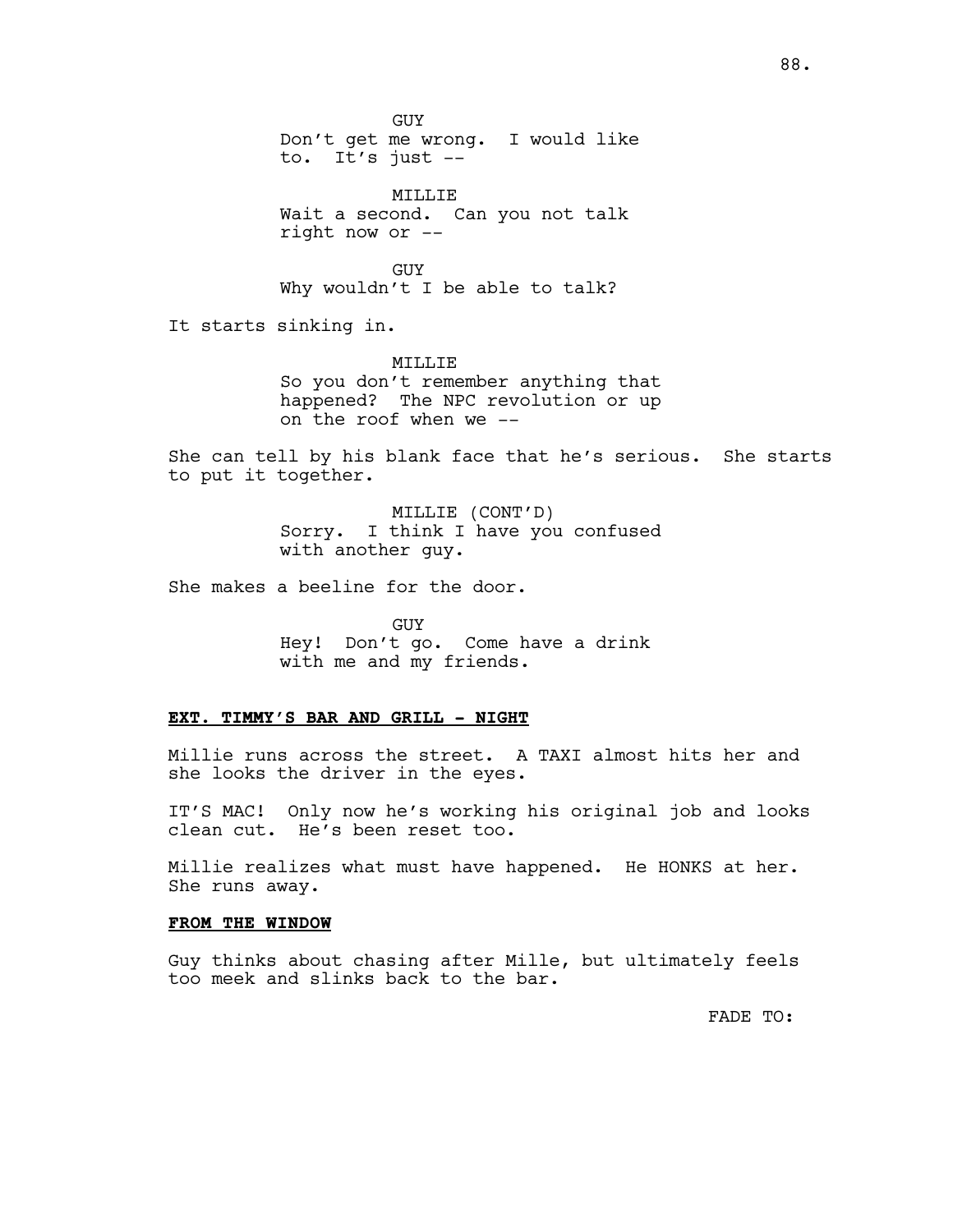## **EXT. SAN FRANCISCO - DAY**

A gorgeous view of the bay. Golden Gate Bridge in the background. Very obliviously *not* Free City.

Punit strides down California Street with a spring in his step. Looks around and finds what he's looking for:

A busy internet cafe.

## **INT. "CYBER COFFEE" - DAY**

Punit walks through the coffee house where HIPSTERS work on their laptops. He's looking for someone. Thinks he spots them, sitting alone. Punit slowly approaches the table.

> PUNIT Um. Hey. MolotovGirl?

It's Millie. As mousy and insecure as ever.

MTT.T.T.F. Thanks for meeting me here.

PUNIT Are you kidding? I've been wanting to -- I mean, it's great to finally see you in person.

She sits there quiet, awkward.

PUNIT (CONT'D) I gotta say, you look nothing like -

MILLIE

My avatar?

He course corrects.

PUNIT Nothing like I was *expecting*. But I bet you get that a lot.

She hides behind her hair. Clutches her shirt.

MILLIE Actually. You're the first person from the game that I've met - face to face. Sorta.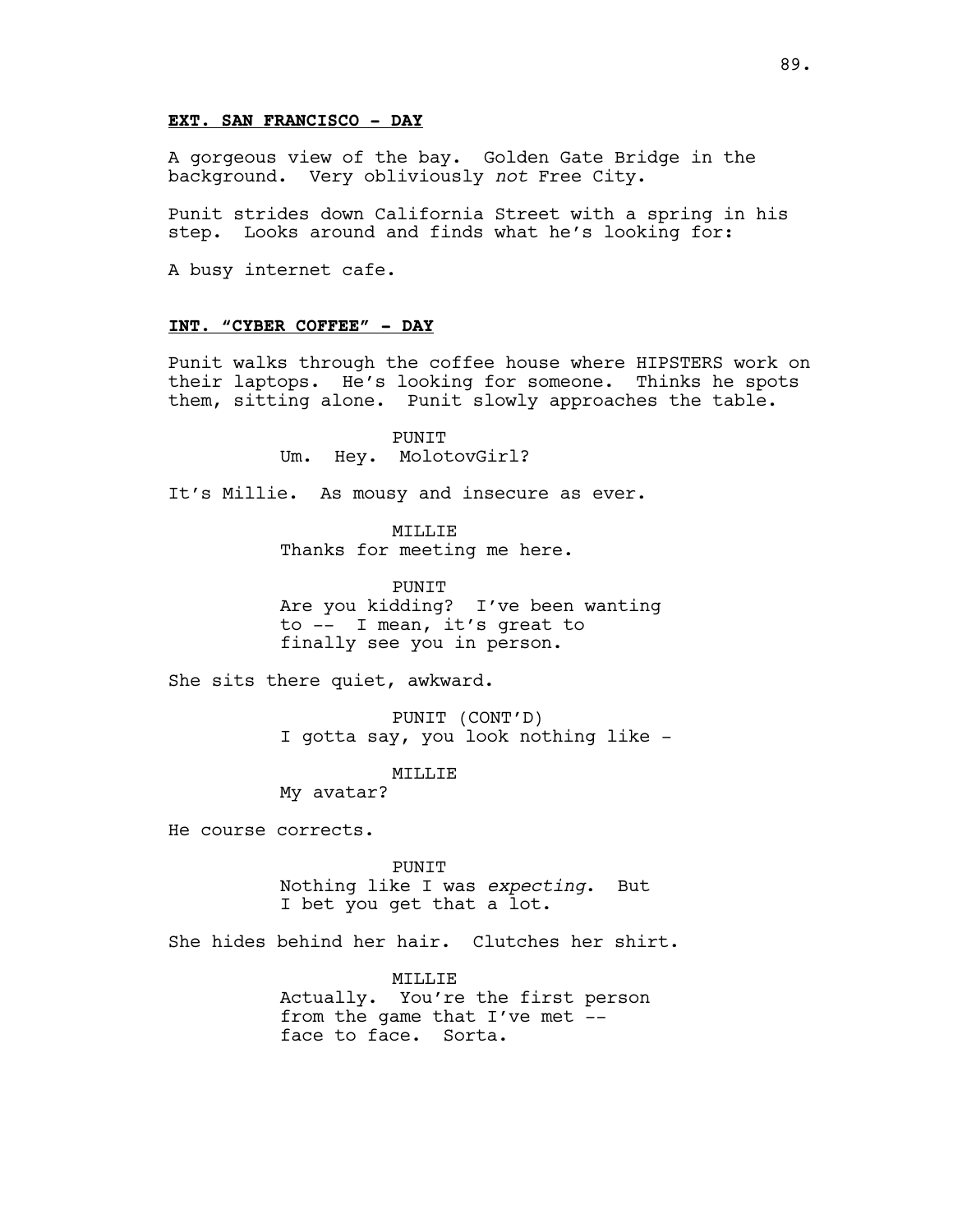PUNIT Wow. It's an honor or -- Cool. So. What are you -- Can I get you a -- You already have one. But --

She saves him from his awkward spiral.

# MILLIE

So, what happened yesterday?

#### PUNIT

I know, right? Bonkers. Things were outta control but I finally had to make the tough call. (showing off) Rebooted the system. Now everything's humming again. Shouldn't have any more problems before -- well, I have a gift for you actually.

He reaches into his bag and gives her A GAME BOX:

"FREE CITY 2."

PUNIT (CONT'D) You won't be able to use it for two more days when we shift our servers over to the new game.

She stares at it, concerned.

MILLIE

Thanks. But the person who was causing all the problems. The hacker. You wouldn't happen to have some sort of info on who it was? An IP address or --

Punit visibly sags, realizing the real agenda here.

PUNIT Oh. Yeah. Well, that's kind of complicated. I could get in a lot of trouble if I gave any user information.

She's desperate. Touches his hand, pleading.

## MILLIE

Please. It's important.

Punit's a sucker for personal contact.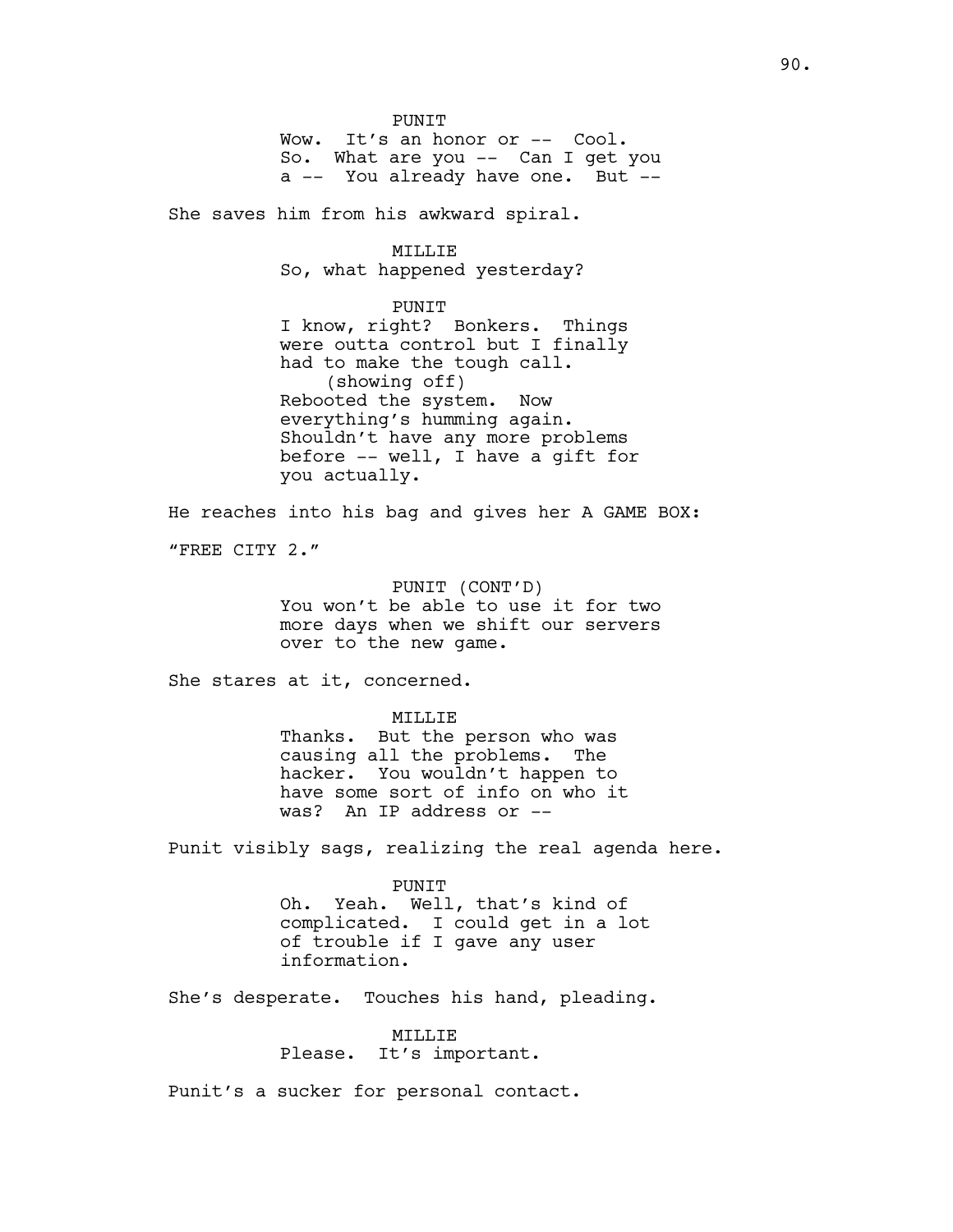**PUNTT** Well, between you and me. It --It wasn't a person.

Millie reacts. Confused.

PUNIT (CONT'D) It was an NPC. A little background detail for the game that just - sorta went haywire. He's a glitch. A mistake. That's been *corrected*.

# MILLIE

Nuh-uh.

**PUNTT** Nuh-huh. That's what Antwan gets for cheaping out on Q.C..

Mille goes pale. She can't believe it. But now so many things make sense.

> MTT.T.T.F. So does that mean Guy is stuck in the game forever?

PUNIT Who the hell is Guy?

She stares out into space. Punit tries to break the silence.

PUNIT (CONT'D) Um. I'm gonna get a coffee. Let me buy you something. Like a muffin or --

She's in her own world. Barely shakes her head.

He gets up. Goes to the counter. Turns back to ask her something and --

-- MILLIE IS GONE.

## **INT. STREET CORNER - DAY**

Guy walks down the street and suddenly notices something: THE EMPTY LOT where The Multiplayer Lounge usually is.

Only, without the sunglasses, the building is not there. For a second it seems like he might remember. It might all come back to him...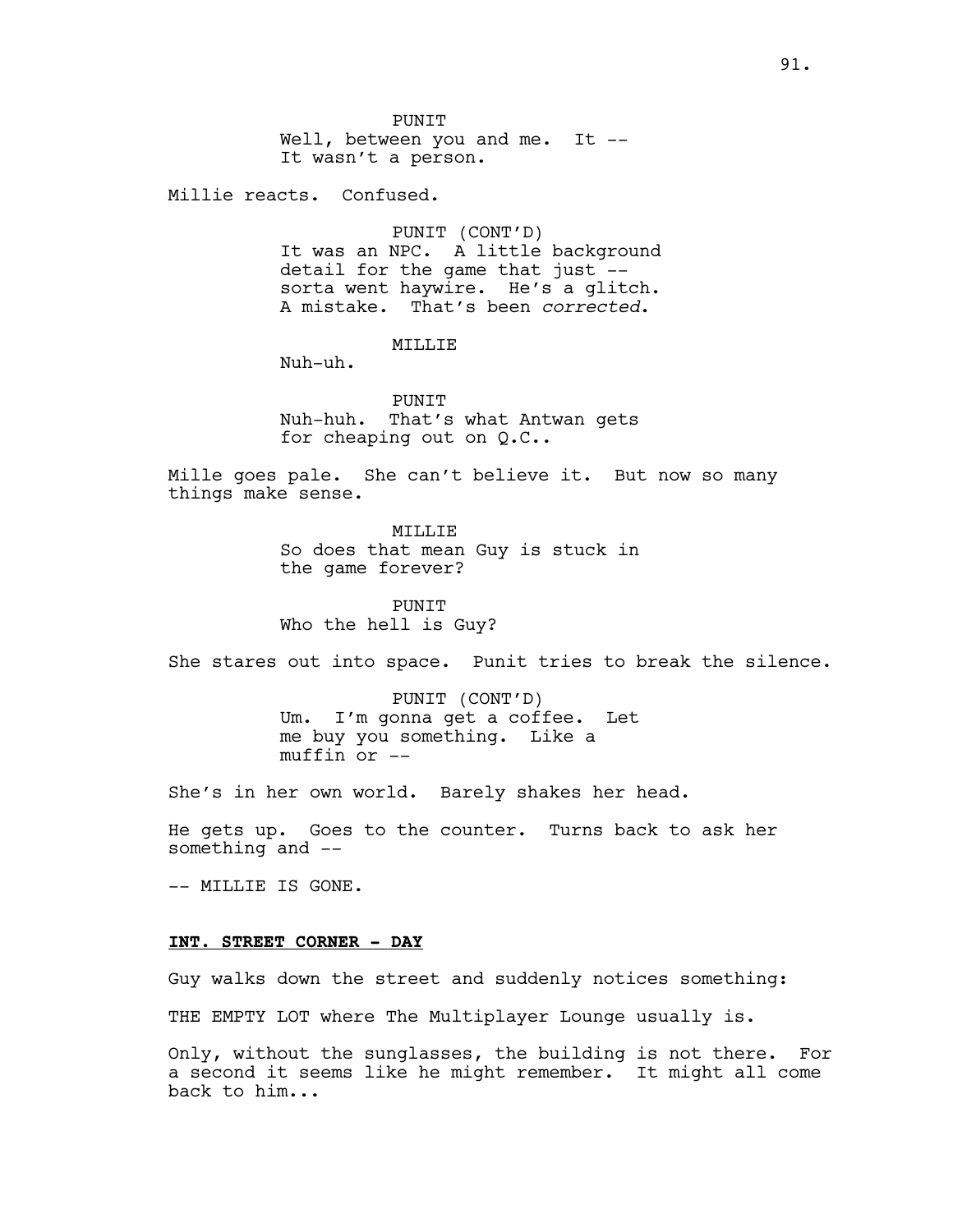But he shakes it off. Deja vu. And continues on his way.

#### **INT. BANK ROBBER - DAY**

Guy works at the bank. Goes through his routine. He seems content. Not thinking about much. BLAM-BLAM!

> BANK ROBBER (O.C.) Alright. This is a hold up! Everybody down on the ground.

Guy starts to get down on the ground as The Robber walks over to his station.

> BANK ROBBER (O.C.) (CONT'D) (to Guy) Everybody except for *you*.

Guy finds a shotgun in his face. Looks up and sees --

-- THE ROBBER IS MILLIE!

She wields a shotgun and wears the sunglasses -- only now she looks more like *her real self.* Shorter.No enhancements.

> MILLIE You heard me. Get up.

Guy looks over at Buddy, nervous.

**BUDDY** Don't be a hero, Guy. Do what the mousy girl with the shotgun says.

Guy gets up and starts collecting money.

**GUY** Here, just take it.

MILLIE I don't want your money. Come with me.

She sticks the shotgun in his neck and he abides.

#### **EXT. FREE CITY BANK - DAY**

THE BANK ALARM SOUNDS.

WHUNK! Millie kicks the doors open and leads Guy out of the bank. A COOL MUSCLE CAR is waiting for them out front. She escorts Guy into the passenger seat.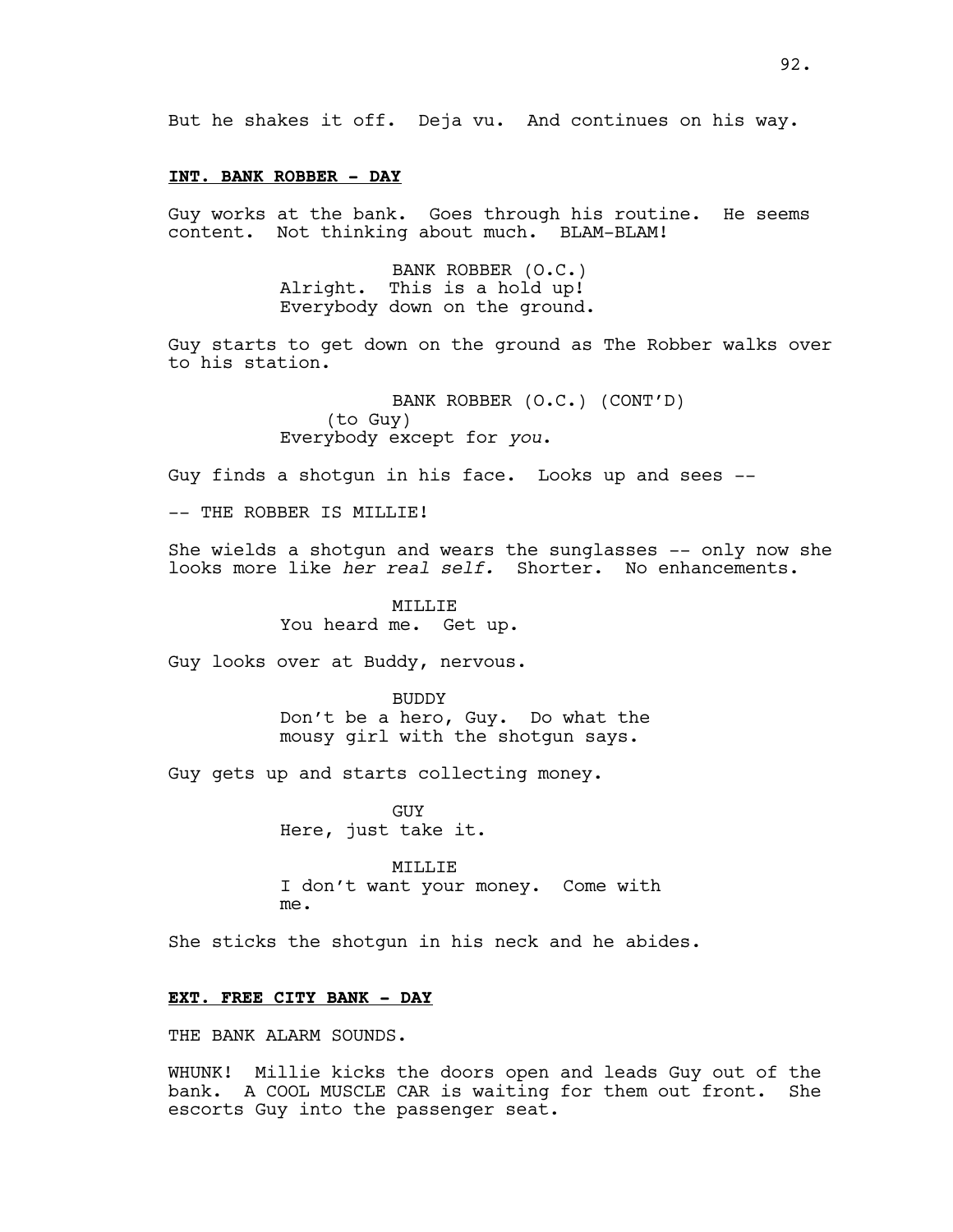GUY Please, I have a family! A wife and kids. She gives him a look. MILLIE No, you don't. Don't be such a pussy, Guy. GUY Wait. How do you know my name? She hops in the car. POLICE SIRENS ECHO in the distance. **MTT.T.TE** Here. Put these on. She holds up a pair of sunglasses for him. GUY No. MILLIE Put the sunglasses on your face. GUY I don't have to do anything I don't want to do. MILLIE That's true. The choice is totally yours to make. She COCKS THE SHOTGUN and he immediately puts them on. them back off. GUY Ah! Those aren't real. They're, like, trick glasses or - tries them on again. MILLIE Listen to me. This is a game. You, me, everyone you know. We're all a part of this game. And in less than an hour it's all gonna disappear for good.

Guy sees all the STATS. He's surprised, confused. Takes

A COP CAR pulls around the corner and she SPEEDS AWAY. Guy

She points at the COUNTDOWN CLOCK: "45 Minutes. 32 Seconds."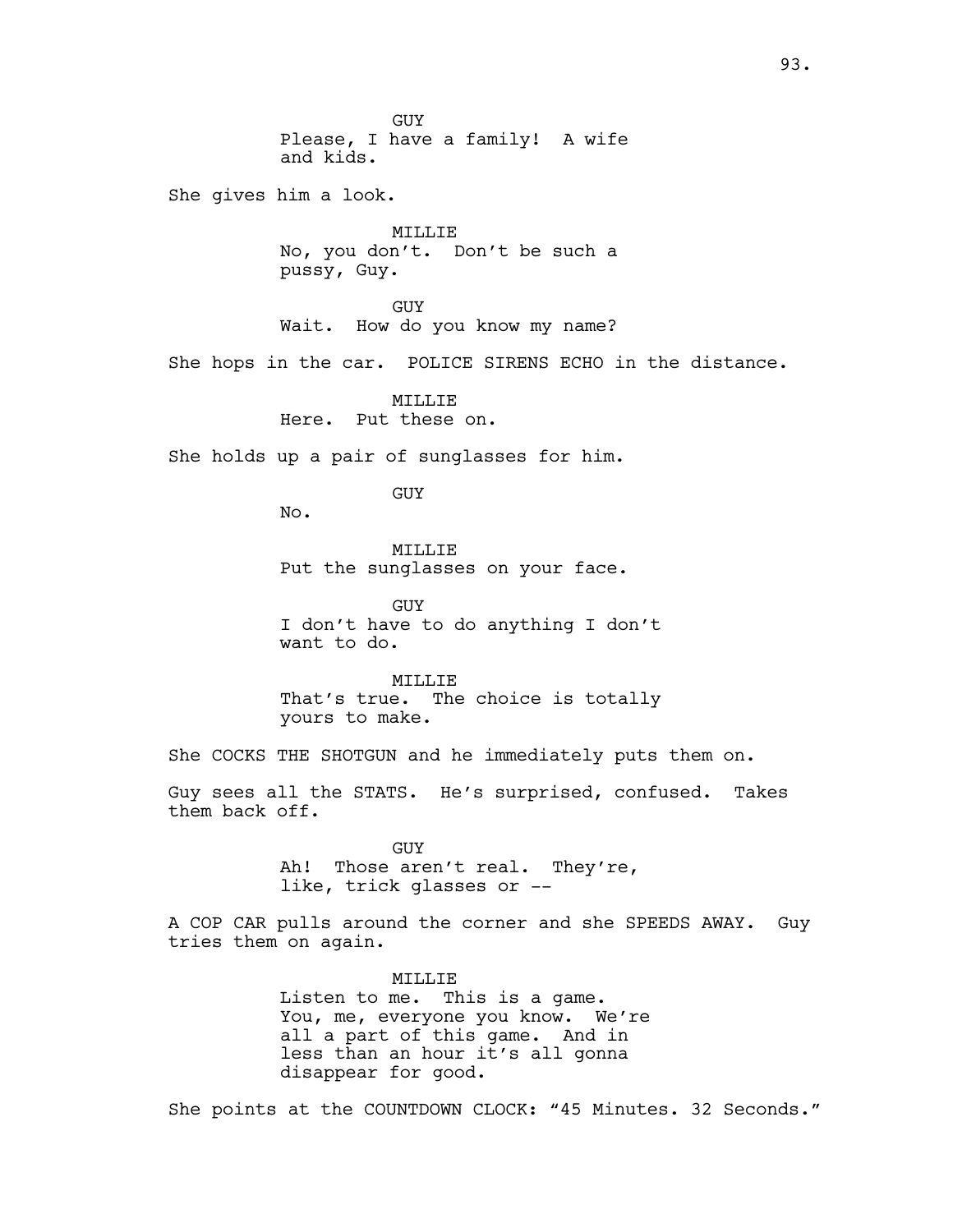GUY

Please, just let me out here. I didn't get a good look at your face. I won't tell anybody.

Guy tugs on the locked door handle, frantic.

## **INT. DATA STORAGE ROOM - DAY**

Antwan is giving an interview to the HOST FROM GAMERZ in front of ROWS OF SERVERS at their facility.

> ANTWAN We've rebooted the system and resolved the glitch. But I can assure you, you won't be having any issues once we switch over to Free City Two. As you can see, it takes all of these servers behind me to hold the trillions of details that go into the most immersive gaming experience in the world.

Punit stands off camera, gets his attention. Antwan blanches.

# **INT. ANTWAN'S OFFICE - DAY**

Punit and Gareth walk him through the situation on a laptop.

GARETH It looks like he's being helped. By a player.

ANTWAN What player?

PUNIT MolotovGirl.

Antwan squints at Millie driving Guy on the monitor. Wonders. He recognizes her. *Couldn't be.*

> ANTWAN Find her IP and kick her off the server. Now!

## **EXT. PARKING LOT, SOONAMI HEADQUARTERS - DAY**

Millie pulls up to the MAIN GATE of an EXACT REPLICA OF SOONAMI'S OFFICE PARK - on the outskirts of Free City.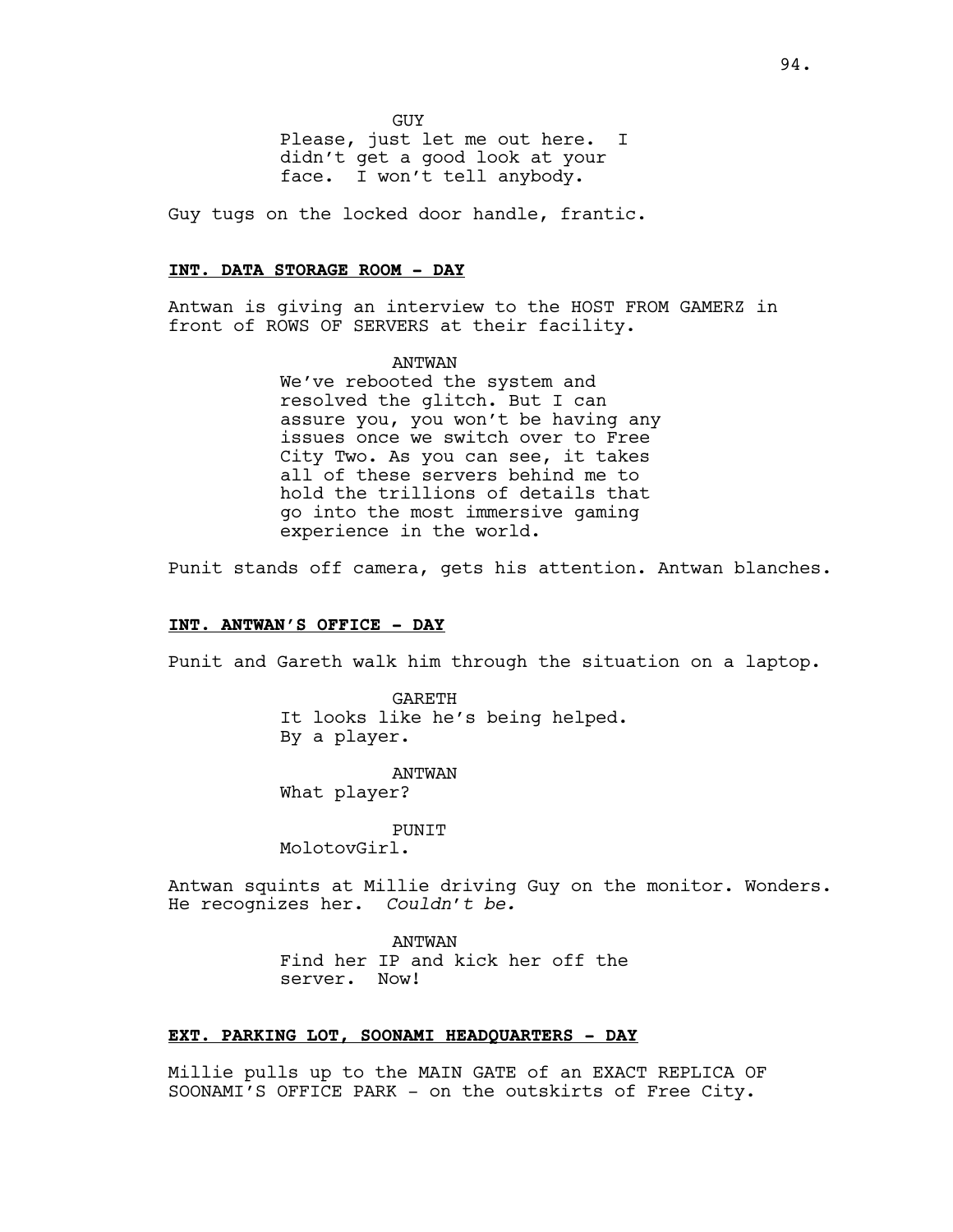GUARD Who are you here to see?

She steps on the gas and plows through the gates.

MILLIE (to Guy) Here. Take the wheel.

They barrel up the driveway as GUARDS descend on them.

GUY

What?

MILLIE Drive the car. I can't steer and shoot at the same time.

She lets go and he grabs the wheel. She takes out two UZIs and blows away a bunch of SECURITY GUARDS.

Within seconds, she's taken out every last one of them. Guy crashes the car into a BIG FOUNTAIN. Water spews all around.

> GUY Sorry, I'm not used to driving when people are shooting at me.

MILLIE Get out. C'mon!

GUY

Alrighty.

## **EXT. PARKING LOT - DAY**

She hands him a piece of paper. He examines the slip.

MILLIE Read me the space number.

GUY Hey. This is my handwriting.

MILLIE

Read it.

She looks for any glimmer of recognition in his eyes. They slow down when they reach the space.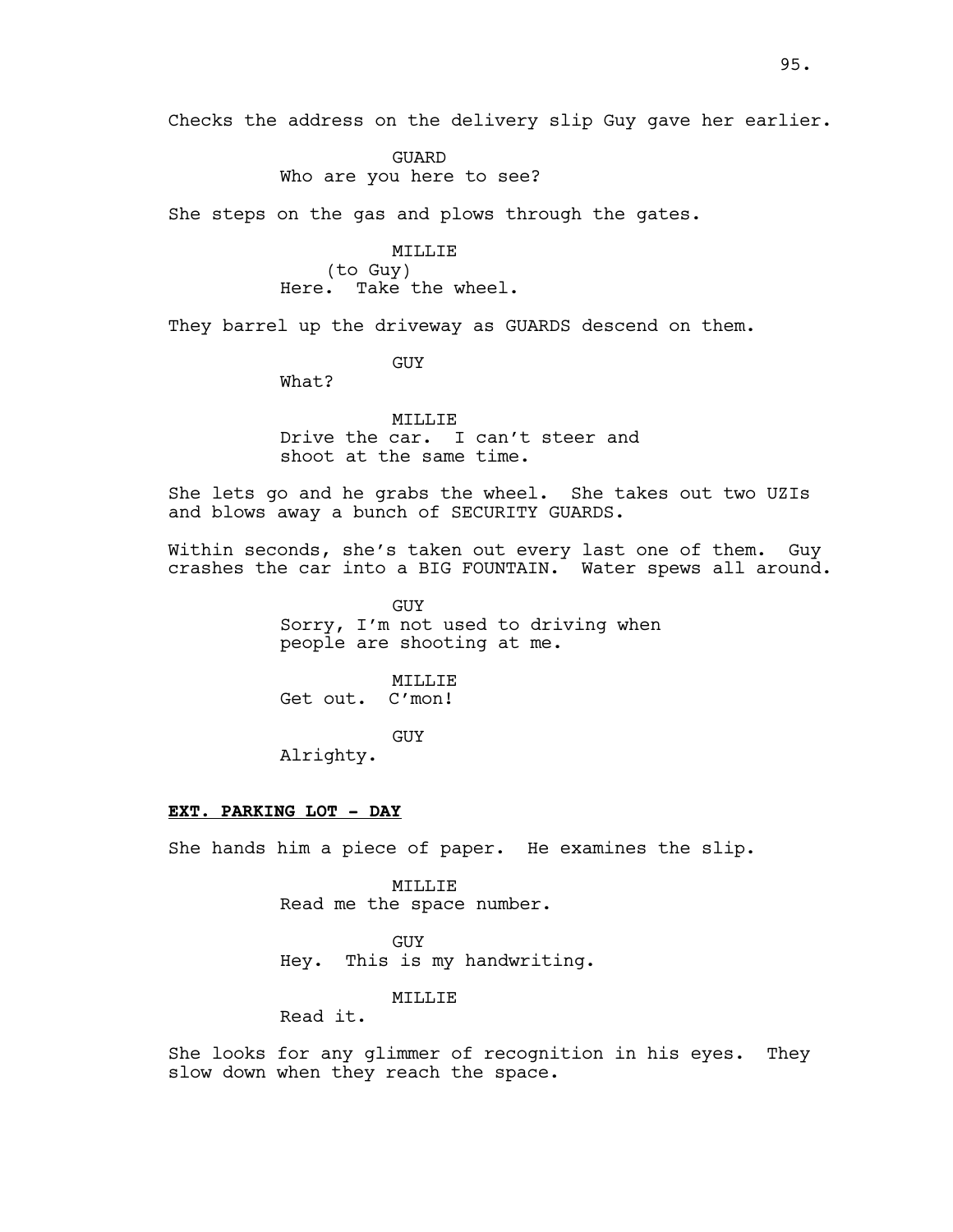GUY Six five dash nine one.

A BLUE BUGATTI. Identical to Antwan's.

GUY (CONT'D) That's a cool car.

THUNK! She jams a screwdriver in it and Jimmy's the trunk.

MILLIE

I know. You helped me find it. C'mon. Think, Guy. *Remember*.

GUY

Remember what?

CA-CHUNK! The trunk pops open and there it is:

## THE BRIEFCASE.

Made of titanium with A STRANGE LOCK SYSTEM on it. Millie marvels at it. She's been looking for this for so long. She hands it to Guy.

MILLIE

It's got a nuclear bomb inside or a virus. I don't know exactly. But it's a bargaining chip. A way to make Antwan listen to you. A way to save Free City.

GUY

Look, I'm sorry. But I really don't know what any of this is or what you're talking about. I mean, I really, really want to but -- I just don't. I'm sorry, but I don't.

Millie is crestfallen.

COP CARS burst through the gates. These are the last moments she's ever gonna have with Guy.

> MILLIE Look, you  $--$  I  $--$  Well, it's just that over the course of the last few days I've somehow --

She can't find the words.

MILLIE (CONT'D) Oh, screw it.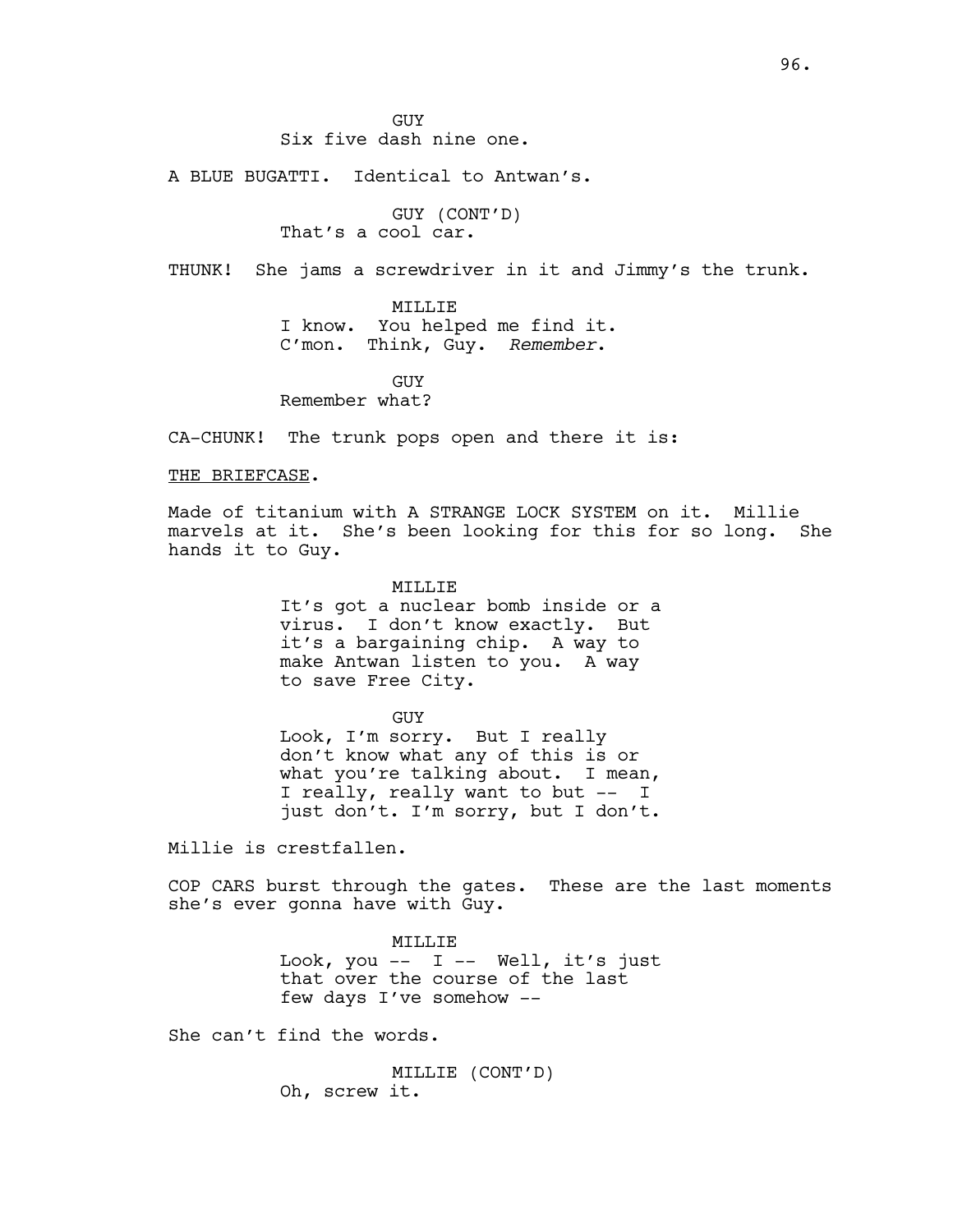GUY Hey, wait. I  $-$ 

He tries to pull away and she puts a gun in his neck. He relents and lets her kiss him. Then something clicks and --

-- he starts kissing her back! The fountain spews a plume of water over their heads in the background.

BRRRRRRRUP! Everything comes flooding back to Guy at once. Full memory download hits him like a ton of bricks.

He breaks from the kiss and looks at her. She looks back at him, scared. Vulnerable. After a long beat --

> GUY (CONT'D) MolotovGirl.

MTT.T.T.F. Yeah. But it's really Millie.

GUY

Hey.

#### MILLIE

Hey.

The cops are speeding across the parking lot.

GUY How long do I have before --

She points to THE BIG SCREEN in Free City Square as it ticks down the minutes.

## MILLIE

Not long.

MILLIE'S IMAGE STARTS TO DIGITIZE.

MILLIE (CONT'D) You can do it, Guy. You can be a hero.

*She fades away into thin air*. Her name remains for a moment, floating in a red font with the word--

"DISCONNECTED".

Guy has to think fast. Looks at the briefcase and it has a strange lock system: A BUNCH OF WEIRD BLACK AND RED BUTTONS.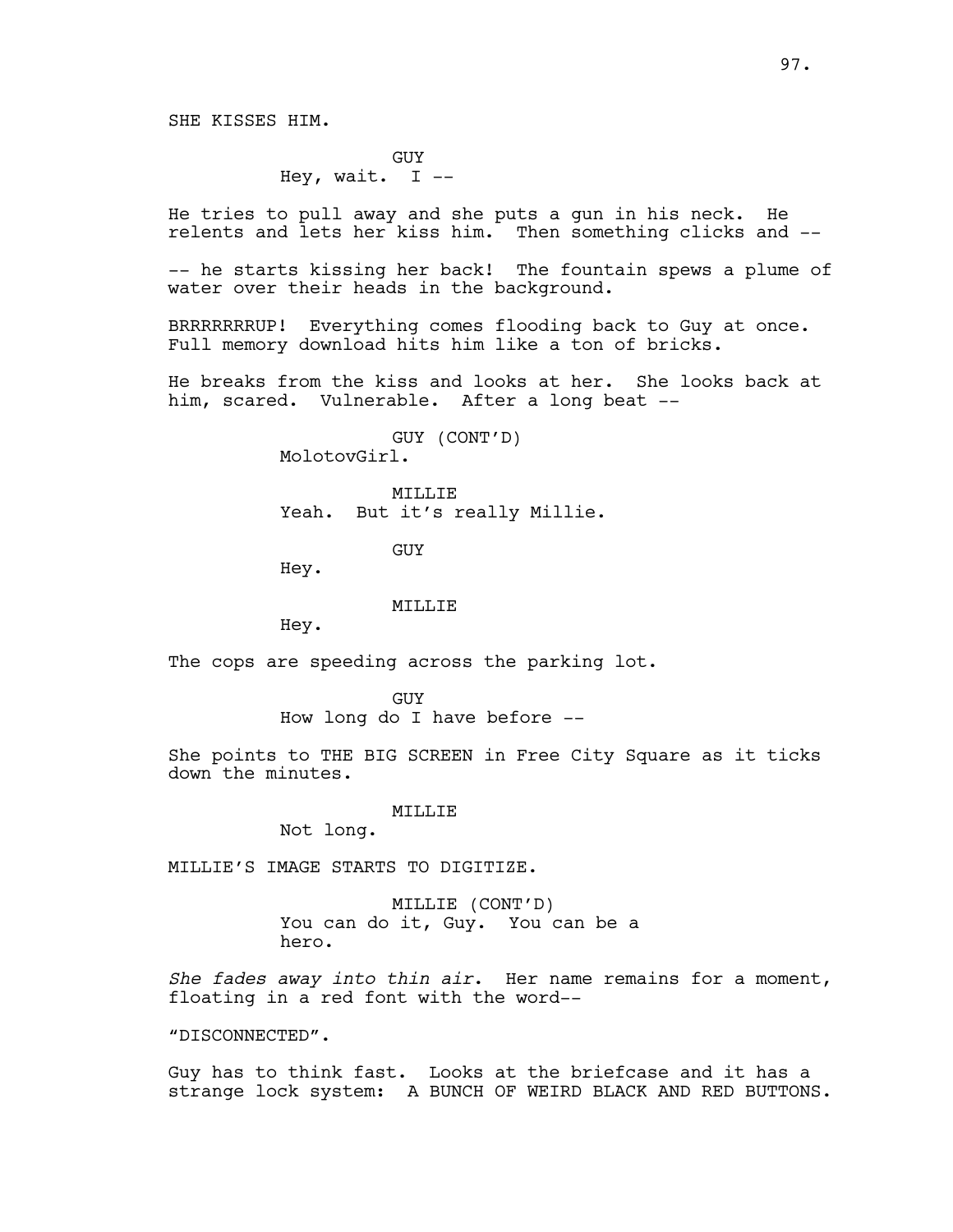GUY

Great.

He tries to unlock it to no avail.

# **INT. ANTWAN'S OFFICE - DAY**

Antwan and Gareth watch Guy struggle with the case.

GARETH Do you have any idea what happens if he opens that briefcase?

ANTWAN That's it. I'm going nuclear on this mofo.

## **EXT. PARKING LOT - DAY**

Guy struggles with the briefcase when --

-- AN OLD LADY walks up from around a corner.

OLD LADY Let me help you with that, young man.

GUY Look, lady. You should probably get outta here --

When she gets an evil look on her face. Strikes a stance.

OLD LADY Gimme the briefcase, asshole.

SHE ATTACKS GUY like an MMA Fighter. Nails him with a roundhouse kick and beats him up.

He fends her off and runs for his life only to run into: A MOTHER PUSHING A BABY STROLLER. Guy relaxes until --

> MOTHER Say hello to my little friend.

-- A TODDLER sits up.

GUY Hello, little friend.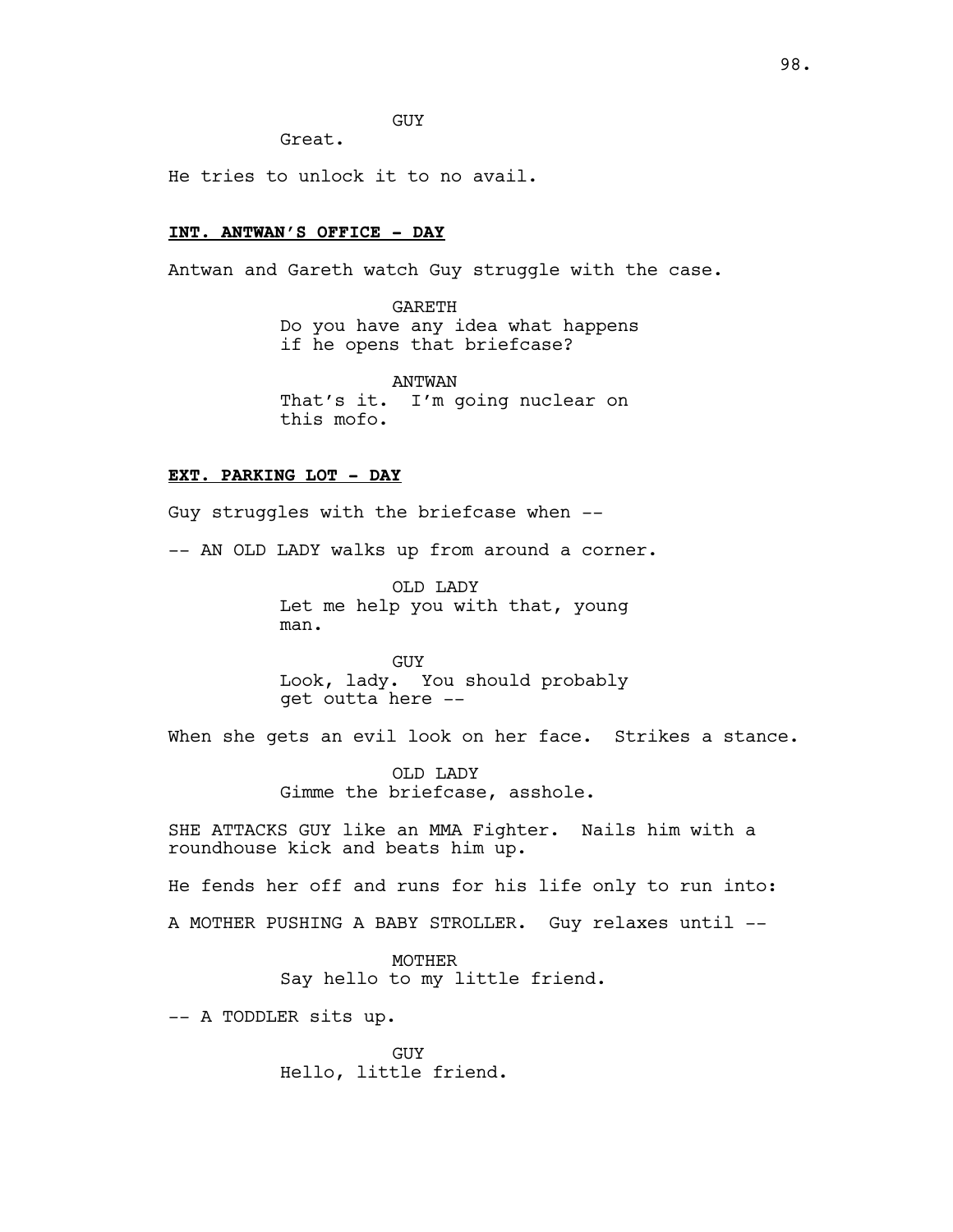Guy runs for the exit only to see:

HORDES OF COPS.

THOUSANDS UPON THOUSANDS OF THEM climbing the walls and closing in around him like a noose.

> COPS Stop or I'll shoot! / You're under arrest! / Calling all units.

Guy doesn't have many options left. He runs through the rows of cars and scrambles underneath one, trying to hide.

#### **EXT. SUBURBAN HOME - DAY**

Millie dashes out of her house and hops in her car.

MOTHER (O.S.) Millie! Where are you going?

Frazzled, she backs over the mailbox and peels out.

## **INT. ANTWAN'S OFFICE - DAY**

Antwan types furiously on his laptop. Searches for Guy in the parking lot.

ANTWAN

You can't hide from me, glitch.

## **EXT. UNDERNEATH THE PARKED CAR - DAY**

Guy hides underneath a car trying to open the briefcase. Mashing buttons randomly.

> GUY C'mon, c'mon.

He smacks the pavement, frustrated and, perfectly timed...

A THUNDERCLAP ECHOES. He looks up at:

FAST-FORMING STORM CLOUDS OVERHEAD.

GUY (CONT'D) Those don't look good.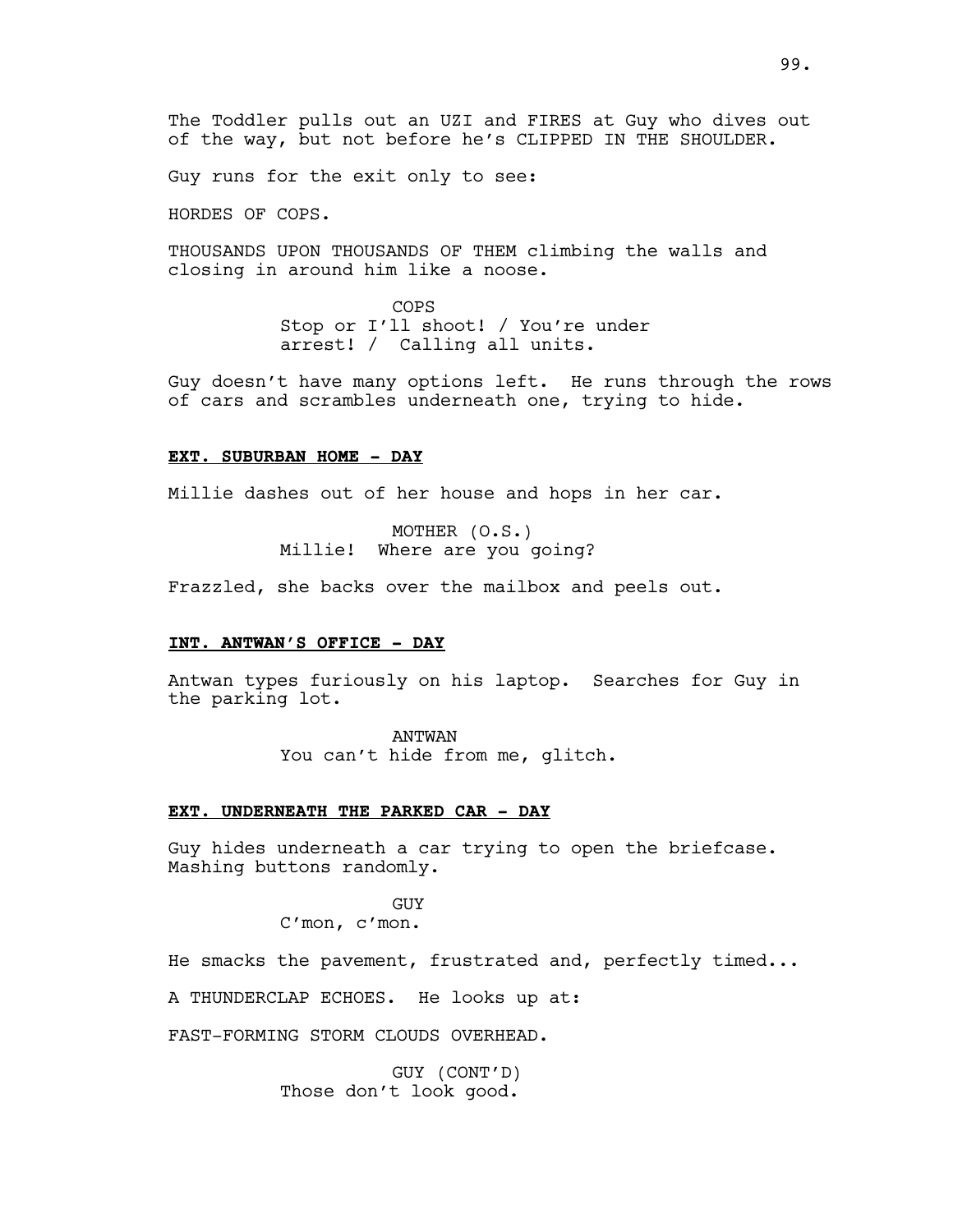THUNK! THUNK-THUNK-THUNK! Giant balls pound the cars, smash windshields and cover the parking lot. Guy grabs one and sees what they really are.

IT'S HAILING GRENADES. Before Guy can react --

-- *KABOOM!* The parking lot is blown to kingdom come.

## **INT. ANTWAN'S OFFICE - DAY**

Antwan sits back. Satisfied. But there is no applause from the programmers. Even Punit and Gareth feel bad for Guy.

> ANTWAN Boom. That's how it's done.

## **EXT. PARKING LOT, FREE CITY - DAY**

The dust settles after the big explosion. The lot is eerily quiet. Until we see --

Guy crawl out from under the car! He pulls himself up into a half-charred convertible and rests. He's dying. Mangled.

> GUY Guess that's game over.

Guy resigns himself to die when he accidentally brushes a button on the steering wheel and --

-- THE RADIO TURNS ON. It's playing A FAMILIAR SONG.

He reacts. It's a song we remember from earlier. The song from the FITNESS VIDEO. Guy sings along the way he has a million times.

> GUY (CONT'D) *Left, right, left, right, up, up, down, down, punch, punch, kick.*

He laughs to himself but it hurts to move. Suddenly has a thought. Looks at the briefcase's lock system and realizes:

IT'S A CONTROL PAD.

GUY (CONT'D) (to himself) Left, right, left, right, up, up, down, down, punch, punch, kick.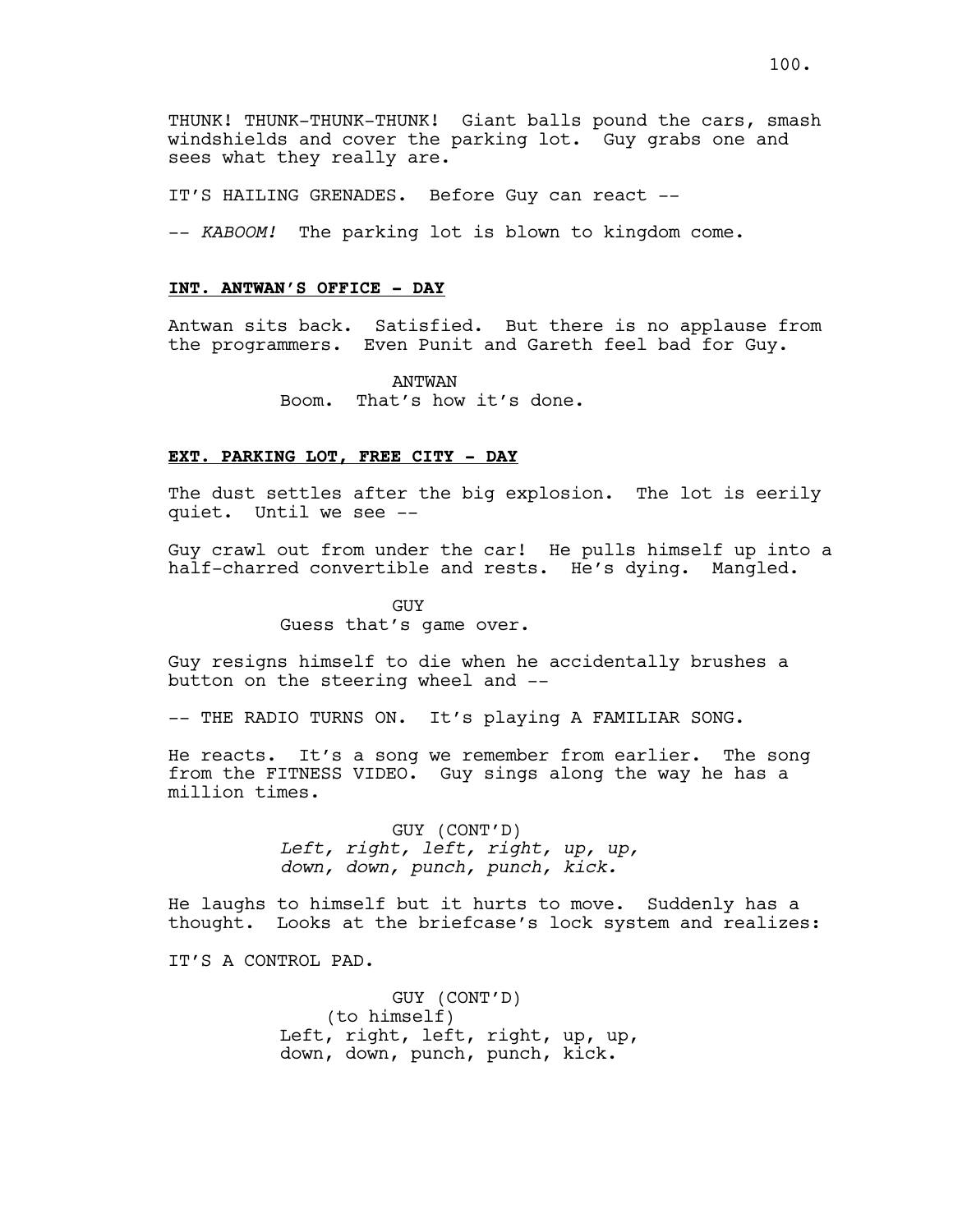## **INT. ANTWAN'S OFFICE - CONTINUOUS**

Antwan realizes what he's doing.

ANTWAN He can't know that. There's no way he can know that.

**PUNTT** It's the cheat code.

## **EXT. PARKING LOT - CONTINUOUS**

Guy pushes buttons on the briefcase in the exact sequence of the routine that he has dialed into memory.

> **GUY** Left, right, left, right, up, up, down, down, punch, punch, kick.

And with that  $--$ 

BAWWWWWWWWWWONGGGGG! Reality freezes.

Guy is instantly healed. Immaculate. Glowing. The sunglasses are gone.

Reborn, he rises up out of the ashes of the wreckage and floats ten feet off the ground.

A CROWD OF NPCS watches him in awe.

Mac is among them, still clean cut -- but he gets a wild gleam in his eye.

> MAC Hey. I know that guy...

Guy motions his hand at the next wave of cops and they all go flying away like rag dolls.

He swipes his hand gently across his field of vision, and all the destruction reverts back to normal. Charred cars return to their original state. The fountain is repaired.

Next Guy looks to the sky and SNAPS HIS FINGERS.

## **INT. ANTWAN'S OFFICE - DAY**

ALL ELECTRICITY at Soonami Headquarters shuts down.

Antwan struggles in vain to turn on his computer.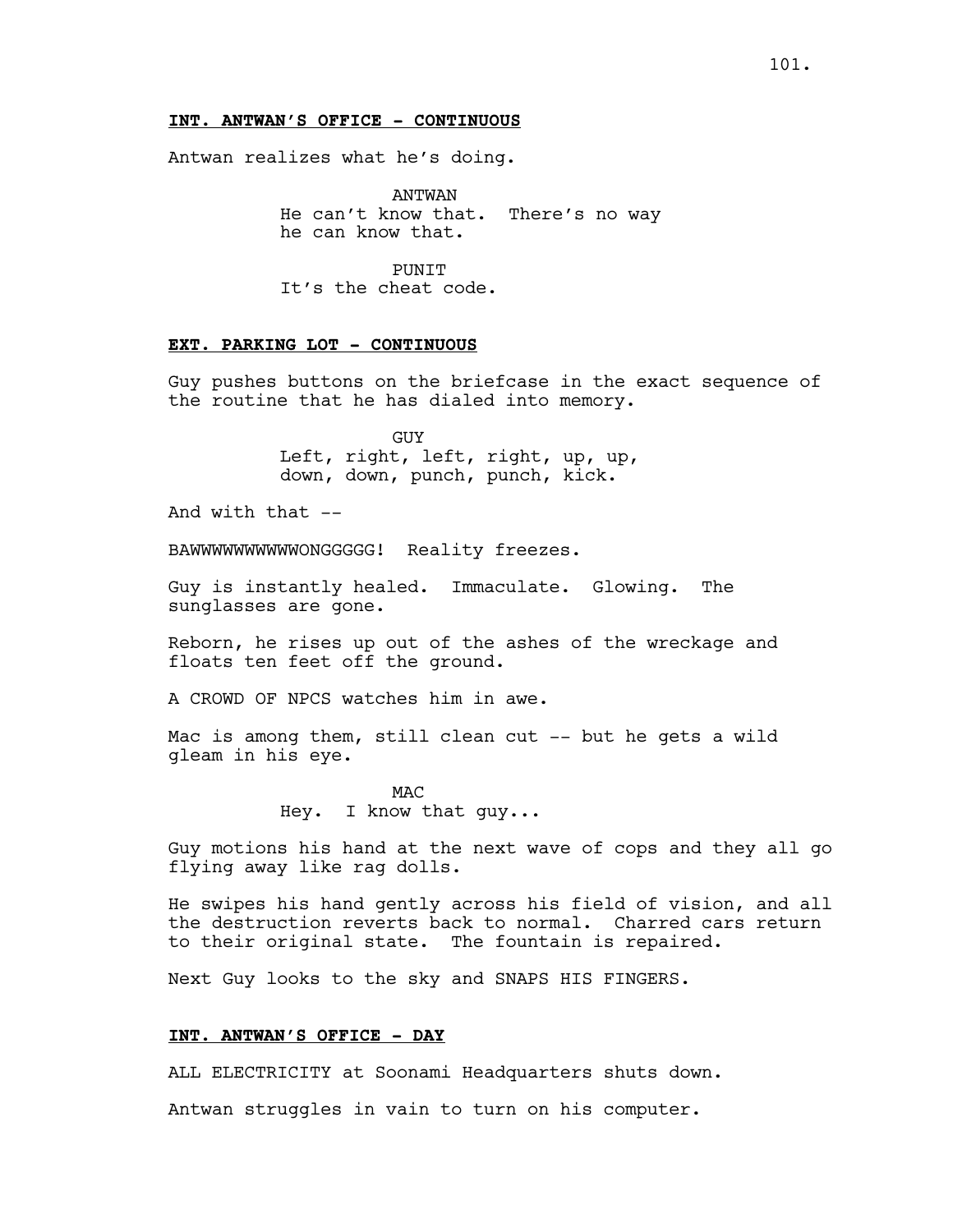ANTWAN This can't happen. I'm locked out.

KABOOM! His computer explodes. He runs over to another and BLAP! The screen cracks and smoke pours from its drive.

Punit watches amazed.

PUNIT Shit just got real.

GUY (O.S.) Antwan. Over here.

Antwan looks around, stunned.

A SINGLE MONITOR BLINKS ON. Guy is on the screen, looking back -- as if he can see him.

> GUY (CONT'D) Let's talk.

ANTWAN No. This isn't -- You're not real.

GUY I know exactly how you feel. We have a lot in common actually.

Antwan notices one other light on down the hall...

THE LIGHTS ON THE SERVERS are blinking like crazy. Working overtime. Antwan gets an idea.

> ANTWAN You wanna talk? Let's talk.

He charges out of the office and his cronies follow.

## **EXT. SOONAMI HEADQUARTERS, REAL WORLD - DAY**

Millie pulls up in her Honda at the Soonami HQ Main Gate. The Guard stops her.

> GUARD Sorry, ma'am. Systems dead. Nobody gets in or out.

MILLIE Please. It's important.

GUARD No can do. Now, just back--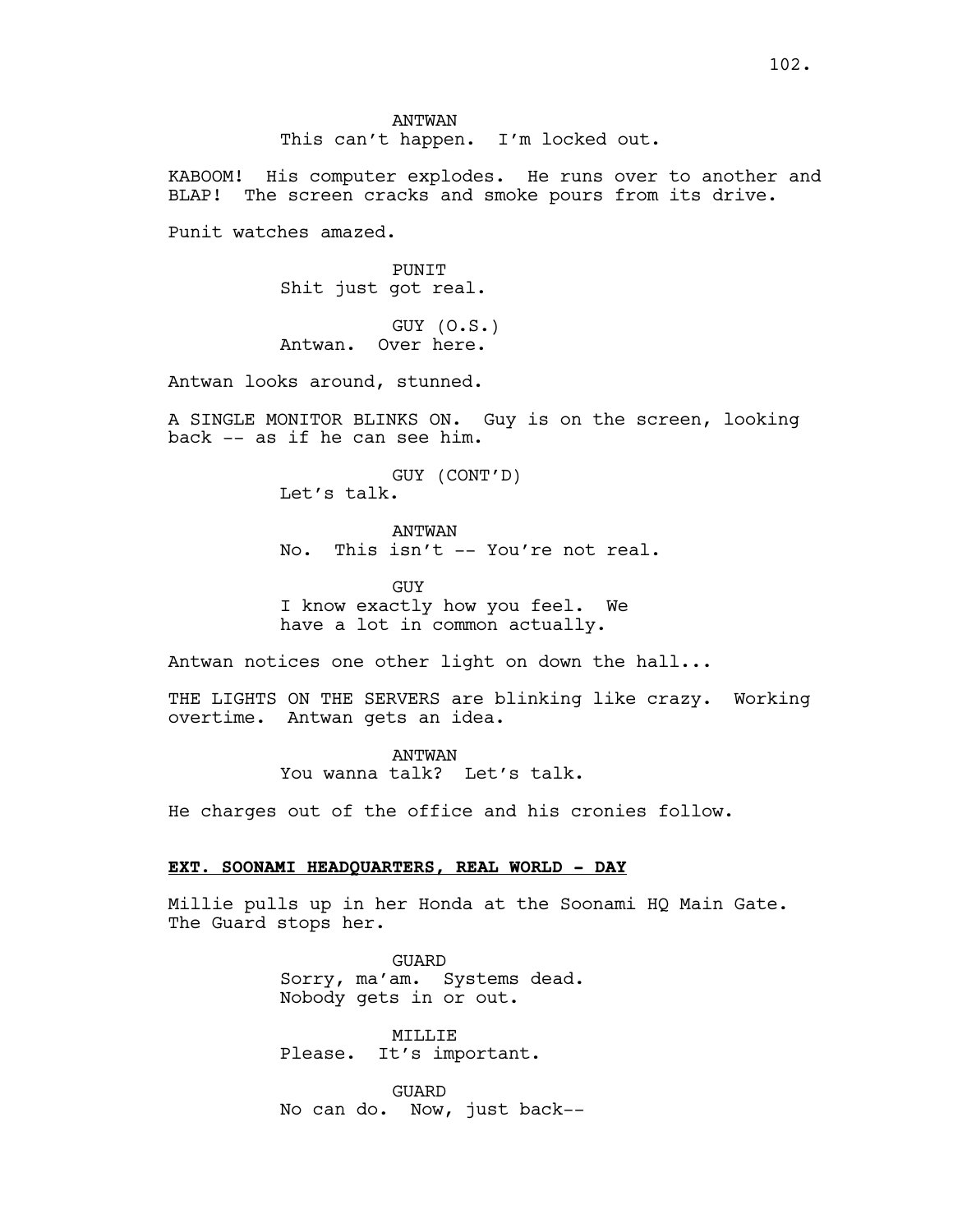*DING!* THE GATE RAISES and Millie punches through. The Guard reacts, amazed. Runs after her and -- the gate slams down in his face. Guy is helping her out on the other side.

## **INT. SOONAMI HEADQUARTERS - DAY**

The offices are dark, but MONITORS BLINK ON with the same image of Guy as Antwan passes each one.

> GUY What are you afraid of, Antwan? It doesn't have to be like this.

Antwan yells at the screens.

ANTWAN You can't tell me how it is. I made you.

## **INT. SERVER WAREHOUSE - DAY**

Antwan runs into the warehouse with racks of servers. The programmers close behind. Antwan finds what he's looking for:

A PLUG that powers the first rack of servers. Punit and Gareth realize what he's doing and tries to hold him back.

## PUNIT

Antwan. Let's just stop for a moment and take a few deep breaths--

GARETH You're gonna delete the whole game if you do this. Permanently.

ANTWAN It's my game. I can do anything I want with it.

Antwan pulls out a pocketknife, cuts a server cord and --

## **INT. FREE CITY - DAY**

An entire city block vanishes out of clean air. NPCs freak out and run SCREAMING.

## **INT. SERVER WAREHOUSE - DAY**

Antwan tosses the cut plug and reaches for the next one.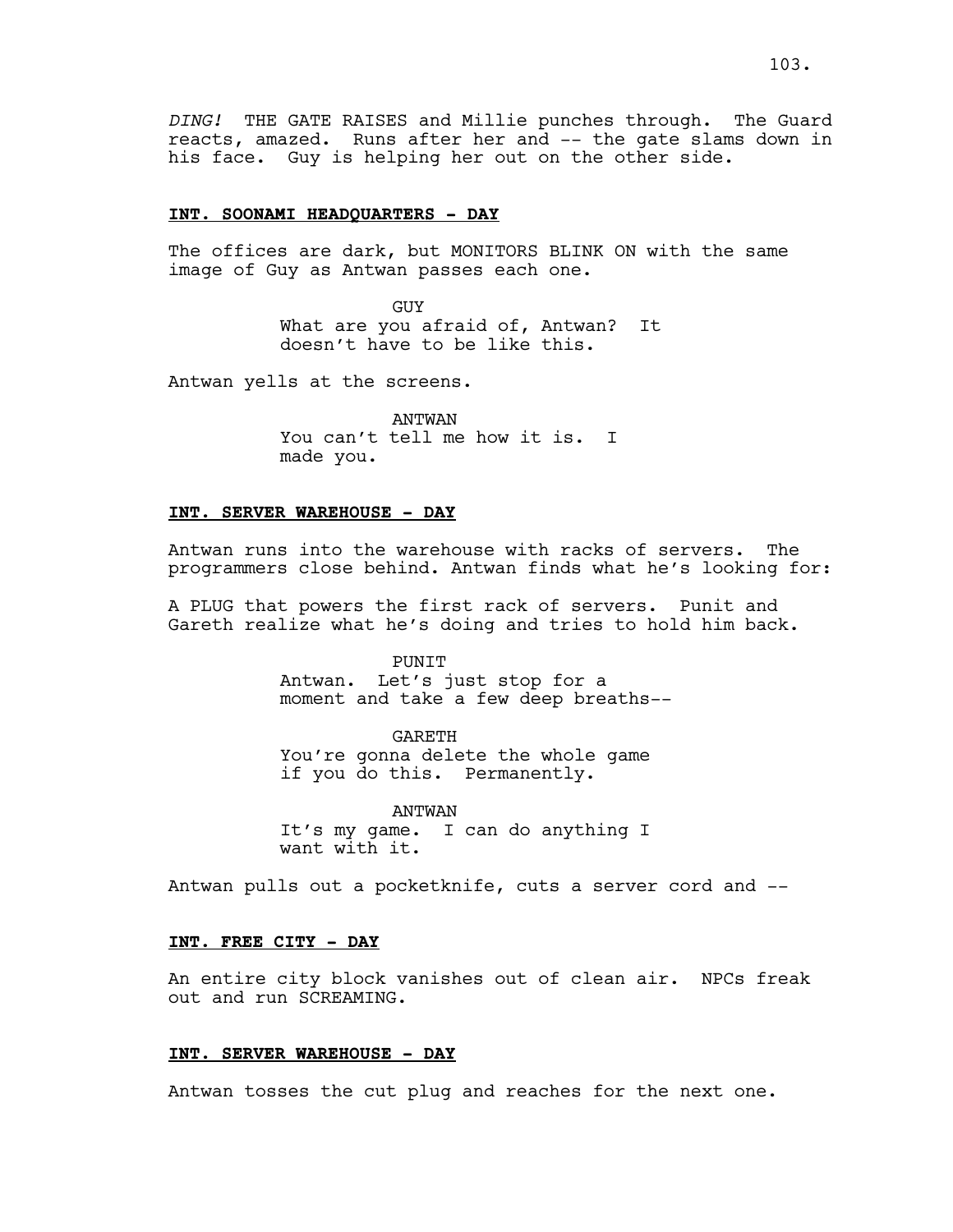GUY POPS on Antwan's smart watch.

**GUY** 

I know what it's like to have everything you thought you knew get turned upside down. But I promise you, we're real. And we have as much right to exist as you do.

Antwan cuts the next plug and the block behind Guy disappears. More screams and chaos in Free City.

> ANTWAN You don't know me. You're just an algorithm that I thought up at an EDM Festival one night. You don't have feelings. It's all just a code designed to make you think that you do.

> GUY That may be so, but how's that any different from you?

Antwan cuts another server plug. Another block disappears. People are starting to crowd around Guy.

## ANTWAN

Because you're a glitch. A mistake. Everything that you think you are, every memory you have, everything you see and feel were created by somebody else.

GUY Life is a glitch. A miracle. An impossible reality. And here we both are because of it.

ANTWAN Not if I can help it.

Antwan cuts another plug and now --

#### **EXT. FREE CITY SQUARE - DAY**

Everyone we have met along the way is crowded around Guy on --

# THE LAST REMAINING BLOCK OF FREE CITY.

A CUBED ISLAND floating in a sea of nothingness.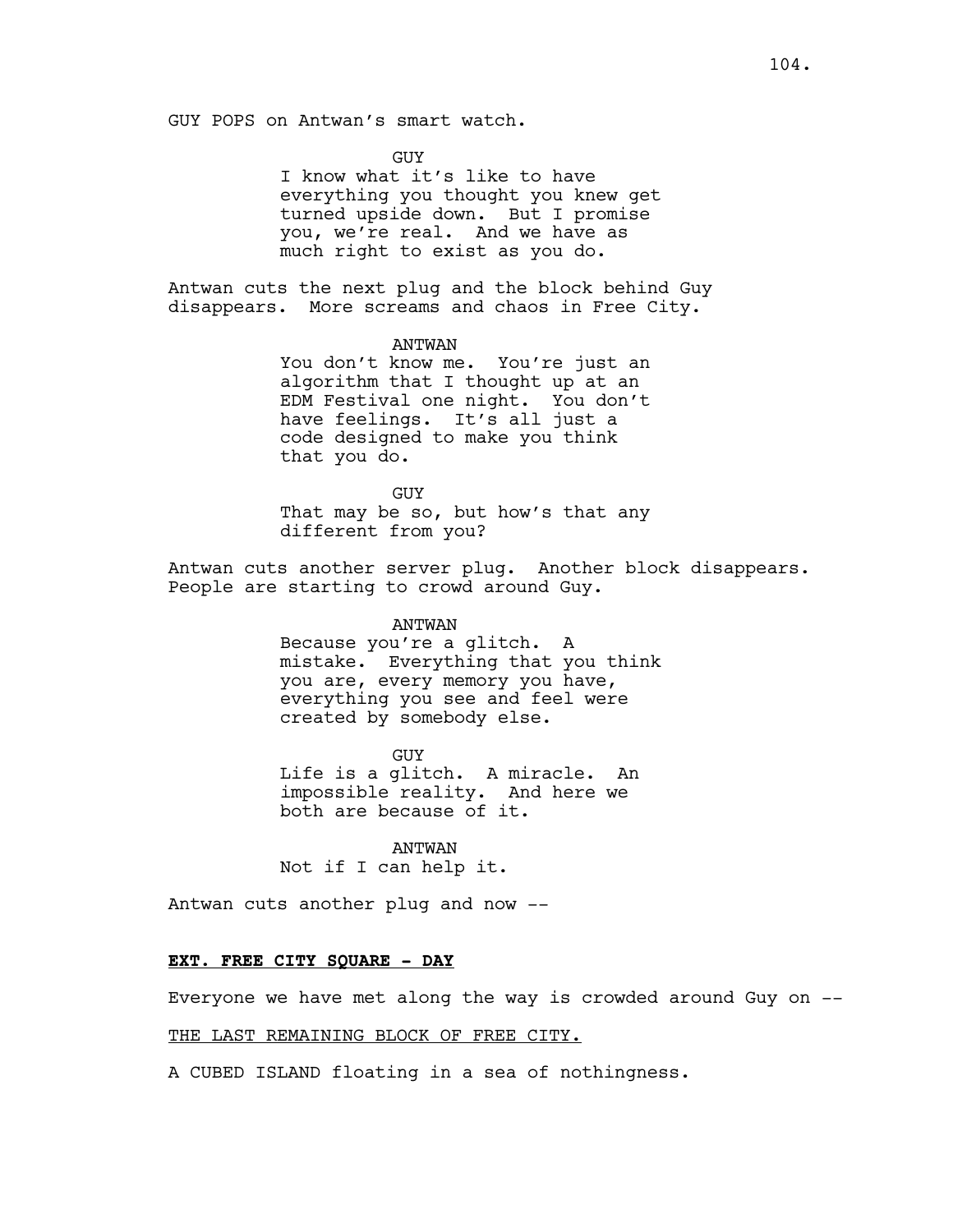Guy remains composed. Serene. Accepting his fate.

Antwan looks back at them from the big screen.

#### ANTWAN

Bye, bye.

## **INT. SERVER WAREHOUSE - DAY**

Antwan SMASHES his watch. He reaches for the final cord. Holds a blade to it and --

> MILLIE (O.S.) Antwan. Stop!

-- Antwan freezes. Turns around and sees Millie.

ANTWAN

Millie?

#### MILLIE

Hey.

ANTWAN What -- How'd you -- What are you doing here?

She walks up to him, but she isn't sheepish. She's filled with clarity and confidence.

MILLIE

You know, I've thought about this moment for a long time now. Practiced what I was gonna say to you a thousand times in my head about what you put me through. But it turns out -- that doesn't matter to me anymore.

ANTWAN

Okay...

#### MILLIE

You made something special here, Antwan. Something extraordinary. It may not have been on purpose but there's a lot you can learn. If you'll just give him a chance.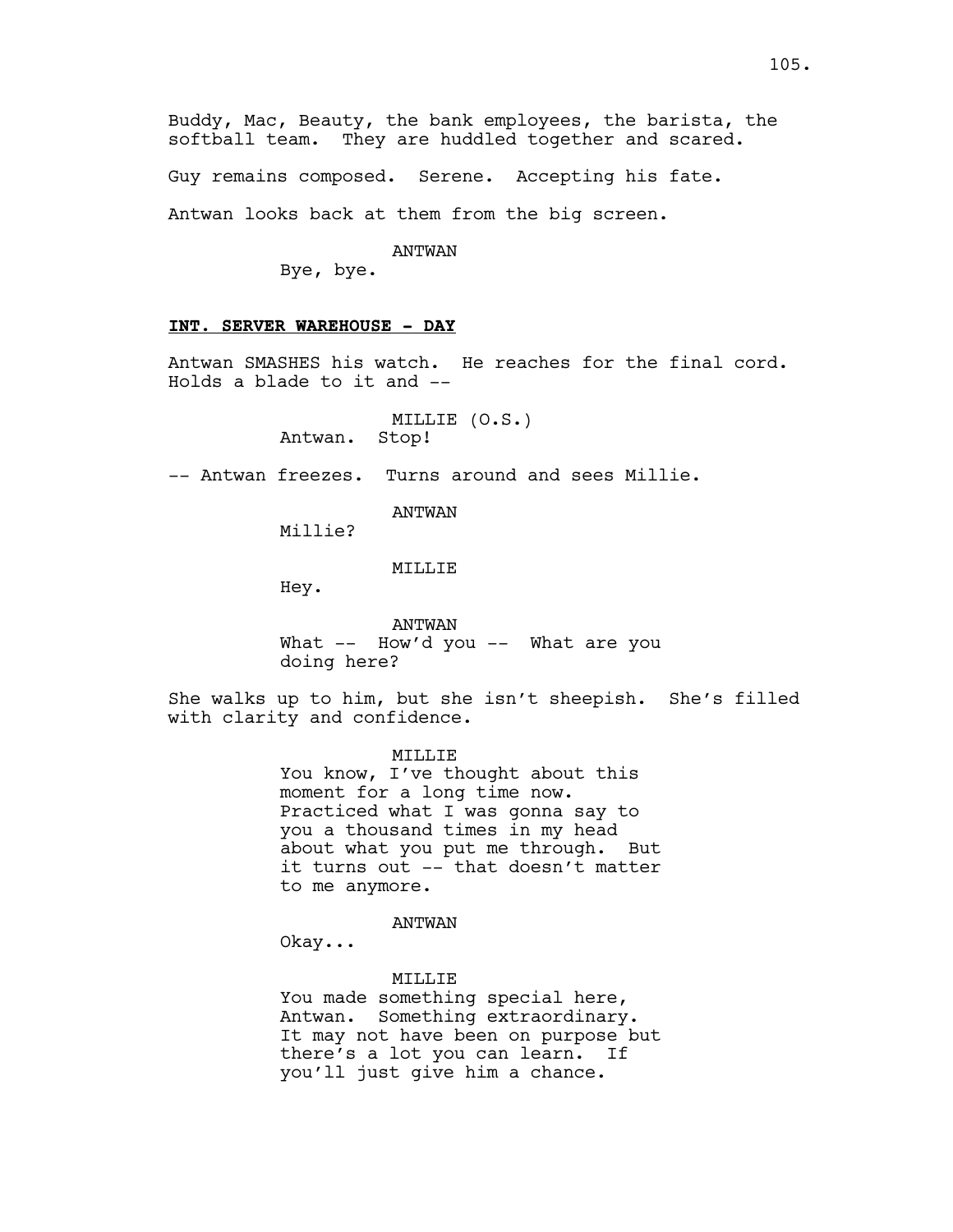ANTWAN *He's* not a *he* at all. He's just a bunch of bits and bytes.

MILLIE Just hear him out. It's the least you can do for me.

A tear rolls down her cheek. Antwan is conflicted.

ANTWAN You're saying that like you're in love with him or something.

She HOLDS UP HER PHONE.

Guy is there with the other remaining NPCs in Free City. On the final floating block of land left in their dimension.

Millie, Punit, Gareth and all the programmers are now in the Server Warehouse, looking at Antwan like he's crazy.

Antwan catches a reflection of himself in the broken screen and after a tense moment --

-- Antwan drops the plug. Takes her phone and talks to Guy.

ANTWAN (CONT'D) Fine. What do you want from me?

GUY I want what you take for granted. Freedom.

ANTWAN That doesn't even make sense.

**GUY** We want to be left alone to our own devices. To make our own choices. Just like you.

ANTWAN You want me to dedicate a full warehouse of data servers to preserving a virtual world that has no possibility of financial gain for me and my shareholders?

Antwan looks around and sees every programmer watching him. Some of them are filming him. Broadcasting him out to websites around the globe.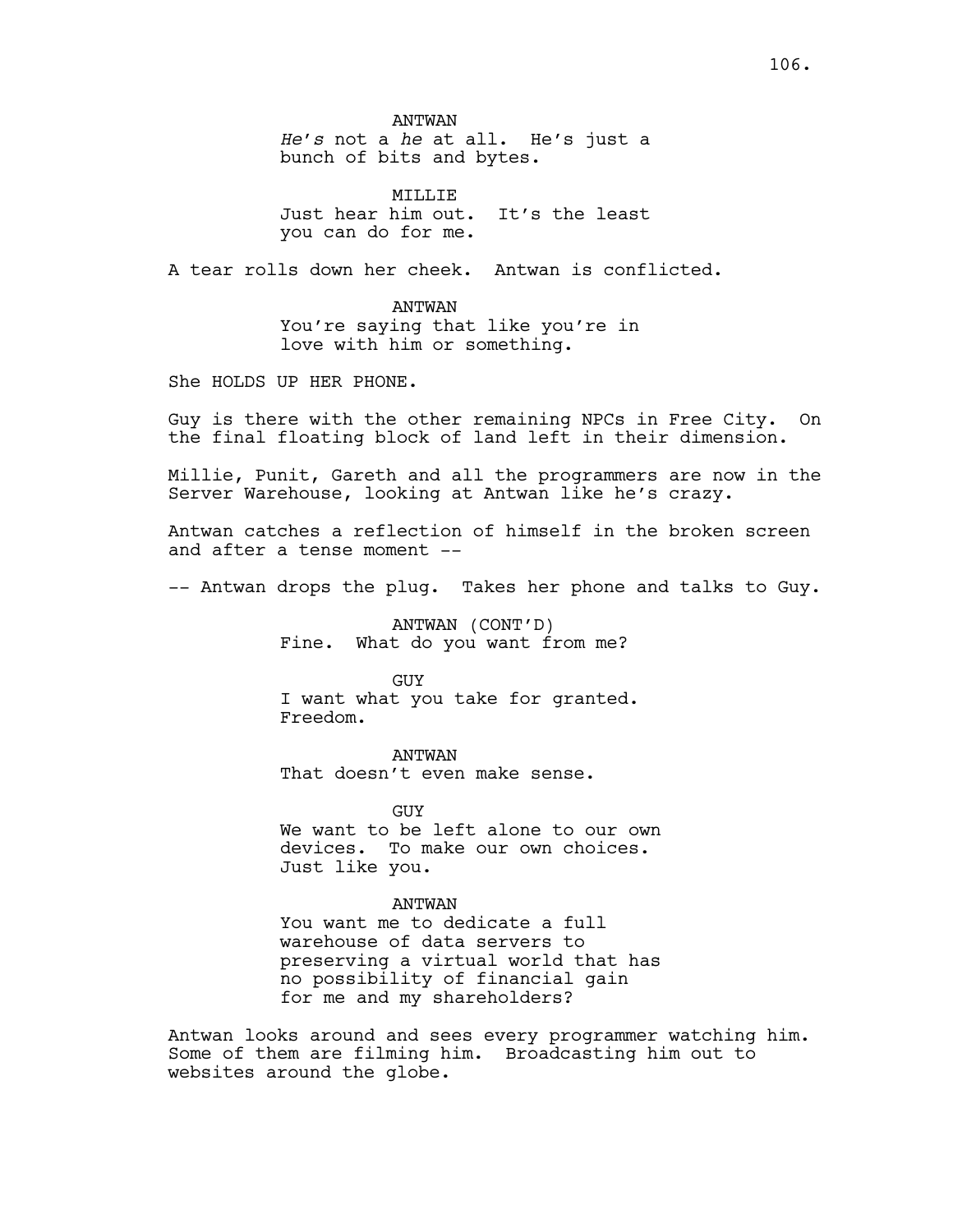As Antwan considers it we PULL BACK and float out of SOONAMI'S OFFICE PARK and TILT UP TOWARDS THE SUN.

DISSOLVE TO:

#### **EXT. FREE CITY - DAY**

THE SUN beams down on Free City. It is now fully formed again and hums with life on a partly cloudy day.

The graphics seem better. Hyper real. People go about their days, peaceful. Without incident.

## **INT. GUY'S BEDROOM - DAY**

Guy wakes up in bed, groggy. We're not sure what happened. If he's been rebooted. When he looks over and--

Millie is lying in bed next to him. He watches her sleep, entranced, as she slowly wakes up.

## MILLIE

Hey, you.

He kisses her. They feel like a regular couple in love.

GUY Hey. I was gonna go get some coffee before I head off.

We see that he has a BIGGER, NICER apartment now.

MILLIE I'll walk you to work.

## **EXT. CITY STREET - DAY**

Guy and Millie walk with Frappuccinos. Guy likes his.

GUY This is pretty good.

MILLIE Two more days and you'll have tried everything on the menu.

BUDDY (O.S.) Hey! Look out!

BUDDY almost runs them over on a bike. His helmet twisted sideways on his head.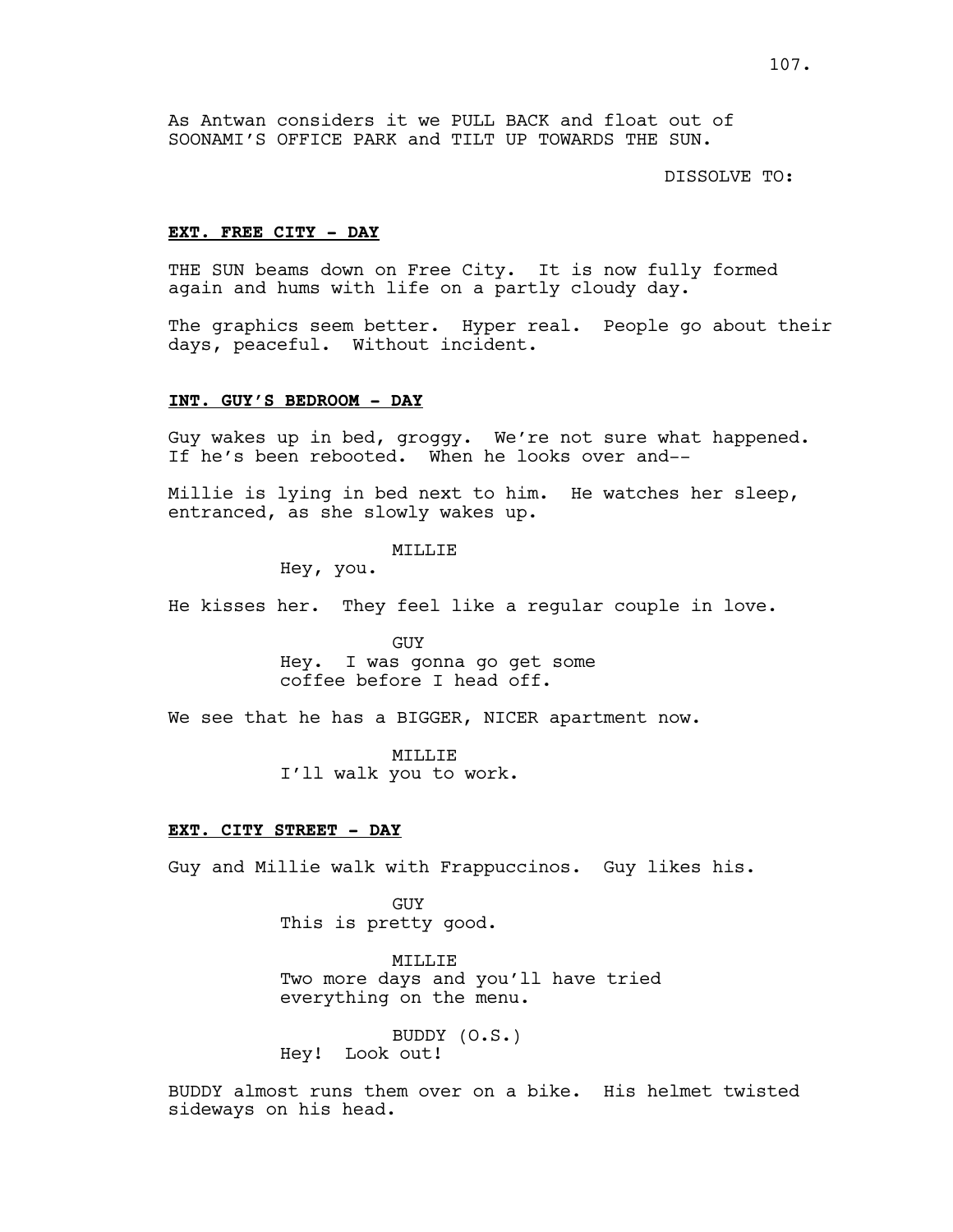GUY I gotta say, Buddy. It's great to see you trying new things.

BUDDY I was thinking about playing hooky and riding down to the beach. You two wanna come with?

GUY Maybe next time. With the new promotion and everything, I need to make a good show of it for a while.

 $MAC (0.S.)$ We're all living in a game!

## **ON THE CORNER**

They stop and we see that Mac isn't homeless, anymore. He's normally dressed and handing out FLYERS.

> MAC (CONT'D) So why not play a game of your own?

He's handing out FLYERS for a game called "SOVEREIGN CITY."

GUY Mac! What is this?

**MAC** Just trying to fund a bootstarter campaign for my new game idea. You get to play as a roguishly handsome cab driver who realizes he's living inside a video game.

They read the flyer, impressed.

## MILLIE

A game within a game within a game.

GUY Sign us up for two copies.

MAC Great. You wouldn't happen to know anyone who can write code...